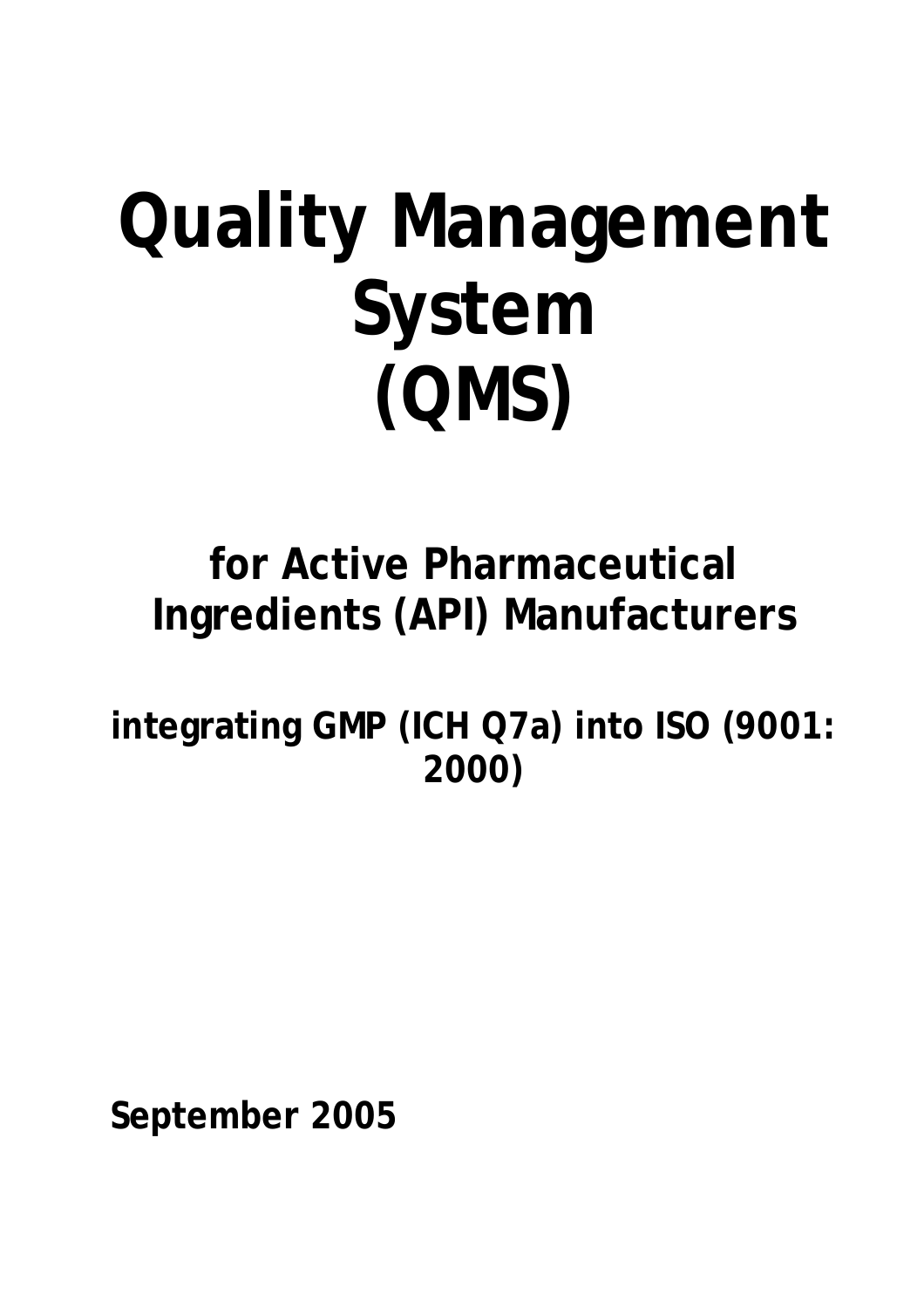### **Table of Contents**

- **I. Introduction**
- **II. Objective and Scope**
- **III**. **Quality Management Systems for API manufacturers**
	- **1. Quality Management System**
	- *2.* **Management responsibility**
	- **3. Resource management**
	- **4. Product realization (Manufacturing Operations)**
	- **5. Measurement, analysis and improvement (Evaluation Activities)**
- **IV. Supplementary Information** 
	- **1. Identification of system approaches in Q7a**
	- **2. Description of processes**
	- **3. Structure of a Quality Manual**
	- **4. Cross-reference of APIC QMS documents (from "old" to "new")**
	- **5. Assistance for implementation of a QMS**
	- **6. Matrix GMP(Q7a) / ISO (9001:2000)**
- **V. Glossary**
- **VI. Abbreviations**
- **VII. References**
- **VIII. Acknowledgements**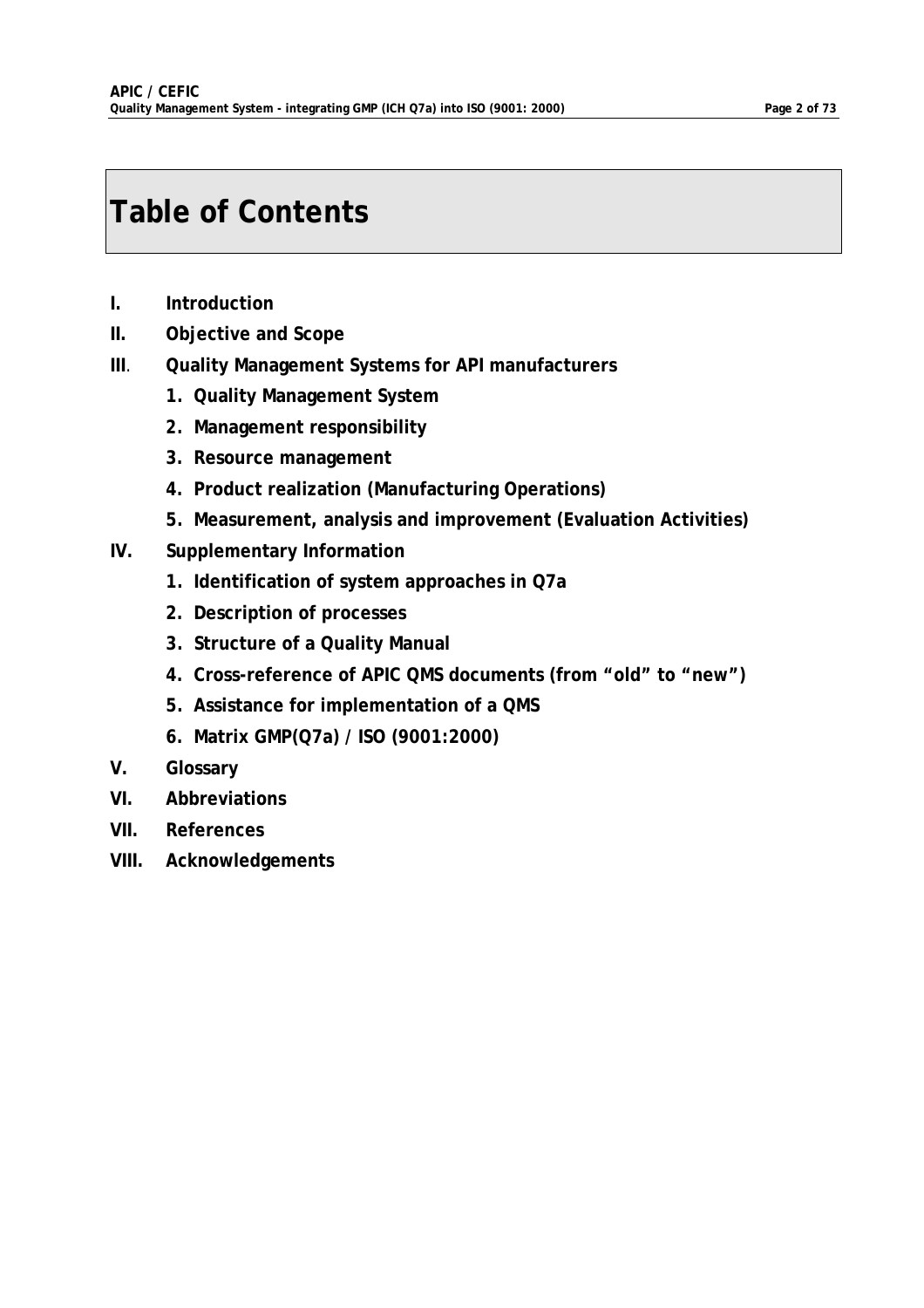### **I. Introduction**

#### **The changing regulatory environment**

In a Science Board Meeting held in November 2001, FDA raised some concerns regarding the efficiency of the pharmaceutical industry. The factors contributing to this situation were identified as follows:

- Pharmaceuticals are complex, multivariate physicochemical systems that are
	- Often treated (during development) as univariate systems (one-factor-at-a-time, trialand-error experimentation)
	- Physical properties of materials normally not well characterized
	- Equipment selection based on tradition
	- Process factors are not well understood
	- Development is done under time crunch
- Post approval changes require regulatory oversight

It was said that a *higher efficiency* is required in order to provide high quality drugs to the market in a timely manner, to successfully take advantage of the new drug development opportunities offered by advances in chemistry and biology. In addition, one should also ensure the optimal utilization of public and private resources to meet the growing health care needs and, last but not least, to obtain global competitiveness for the pharmaceutical industry.

The consequences are that the status quo is no longer tenable and that the pharmaceutical manufacturing could be much better. Furthermore, it is claimed that traditional metrics hide poor performance, and that compliance infrastructures are not economic. Currently, utilization levels are judged to be down to 15 percent or less, and costs in terms of quality are in excess of 20 percent.

The agency's conclusions were that often processes are transferred that are neither fully understood nor capable of being so at commercial scales. Also, there is a lack of scientific basis for deeper process understanding. Further, the pharmaceutical manufacturers fall short in the ability of a process to be 'right the first time' (e.g. pro-active quality management, six sigma approach)

Under the umbrella of the GMP for the  $21<sup>st</sup>$  century initiative, the FDA started an international cooperation to find answers to the current situation covering the following topics:

- A science based approach
- Risk management
- QSIT (Quality System Inspection Technique)
- PAT (Process Analytical Technology)

### **QSIT and PAT**

The Quality System Inspection Technique moves the FDA from reviewing all documentation to a systembased inspection covering the following six subsystems:

- Quality system
- Facilities and equipment system
- Production system
- Packaging and labeling system
- Laboratory controls system
- Materials system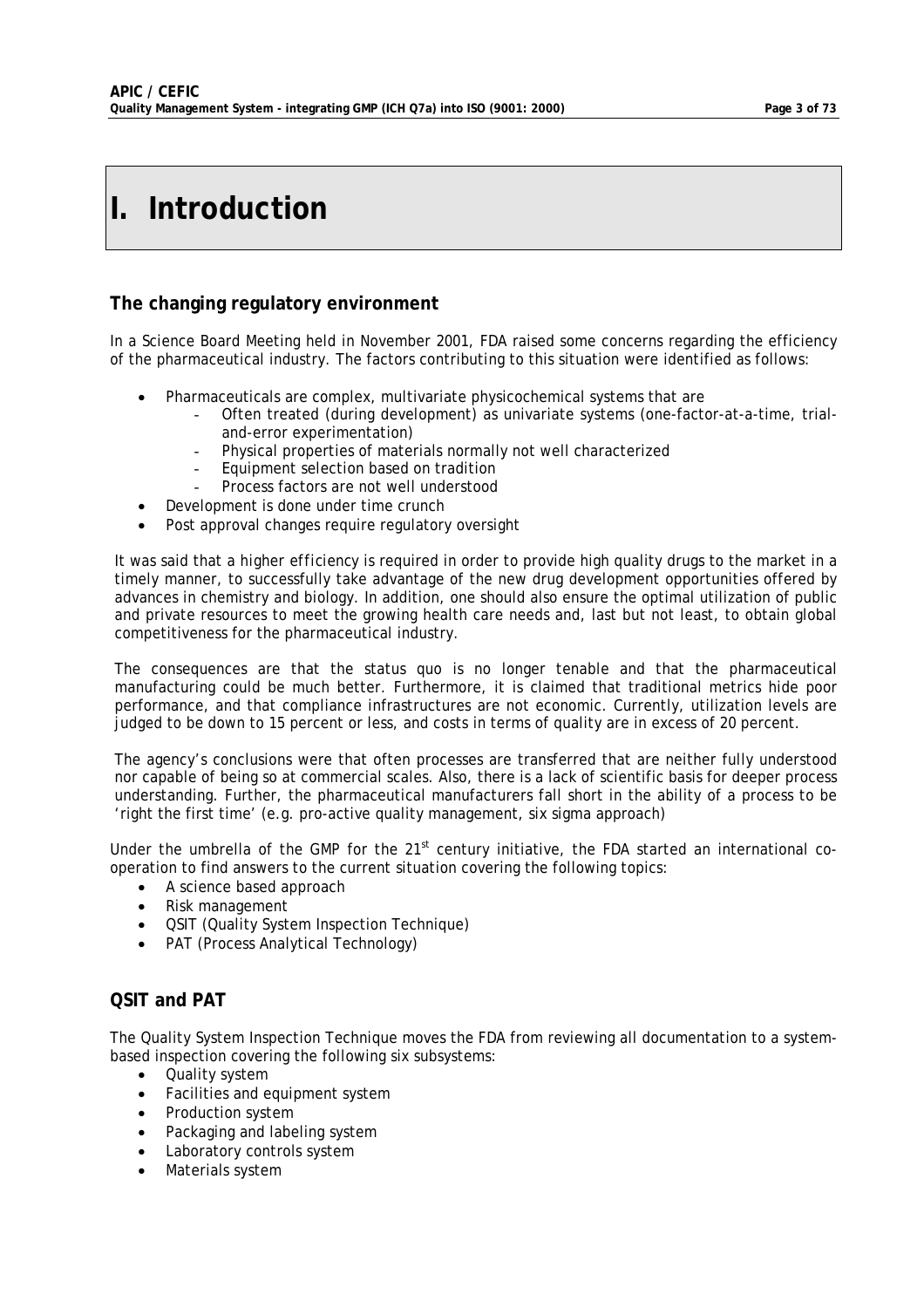Scientific and technological advances in the area of process analytical chemistry, engineering, and multivariate data analysis offer new opportunities for improving the overall efficiencies of drug development, manufacturing and regulatory processes. Although for many years the pharmaceutical community has recognized the need for improvements in these areas, little progress has been made. Therefore FDA forced the development of PAT (Process Analytical Technology). PAT is a model to facilitate the discussion on of emerging regulatory science issues in pharmaceutical manufacturing. PAT provides an opportunity to move from the current "testing to document quality" paradigm to a "Continuous Quality Assurance" paradigm that can improve the ability to ensure quality that was "built-in" or was "by-design" – the ultimate realization of the true spirit of GMP.

It is the expectation of the industry that these initiatives will result in improved product quality, reduced manufacturing cycle times, reduced laboratory testing burdens and costs.

#### **QMS combining ISO and GMP**

Overall, there is a clear tendency of authorities towards Quality Management Systems (QMS), as already outlined in some new guidelines, e.g. in ICH Q7a, Section 2.11 *"Each manufacturer should establish,*  document, and implement an effective system for managing quality that involves the active *participation of management and appropriate manufacturing personnel"*.

Finally, ISO 9002 already stated in the introduction: *"It is emphasized that the quality system requirements specified in this International Standard are complementary – not alternative - to the technical (product) specified requirements"*.

As early as 1997 a guideline on the integration of the GMP requirements with the QMS requirements, issued by CEFIC/APIC, was available for the API manufacturers.

#### **Introduction to the old APIC version (excerpt)**

Because the pharmaceutical industry has traditionally focused upon the application of Good Manufacturing Practice (GMP), it has been slow to consider the potential benefits to be gained by implementing an EN ISO 9001 Quality Management System (QMS).

Over the last few years the global pharmaceutical market has undergone significant change, forcing pharmaceutical companies, more than ever before, to focus on customer needs and upon their own internal efficiency in order to continue to compete effectively.

With this in mind CEFIC commissioned a working group of experts drawn from several major Active Pharmaceutical Ingredients (API) producers to prepare a practical, user-friendly guidance document integrating current GMP requirements into the EN-ISO 9001 QMS framework. To achieve this the working group have taken relevant features from the August 1996 CEFIC/EFPIA publication "Good Manufacturing Practice for Active Ingredients Manufacturers" and combined these with the relevant complementary requirements of EN-ISO 9001 "Quality Systems: Model for quality assurance in design, development, production, installation and servicing". It was intended that these Guidelines would be applicable to all APIs.

To facilitate understanding of this composite guidance document it is important for the reader to be aware of the following points:

• EN-ISO 9001 is a generic, business-focused standard that supports the effective management of quality to an internationally recognized level of best practice. It is flexible in that it specifies what is to be achieved, but allows each company freedom to determine, and justify, how these requirements are achieved. In contrast, GMP is an industry-specific standard prescribing what should be done to ensure product safety and efficacy. Thus, EN-ISO 9001 benefits the business by ensuring the quality of the management system, while GMP ensures that quality is built during the whole manufacturing and control process and that regulatory requirements are met.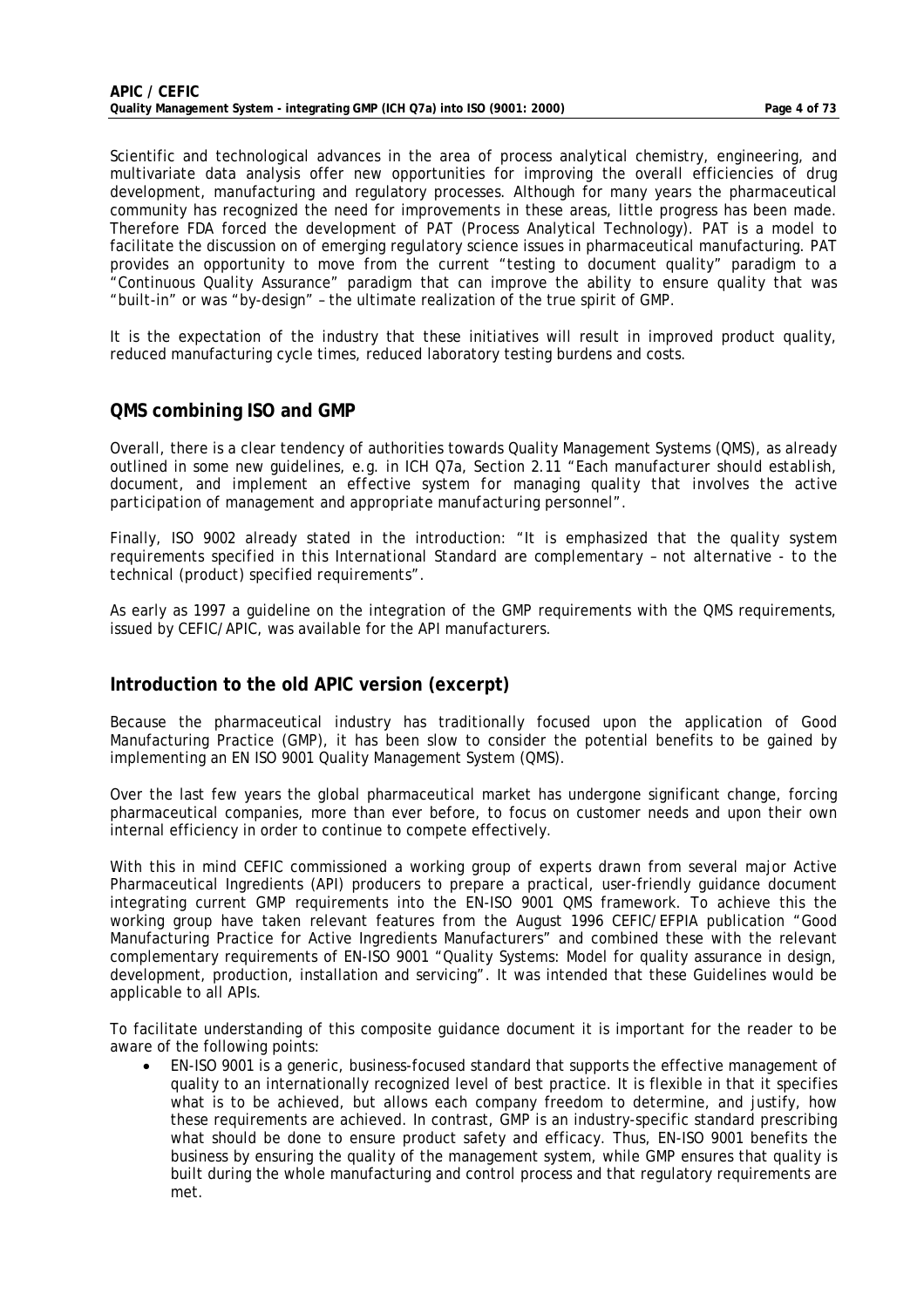- Although there is inevitably some overlap between the requirements of a QMS and GMP they are, in fact, highly complementary. This view is supported by a statement in the introduction to the PIC (Pharmaceutical Inspection Convention, now called PIC/S) GMP Guideline which refers to "... a correctly implemented system of Quality Assurance incorporating GMP ...", and by the wording of the introduction in ISO itself which points out that "....... this international standard is complementary - not alternative - to the technical (product) specified requirements".
- The interrelationship between EN-ISO 9001 and API GMP is illustrated in this guidance document by a matrix cross-referencing the main QMS elements and GMP requirements.
- To be effective the QMS should have the visible and ongoing support of top management.
- To fully benefit the company the QMS should involve all staff whose activities influence quality, have a clear and unambiguous continuous improvement focus, and incorporate relevant, realistic performance measures with emphasis on reducing failure costs, and satisfying (internal and external) customer needs.
- The quality manual occupies the highest level in the document hierarchy. It overviews and acts as a directory to the QMS, capturing the unique character of the company.
- An effective QMS has a minimum of paperwork, and should constantly question the need for the existing documents. In contrast, a bureaucratic and inefficient QMS will arise if the Standard is misinterpreted, and incorrectly applied.

Safety, health and the environment were not specifically addressed. However, it was widely acknowledged that implementation of a robust QMS provides a sound basis for the future development of such an Integrated Management System.

#### **Changes of the relevant GMP/ISO requirements**

In the meantime the GMP as well as the QMS requirements have changed. For this reason the 1998 APIC guideline needs to be updated.

#### **Changes to the GMP requirements**

API manufacturers no longer need to follow GMPs as defined in e.g. 21 CFR Part 210/211, or draft versions of API guidance documents. The new ICH guideline Q7a "Good Manufacturing Practice for Active Pharmaceutical Ingredients" has some fundamentally different GMP requirements, and specifically applies to the manufacture of APIs for use in drug (medicinal) products. The guide covers APIs manufactured by chemical synthesis, extraction, cell culture/fermentation, by recovery from natural sources, or by any combination of these processes.

#### **Changes to the QMS requirements – ISO 9001:2000**

The ISO 9001 series has changed fundamentally. The differences are outlined below.

ISO 9001:2000 is based (as is ISO 9004:2000) on the following eight quality management principles:

- Customer focus
- **Leadership**
- Involvement of people
- Process approach
- Systematic approach to management
- Continual improvement
- Factual approach to decision making
- Mutually beneficial supplier relationship

The fundamental difference between the ISO 9000:1994 series and the ISO 9000:2000 series is the change in scope from addressing an organization's "capability to design and supply conforming product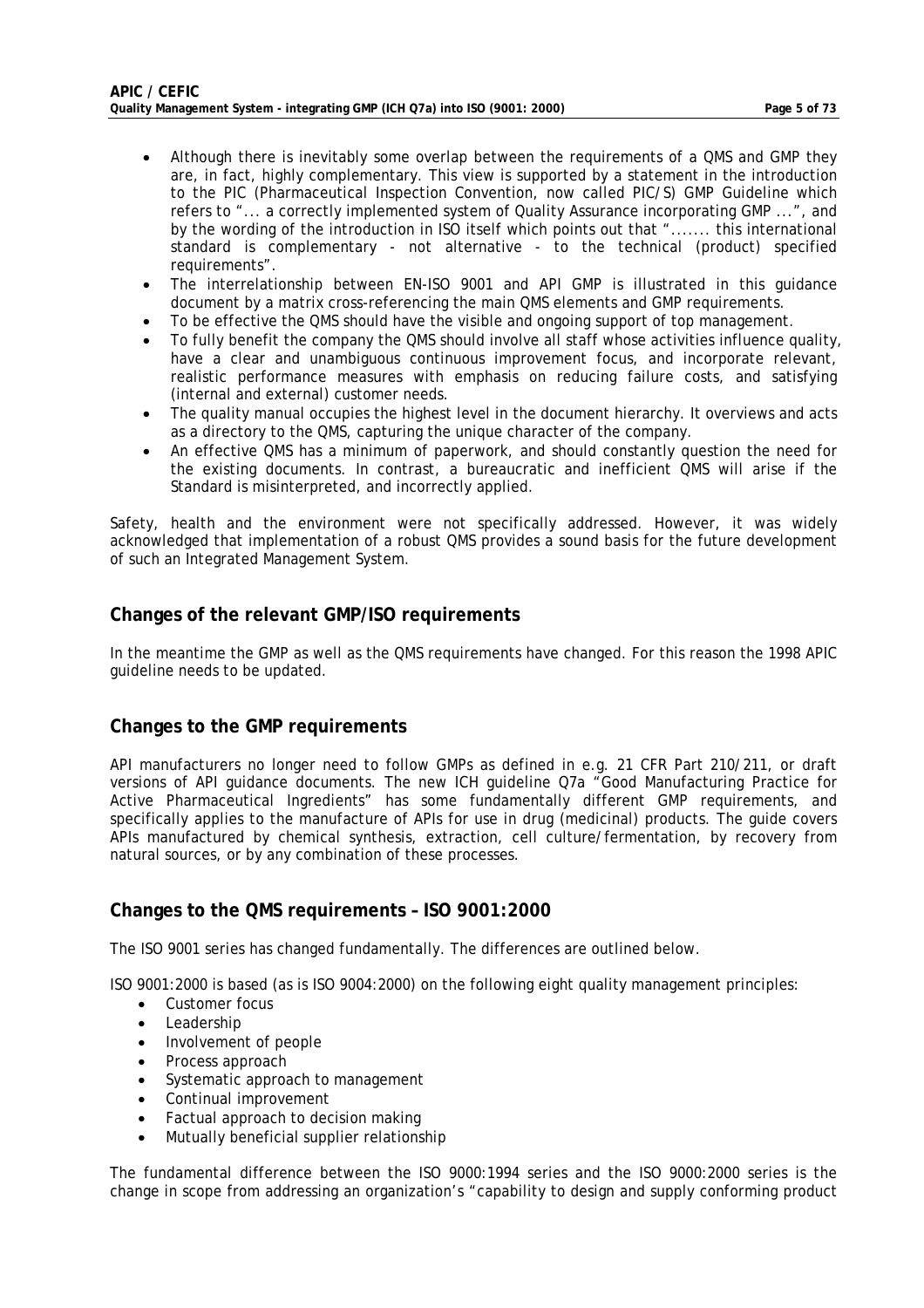(where this) needs to be demonstrated" to "ability to consistently provide product that meets customer and applicable regulatory requirements, and aims to enhance customer satisfaction….".

The new standard emphasizes the involvement of "Top Management", (e.g. the Board) in the quality management process. In this context customer satisfaction and continual improvement are of particular concern.

The new standard promotes the adoption of a process-approach. Processes convert inputs into outputs. They have first to be identified, then managed and linked to other processes. They form part of a system and can extend beyond the boundaries of the organization. Once a process is identified and appropriately defined, the following points should be checked:

- are responsibilities assigned (e.g. process owners nominated)?
- are the procedures implemented and maintained?
- is the process effective and providing the required results?

#### **Relationship with ISO 9004:2000**

ISO 9001:2000 and ISO 9004:2000 are two stand-alone documents which were designed to be a consistent pair of standards.

ISO 9001:2000 defines the requirements which have to be fulfilled in order to accomplish compliance with customer needs and continual improvement of the Quality Management System. In addition, if considered necessary, this standard can be used to achieve third-party certification.

ISO 9004:2000 develops the concept in a more extensive and intensive manner as a roadmap for organizations on their way to excellence with links to:

- the EFQM Business Excellence Model
- the Balanced Score Card Approach

#### **Compatibility with other management systems**

The standard has been made compatible with ISO 14001:1996 "Environmental management systems – Specification with guidance for use" and should assist users in implementing (and certifying) both quality and environmental systems.

The common requirements in both standards (such as continual improvement of the processes, training, auditing and documentation) will facilitate auditing, and integration, if desired by an organization.

#### **Conclusion**

One can easily infer that the ISO 9001:2000 series are an excellent complementary fit to the GMP requirements, and additionally addresses the concerns of the authorities, e.g. as raised in FDA's GMP for 21<sup>st</sup> century initiative mentioned earlier.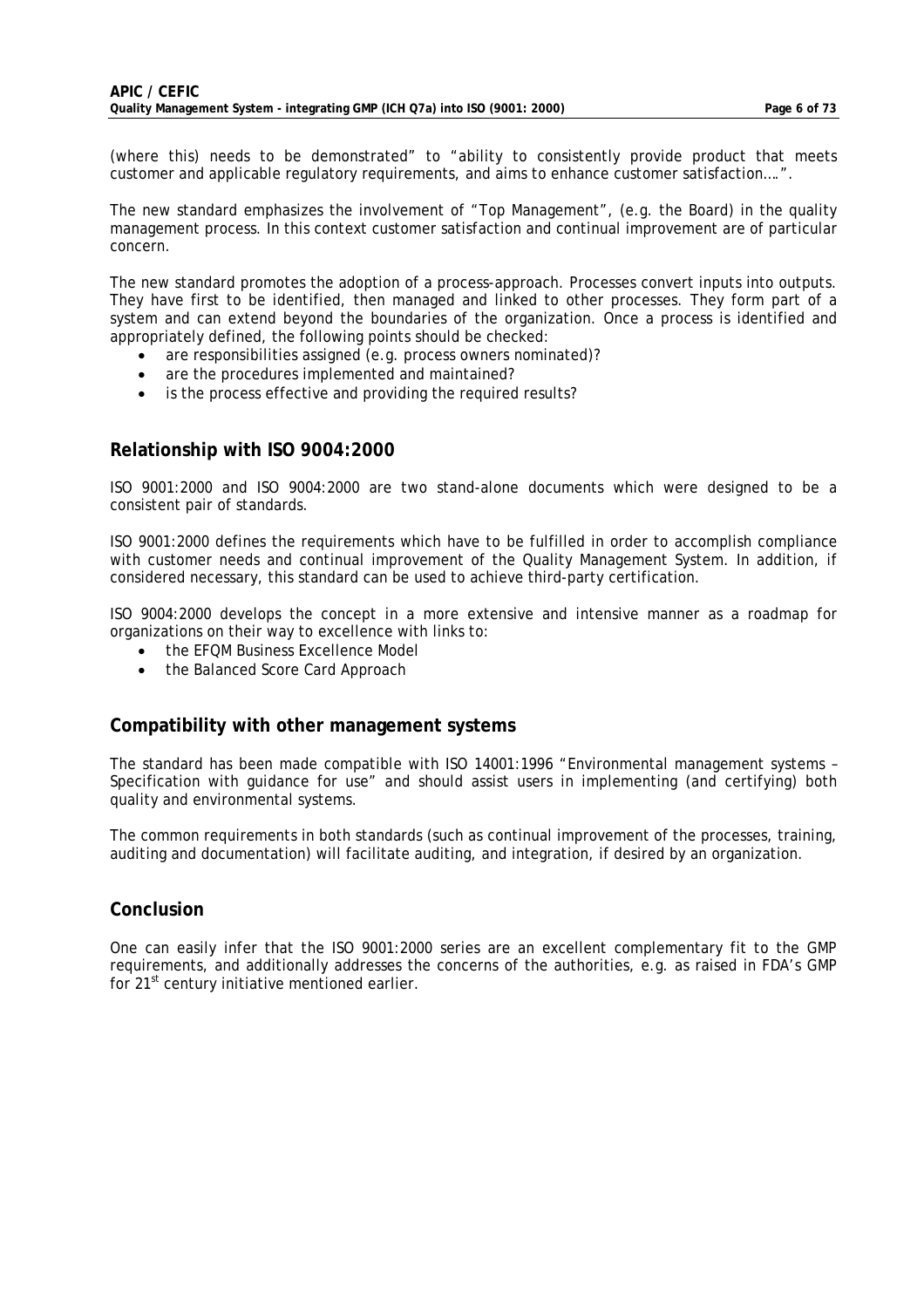### **II. Objective and Scope**

The environment in which API manufactures operate is subject to constant changes. These changes require adaptation to new situations. A state-of-the-art QMS (Quality Management System) helps an API manufacturer respond to changes and be ready for the future developments.

The structure of the ISO 9000 series has moved from describing a QMS in 20 chapters to a process orientated approach. Furthermore, the emphasis has changed from preventing non-conformities of products to consistently providing customers with products or services that meet their needs. Customers can either be internal (e.g. other departments) or external. In addition health authorities demand compliance with GMP and regulatory requirements. As a consequence a QMS should cover both ISO and GMP/Regulatory requirements.

A QMS enables a company to implement effective, efficient, transparent and simple processes and structures to achieve continual compliance. In addition, this will benefit the company's business in terms of improved quality, optimized costs, inspection readiness and customer satisfaction.

This document gives detailed guidance for implementing a QMS. It provides a standard for API manufacturers and other parties involved, including official bodies.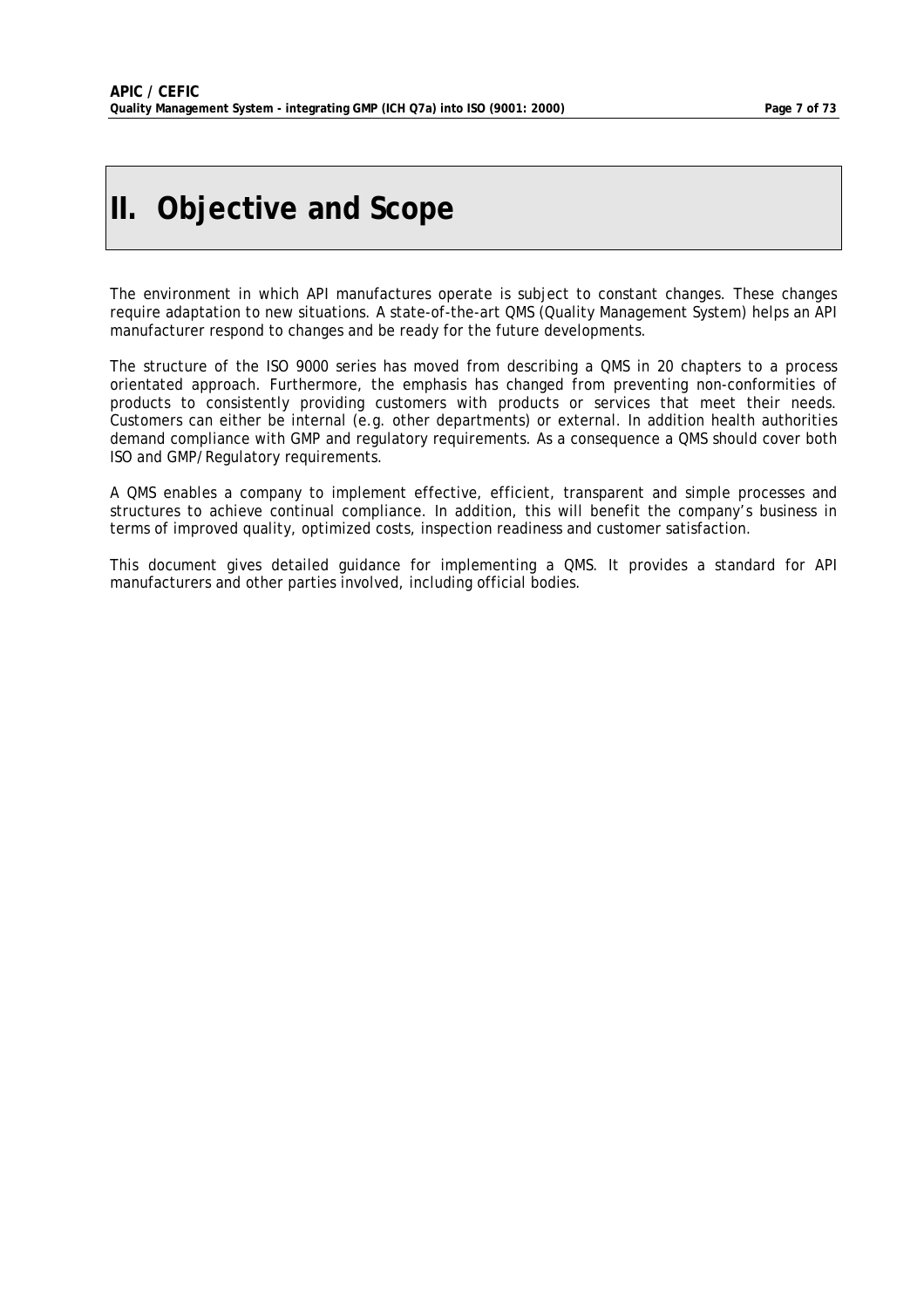### **III. Quality Management System for API Manufacturers**

### **1. Quality Management System**

This section relates to ISO 9001: 2000 chapter 4

#### **1.1 General Requirements**

Companies perform many activities besides manufacturing of APIs, such as development, marketing, purchasing, warehousing and distribution. All these activities are processes which are required to be managed in a systematic manner. Therefore, the company shall establish, document and implement within its organization a Quality Management System that is designed to continually improve its effectiveness as required in section 2 (Quality Management) of ICH Q7a. Top management is called to establish a customer oriented organization:

- by defining the systems and processes that can be managed and improved in effectiveness and efficiency,
- acquiring and using process data and information on a continuing basis,
- directing progress towards continual improvement,
- using suitable methods to evaluate process improvement.

Although ICH Q7a defines which part of the production process is subject to GMP (introduction of the 'API Starting Material') it is not advisable to limit the implementation of the QMS to these production steps; it should be extended to the entire company. From this perspective all regulatory and GMP activities of a company are captured by the Quality Management System.

An important part of the Quality Management System is made up of the Change Control procedures which represent the interface between the company, GMP, the authorities and customers, if applicable.

When a company decides to outsource activities it should ensure control over the outsourced process(es) and/or activities.

API material manufactured for use in clinical trials as described in section 19 of ICH Q7a (development) shall be fully integrated into the Quality Management System even if other GMP standards are to be applied.

The performance of the Quality Management System is the responsibility of every person involved in all activities related to the company's API business.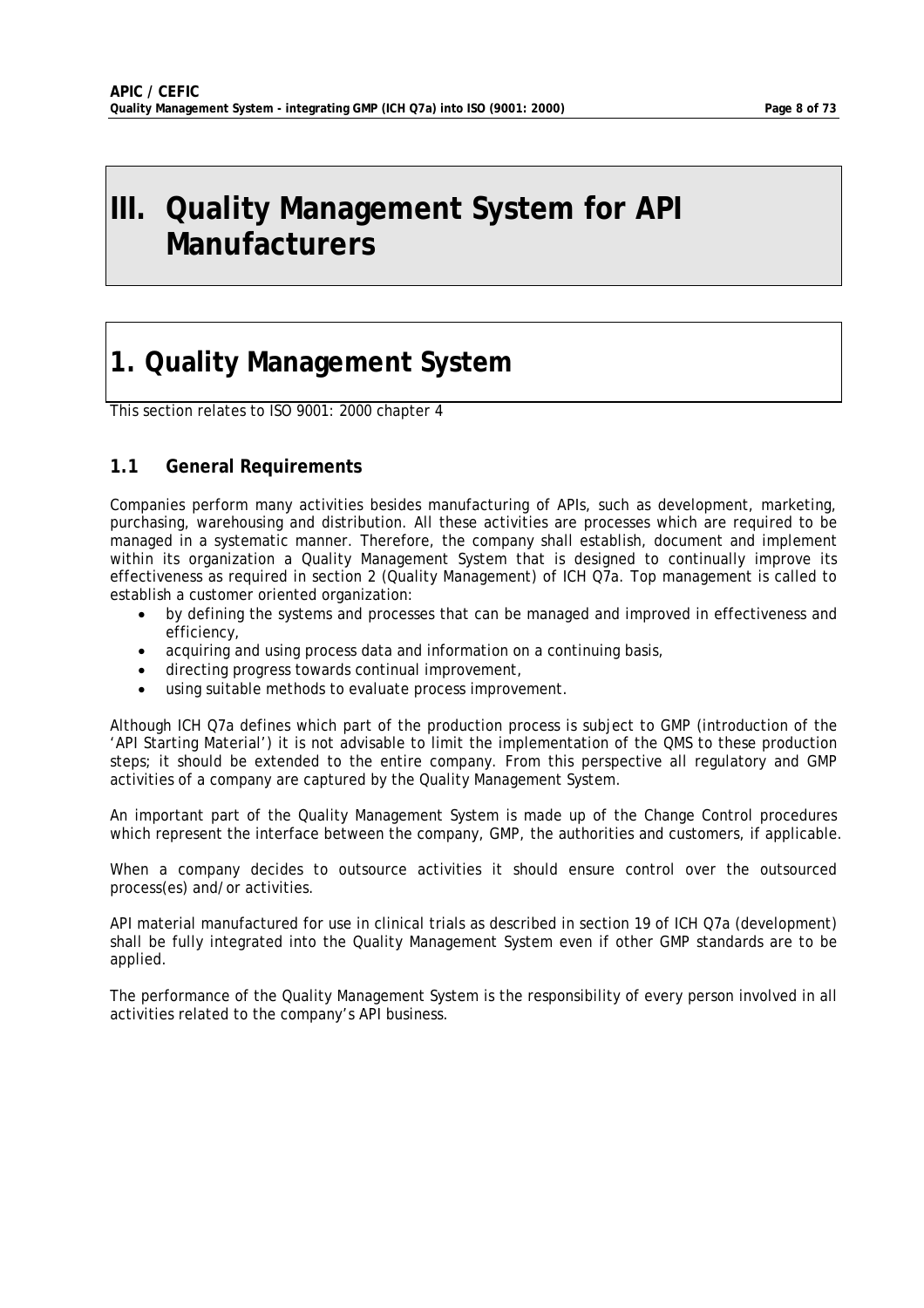#### **1.2 Documentation**

#### **1.2.1 General**

A documentation system remains a fundamental component of a Quality Management System. The objective of such documentation is to identify and describe what should be in place. The documentation system is an essential tool to keep all processes in a state of control.

Top management should define the documentation required to run a Quality Management System and to support effective and efficient operation of the processes. It should include:

- top management's commitment to quality,
- a quality manual (see 1.2.2),
- documented procedures,
- documents and records needed for an efficient QMS.

The minimum extent of the documentation, especially regarding Master Production Instructions (section 6.4 of ICH Q7a) and laboratory documentation (section 11.1 of ICH Q7a), needed for compliance with GMP regulations is described in more detail in ICH Q7a.

The documentation created to run a Quality Management System and to comply with GMP requirements should fulfill criteria in respect of:

- functionality,
- user friendliness,
- structure of company's documentation system,
- managing knowledge,
- interfaces with other departments and, if applicable, with customers.

It is necessary to designate and document a rationale for the point at which production of the API begins ('API Starting Material'). In addition critical production steps should be identified, as should critical control points and parameters within the production of APIs. The company's overall approach to validation and change control procedures should be documented.

All quality-related activities should be recorded at the time of performance.

Deviations from established procedures should be documented and explained and/or investigated, a complaint and recall procedure has to be in place.

Contract manufacturing (including laboratories) needs to be carefully managed, e.g. evaluation, assessment and documentation (including quality agreement). All (GMP) activities and responsibilities have to be defined in writing.

#### **1.2.2 Quality Manual**

The basic document of a Quality Management System is the quality manual. Although it is up to the company to decide the level of detail, the quality manual should be made as comprehensive as possible.

The main elements to be incorporated include:

- the scope (see section IV, 3. Structure of a Quality Manual, section 4.1),
- the quality commitment,
- a description of the main processes.
- their interactions and
- the description of major responsibilities.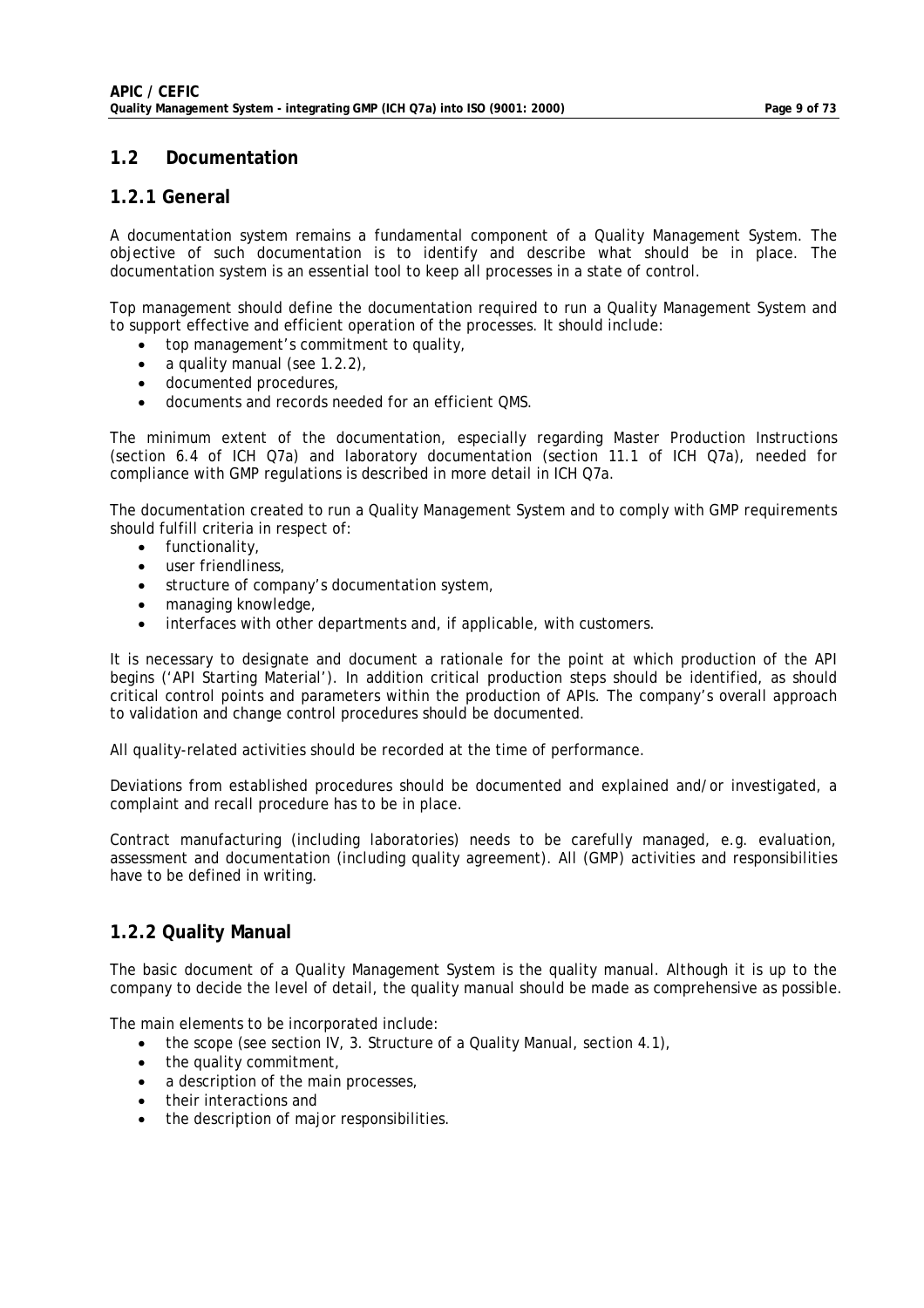#### **1.2.3 Control of documents**

All documents and records required by the QMS are subject to an appropriate control. A documented procedure shall be established to define the controls:

- drafting, review, approval (Quality Unit at a minimum for GMP related documents) and up-date of documents,
- handling and control of changes to documents (version control) including P & ID (Piping & Instrumentation Diagram) schemes,
- handling, control and internal distribution of external documents,
- withdrawal and prevention of unintended use of obsolete documents.

Details of a documentation system needed from a GMP perspective are given in ICH Q7a, section 6.1.

It is a regulatory expectation that the impurity profile is checked at appropriate intervals against the registration dossier, e.g. as part of the Product Quality Review.

#### **1.2.4 Control of records**

Records provide evidence of conformity to requirements. They should be legible, readily identifiable and retrievable. A documented procedure should define the control needed for identification, storage, protection, retrieval, retention time and disposition.

The control of records includes hard copies as well as electronically stored data.

Records should be established, at least for raw materials, intermediates, labelling, packaging materials, batch production, laboratory data, including Certificates of Analysis and stability data, calibration, distribution, complaints and returns.

A procedure for the review of batch production and laboratory records is required.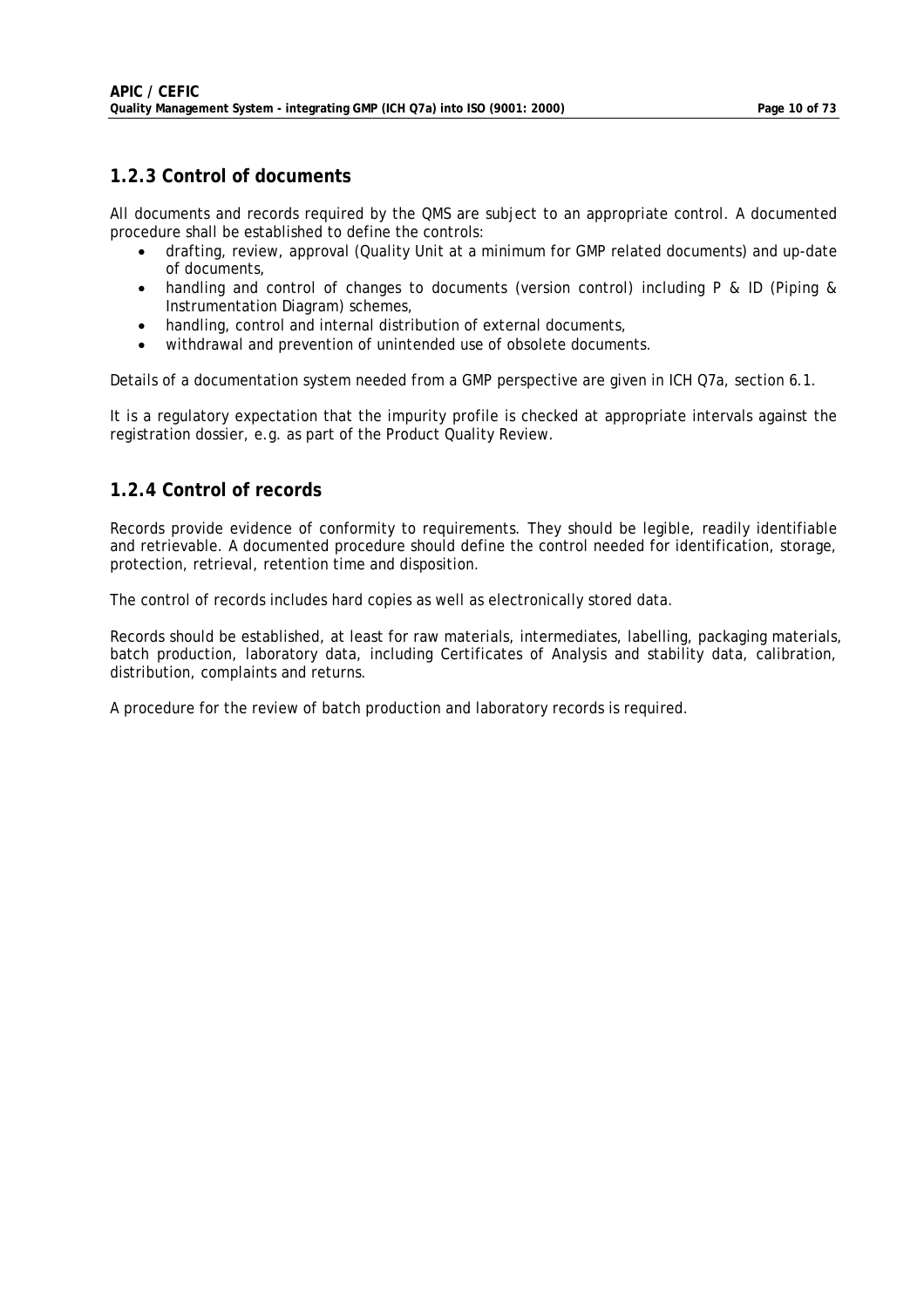### **2. Management Responsibility**

This section relates to ISO 9001: 2000 chapter 5

#### **2.1 Management commitment**

Top management should provide evidence of its commitment to the development and implementation of the Quality Management System (QMS) and continual improvement of its effectiveness by:

- communicating to the organization the importance of meeting customer as well as regulatory (GMP) and legal requirements, including environmental, health and safety aspects,
- *applying risk management,*
- establishing the quality policy,
- ensuring that quality objectives are established,
- conducting management reviews,
- maintaining appropriate conditions throughout the organization for processes and systems,
- ensuring the availability of resources, particularly enough manpower, suitably trained.

#### **2.2 Customer focus**

Top management should make sure that customer (external and/or internal) needs and requirements are clearly understood so that, when fulfilled, they will lead to customer satisfaction.

Consequently, this calls for close communication with the customer throughout the whole co-operation including, at least, notification to the customer (e.g. dosage form manufacturer) of significant process changes (see also QMS 5.3) in a timely manner before implementation of the change and appropriate complaint management.

### **2.3 Quality policy**

Top management should ensure that a clear commitment to complying with (regulatory and GMP) requirements and to continually improve the effectiveness of the Quality Management System is a key element. This should be explained in the quality policy. Furthermore, criteria affecting the efficiency of the system should be identified and evaluated.

Quality objectives should be based on the quality policy which is closely coupled with company operational planning. This should include a statement addressing environmental, health and safety obligations.

Measures have to be initiated to ensure that the key statements of the quality policy become part of the daily business. Therefore, the quality policy needs to be communicated to and understood at all levels within the organization. Quality is the responsibility of all persons involved in a process.

To cope with inevitable changes that occur in and around the organization, the quality policy should be reviewed for continuing suitability. The responsibility for these activities is clearly allocated to top management.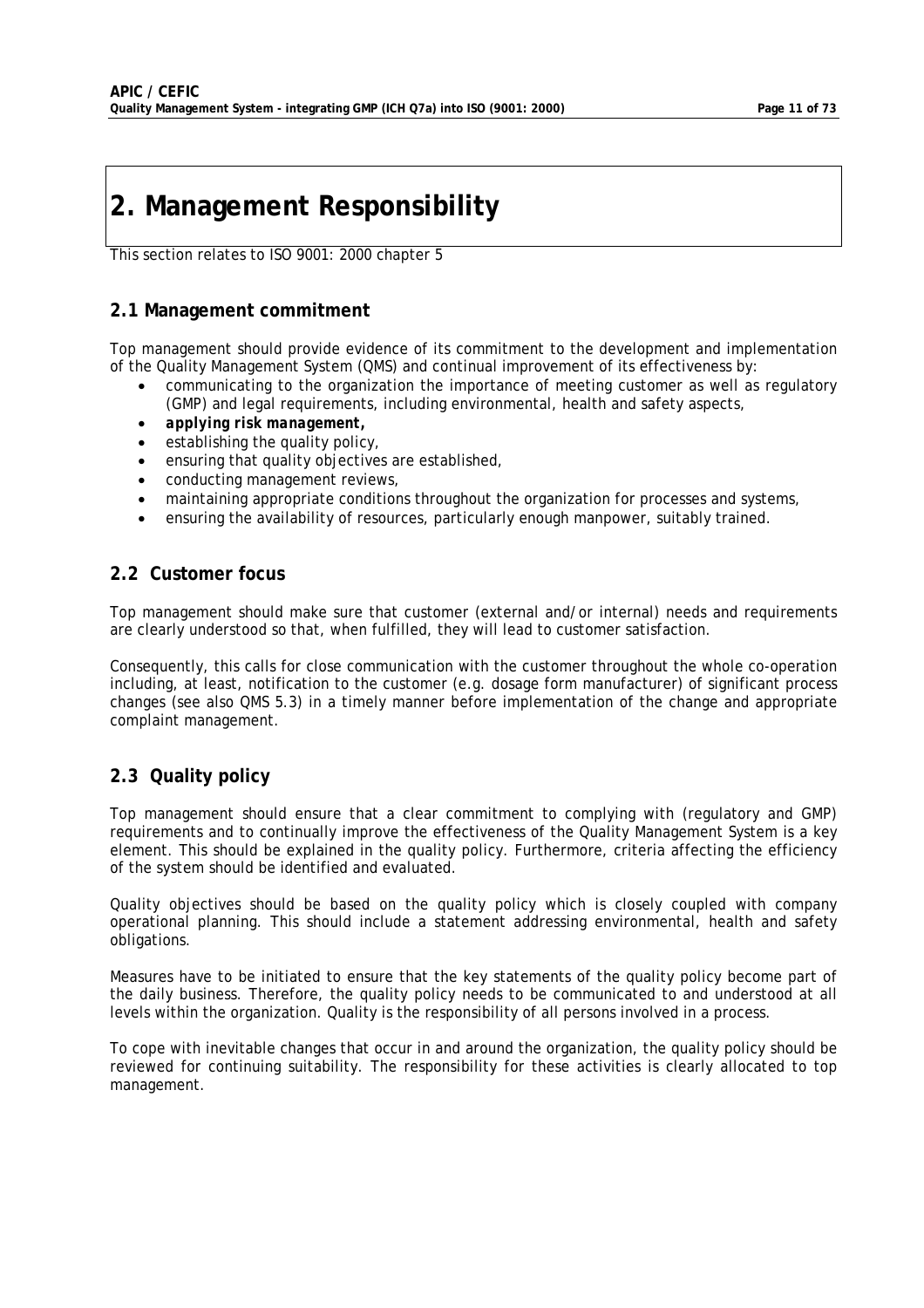#### **2.4 Planning**

#### **2.4.1 Quality objectives**

Top management should make sure that quality objectives are known and widely used at all levels within the organization. By doing so, employees will identify with and become fully involved in reaching the agreed objectives. The quality objectives should be measurable and consistent with the quality policy. The "SMART" criteria (S=Specific, M=Measurable, A=Achievable, R=Relevant, T=Timeframed) should be applied to establish quality objectives.

#### **2.4.2 Quality Management System planning**

Top management should ensure that the planning of the QMS is carried out in order to meet the requirements as defined in 4.1 (ISO) as well as the quality objectives. They should ensure that the integrity of the Quality Management System is maintained. Changes for system improvement should not impair the effectiveness and efficiency of the QMS.

Planning may be driven by e.g. strategies and organizational objectives, by customer needs, by regulatory requirements, by the intended use of the API, or by risk management. This may give rise to, e.g. skill and knowledge requirements, allocation of task responsibilities, resources (financial and infrastructure), performance metrics, contingency plans.

#### **2.5 Responsibility, authority and communication**

#### **2.5.1 Responsibility and authority**

Top management should make sure that responsibilities and competences (authorities) are defined for all profiles and communicated to all levels within the organization. There should be a quality unit (QU) independent of production, and that fulfills both quality assurance (QA) and quality control (QC) responsibilities.

#### **2.5.2 Management representative**

Top management should appoint a member of management who, irrespective of other responsibilities, is responsible and authorized:

- to make sure that processes needed for the Quality Management System are established, implemented and maintained,
- to report to top management on the performance of the Quality Management System and any need for improvement,
	- to ensure the promotion of awareness of customer requirements throughout the organization.

The responsibility of a management representative can include liaison with external parties on matters relating to the Quality Management System.

#### **2.5.3 Internal communication**

Top management should ensure that appropriate communication processes are established within the organization and that communication takes place regarding the effectiveness of the Quality Management System. This should include the communication of GMP and regulatory requirements as appropriate to each level in the organization.

Quality issues should be considered as a standard topic on the agenda of all appropriate meetings as well as on the company's intranet website(s).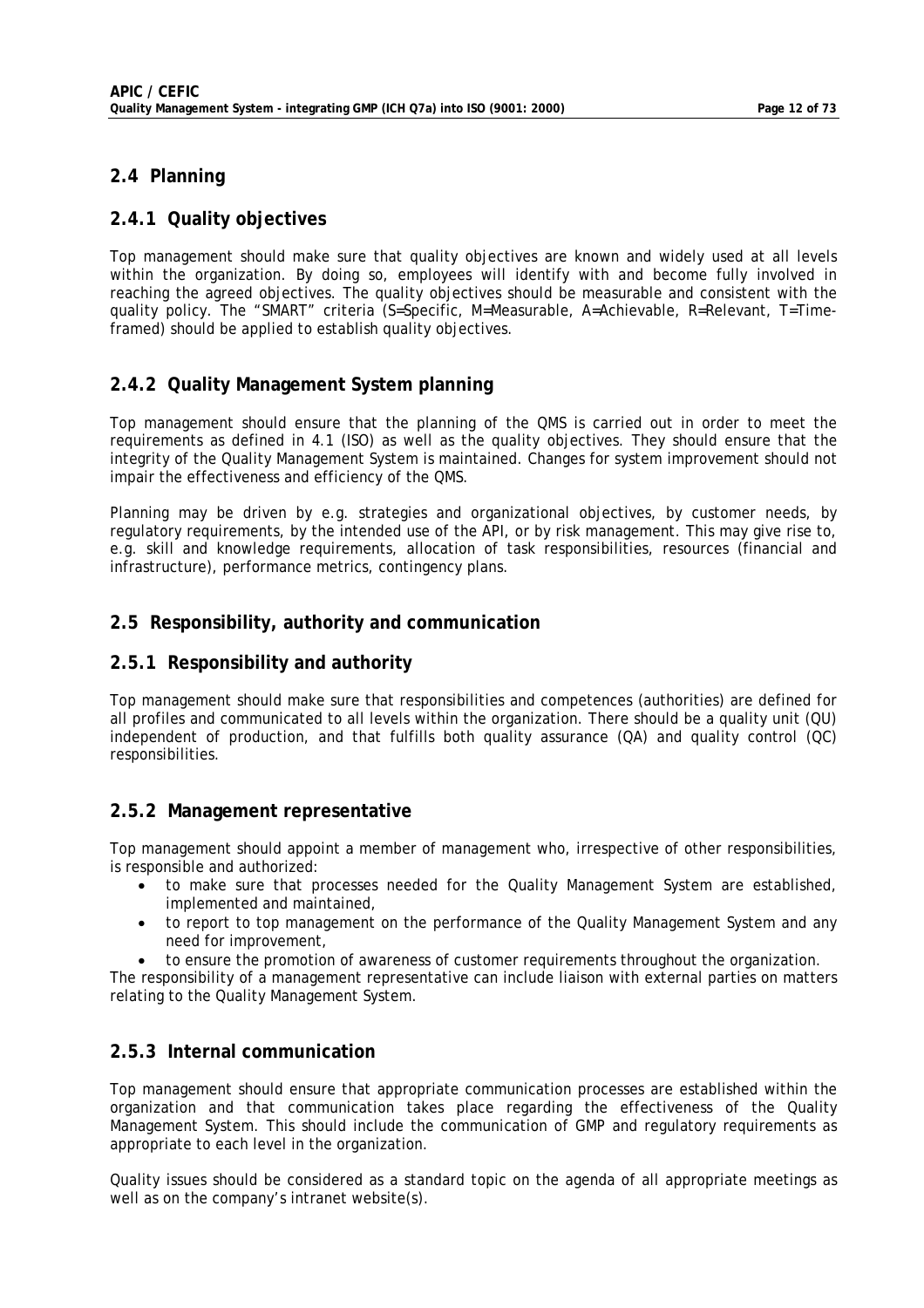Procedures should exist for notifying responsible management in a timely manner of quality critical situations.

#### **2.6 Management review**

#### **2.6.1 General**

Top management should review the organization's Quality Management System at predefined intervals, to ensure its continuing suitability, adequacy and effectiveness. This review has to include assessing opportunities for improvement and the need for changes to the QMS, including the quality policy and the quality objectives.

The review should also cover environmental, health and safety aspects. Records of management reviews are to be maintained.

#### **2.6.2 Review input**

The input to top management review comprises a consolidation of the available data as a basis for their decision-making process. These data include, but are not limited to:

- audit observations / results (internal and external audits as well as inspections by authorities),
- supplier qualification,
- product conformity (product quality review),
- customer feedback,
- process performance, e.g. key performance indicators (KPI),
- status of corrective and preventive actions (CAPA),
- follow-up actions from previous management reviews,
- changes that could affect the Quality Management System,
- recommendations for improvement.

#### **2.6.3 Review output**

The output from the management review should include any decisions and actions taken relating to:

- continual improvement of the effectiveness of the QMS and its processes,
- continual improvement of product relating to customer requirements,
- resources (in relation to time, money and manpower) needed.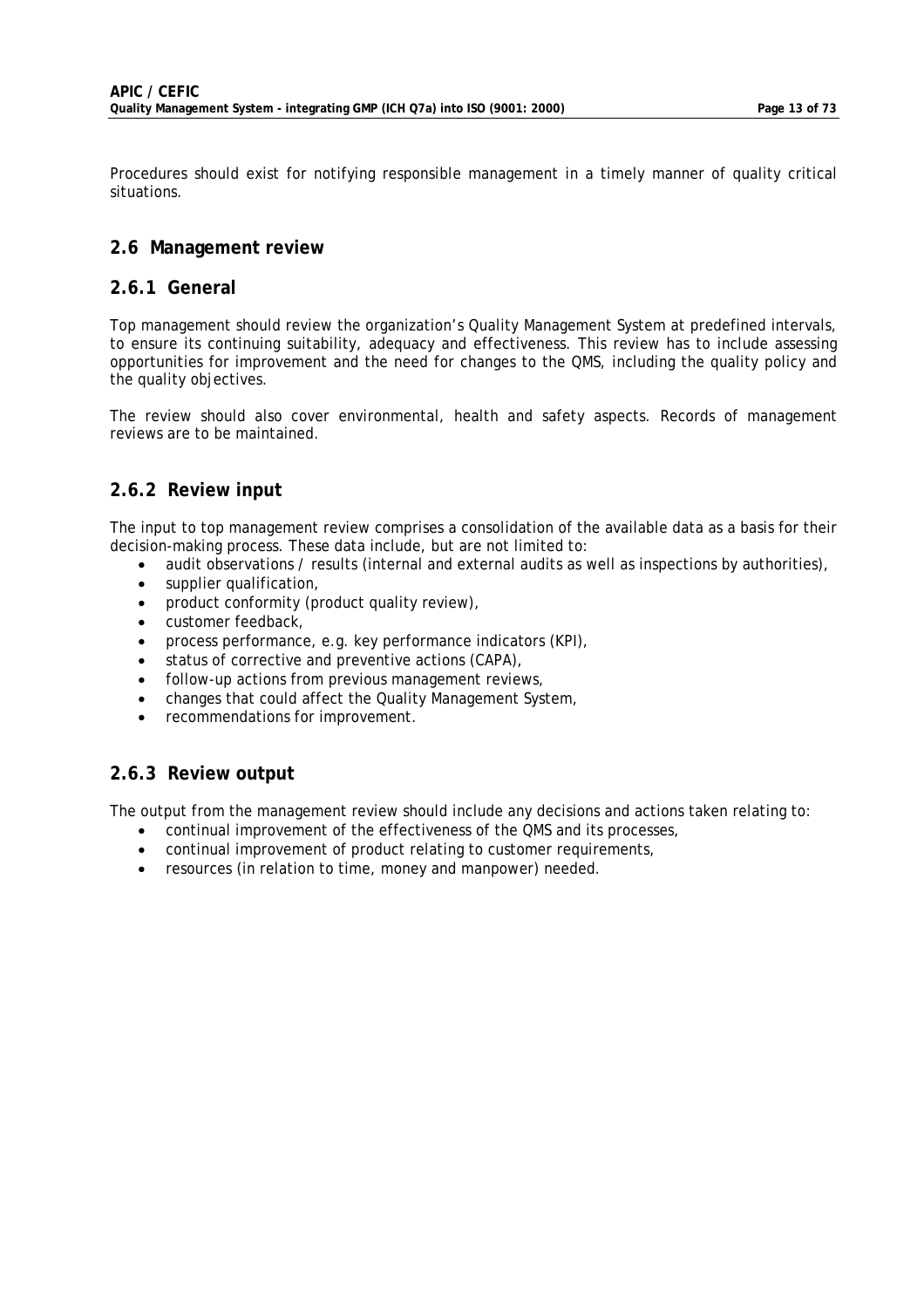### **3. Resource Management**

This section relates to ISO 9001: 2000 chapter 6

Resource management compromises provision of resources, infrastructure, human resources and the work environment.

#### **3.1 Provision of resources**

The top management has to determine and provide the resources needed:

- to implement and maintain the Quality Management System and continually improve its effectiveness,
- to enhance customer satisfaction by meeting defined requirements and specifications (including compliance with regulatory requirements),
- to maintain equipment and facilities and
- to adequately train and educate the employees.

Provision of resources is the responsibility of top management and has to be included into the budgeting and investment processes. These processes have to be defined in writing.

When using external resources such as contract manufacturers (including laboratories), they are expected to provide sufficient resources as described in this chapter. The external provision of resources should be ruled by contract.

#### **3.2 Human resources**

#### **3.2.1 General**

The top management has to provide an adequate number of personnel qualified by appropriate education, training, and/or experience to perform work and meet the requirements.

If the company's performance indicators (such as timelines for calibration due dates, deviation / investigation handling, testing, release) can constantly not be achieved in such a way as to run the QMS processes properly, the adequacy of the human resources should be reconsidered.

#### **3.2.2 Competence, awareness and training**

Competence, awareness and training are ensured through top management by:

- implementing an adequate and effective organization,
- determining the necessary competence and education for personnel performing work affecting quality of product and processes,
- issuing job descriptions and qualifications for all functions throughout the organization,
- training provided regularly by qualified individuals covering, at a minimum, the particular operations the employee performs and GMP as it relates to the employee's functions,
	- evaluating the effectiveness of the training periodically, such as by
		- testing on the content of procedures
			- observing the employee performing the task(s)
			- checking the accuracy of the work and results
- ensuring that personnel are aware of the relevance and importance of their activities and how they contribute to the achievement of the quality objectives,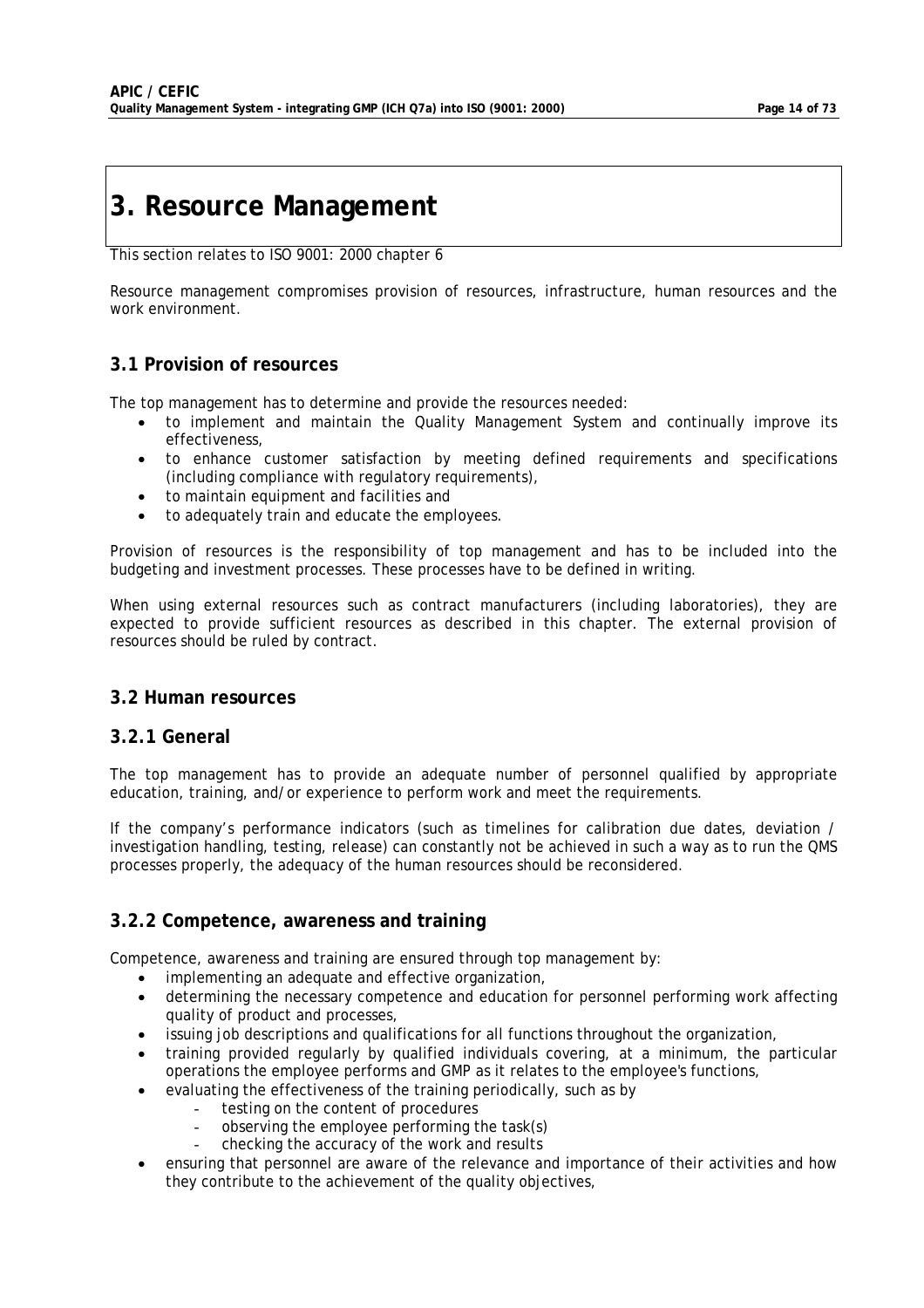• maintaining appropriate records of education, training, skills and experience.

#### **3.3 Infrastructure**

Top management has to ensure that the organization determines, provides and maintains the infrastructure needed to conduct operations (e.g. manufacturing, testing and support) according to contemporary standards.

Infrastructure comprises buildings (including utilities and workspaces), equipment and computerized systems.

Buildings have to:

- be located, designed, and constructed to facilitate cleaning, maintenance, and operations as appropriate to the type and stage of manufacture,
- provide adequate space for the orderly placement of equipment and materials to prevent mixups and contamination,
- provide adequate cleaning, washing and toilet facilities,
- provide laboratory facilities separate from production,
- provide adequate lighting in all areas to facilitate cleaning, maintenance, and proper operations,
- provide areas for the storage of all materials under appropriate conditions (e.g., temperature and humidity),
- provide adequate laboratory facilities for the quality unit,
- be properly maintained and repaired,
- provide separate areas for eating, drinking and smoking,
- contain the necessary utilities (such as HVAC, water, gases etc.) in order to perform the relevant production operations.

Equipment should be:

- of appropriate design, adequate size and suitably located for its intended use in order to facilitate cleaning, sanitization (where appropriate), and maintenance,
- constructed so that surfaces that contact raw materials, intermediates, or APIs do not alter the quality of the intermediates and APIs beyond the official or other established specifications.

Computerized systems should be:

- of appropriate design and adequate capacity,
- equipped with the necessary software programmes,
- maintained (such as programme updates or exchange of hardware components),
- safe against loss of data.

The infrastructure has to meet all legislative requirements laid down by regulatory authorities (safety issues, occupational health problems, environmental aspects, etc.).

#### **3.4 Work environment**

Top management should ensure that the work environment has a positive influence on motivation, satisfaction and performance of people in order to enhance the performance of the organization.

Elements to be considered for a suitable work environment are:

- creative work methods to enhance the potential of the employees,
- use of protective equipment,
- ergonomics,
- sufficient workspaces as well as a suitable location,
- opportunities for social interaction,
- suitable heat, humidity, light and air flow,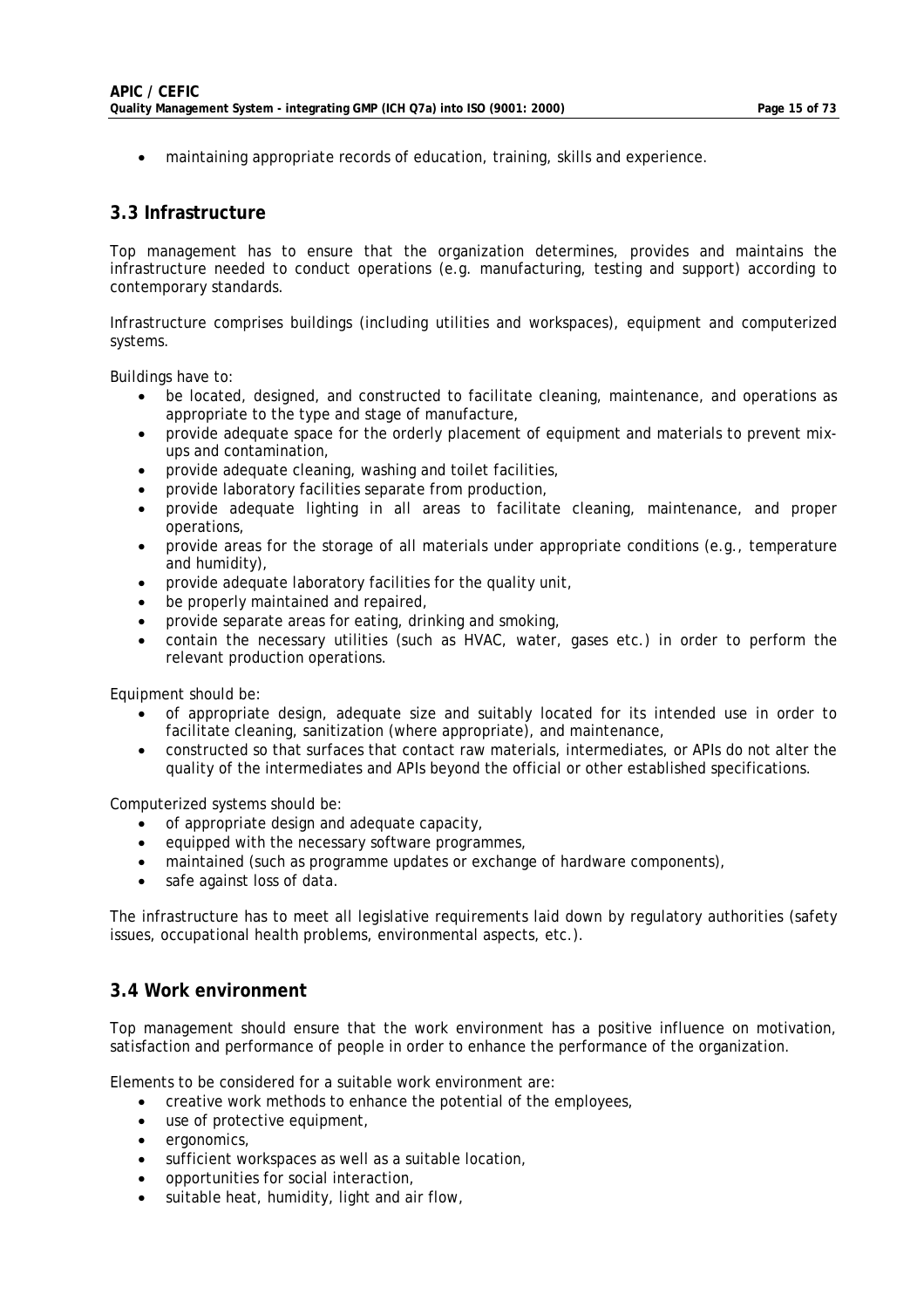• hygiene, cleanliness, noise, vibration and pollution.

Full account should be taken of regulatory requirements.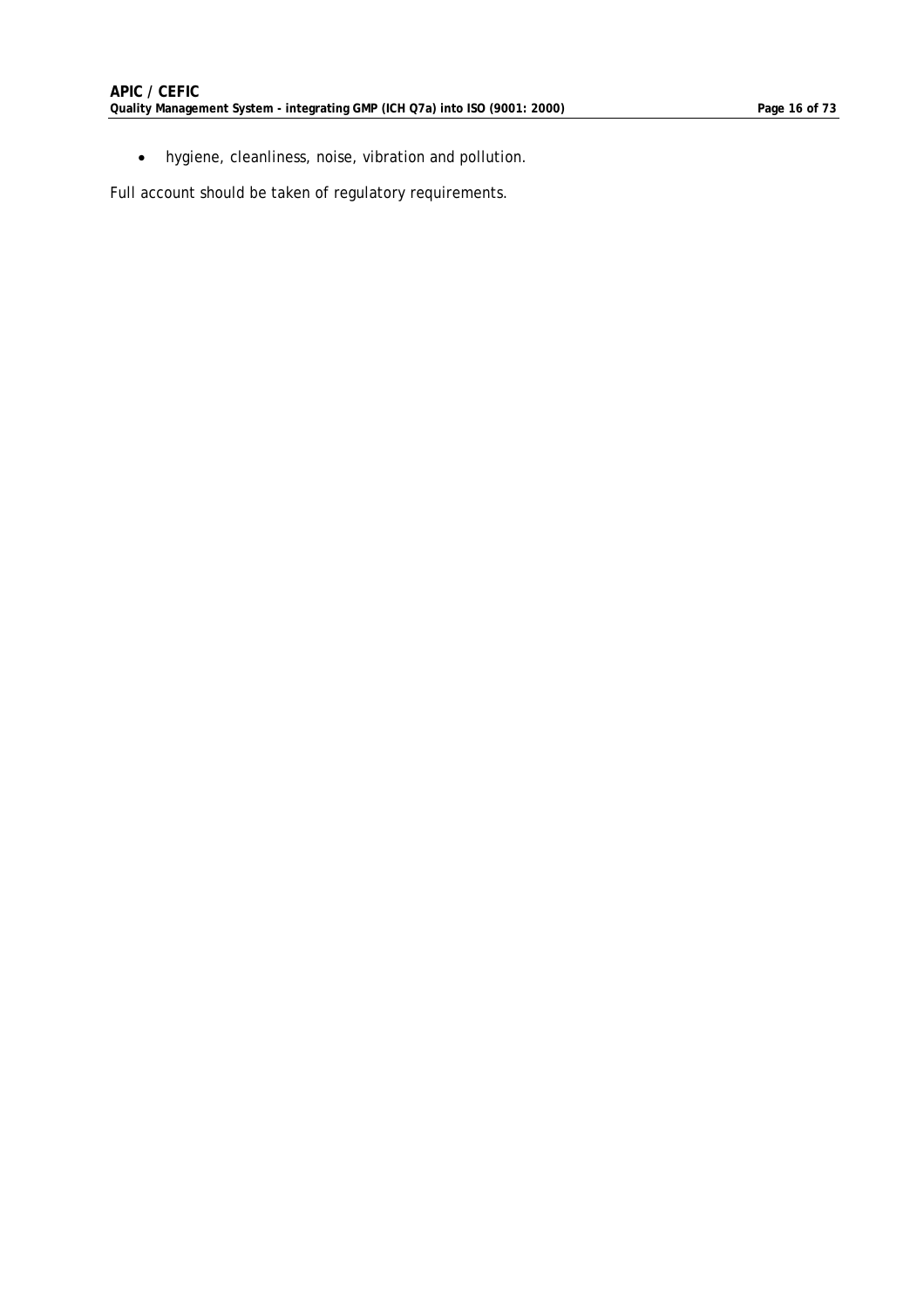### **4. Product Realization (Manufacturing Operations)**

This section relates to ISO 9001: 2000 chapter 7

The product realization includes all the different value adding activities for the realization of product, starting from customer requirements up to shipment of product to the customer in the mutually agreed quality.

The realization process consists of different activities such as planning of the product realization, customer-related issues, design and development, purchasing, production, service provision and control of monitoring and measuring devices.

This chapter is the part of the document where most of the requirements of ICH Q7a related to manufacturing are applicable.

#### **4.1 Planning of the product realization**

The planning of the product realization should be in line with the QMS requirements of the other processes.

All responsibilities of the different production activities should be defined in writing (ICH Q7a: 2.30).

Process equipment, including laboratory equipment, is an important part in the planning of product realization. Equipment should be of adequate design and appropriately qualified before use in manufacturing of APIs or intermediates (ICH Q7a: 5.16). Schedules and procedures should be established for the preventive maintenance of equipment (ICH Q7a: 5.20). In addition, established cleaning procedures prevent contamination or carry-over (ICH Q7a: 5.21-5.25). Where computerized systems are used in a GMP relevant process, hardware and software should be appropriately qualified and validated on the basis of the criticality of the system (ICH Q7a: 5.40-5.42). Changes to any equipment (including computer systems and laboratory equipment) should be done under a defined change control system to maintain the qualified status (ICH Q7a: 5.45, 5.47). All activities described above are subject to risk management.

Material in product realization should be defined by appropriate specifications, especially if the quality of the API is affected. Acceptance criteria should be established (ICH Q7a: 6.17 and 8.10-8.14) to control processes. All activities from material receipt to sampling and testing against defined specification and storage and release for use or rejection should be well defined (ICH Q7a: 7.10).

To prove the capability of the product realization process, the equipment should be qualified and the production process validated, where appropriate, following the requirements given in ICH Q7a Chapter 12.

Activities not covered by the manufacturers QMS, such as contract manufacturing (incl. laboratories), activities of brokers or distribution, a written contract should define in detail Quality responsibilities of each party (ICH Q7a: 16.10, 16.12). All companies involved in the product realization process should comply with the GMP requirements as defined in Q7a.

#### **4.2 Customer-related processes**

The responsibilities for all production activities should be defined in writing (ICH Q7a: 2.30).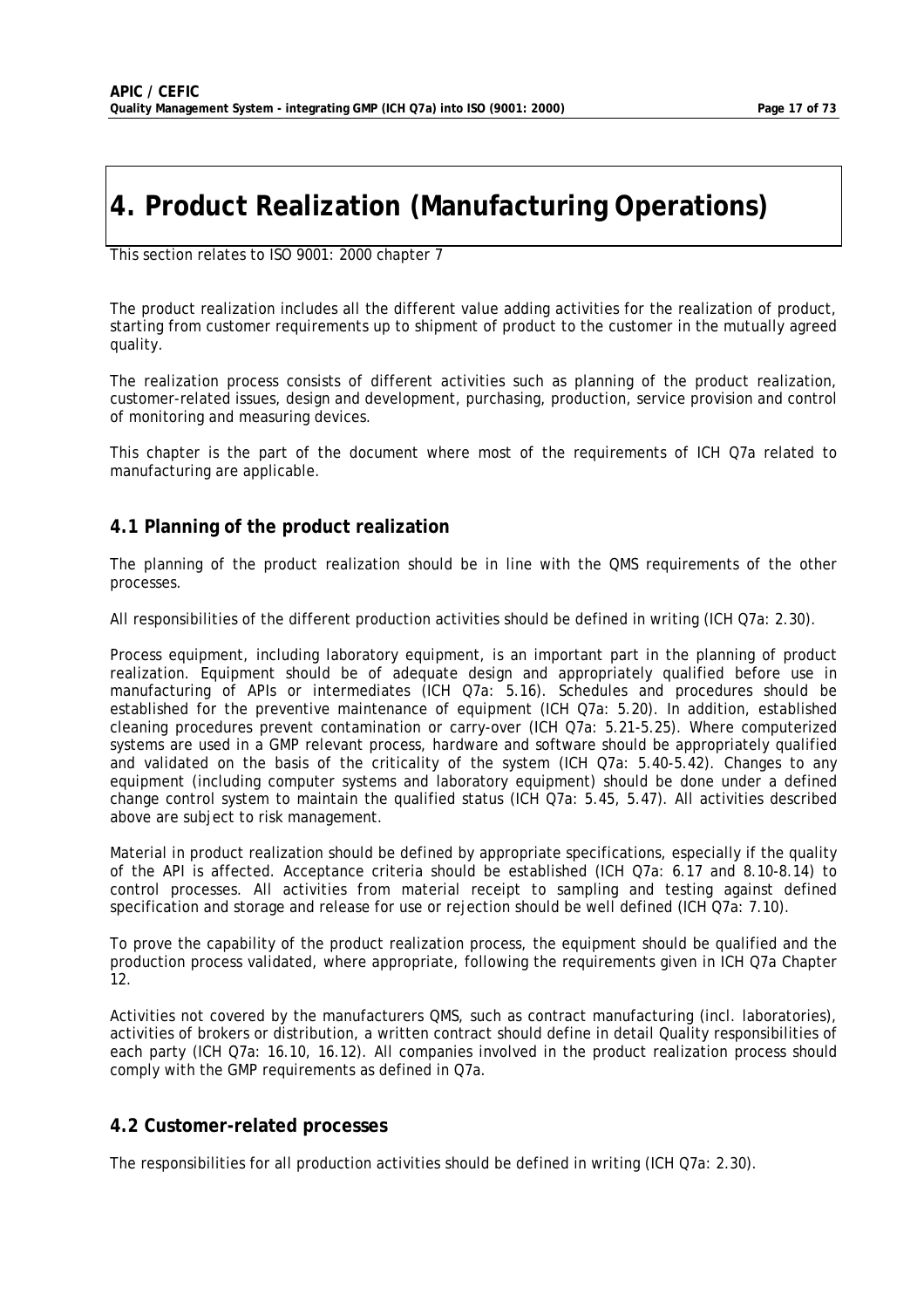Critical changes in the realization process of the intermediate or the API should be evaluated and customers should be notified before implementation of significant changes (ICH Q7a: 13.16/17, see also QMS 5.3) if mutual agreed.

A written procedure should ensure the investigation of all quality related customer complaints (ICH Q7a: 15.10).

#### **4.3 Design and development**

The design and development process comprises planning, determination, review and verification of inputs and outputs and the control of changes. To achieve a robust manufacturing process it is mandatory to perform all of the above-mentioned steps.

For all further details and activities regarding GMP for new chemical entities see ICH Q7a, section 19 (APIs for Clinical Trials).

#### **4.4 Purchasing**

Purchased items which could impact final product quality should be purchased to defined requirements according to written procedures from an approved supplier. There should be written procedures describing receipt, initial visual check of labels and containers, identification, quarantine, storage, handling, sampling, testing and approval or rejection of materials.

Suppliers should be selected on the basis of their ability to supply the items and their performance. Supply chain and/or manufacturer qualification for critical raw materials, utilities and services is mandatory. Particular attention should be paid to:

- Changes to the supply chain and/or the manufacturing processes which could impact the organization's final product, e.g. changes in method might impact product purity or performance.
- Purchasing documentation, which may include data relating to the suppliers and/or manufacturer's Quality Management Systems e.g. Good Manufacturing Practices (GMP), Hazard Analysis Critical Control Point (HACCP). Purchasing data would also be expected to include Certificates of Analysis / Conformity.
- Verifying that the product is as ordered, so as to prevent cross-contamination or product disruption.

Receipt of a material prompts the following actions:

- Initial visual check of labels and containers to verify correct material and that there is no evidence of damage, tampering or contamination.
- Assignment of a distinctive code or batch number.
- Identification of the status.
- Bulk deliveries in non-dedicated tankers require assurance of the absence of crosscontamination.
- Materials are kept under quarantine and should not be mixed with existing stocks until approved.

Sampling and testing:

- Sampling is to be performed at defined locations and by procedures designed to prevent contamination.
- Containers from which samples have been withdrawn should be marked.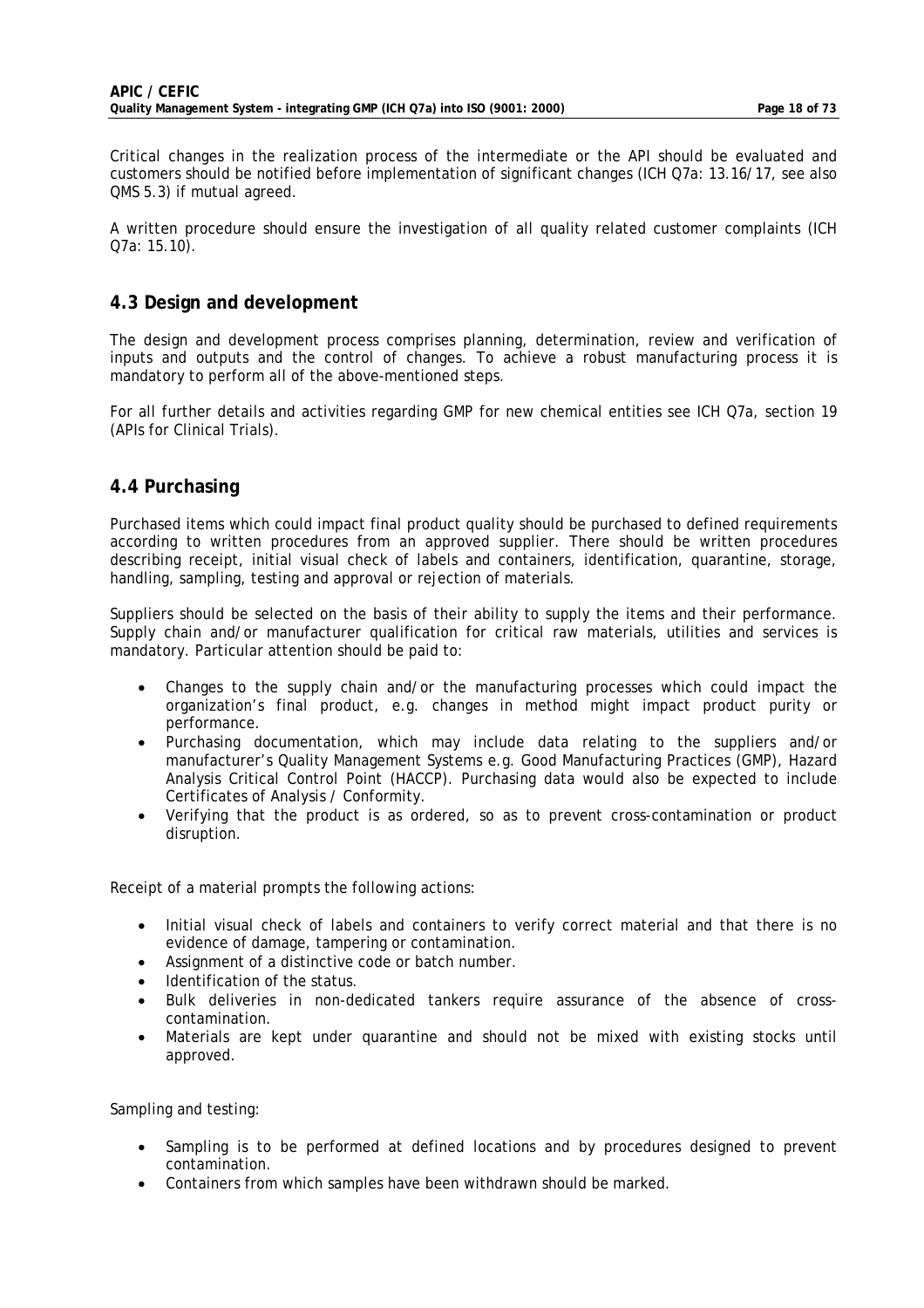- Samples should be representative of the batch of material from which they are taken.
- Each batch should be tested for conformance with specifications unless the supplier's Certificate of Analysis has been verified as accurate.
- As a minimum requirement an identity test on each batch is mandatory.
- Processing aids, hazardous or highly toxic raw materials, and other special materials do not need to be tested if a Certificate of Analysis shows that these materials conform to established specifications or are shown to be suitable for the intended use.

Approval or rejection of material:

- Material that conforms to specifications may be approved by the quality unit.
- Rejected material should be identified and controlled under a quarantine system designed to prevent their unauthorized use in manufacturing.

Storage and handling:

- Materials should be handled and stored in a manner to prevent degradation, contamination, and cross-contamination.
- Placement of stored material should allow easy cleaning and inspection.
- Stored material should be used on the basis of the first-in first-out principle.
- Materials should be re-evaluated after prolonged storage to determine their suitability for use.

#### **4.5 Production and service provision**

Production and service provision should be systematically planned and controlled to predetermined conditions derived from comprehensive process understanding (e.g. specifications, process parameters, contents and scope of service, operating procedures). Operating under these conditions would reduce the potential for non-conformities, deliver material that is fit for use in the customer's application and provide the basis for continual process improvement.

In order to reduce costs of failure and to control the production process, all steps (if necessary) should be adequately monitored. The requirement of process validation applies only to critical production steps and is documented evidence that the process can be performed effectively and reproducibly.

Product conformity should be continually maintained throughout the entire supply chain by appropriate measures for identification, handling, packaging, storage and protection.

Traceability depends on the nature of the processing, e.g. bulk silos and storage tanks, continuous processing and requires appropriate concepts (e.g. batch, time or volume based). Identification and traceability are imperative by regulatory requirements.

In the special case of contract manufacturing specified control conditions should be observed and deviations notified to the customer according to the agreement.

ICH Q7a items to be considered for production and service provision are listed below:

- document control, pre-approved manufacturing procedures, batch record review and handling of deviations,
- qualification, process, analytical and cleaning validation,
- change control,
- production activities (chemical as well as biotech) such as in-process controls, blending, recovery of materials, hygiene, calibration, cleaning, sanitation, maintenance, contamination control as well as packaging and labelling of APIs and intermediates,
- utilities (e.g. air, piping), water treatment and containment,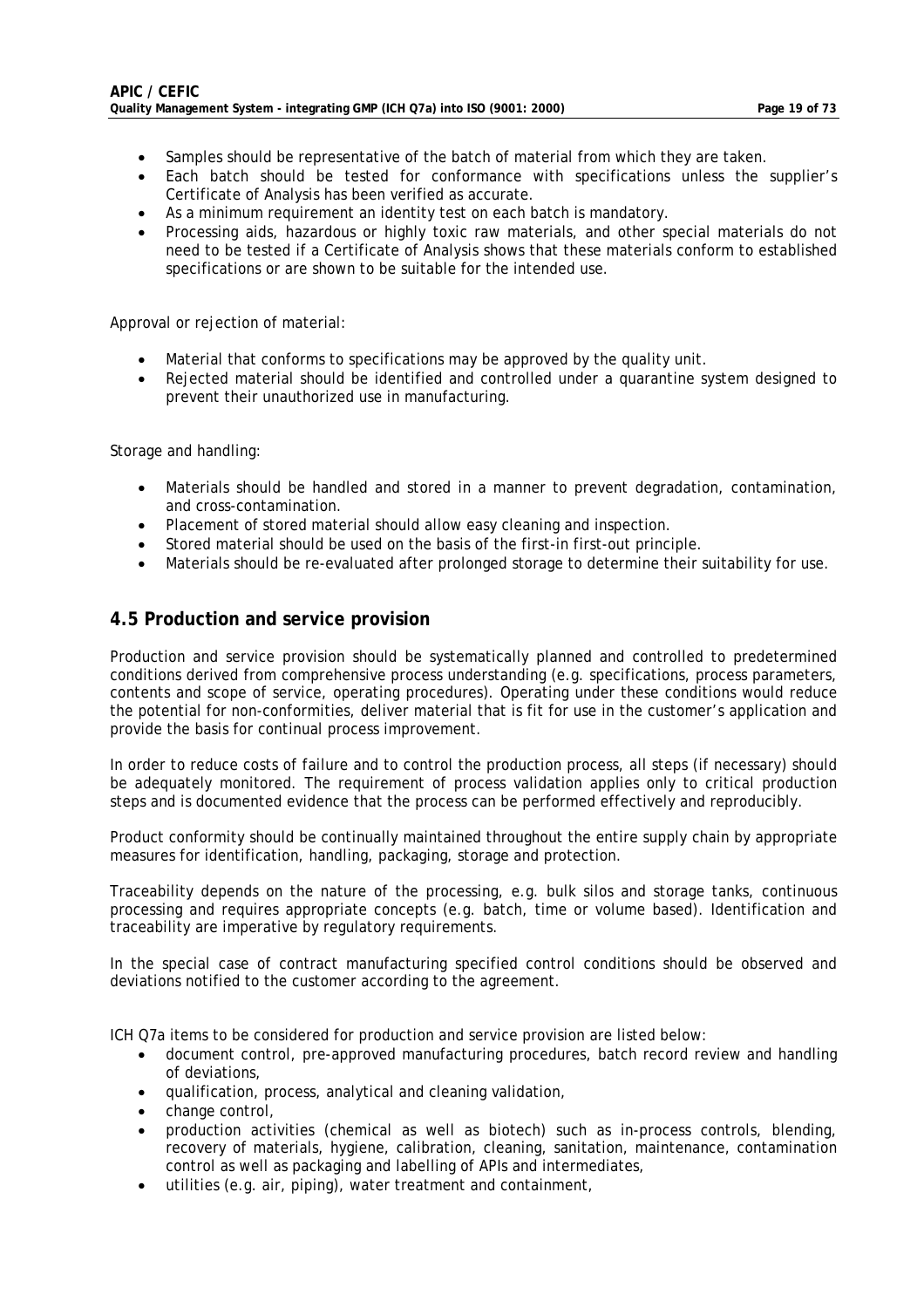- design and construction of facilities and process equipment,
- sampling (including retention samples), testing and release of materials, intermediates and APIs,
- storage and distribution of materials, intermediates and APIs,
- stability of APIs and intermediates, where appropriate,
- returns,
- APIs for clinical trials and their appropriate controls.

#### **4.6 Control of monitoring and measuring devices**

The suitability of devices used to monitor product characteristics for the intended purpose should be confirmed, and they should be checked, calibrated and regularly maintained.

This includes computerized systems, laboratory instruments, reference materials, standard analytical solutions and buffer solutions used for process controls.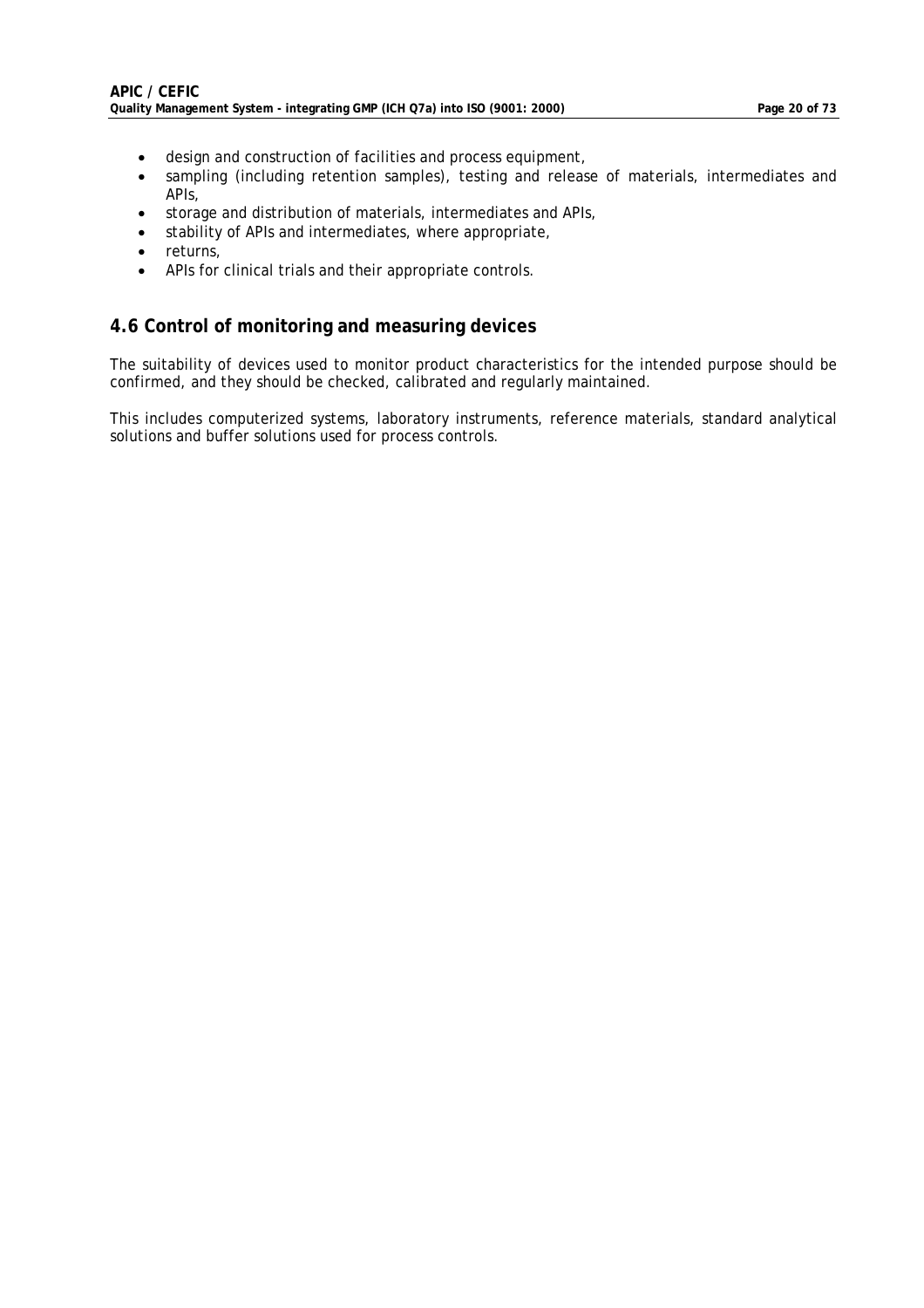### **5. Measurement, Analysis and Improvement (Evaluation Activities)**

This section relates to ISO 9001: 2000 chapter 8

### **5.1 Deviation Investigation**

The Quality Management System should ensure that deviations from established procedures are identified and recorded. Incidents that could affect the quality of API or the reliability of records or test results should be investigated. The Quality Unit is responsible for making sure that critical deviations are investigated and resolved. The Quality Management System should specify the responsibilities for all functions involved in the investigation and resolution of deviations.

### **5.2 Product Quality Review (Annual Product Review)**

The Product Review itself is a GMP requirement and should be conducted annually, or on another routine basis, as justified, to evaluate process consistency through reviews of:

- critical in-process control and critical API test results (Q7a 2.50);
- all batches that failed to meet established specification(s)  $(Q7a 2.50)$ ;
- all critical deviations or non-conformities and related investigations (Q7a 2.50);
- any changes made to the processes or analytical methods (Q7a 2.50);
- results of the stability monitoring program (Q7a 2.50);
- all quality-related returns, complaints and recalls (Q7a 2.50);
- adequacy of corrective actions (Q7a 2.50);
- the current impurity profile versus the established impurity profile.

The cumulative effects of changes to systems and processes should also be reviewed periodically to determine if there is a need to revalidate. The Product Review may be used to evaluate process performance with respect to validation.

### **5.3 Change Management**

A continual improvement-focused QMS is, by definition, a dynamic entity. The introduction to this publication stresses the need to adequately document quality critical systems to ensure uniformity and understanding. Changes are, therefore, intimately linked with documentation and its control. Quality critical changes should be comprehensively planned, carefully controlled, and fully documented. All relevant stakeholders, including regulatory authorities and customers where appropriate, should be involved and/or notified, depending upon the nature and significance of the proposed change.

#### **Change control procedures**

- Evaluation and approval of proposed changes to specifications, test procedures, production processes, production equipment, etc., should be controlled by written procedures.
- Evaluation of a proposed change should include consideration of the following:
	- significance of the proposed change
	- effect on quality of final API
	- impact on dosage form subsequently manufactured from API (e.g. through changes to impurity profile, crystal form, particle size, residual solvents, stability etc.)
	- need for operator training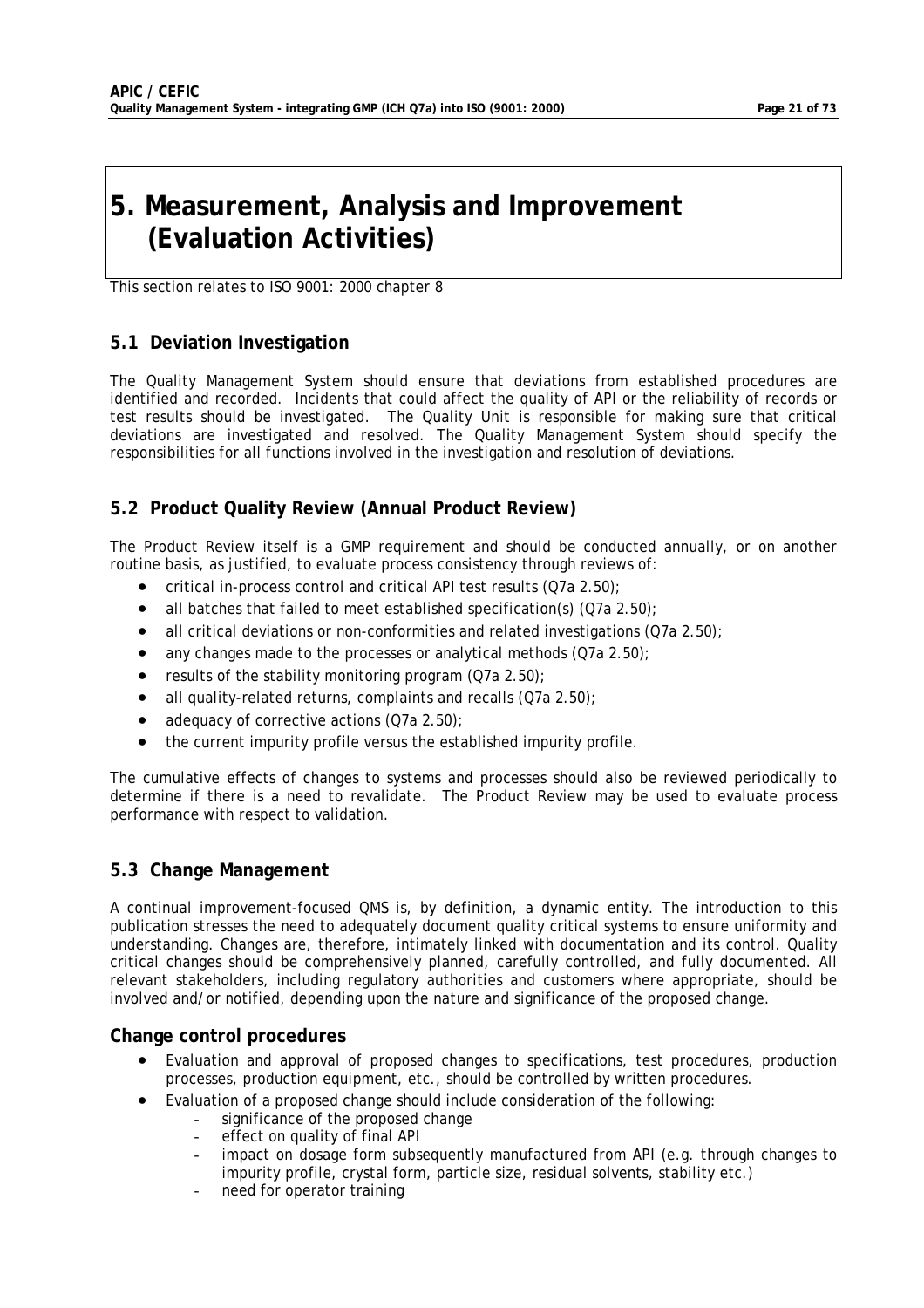- need to involve regulatory authorities
- need to inform customers
- need to revalidate processes.
- Proposed changes should be reviewed and approved by the relevant departments and the Quality Unit.

#### **Implementation of changes**

- All documents affected by the change should be identified and revised accordingly.
	- Changes to documents should be reviewed and approved by the same functions that performed the original review and approval, unless specifically designated otherwise. The designated functions should have access to pertinent background information upon which to base their review and approval.
	- Where appropriate, the nature of the change(s) should be identified in the revised document or attachments. However, it is advantageous to incorporate a brief summary of previous changes in the current version of the document.
	- Relevant changes in documents previously submitted to regulatory authorities and/or customers should also be notified.
- Any operator training needed should be satisfactorily completed (and recorded).
- Several batches of API produced following implementation of the change should be extensively evaluated.
- Changes resulting from corrective and/or preventive action should be documented and adequately controlled.
- Changes to existing quality critical activities should only be introduced once validation is completed, documented and approved.

#### **Periodic Review of Cumulative Changes**

Validated processes (including computerized systems) should be monitored and/or periodically evaluated, and previous changes assessed, to determine whether there is a need for revalidation.

#### **5.4 Audits**

Internal quality audits, incorporating ISO and GMP requirements, provide a regular and systematic way of obtaining objective evidence about how the QMS is functioning. They are an effective means of highlighting activities requiring attention and are, therefore, a means of driving continual improvement. This approach should be achieved through the use of documented procedures for planning, implementation and follow-up of internal quality audits to verify compliance with documented QMS activities, quality manual claims, and GMP and other regulatory requirements. Since many GMP deficiencies are the result of a weakness in, or failure of, part of the QMS, an effective internal quality audit system will go a long way towards ensuring regulatory compliance, and will facilitate continual inspection readiness.

- Internal quality audits should be scheduled as part of an ongoing QMS internal audit programme covering the scope of the quality system documented in the quality manual. The frequency with which different parts are audited should be determined on the basis of importance to overall QMS performance, i.e. activities with known weaknesses should be audited more frequently.
- Internal quality audits should be planned, performed, recorded and followed up by suitably trained staff who are independent of the area being audited. Internal quality auditors should be experienced in QMS and GMP in order to perform audits which benefit the organization.
- It is the responsibility of the Quality Unit to make sure that internal quality audits are performed.
- Internal quality system audit findings should be discussed with the management unit responsible. Agreed, time-limited remedial actions should be recorded and followed up to completion and sign-off.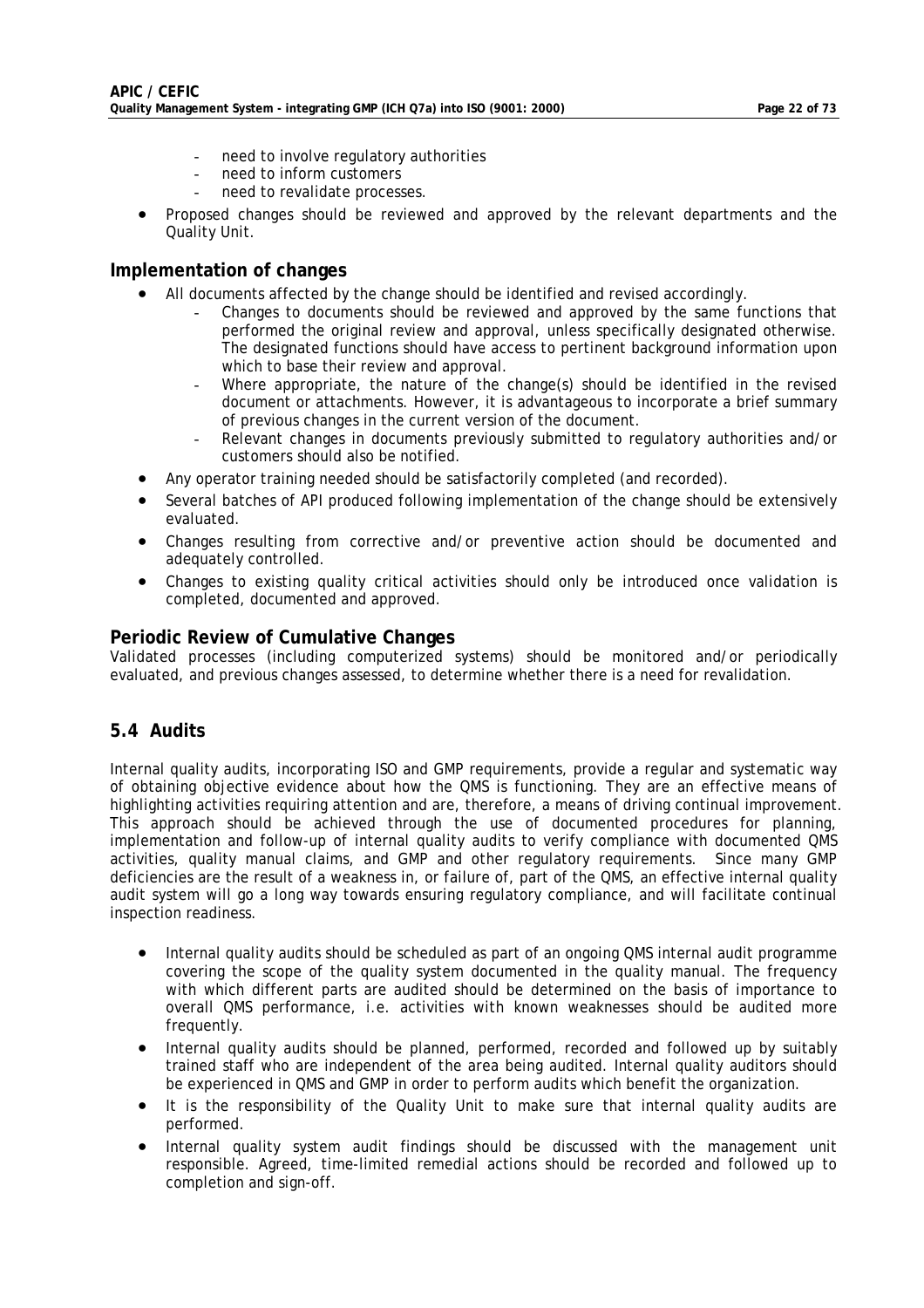- The follow-up activities should verify the effectiveness of the corrective action taken.
- Output of the internal quality audit programme should be summarized and periodically submitted to top management as an integral part of the management review process.
- Further guidance for conducting quality system audits is provided in ISO 19011: 2002 (Guidelines for Quality Audit and/or Environment Management Systems Auditing)

#### **5.5 Complaints**

All customer complaints should be recorded, promptly investigated and reported in accordance with a written, approved procedure. Quality related complaints have GMP significance, and it is the responsibility of the Quality Unit to assure that these complaints are investigated and resolved. Records of complaints should be reviewed as part of the product quality review (annual product review) in order to identify trends and corrective and preventive actions.

#### **5.6 Data Analysis**

An integral part of successfully implementing an effective QMS is the need to identify, agree and use realistic criteria for routinely monitoring performance trends (KPI – Key Performance Indicators). These kinds of data are needed to support the Balanced Scorecard approach. Some general examples are provided below. The nature and emphasis of performance measures will, inevitably, vary from one company to another. Examples given below are not all-inclusive:

- Improvement initiatives ongoing and/or completed
- Quality failures e.g. cost of production failures per month
- Percentage on-time delivery to customer
- Failure costs per development project as % of project costs
- Controlled documents overdue for review
- Internal audit observation trends
- Customer complaints (numbers, response times)
- Recalls and other market withdrawals
- Laboratory errors and OOS results
- Process deviation frequency
- Staff training status
- Equipment breakdowns per month

At defined intervals top management should review the adequacy and performance of the QMS to ensure that GMP and regulatory requirements, ISO quality management principles and quality manual claims are being routinely satisfied. The measures listed above and other sources of relevant information such as product reviews and external inspections should be used. This information can be used to realign resources in order to improve the QMS.

Another application of data analysis is in the control of processes. Appropriate statistical techniques should be identified, documented and implemented to control quality critical processes.

#### **Identification of needs**

- The main activities for the application of statistical techniques in all areas are likely to be trend analysis and identifying process capabilities. In the manufacturing and control area, statistical techniques would apply e.g. to validation, sampling plans, stability testing and interpretation of analytical data. A statistical perspective is essential when planning a complex investigation if maximum benefit is to be derived.
- API manufacturers should identify and document the need for, and application of, appropriate statistical techniques.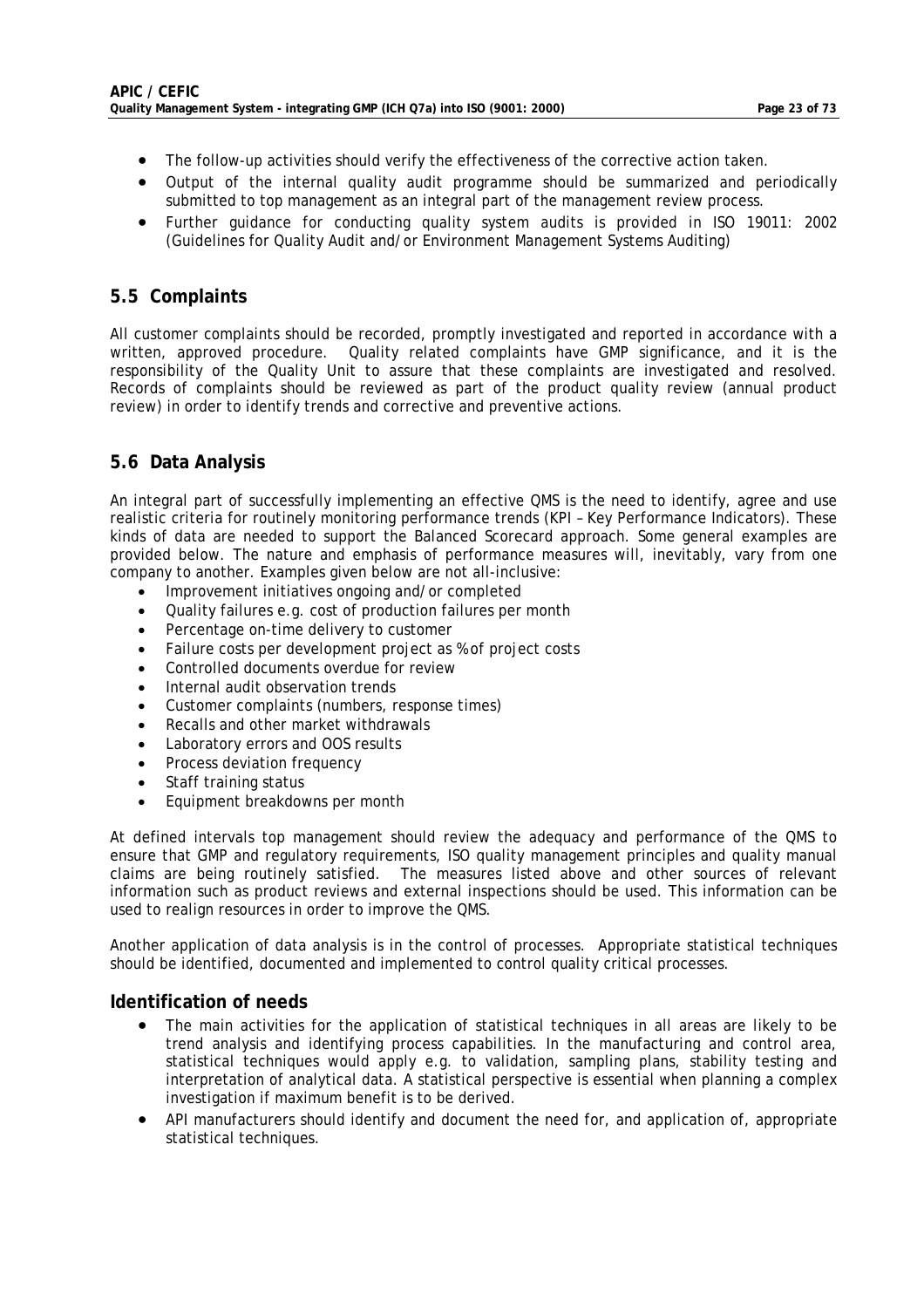#### **Procedures**

- Documented procedures and adequate training should be used to control the application of statistical techniques.
- Whenever possible, recognized published statistical techniques should be selected for use. If alternatives are applied, their use should be justified through traceability to basic statistical theory.

#### **5.7 Risk Management**

The principles of risk management as laid down in draft ICH Q9 should be incorporated into the QMS as a means of focusing resources on priority issues and areas of improvement. For example, while all deviations should be noted and recorded, those deviations involving critical steps or critical-to-quality parameters should be investigated. Also, the QMS should take into consideration that operations require careful planning, execution and monitoring to reduce risk and costs of failure. Some major operations where risk management could be applied are listed below:

- Control should be exercised over labels used during the manufacture and filling of the API, including label reconciliation, to absolutely minimize the risk of label mix-ups or the use of incorrect or out-of-date labels.
- Weighing or subdivision of material prior to use should be performed in an appropriate area to minimize the risk of cross-contamination.
- Pure and final API should be handled in an environment giving adequate protection
- Equipment should be designed, constructed, located, and used so as to minimize the risk of contamination or mix-ups arising during manufacture of API.
- Whilst clean-up between successive batches of the same API is not mandatory, equipment should be cleaned at appropriate intervals when the risk of contamination from microbiological growth or non-acceptable material build-up becomes too great.
- Pipework and valves should be designed to minimize the risk of contamination. Permanent pipework should be labelled with the name of the material therein and the direction of flow, and should be located so that rusting, surface condensation, or leakage will not lead to contamination.
- Prospective validation should apply to all relevant new or modified processes. It is usually the result of a risk analysis performed on the proposed new or modified production process.
- Computerized systems should be designed, implemented and operated so as to minimize the risk of failures. This includes supporting computerized systems such as Enterprise Resource Planning (e.g. SAP®) and/or Document Management Systems (e.g. Documentum®) as well as systems used in manufacturing (e.g. SPS, DCS, LIMS).

Other examples of integrating risk management into current operations are given in chapter 6 of draft ICH Q9.

#### **5.8 Corrective and Preventive Actions (CAPA)**

The QMS should aim to prevent occurrence of non-conformities, but when they do occur, it should allow for implementation of corrective measures. A planned and structured approach to corrective and preventive action increases the likelihood that the root cause of actual or potential quality problems will be identified and lasting remedial action taken. When failures occur, the true underlying cause(s) should be established if learning points are to be identified and appropriate corrective measures applied.

The cause(s) of actual and potential non-conformities in product, process or the quality system itself should be identified and eliminated. Action should be appropriate to the severity of the nonconformities. Changes resulting from corrective and/or preventive action should be documented and adequately controlled.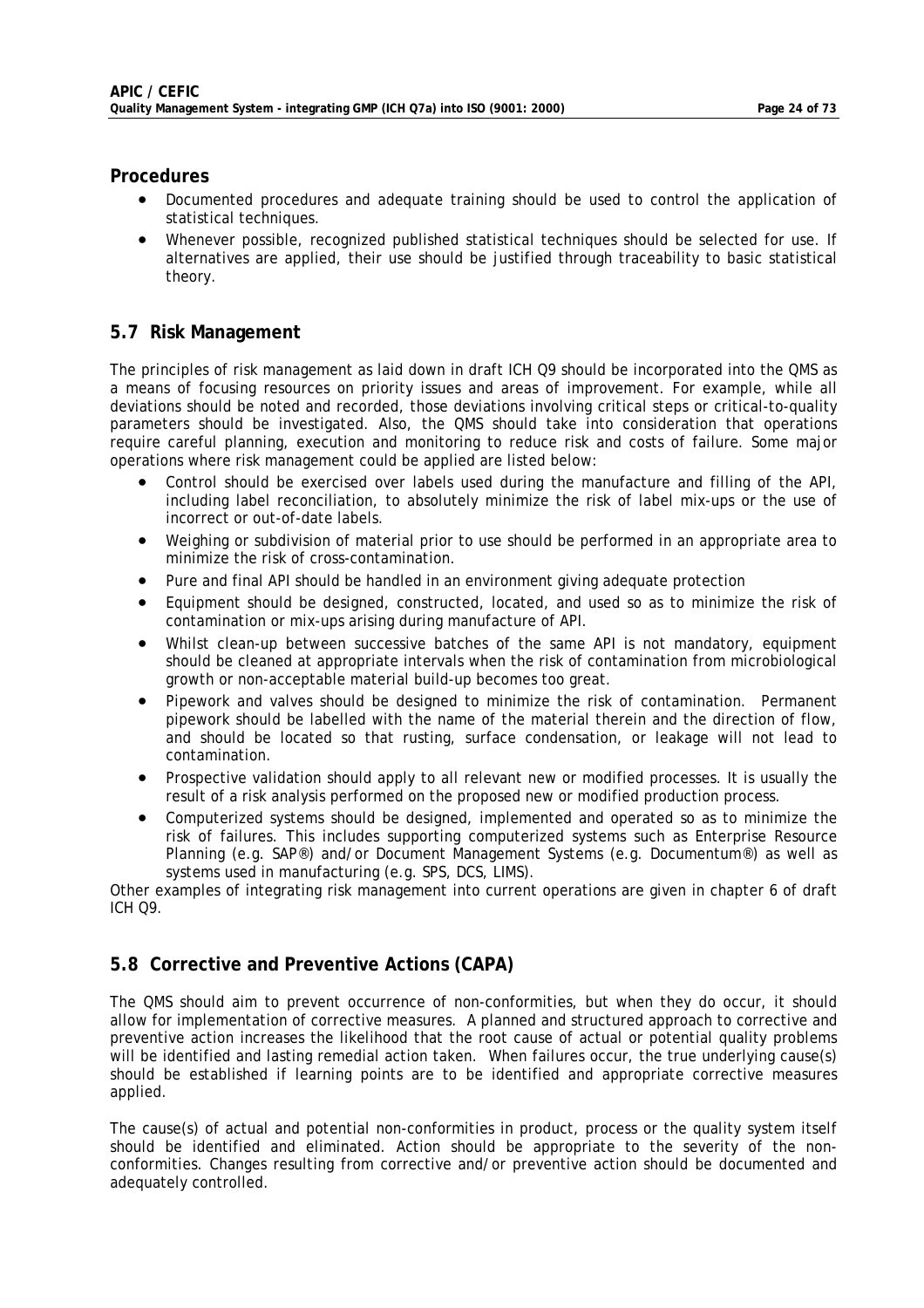#### **Corrective action**

- Corrective action is intended to both rectify an existing non-conformities and avoid a recurrence. It is, therefore, necessary to identify the underlying cause of the problem.
- Corrective action may arise e.g. from customer complaints, recalls, audit findings, management reviews and other situations (see also section 5.2) where non-conformance is likely to be identified.
- A carefully planned and timely investigation should be carried out to determine the reason(s) for the non-conformities and agree appropriate action.
- Details of the non-conformities, the associated investigation and agreed actions should be recorded.
- Progress with agreed actions resulting from the non-conformities investigation should be closely monitored until all are satisfactorily completed.
- Top management should be notified about the costs of failure including the respective corrective actions.

#### **Preventive action**

- Preventive action is intended to avoid the initial occurrence of a non-conformities.
- Preventive action may include analysis of trends in process, product, analytical data and equipment as well as operator performance. Sources of information could include audit reports, product quality reviews (annual product reviews), recalls, customer complaints and any other data likely to assist in identifying areas of potential non-conformities.
- As with corrective action, preventive action should be authorized, carefully planned, implemented in a controlled manner and adequately monitored to ensure the desired outcome.
- Information relevant to preventive (and corrective) actions including costs and cost savings should be regularly collated and presented for management review in support of maintaining and improving the effectiveness of the QMS.

#### **5.9 System for Suggesting Improvements**

To fully benefit the company, the QMS should involve all staff whose activities influence quality, have a clear and unambiguous continual improvement focus, and incorporate relevant, realistic performance measures with emphasis on reducing failure costs, and satisfying (internal and external) customer needs.

If the QMS is designed and implemented to emphasize continual improvement (being driven by the effective use of internal quality audits, corrective and preventive action, and management review), then internal efficiency will rise, leading to a sustainable reduction in failure costs. Similarly, the effective control of nonconforming product helps to identify the root cause of quality problems, and in so doing provides an important improvement opportunity. A comprehensive internal quality audit system is a vital health check and provides a means of identifying issues in need of attention, while a planned and structured approach to corrective and preventive action increases the likelihood that the basic cause of actual or potential quality problems will be identified and lasting remedial action taken.

In addition, the QMS should encourage the employees to make suggestions for improvements by incorporating a system which makes it easy for employees to communicate suggestions and which provides for timely review of these suggestions.

#### **5.10 Control of Non-Conforming Product**

Product which does not conform to specification (OOS) and established processing requirements is usually identified by inspection and/or testing, customer complaint or internal quality audit. A nonconforming product should be recorded, clearly identified as non-conforming and physically segregated (unless an alternative, equally effective procedure is available) to prevent unintended use until its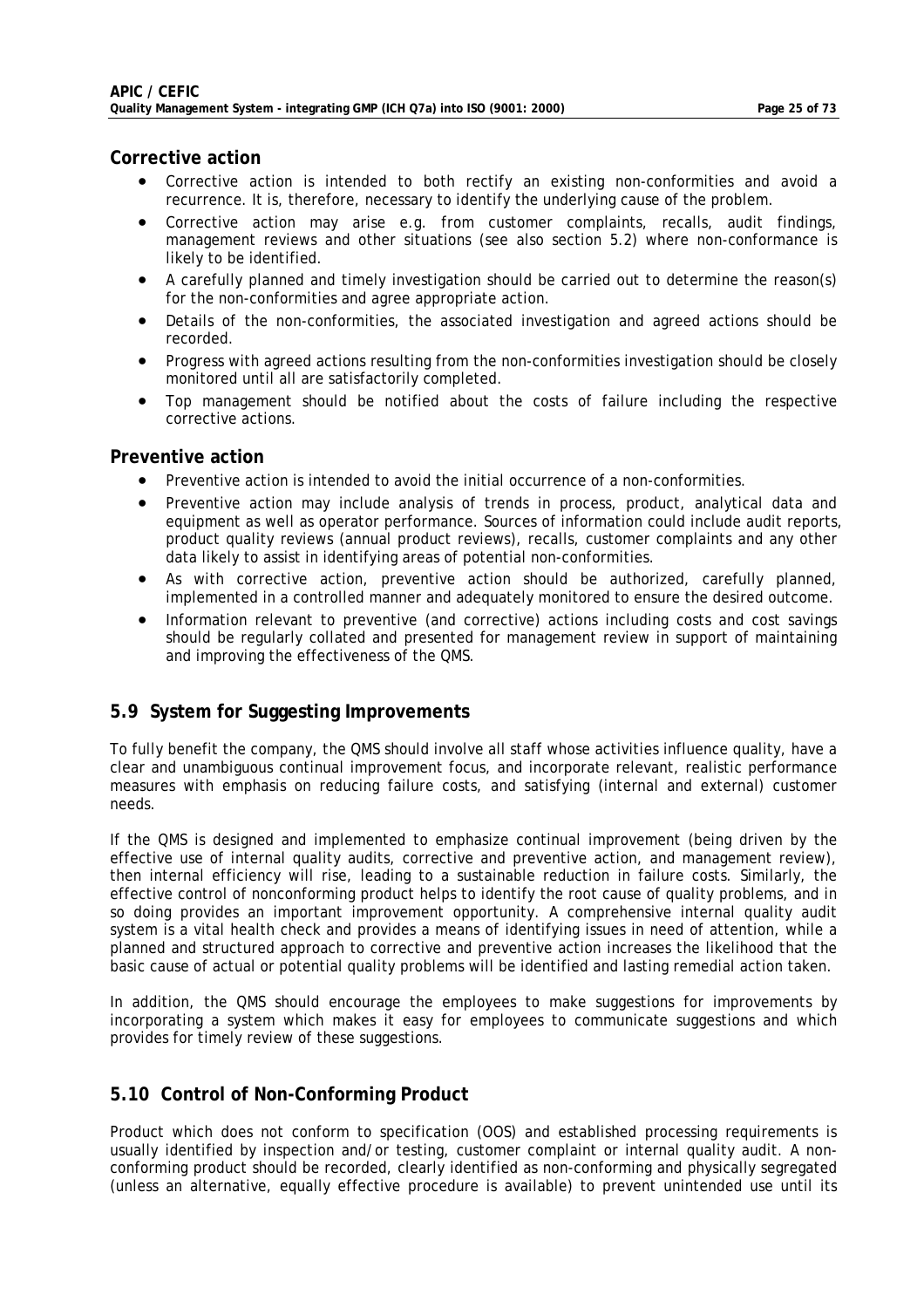disposition (i.e. reworking, reprocessing, release on conditional status, disposal) can be agreed. Relevant staff should be notified and an investigation performed to determine the extent and cause of the nonconformity and to agree appropriate action. The process for investigating and controlling nonconforming product should be described in written procedures.

- Responsibility for reviewing information relevant to, and authority to decide the disposition of non-conforming product should be clearly documented.
- Subsequent use of non-conforming material should be approved by the Quality Unit after full review of the non-conformities or deviation, including results that are out of specification, and the investigation.
- The likely effect upon related batches of product should be assessed.
- Any decision to reprocess returned non-conforming product should take into consideration the fact that the product has been outside the control of the manufacturing company.
- Reworked product should be retested in accordance with documented procedures incorporating appropriate controls agreed between production and the Quality Unit. Special consideration should be given to the impurity profile of a reworked batch, including the use of non-routine measurements if necessary. The release of reworked product has to be agreed with the relevant authority.
- Reprocessing and reworking should be documented and included in the batch records. A new batch number should be assigned following reworking.
- The nature of the non-conformities together with details of the associated investigation and justification for disposition of the non-conforming product should be recorded.
- If reprocessing becomes a regular occurrence, the adequacy of the original manufacturing process should be re-evaluated.
- A written, approved procedure should clarify the circumstances in which recall of an intermediate or API should be considered. This document should also indicate responsibilities and actions in the event of a recall. The distribution system should permit prompt determination of the location of each batch.
- In the event of a serious and potentially life-threatening situation, the (local and national) authorities should be informed and their advice sought.

#### **5.11 Measurement of Customer Satisfaction**

To fully benefit the company, the QMS should incorporate relevant, realistic performance measures with emphasis on satisfying (internal and external) customer needs. Methods for collecting information on customer satisfaction should be developed, and the results used as part of the continual improvement process of the QMS.

#### **5.12 Measurement of Employee Satisfaction**

A concisely documented QMS, having the full visible support of top management, will lead to better understanding of employee roles, responsibilities, authorities, and working interfaces. It will avoid confusion, and reduce the risk of omission and /or duplication. Less staff time will be absorbed by firefighting and crisis management, allowing more time to be devoted to improving operating efficiency.

Continually improving operations should result in measurable improvements in employee satisfaction with their work and working conditions. Management should periodically survey employees to measure their satisfaction as well as to identify opportunities to improve the QMS.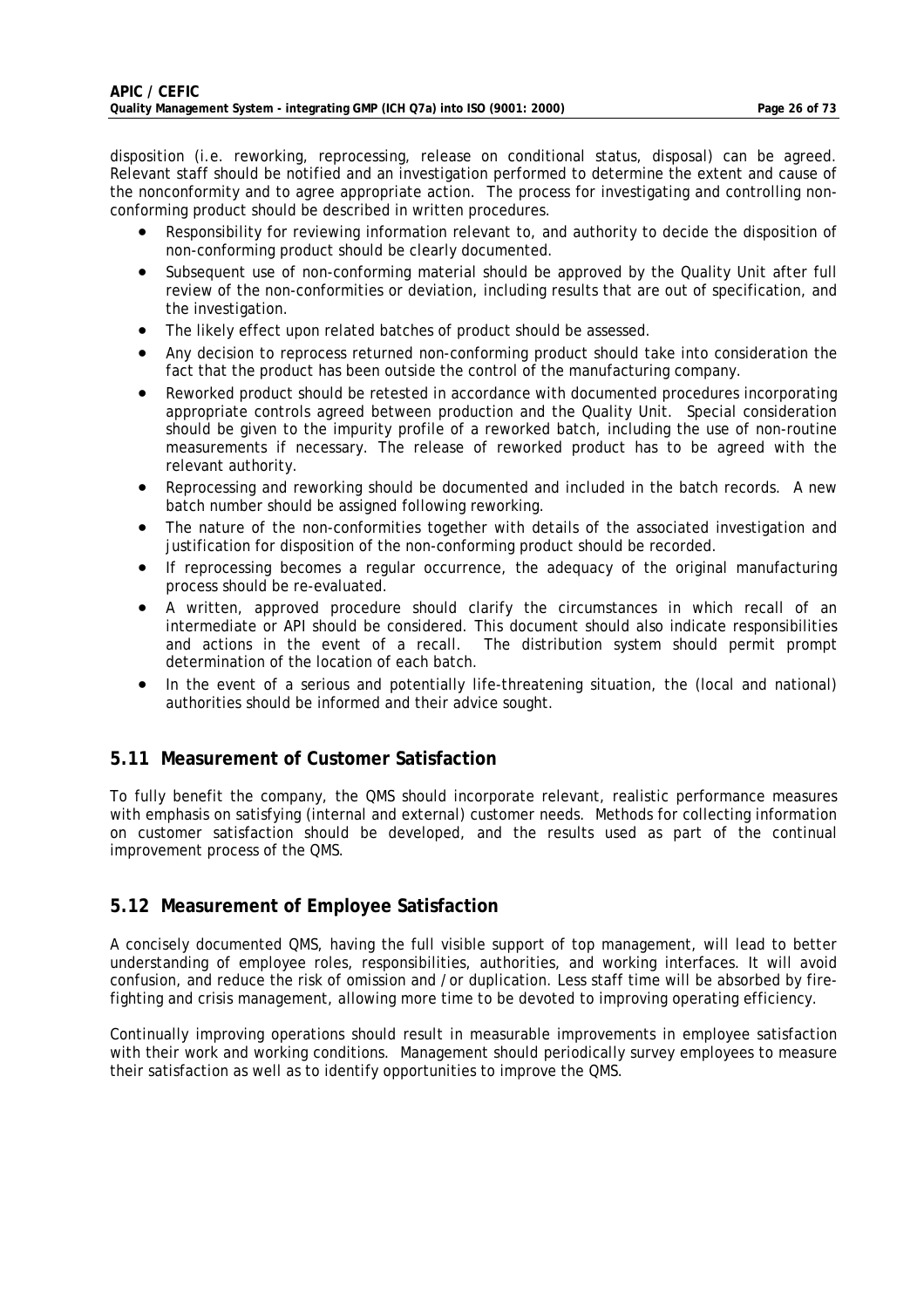### **IV. Supplementary Information**

### **1. Identification of system approaches in ICH Q7a**

ICH Q7a was not just developed during a time when Quality Management was gaining increasing acceptance within the pharmaceutical industry; it was developed specifically to incorporate Quality Management Principles. Thus it is not surprising that the first sentence of the document states that its objective is:

"to provide guidance regarding good manufacturing practice (GMP) for the manufacturing of active pharmaceutical ingredients (APIs) under an appropriate system for managing quality."

The large number of specific correlations between requirements in ICH Q7a and those in ISO (9001:2000) can be appreciated by reviewing the compilation in part **IV. 7 Matrix GMP (Q7a) / ISO (9001: 2000).** In this appendix we examine where ICH Q7a describes systems that are part of a QMS.

It is not surprising that the first chapter following the Introduction is titled "Quality Management" and begins with a listing of Quality Management Principles (section 2.1). This chapter summarizes many of the elements of a QMS, and in part 2.12 defines a QMS in terms readily recognized by those familiar with ISO 9001. This chapter on its own contains QMS elements of management responsibilities (2.11, 2.18, 2.2, and 2.3), organizational structure (2.13, 2.20-2.22, and 2.3), product realization (2.3), and measurement, analysis, and improvement (2.2, 2.4, and 2.5). Furthermore, there are multiple references to the procedures and records that are necessary for the effective functioning of a QMS.

Chapter 6 "Documentation and Records" does not just give a detailed description of the documents required for manufacturing under GMP: it also describes the system under which those documents should be managed. In addition, one can find references to the procedures needed for meeting the GMP requirements throughout ICH Q7a (e.g. 8.30, 9.10, and 11.11 to name just three).

Systems for the design and development of products and processes are found in several parts of ICH Q7a. Chapter 12 "Validation" incorporates into the validation system required by GMP the systems for critical product attribute identification. The system for process controls to ensure that critical product attributes are achieved is described in part 8.3 "In-process Sampling and Controls."

The system for change control, including notification of customers, is the subject of all of Chapter 13 ("Change Control"). Chapter 15 "Complaints and Recalls" describes the system for handling qualityrelated complaints, and the system for managing contractors is described in Chapter 16 "Contract Manufacturers (Including Laboratories)."

Chapter 7 "Materials Management" describes the system for control of materials and the role of interactions with suppliers within that system (parts 7.11, 7.12, and 7.31).

As a consequence of the system approaches incorporated into ICH Q7a, compliance with ICH Q7a necessarily requires that an API manufacturer implements many elements of a QMS.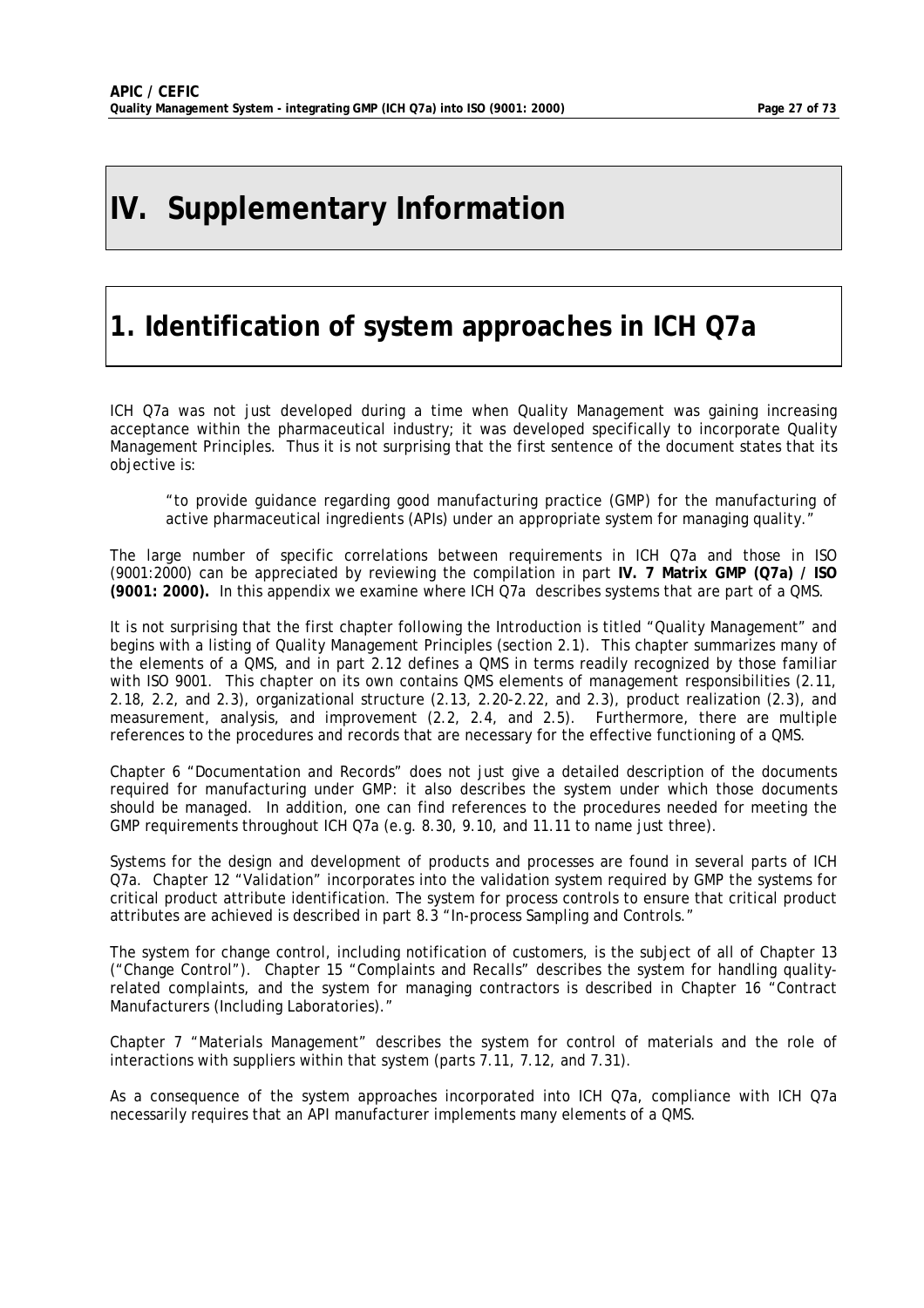### **2. Description of Processes**

#### **2.1 Introduction**

The purpose of the process approach, as outlined in the previous section (1. Identification of system approaches in ICH Q7a) or in Appendix A, is to enhance an organization's effectiveness and efficiency in achieving its defined objectives.

Benefits of the process approach are:

- Integration and alignment of processes to enable achievement of planned results.
- Ability to focus effort on process effectiveness and efficiency.
- Giving customers, and other interested parties, confidence about the consistent performance of the organization.
- Transparency of operations within the organization.
- Lower costs and shorter cycle times, through the effective use of resources.
- Improved, consistent and predictable results.
- Providing opportunities for focused and prioritized improvement initiatives.
- Encouraging the involvement of people and the clarification of their responsibilities.

#### **2.2 Definition**

A "Process" can be defined as a "Set of interrelated or interacting activities, which transforms inputs into outputs". These activities require allocation of resources such as people and materials. Fig. 1 shows the generic process.



*Figure 1* - Generic process

A major advantage of the process approach, when compared to other approaches, is in the management and control of the interactions between these processes and the interfaces between the functional hierarchy of the organization (as further explained in this appendix, section 2.4: Understanding the process approach).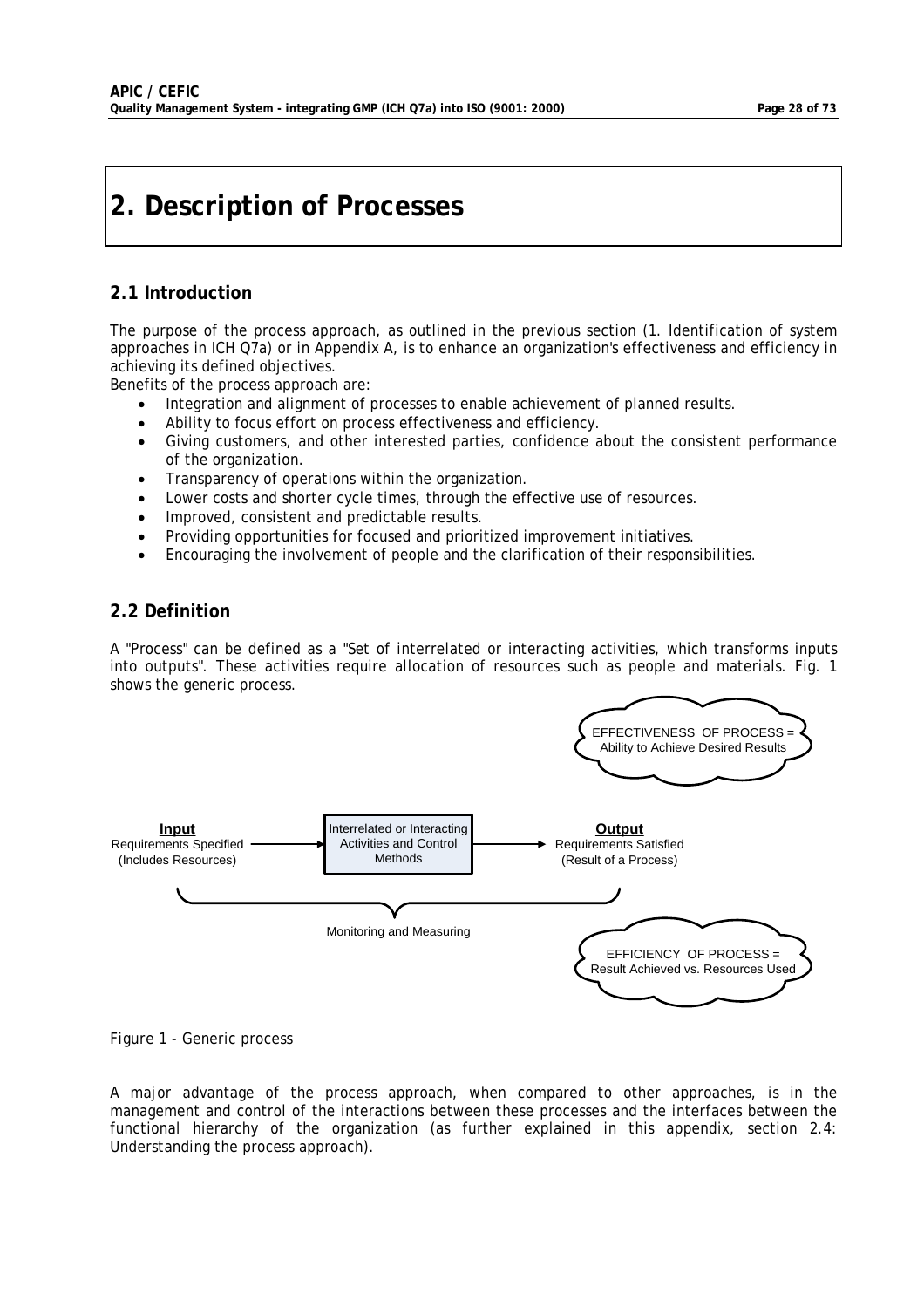Inputs and intended outputs may be tangible (such as equipment, materials or components) or intangible (such as energy or information). Outputs can also be unintended; such as waste or pollution.

Each process has customers and other interested parties (who may be either internal or external to the organization) that are affected by the process and who define the required outputs according to their needs and expectations.

A system should be used to gather data, which can be analyzed to provide information about process performance and to determine the need for corrective action or improvement.

All processes should be aligned with the objectives of the organization and be designed to add value, in relation to the scope and complexity of the organization.

Process effectiveness and efficiency can be assessed through internal or external review processes.

#### **2.3 Types of Processes**

The following types of processes can be identified (ISO model):

- *Processes for management of an organization.*  These include processes relating to strategic planning, establishing policies, setting objectives, providing communication, ensuring availability of resources needed and management reviews.
- *Processes for managing resources.*  These include all those processes for the provision of the resources that are needed for the processes for managing an organization, for realization, and for measurement.
- *Realization processes.*  These include all processes that provide the intended output (products (i.e. APIs), documents, customer services) of the organization.
- *Measurement, analysis and improvement processes.*  These include those processes needed to measure and gather data for performance analysis and improvement of effectiveness and efficiency. They include measuring, monitoring and auditing processes, corrective and preventive actions and are an integral part of the management, resource management and realization processes.

The realization process is often referred to as "main (manufacturing) process", whereas the other three types of processes are referred to as "supporting (or enabling) processes".

#### **2.4 Understanding the Process Approach**

A process approach is a powerful way of organizing and managing how work activities create value for the customer and other interested parties.

Organizations are often structured into a hierarchy of functional units. Organizations are usually managed vertically, with responsibility for the intended outputs being divided among functional units. The end customer or other interested party is not always visible to all involved. Consequently, problems that occur at the interfaces are often given less priority than the short-term goals of the units. This leads to little or no improvement to the interested party, as actions are usually focused on the functions, rather than overall benefit to the organization.

In contrast, the process approach introduces horizontal management, crossing the barriers between different functional units and unifying their focus to the main goals of the organization. It also improves management of process interfaces (see Fig. 2).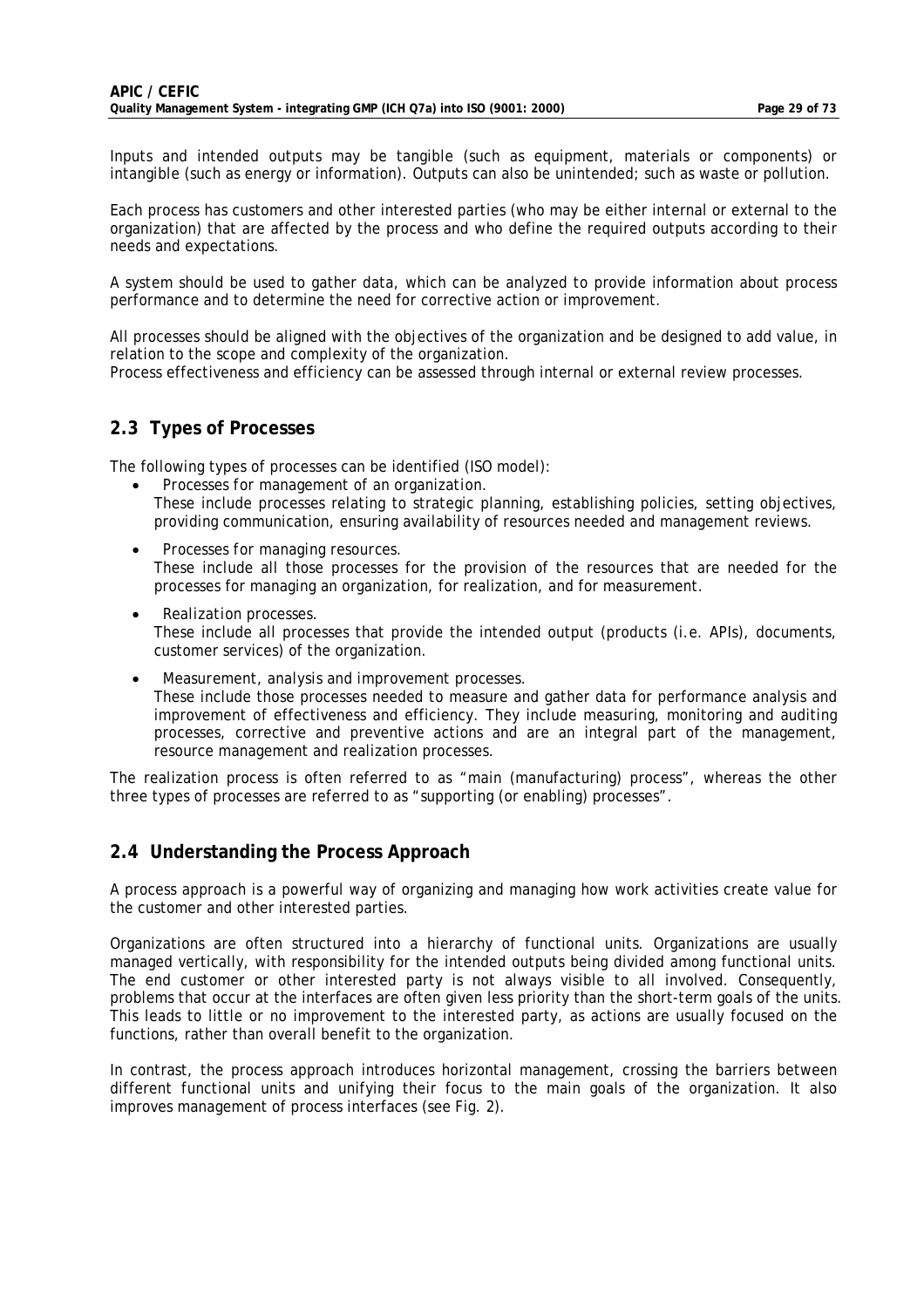

*Figure 2* - Example of Process linkages across departments in an organization.

The performance of an organization can be improved through the use of the process approach. The processes are managed as a system, by creating and understanding a network of the processes and their interactions. The consistent operation of this network is often referred to as the "system approach" to management.

The outputs from one process may be inputs to other processes and interlinked into the overall network or system (for generic examples see Fig. 3 and Fig. 4).



*Figure 3* - Example of a generic process sequence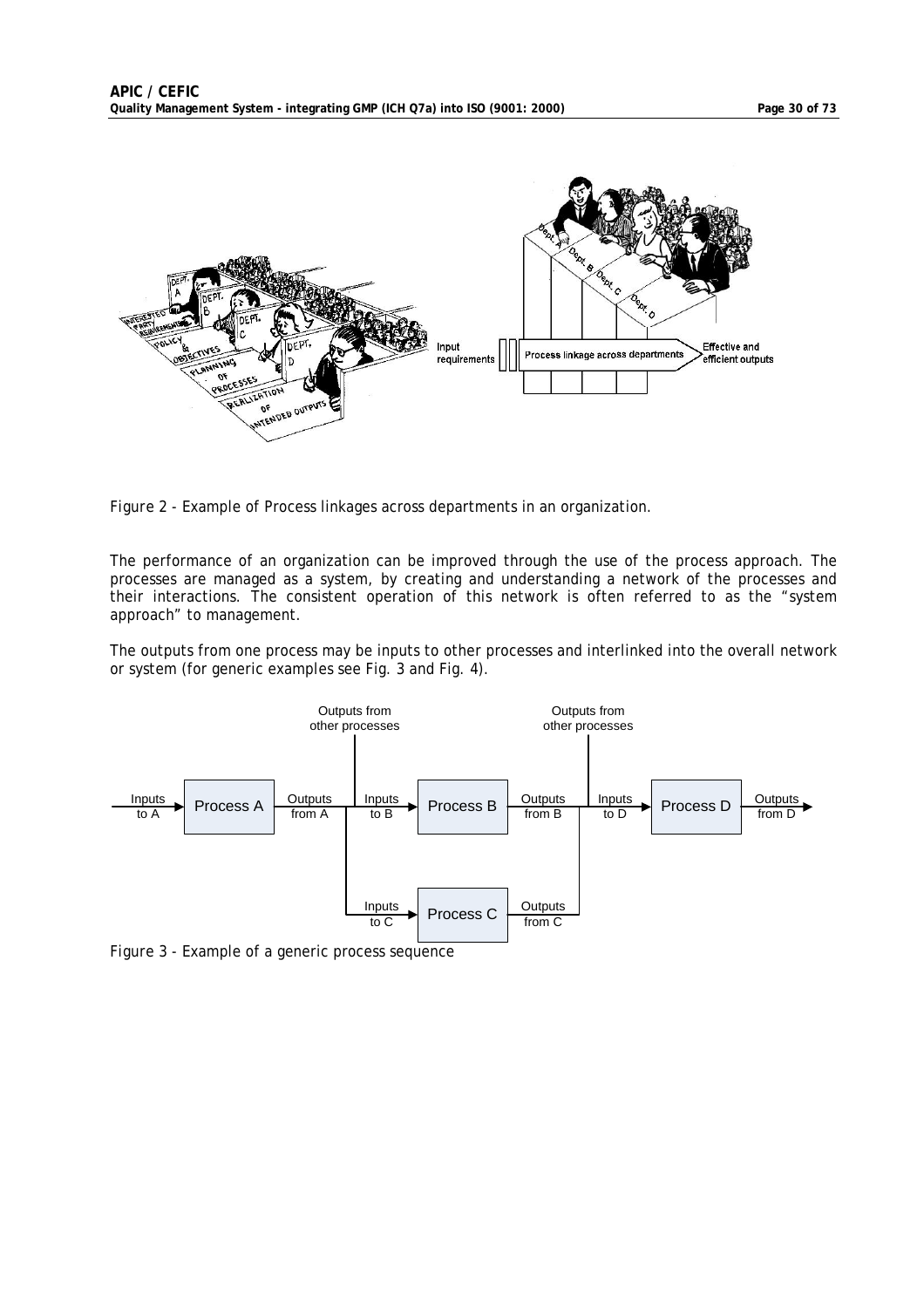

*Figure 4* - Example of a process sequence and its interactions

#### **2.5 Implementing the Process Approach**

The following implementation methodology can be applied to any type of process.

#### **Identification of processes of the organization**

Steps in the process approach may be:

- Definition of the purpose of the organization
- Definition of the policies and objectives of the organization
- Determination of the processes in the organization
- Determination of the sequence of the processes
- Definition of process ownership
- Definition of process documentation

#### **Planning of a process**

The planning may be subdivided into the following steps:

- Definition of the activities within the process
- Definition of the monitoring and measurement requirements
- Definition of the resources needed
- Verification of the process and its activities against its planned objectives

#### **Implementation and measurement of the process**

Implement the processes and their activities as planned. The organization may develop a project for implementation that includes, but is not limited to:

- communication,
- awareness,
- training,
- change management,
- management involvement,
- applicable review activities.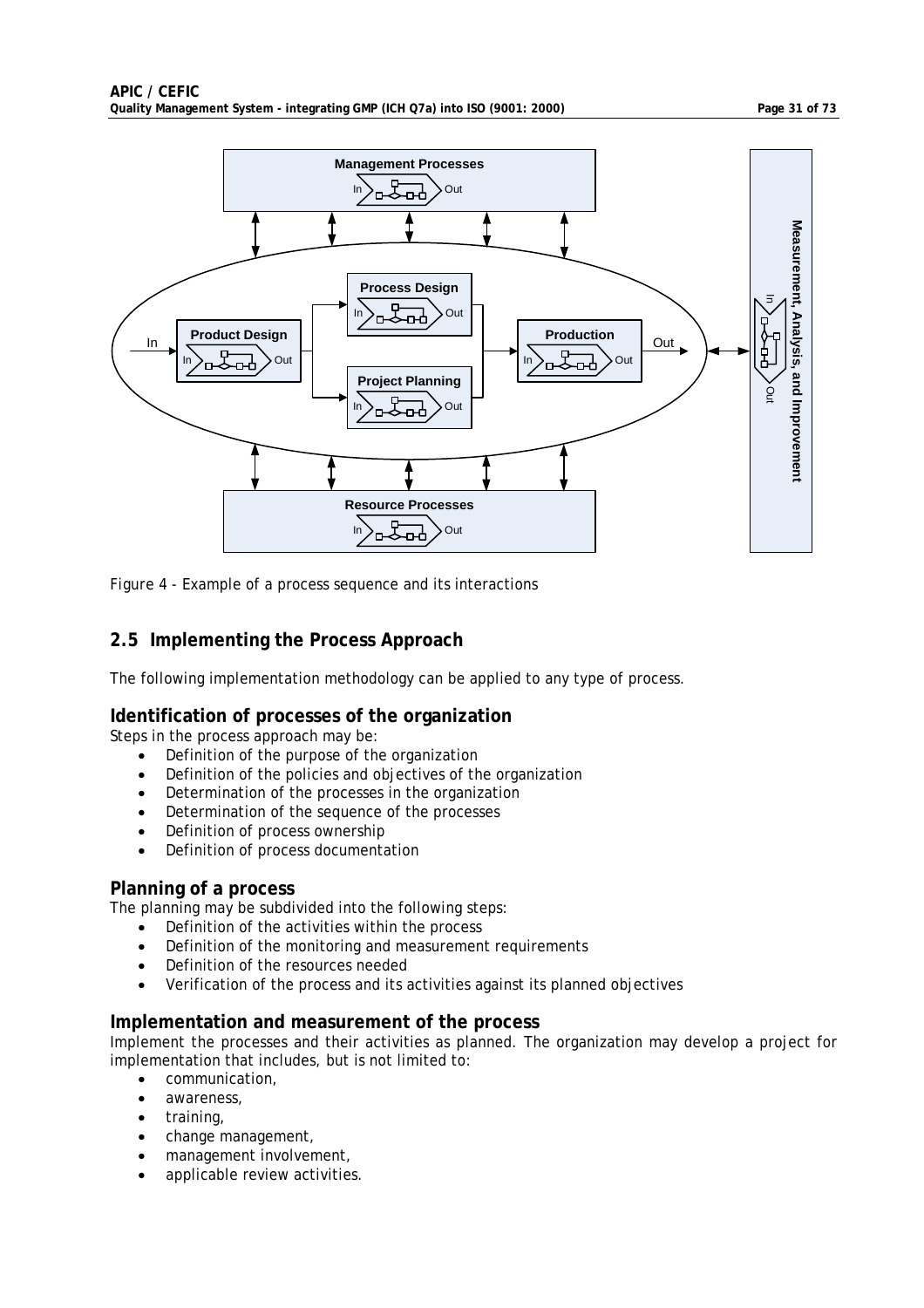Perform the measurements, monitoring and controls as planned.

#### **Analysis of the process**

Evaluate process data obtained from monitoring and measuring, in order to quantify process performance. Where appropriate, use statistical methods.

Compare the results of process performance measurements with the defined requirements of the process to confirm process effectiveness, efficiency and any need for corrective action.

Identify process improvement opportunities based on process performance data. Review the performance of the processes with top management on a regular basis.

#### **Corrective action and improvement of the process**

The method for implementing corrective actions should be defined, to eliminate the root causes of problems (e.g. errors, defects, lack of adequate process controls). Implement the corrective action and verify its effectiveness.

Once the planned process requirements are achieved, the organization should focus its efforts on actions to improve process performance to higher levels, on a continual basis.

The method for improvement should be defined and implemented (e.g. process robustness, enhancement of efficiency, improvement of effectiveness, reduction of process cycle time). Verify the effectiveness of the improvement.

Quality risk management as defined in draft ICH Q9 may be employed to identify potential problems. The root cause(s) of these potential problems should also be identified, documented and corrected, preventing occurrence in all processes with similarly identified risks.

The PDCA methodology (Plan-Do-Check-Act, see Fig. 5) could be a useful tool to define, implement and control corrective actions, and improvements. The methodology applies equally to high-level strategic processes and to simple operational activities.



*Figure 5* – The PDCA methodology (Plan-Do-Check-Act)

#### **2.6 Graphical Representation of a Process**

There are many different ways to visualize a process. One example relating to equipment qualification is given below (see Fig. 6).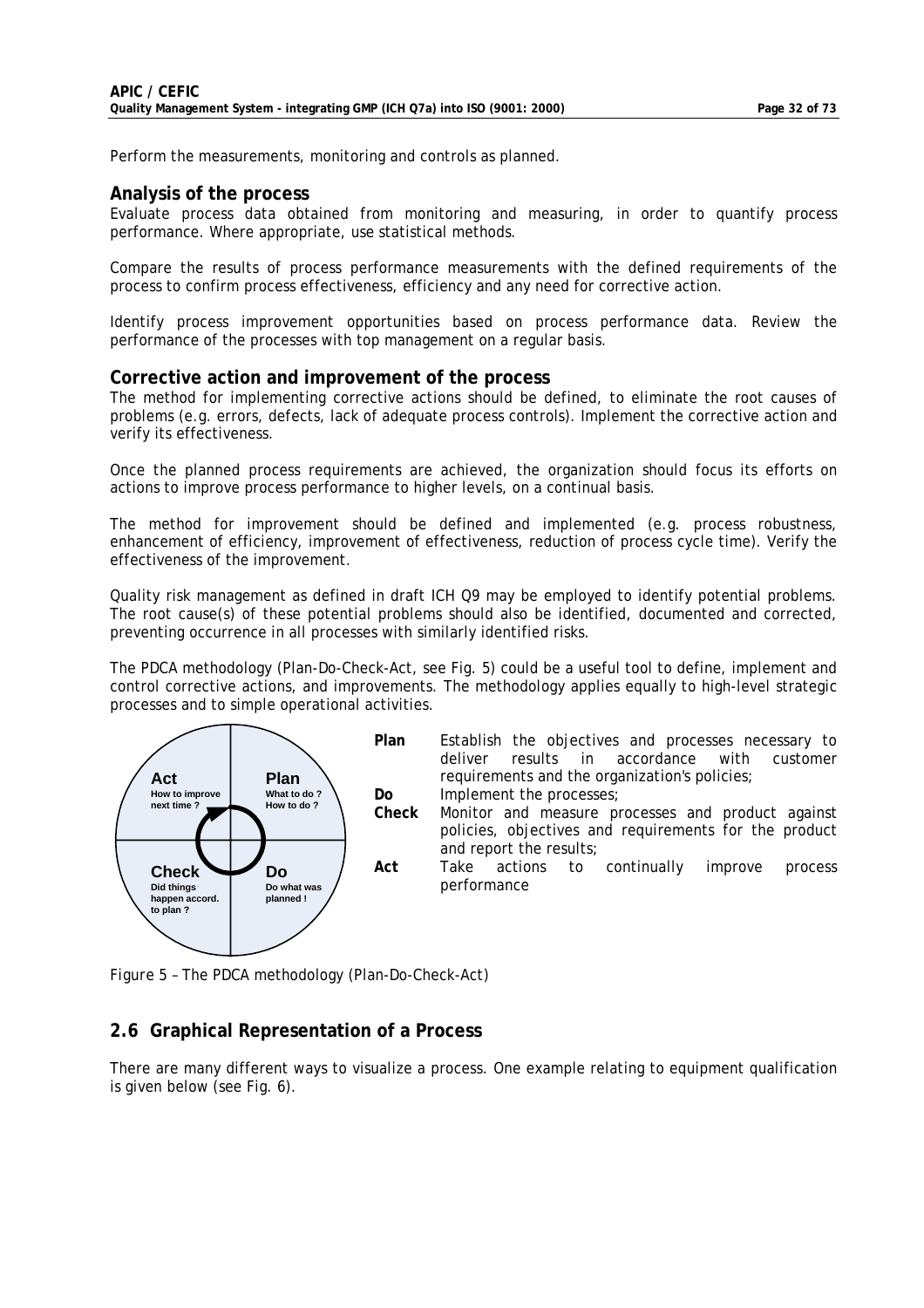

*Figure 6* – Process Flow Chart including short description and responsibilities assigned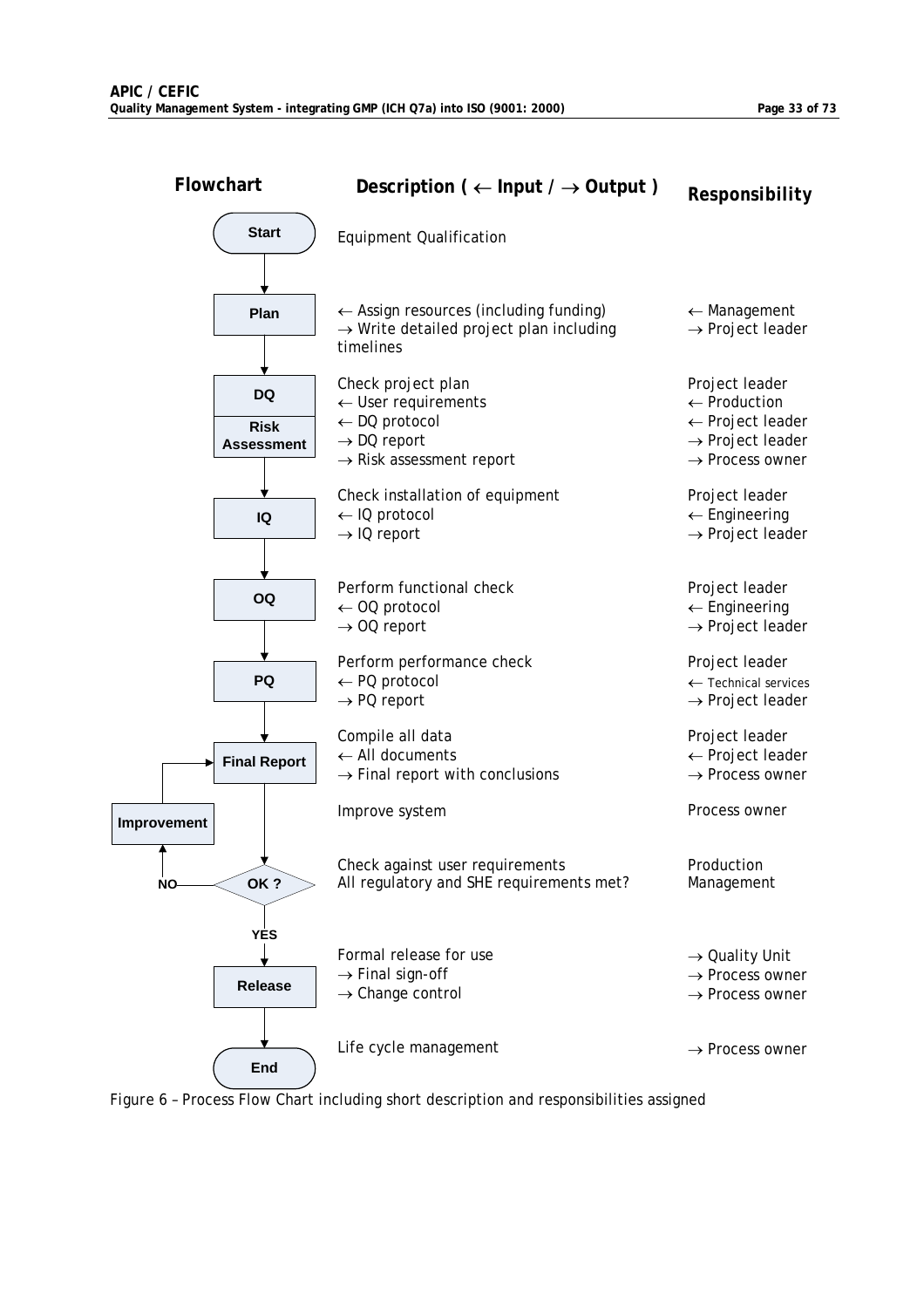### **3. Structure of a Quality Manual**

In this section an example for a table of contents for a Quality Manual is given. It reflects the process orientated ISO 9001: 2000 description and identifies the relevant GMP requirements that should be addressed. While in the first part of this section the pure table of contents is presented a more detailed description of the content (in form of bullet points) gives the information needed to facilitates the writing of a manual.

| 1                                                                           | Title page                                                                                                                                                                                                                                                                                                                                               |
|-----------------------------------------------------------------------------|----------------------------------------------------------------------------------------------------------------------------------------------------------------------------------------------------------------------------------------------------------------------------------------------------------------------------------------------------------|
| $\overline{2}$                                                              | <b>Control of Version Numbers</b>                                                                                                                                                                                                                                                                                                                        |
| $\overline{3}$                                                              | Table of Contents                                                                                                                                                                                                                                                                                                                                        |
| 4                                                                           | <b>General Part</b>                                                                                                                                                                                                                                                                                                                                      |
| 4.1<br>4.2<br>4.3<br>4.4                                                    | Objective and scope<br>Profile of the company<br>Design of the QMS<br>Regulatory environment and requirements                                                                                                                                                                                                                                            |
| 5                                                                           | <b>Management Processes</b>                                                                                                                                                                                                                                                                                                                              |
| 5.1<br>5.2<br>5.3<br>5.4<br>5.5<br>5.6<br>5.7<br>5.8<br>5.9<br>5.10<br>5.11 | (corresponds to ISO Chapter 5)<br>Commitment of top management<br>Quality policy<br>Organization and responsibilities<br>QMS responsibilities<br>Assessment and review processes of the QMS by top management<br>Financing<br>Planning processes<br>Controlling processes<br>Communication and Information<br>Knowledge management<br>Project management |
| 6                                                                           | <b>Resources Management</b><br>(corresponds to ISO Chapter 6)                                                                                                                                                                                                                                                                                            |
| 6.1<br>6.2<br>6.3<br>6.4<br>6.5                                             | Management of personnel<br><b>Training and Education</b><br>Infrastructure<br>Outsourcing<br>Information technology                                                                                                                                                                                                                                      |
| $\overline{7}$                                                              | <b>Customer Relations</b>                                                                                                                                                                                                                                                                                                                                |
| 7.1<br>7.2<br>7.3<br>7.4                                                    | (internal and external customers)<br>Marketing of products<br>Information exchange and support<br>Recalls<br>Relationship with authorities                                                                                                                                                                                                               |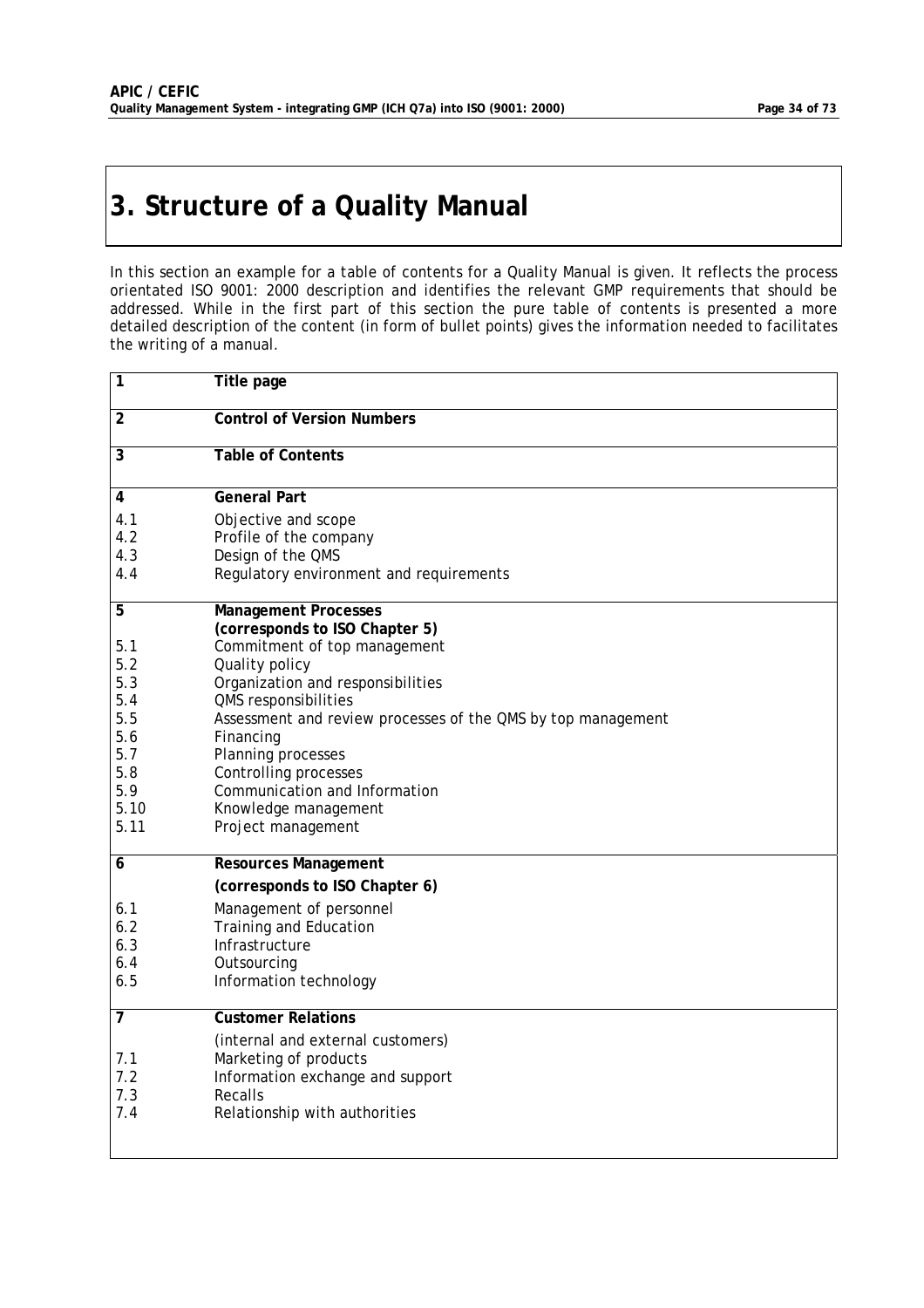| $\overline{8}$ | <b>Product Realization</b>                                           |  |  |  |  |
|----------------|----------------------------------------------------------------------|--|--|--|--|
|                | (corresponds to ISO Chapter 7)                                       |  |  |  |  |
| 8.1            | Development processes                                                |  |  |  |  |
| 8.2            | Supply chain                                                         |  |  |  |  |
| 8.2.1          | Planning of realization processes                                    |  |  |  |  |
| 8.2.2          | Procurement, distribution, transportation                            |  |  |  |  |
| 8.3            | Manufacture                                                          |  |  |  |  |
| 8.3.1          | Production                                                           |  |  |  |  |
| 8.3.2          | Analysis                                                             |  |  |  |  |
| 8.3.3          | Control of monitoring and measuring devices                          |  |  |  |  |
| 8.3.4          | Release                                                              |  |  |  |  |
| 8.3.5          | Hygiene                                                              |  |  |  |  |
| 8.3.6          | Cleaning procedures                                                  |  |  |  |  |
| 8.3.7          | Storage and warehousing                                              |  |  |  |  |
| 8.3.8          | Environmental aspects                                                |  |  |  |  |
|                |                                                                      |  |  |  |  |
| 9              | Measuring, Analyse, Improvement (MAI) (corresponds to ISO Chapter 8) |  |  |  |  |
| 9.1            | QC / OA (QU)                                                         |  |  |  |  |
| 9.2            | Product Quality Review (Annual Product Review)                       |  |  |  |  |
| 9.3            | Change Management                                                    |  |  |  |  |
| 9.4            | Audits                                                               |  |  |  |  |
| 9.5            | Complaints                                                           |  |  |  |  |
| 9.6            | Data analysis                                                        |  |  |  |  |
| 9.7            | Risk Management                                                      |  |  |  |  |
| 9.8            | Corrective and Preventive Actions (CAPA)                             |  |  |  |  |
| 9.9            | System for suggesting improvements                                   |  |  |  |  |
| 9.10           | Control of non-conforming products                                   |  |  |  |  |
| 9.11           | Measurement of customer satisfaction                                 |  |  |  |  |
| 9.12           | Measurement of employee satisfaction                                 |  |  |  |  |
| 10             | <b>Documentation Management</b>                                      |  |  |  |  |
| 10.1           | Organization of documents                                            |  |  |  |  |
| 10.2           | Document and data control                                            |  |  |  |  |
| 10.3           | Regulatory files (Dossier)                                           |  |  |  |  |
| 11             | Annexes                                                              |  |  |  |  |
|                |                                                                      |  |  |  |  |
| 11.1           | Corporate policies and guidelines<br>(corporate level)               |  |  |  |  |
| 11.2           | Abbreviations                                                        |  |  |  |  |
| 11.3           | Definitions                                                          |  |  |  |  |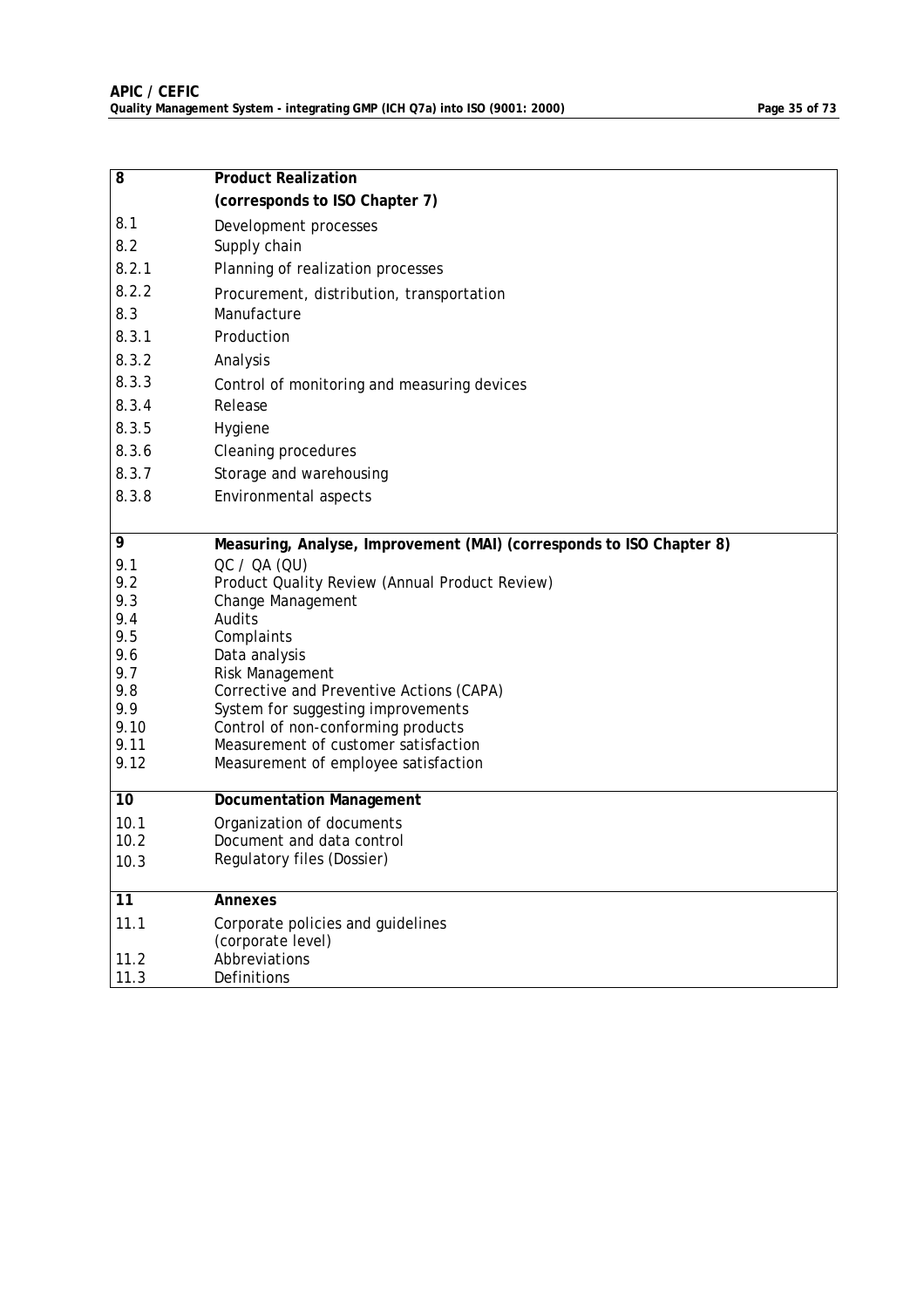#### **2 Control of Version Numbers**

In total there are \_\_\_\_originals in existence. This document has been identified as No. The original documents are subject to change control.

The Quality Handbook contains confidential information about the company and should therefore been treated with confidentiality.

| Chapter<br>concerned | No. | New Version Effective date | Reason of change |
|----------------------|-----|----------------------------|------------------|
|                      |     |                            |                  |
|                      |     |                            |                  |
|                      |     |                            |                  |
|                      |     |                            |                  |

#### **4 General Part**

#### **4.1 Objective and scope**

- Which parts (departments) of the company are covered, unless the entire company is affected
- Q7a applicable
- ISO 9001: 2000
- Specify if only QMS or if integrated Management System (i.e. including safety, health and environment (SHE) such as ISO 14000)

#### **4.2 Profile of the company**

- Brief description of company (product portfolio, locations)
- Elements of the Site Master File
- Vision, mission
- Ethical aspects
- Culture and philosophy

#### **4.3 Design of the QMS**

- Description of the identified processes (main and supporting); see example
	- examples of main processes: development, production, supply
	- examples of supporting processes: quality management, change management, human resources, data management, registration,
- QMS described in the (quality) management handbook
	- specify if only QMS or integrated management system will be covered; if SHE applies additional chapters are to be integrated in the Quality Manual – this is not covered by this example
- Describe the continual improvement process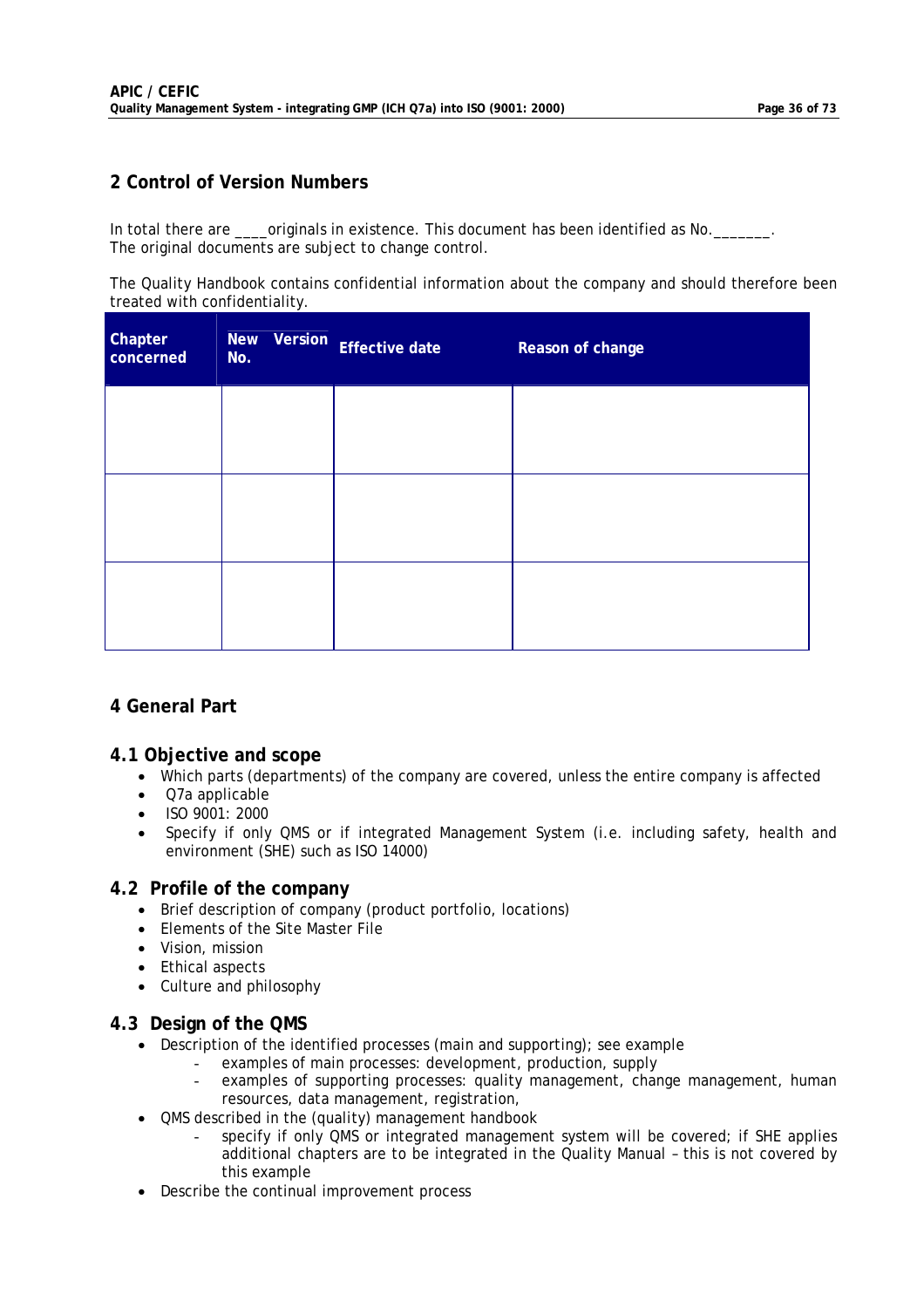



### **4.4 Regulatory environment and requirements**

- Description of applicable regulatory requirements such as ICH (e.g. stability, impurities), local laws and guidance
- Inspection readiness
- Commitment to comply with (local) regulatory requirements

### **5 Management processes (corresponds to ISO Chapter 5)**

### **5.1 Commitment of top management**

- Provide necessary resources in form of time, money and employees
- Fulfill all tasks required by the QMS
- Compliance with regulatory and GMP requirements

### **5.2 Quality policy**

- Describe understanding and philosophy of top management
- Obligation towards quality awareness
- Compliance with pre-defined (company) standards
- Top down

### **5.3 Organization and responsibilities**

- Organization charts
- Independence of the Quality Unit(s)
- Departments
	- identification of various functions to be covered by the organization
- Matrix organizations
- Tasks and responsibilities of the departments
	- including financial decisions

### **5.4 QMS responsibilities**

- Description who is in charge (person or organizational unit)
- How organized and how ensured that top management will be provided with the relevant information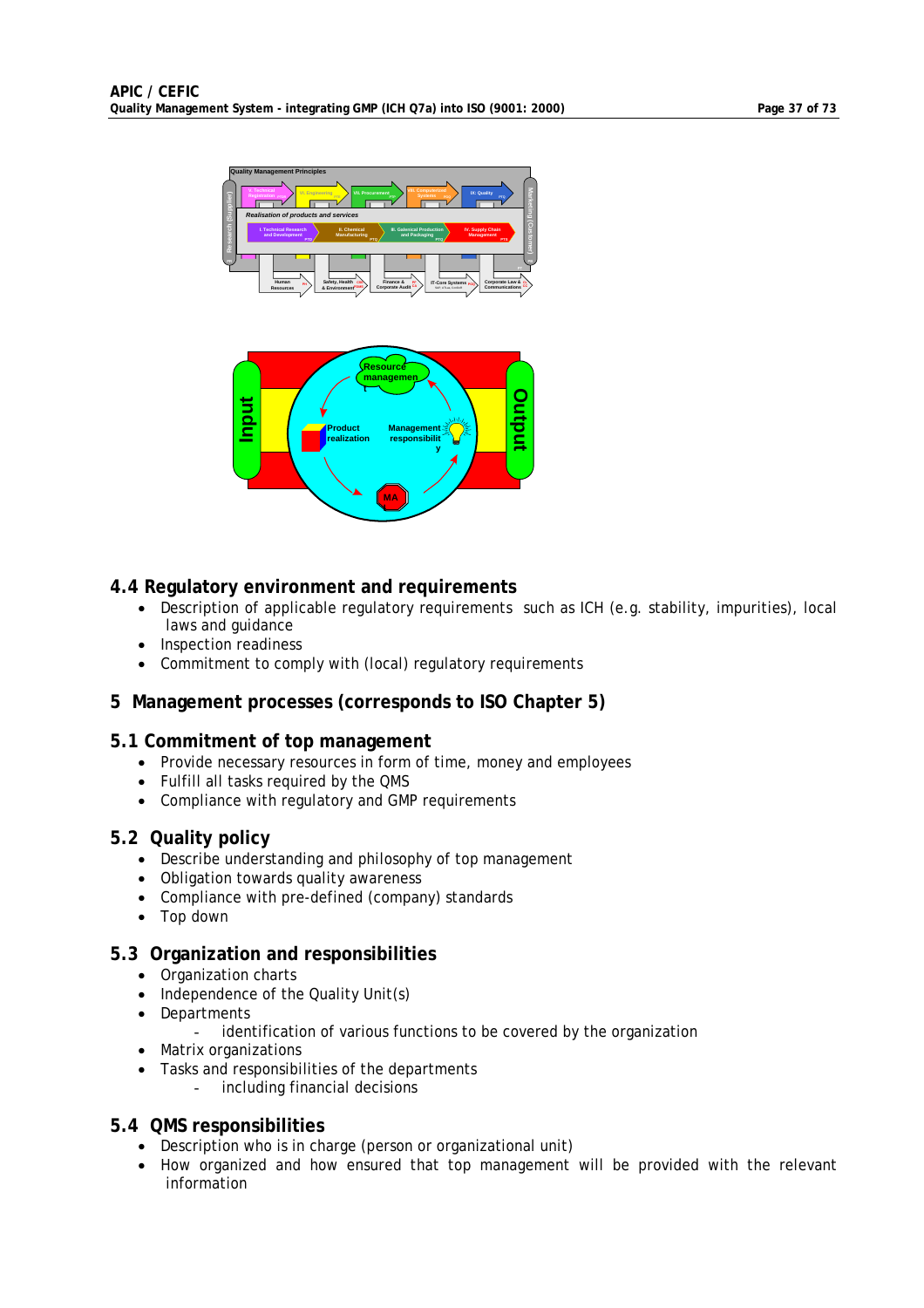• Co-ordination, development, optimization, adaptation, implementation and maintenance of the QMS (covering all activities)

### **5.5 Assessment and review processes of the QMS by top management**

• How data are compiled for top management for assessment

### **5.6 Financing**

- How financial decisions are made in the company
- Cost centers
- Budgeting process

### **5.7 Planning processes**

- Identify business of company in line with the company's philosophy (which products, services and/or activities)
- Cover all aspects from development, product portfolio, infrastructure
- Providing capacity, manpower, time, and financial resources
- Execution is described in chap 8 (product realization)
- Identify skills and knowledge requirements needed

### **5.8 Controlling processes**

- Surveillance of financial processes
- Surveillance of QMS processes

### **5.9 Communication and Information**

- Internal
	- formalized structure of informing the employees about developments, changes and news of the company
	- media: newsletter, intranet websites, e-mail, notice boards, meetings, face-to-face, tele- and videoconferences
	- reporting channels
	- effective use of IT technology (e-mail)
	- formalized feedback from employees
	- identify information and the frequency with which top management is going to inform employees
- External
	- customers relationship
	- press
	- neighbourhood
	- authorities
	- all contacts to be formalized with respect to responsible person, frequency and media

### **5.10 Knowledge management**

- Ensuring that knowledge of the entire company starting from research and development to production and including all other functions and activities – is captured (documented) in a suitable way
- Identify the media (electronic or paper or whatever)
- Switchboard: archive and distribution of available information/knowledge to functions and persons that need it
- Ensure transfer of knowledge in case of changes, i.e. personnel and/or site

### **5.11 Project management**

- Identify milestones
- Clear definition of goals and tasks of project
- Timetable
- Resources
- Team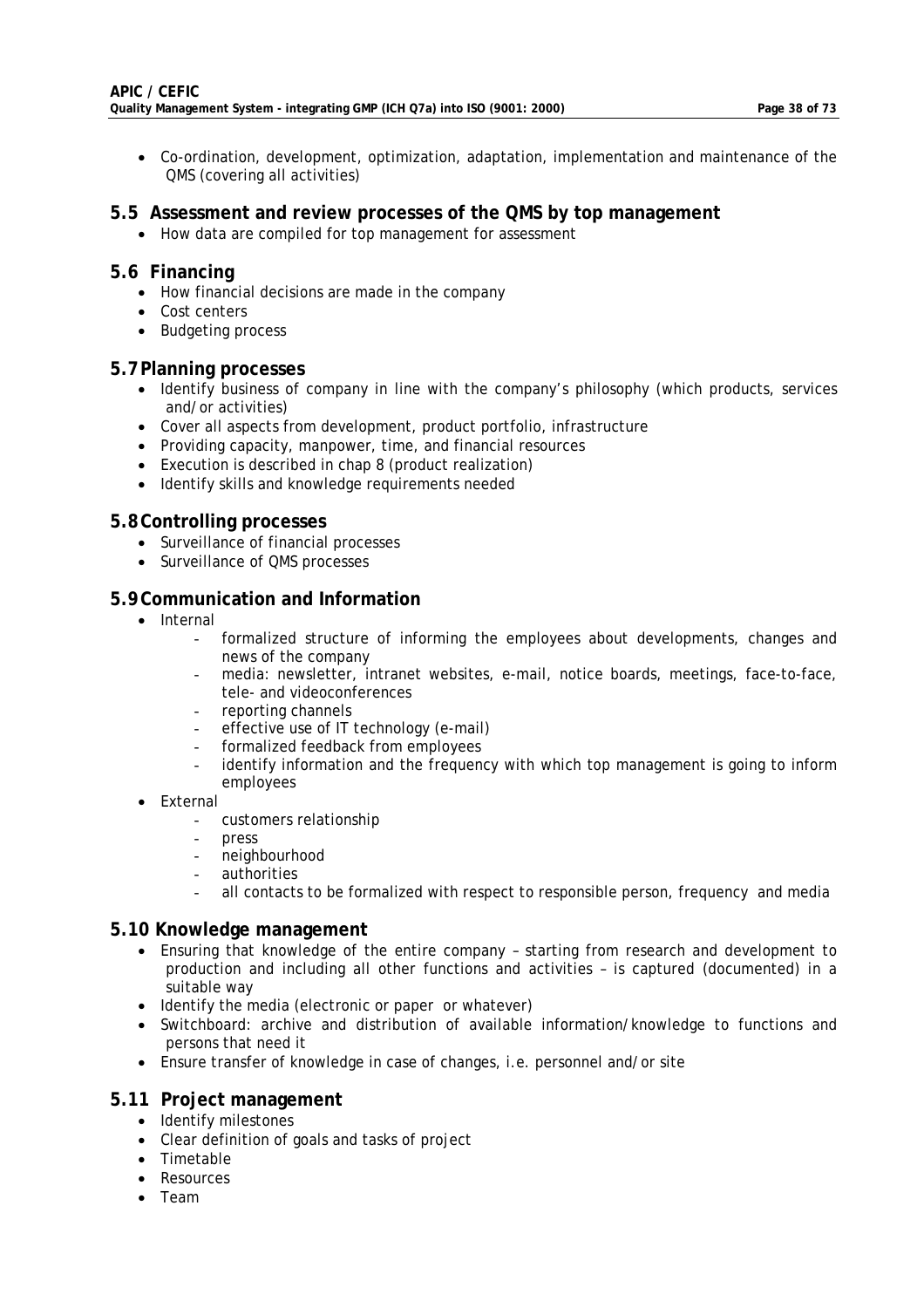### **6 Resources management (corresponds to ISO Chapter 6)**

### **6.1 Management of personnel**

- Recruiting of new employees (criteria)
- Participation in benefit programmes of the company
- Job descriptions (per function or personalized)
- Regulatory aspects (e.g. health checks, safety training)
- Regular training and education programmes and activities, including documentation
- Assessment of employees performance
- Goal setting process

### **6.2 Training and education**

- Identify the needs of the employees for training activities systematic approach
- In-house training vs. external training courses
- Training on the job
- Frequency
- Failure rate during working as an indicator

### **6.3 Infrastructure**

- Facilities
	- suitable for intended use
	- concept for pest control
- Utilities
	- HVAC
	- compressed air
	- water
	- gases (e.g. nitrogen)
	- electrical power
- Equipment
	- avoid contamination
	- ensure apparatus needed are available
- Maintenance
	- preventive maintenance programme
	- emergency handling/plans

### **6.4 Outsourcing**

- Identify what kind of outsourcing is needed (GXP, specific equipment); prerequisites
- Identify in-house procedure to be followed when selecting a contract manufacturer
- Departments/functions involved
- How to set up a contract
	- interfaces
	- responsibilities
	- activities
	- information exchange
	- quality agreement
- Routine assessment of co-operation
	- identify areas for improvements

### **6.5 Information technology (IT)**

- Ensure that suitable hard-and software for the employees is available
- Measures that ensure no loss of data occurs
- Archiving system
- Change management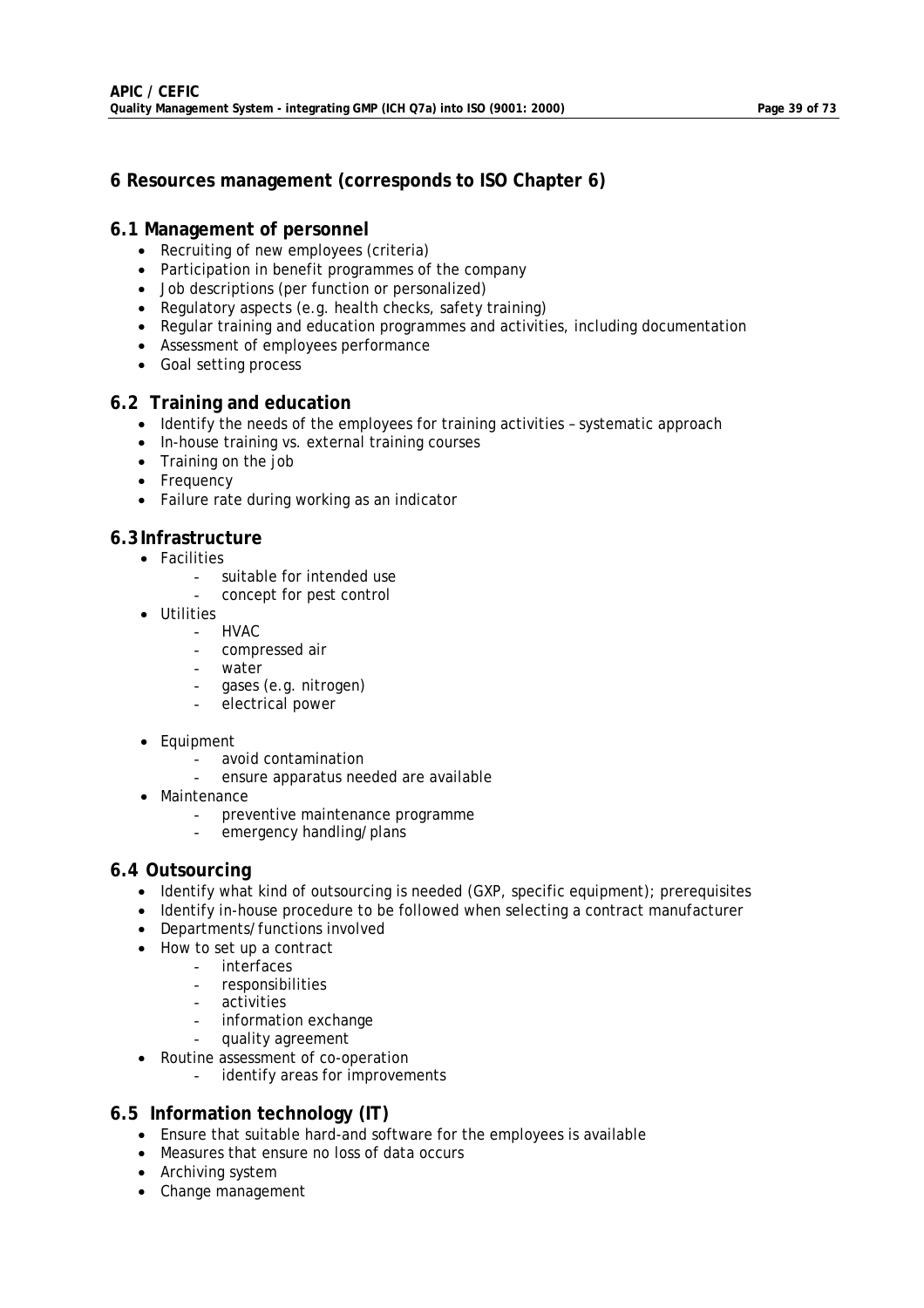- Access control
- Audit trail
- Maintenance and support
- Routinely evaluation of needs and resources
- Training of users

### **7 Customer Relations**

### **7.1 Marketing of products**

- Evaluate the market needs including competitors
- Establish / summarize product characteristics (data sheet)
- Ensure supply capability / demand chain management
- Educate marketing staff (product related and techniques used)
- Pricing policy

### **7.2 Information exchange and support**

- Close co-operation with customer in terms of product design, as needed
- Providing customer support
- Developing the contract including responsibilities and specifications
- Provide information about changes (process and analytics) and process deviations as agreed
- Complaints
- Information about new development(s)
- Feedback from the market
- Provide CEP or open part of (E) DMF
- Communication with the press and other official bodies
- Policy on releasing (sensitive) information

### **7.3 Recalls**

- System to identify and notify all customers within reasonable timeframe
- Internal evaluation procedure to assess the potential risk for the patient and/or impact for the customer
- Help customer to identify the risk
- Increase level of communication accordingly

### **7.4 Relationship with authorities**

- Submit all necessary information for obtaining an CEP and/or (E)DMF
- Provide necessary information to pharmacopoeias for preparing monographs
- Actively communicate incidents with potential impact to market action
- Full support in case of market action (i.e. recall)
- Accept and support inspections
- Procedures for non-crisis communication with regulators

### **8 Product Realization (corresponds to ISO Chapter 7)**

### **8.1 Development Processes**

- Identify the chemical entities of interest
- Identify milestones throughout the development
- Establish project team(s)
- Inform authorities about new product
- Establish specifications, synthetic route and analytical methods
- Provide quantities of clinical trials material the customer requests
- Define level of GMP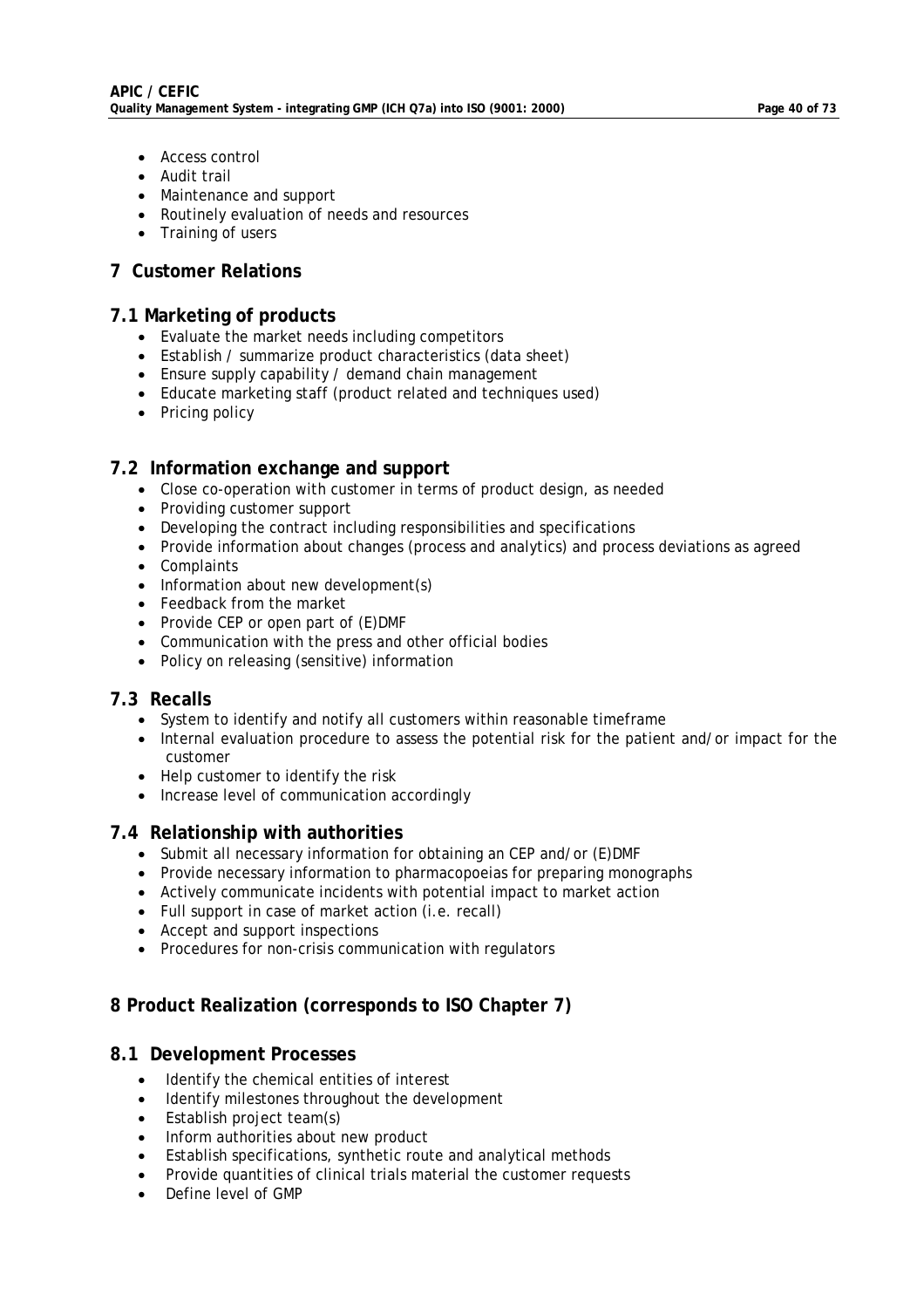- Generate data for identifying critical process steps, parameter limits (PAR proven acceptable ranges), initial stability, retest date, storage conditions, validation and cleaning validation
- Scale-up process from laboratory to production
- Compiling data for registration

### **8.2 Supply Chain**

### **8.2.1 Planning of realization processes**

- Evaluation of demand for products
- Ensure source, price and quality of purchased materials
- Process for supplier qualification
- Allocate internal resources (capacity planning, timelines)
- Defining sequence of production in multi-purpose equipment
- Training of procurement staff in terms of GMP
- Ensure that contracts have a GMP/quality part
- Procedure for filling unused capacity (in-sourcing)
- Strategy for selecting and using suppliers

### **8.2.2 Procurement, Distribution, Transportation**

- Selecting, instructing and monitoring carriers with respect to transportation conditions
- Import/export restrictions
- Identify set of documents needed for receipt and distribution
- Procedure for placing orders (way of communication)
- Procedure for receipt of materials (e.g. inspection, sampling)
- Procedure for accepting deliveries
- Procedure for preparing goods for transportation
- Procedure for handling returned goods
- Maintaining records of distribution

### **8.3 Manufacture**

### **8.3.1 Production**

- Operating instructions to be in place
- Qualification of equipment and facilities
- Validation of processes
- Procedures for handling labels and other identification
- Procedures for handling of packaging materials in the production areas
- Procedures for packaging goods
- Equipment use logs
- Procedure for transfer of production
- Assigning status of equipment
- Pest control measures

### **8.3.2 Analysis**

- Qualification of laboratory equipment
- Validation of analytical methods
- Procedure for transfer of analytical methods
- Programme for stability testing
- Laboratory testing methods / procedures in place
- Handling of reference standards
- Preparation, review, approval and archiving of laboratory records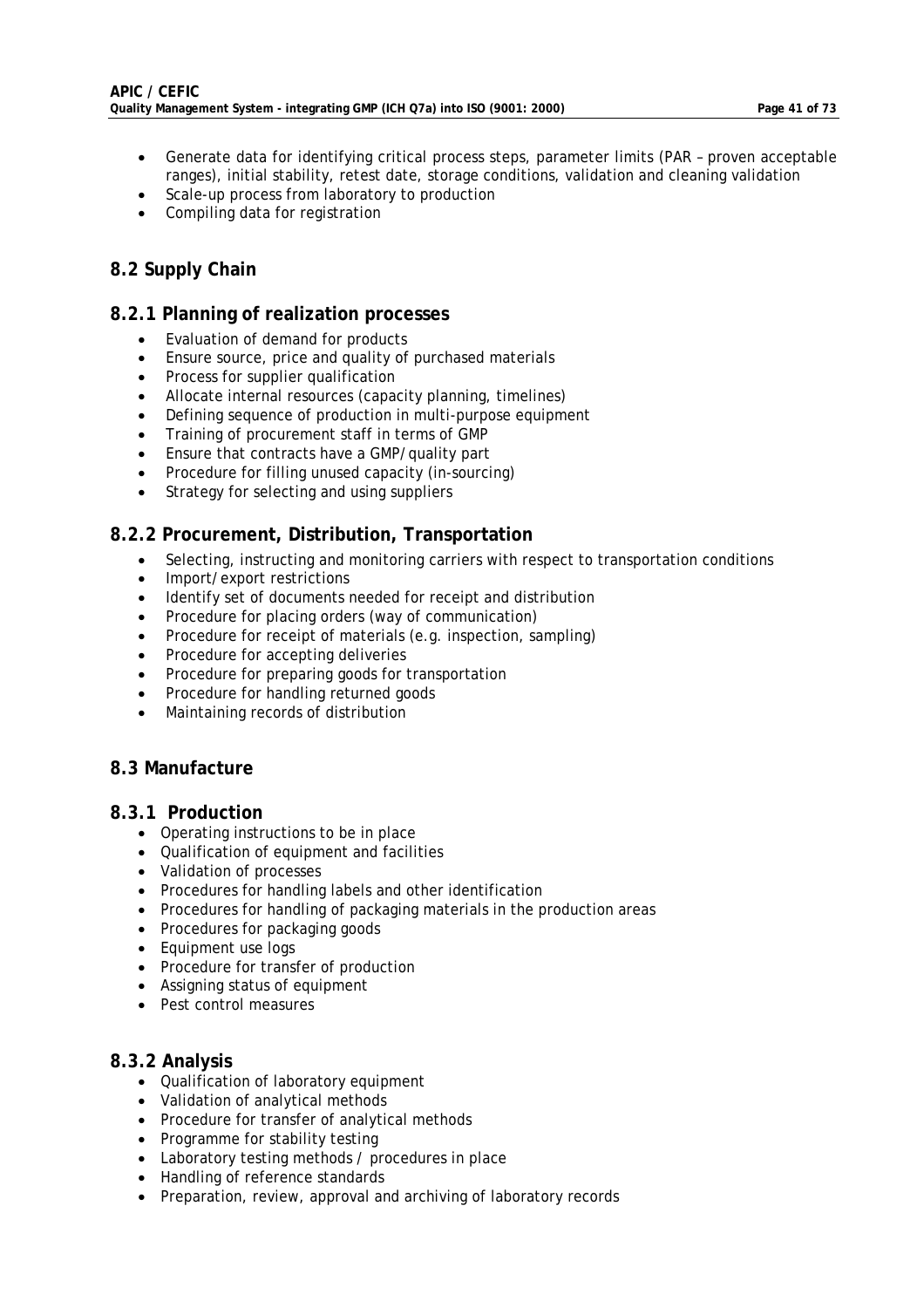- Establishing sampling plans
- Evaluation of in-process control data

### **8.3.3 Control of monitoring and measuring devices**

- Calibration procedures
- Traceable standards to be available
- Programme for calibration (frequency)
- Acceptance criteria
- Procedure for assigning status of devices (sticker or electronically)
- Procedure for cases when calibration acceptance criteria were not met

### **8.3.4 Release**

- Procedure for release of goods
	- identifying the responsible person
	- evaluations to be conducted before release
	- analytical data assessment
	- production information assessment
	- ensure that deviations/investigations are completed
- Identification of status of goods
- Procedure for change of status of goods (labels or electronically)
- Issuing a certificate of analysis

### **8.3.5 Hygiene**

- Zone concept
	- identify areas where specific hygiene aspects have to be applied
	- flow of material and persons
	- cleaning materials containers
		- specify use of pallets (wooden vs metal vs plastic)
- Establish hygiene monitoring programmes
- Acceptance criteria
- Analytical methods for testing
- Determine protective clothing of operators
- Gowning procedures (including training)

### **8.3.6 Cleaning Procedures**

- Concept for cleaning facilities (including warehouses) and equipment
	- manual vs CIP / SIP
	- frequency and lag time
	- different concepts for dedicated and multi purpose equipment
	- cleaning materials used
	- cleaning verification vs validation
	- acceptance criteria
	- storage of cleaned equipment
	- assigning status of cleaned equipment
- Cleaning validation, where needed
	- validation of analytical methods
	- reference to APIC/CEFIC guidance

### **8.3.7 Storage and Warehousing**

- Assign storage conditions for materials, intermediates and APIs
- Monitoring storage conditions (e.g. temperature, humidity)
- Distribution principle (FIFO, FEFO)
- Identifying material status
- Concepts for storage (computerized systems vs manual)
	- separate area for returned and rejected goods, where needed
- Access control and security measures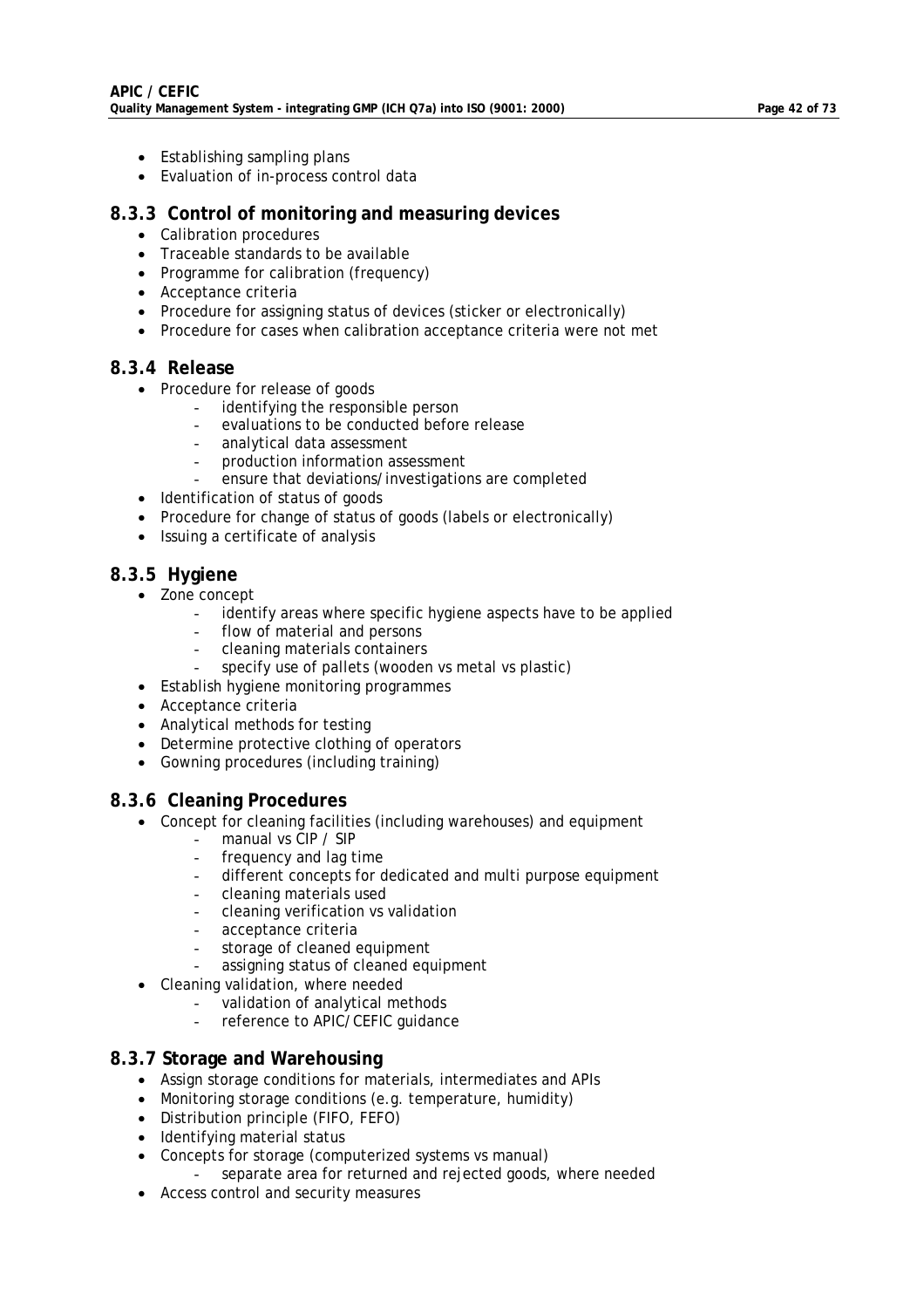• Pest control measures

### **8.3.8 Environmental aspects**

- Procedures for handling waste
- Identify local regulations for environmental controls
- Monitoring of environmental parameters
- emissions, waste, run-off
- Waste water treatment
- Air pollution treatment

### **9 Measuring, analyse, Improvement (MAI) (corresponds to ISO Chapter 8)**

### **9.1 QC / QA (QU)**

- Procedures for deviation / investigation handling
- System of batch record review
- OOS procedure
- Involvement in: complaints, recalls, returns, outsourcing, supplier qualification, qualification and validation projects, changes, Quality Product Review, establishing audit plan
- Reference to 2.22 ICH O7a

### **9.2 Product Quality Review (Annual Product Review)**

- Procedure for establishing a Product Quality Review
	- frequencies
	- responsibilities
	- format
	- follow up measures, where needed
- Defining data to be evaluated
	- reference to 2.50 ICH Q7a

### **9.3 Change Management**

- Procedure for handling changes
	- identify departments involved
	- regulatory impact
	- evaluate impact on quality and costs
	- classification of changes (e.g. major/minor)
	- decision process
	- documentation
	- follow up activities (e.g. stability)
	- implementation of change
	- evaluate whether customer needs to be notified
- Establish change control committee(s)
	- approval of change
- System for notification of authorities
	- track approvals

### **9.4 Audits**

- Procedure for carrying out audits
	- frequencies
	- responsibilities
	- confidentiality of audit reports
- Establish plan for internal and external (supplier) audits
	- justification for audits not conducted
- Identify auditors
	- qualification of auditors
- Observations in writing (audit report)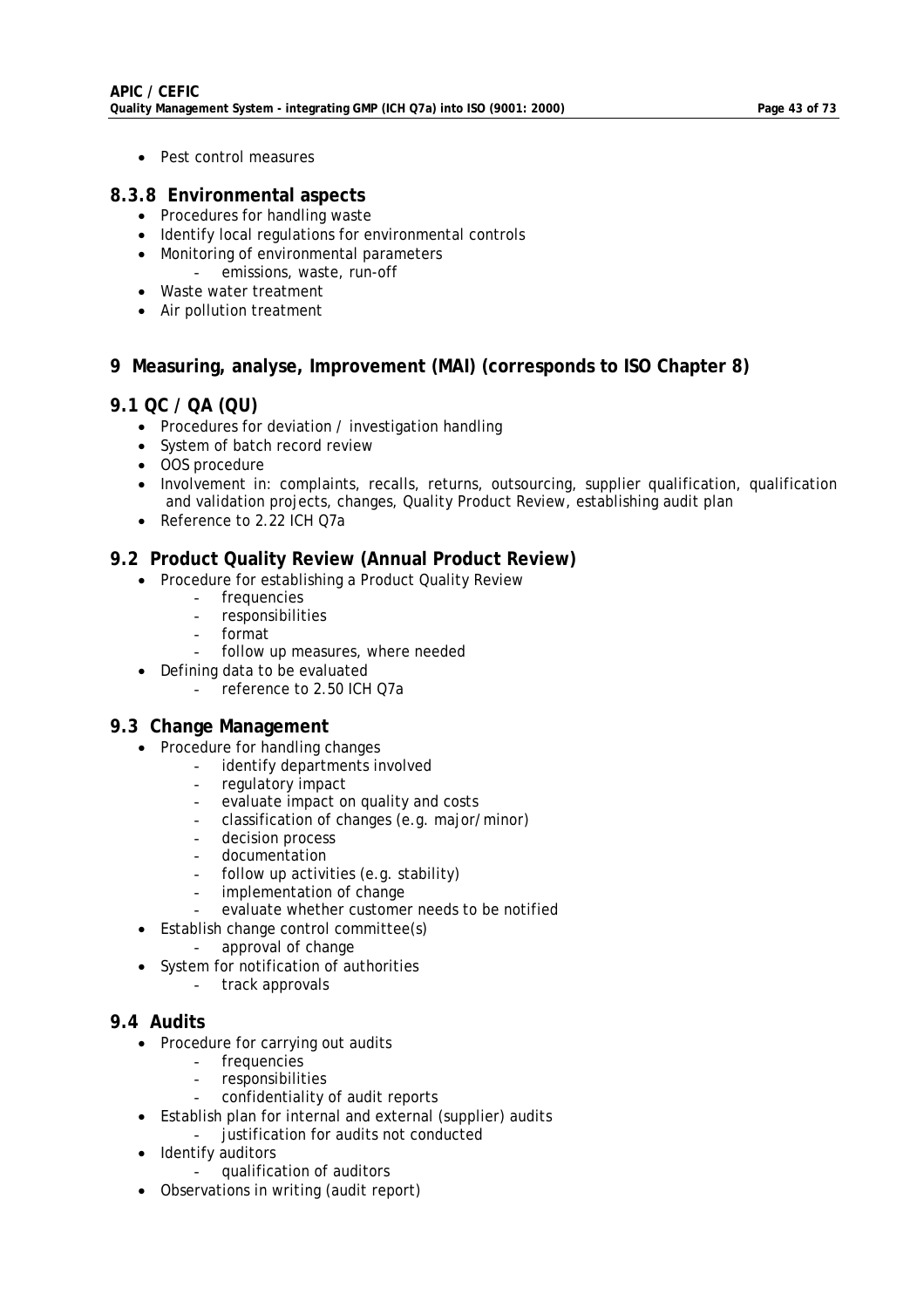- Classification of observations (e.g. serious, major, minor)
- Follow-up activities
- Inform top management (escalation strategy)
- Procedure for handling customer audits and inspections by authorities

### **9.5 Complaints**

- Procedure for handling complaints
	- responsibilities
		- timelines
	- documentation
		- conclusion
- Departments involved
- Batches involved
- Follow-up measures
- Respond to complainant
- Notify authorities, if applicable

### **9.6 Data analysis**

- Trend analysis
	- analytical and process data
	- impact on costs
	- indicators: e.g. complaints, OOS, deviations, stability
- Use of statistical tools / techniques
- Format
- Conclusions and resulting actions
- Consolidation process for top management
- Preparation of data for benchmarking
- Identify key performance indicators (KPI)

### **9.7 Risk Management**

- Reference to draft ICH Q9
- Integration of risk management into existing processes and decision making processes
	- examples are shown in chapter 6 of draft ICH Q9
	- labelling errors, contamination control, mix-ups

### **9.8 Corrective and Preventive Actions (CAPA)**

- The key element for continual improvement
- Assessing available data for improvement
- Systematically evaluate preventive actions after corrective actions have been taken
- Monitor preventive actions if improvements are achieved
- Link together with KPIs
- Inform top management

### **9.9 System for suggesting improvements**

- Address all employees and all areas
- Timely response to suggestion
- Award system and/or compensation
- Evaluation committee
	- decision on suggestion
	- communication of approved suggestion
- Monitor approved suggestion
	- reassess impact/efficiency after a certain time limit
- Monitoring of system effectiveness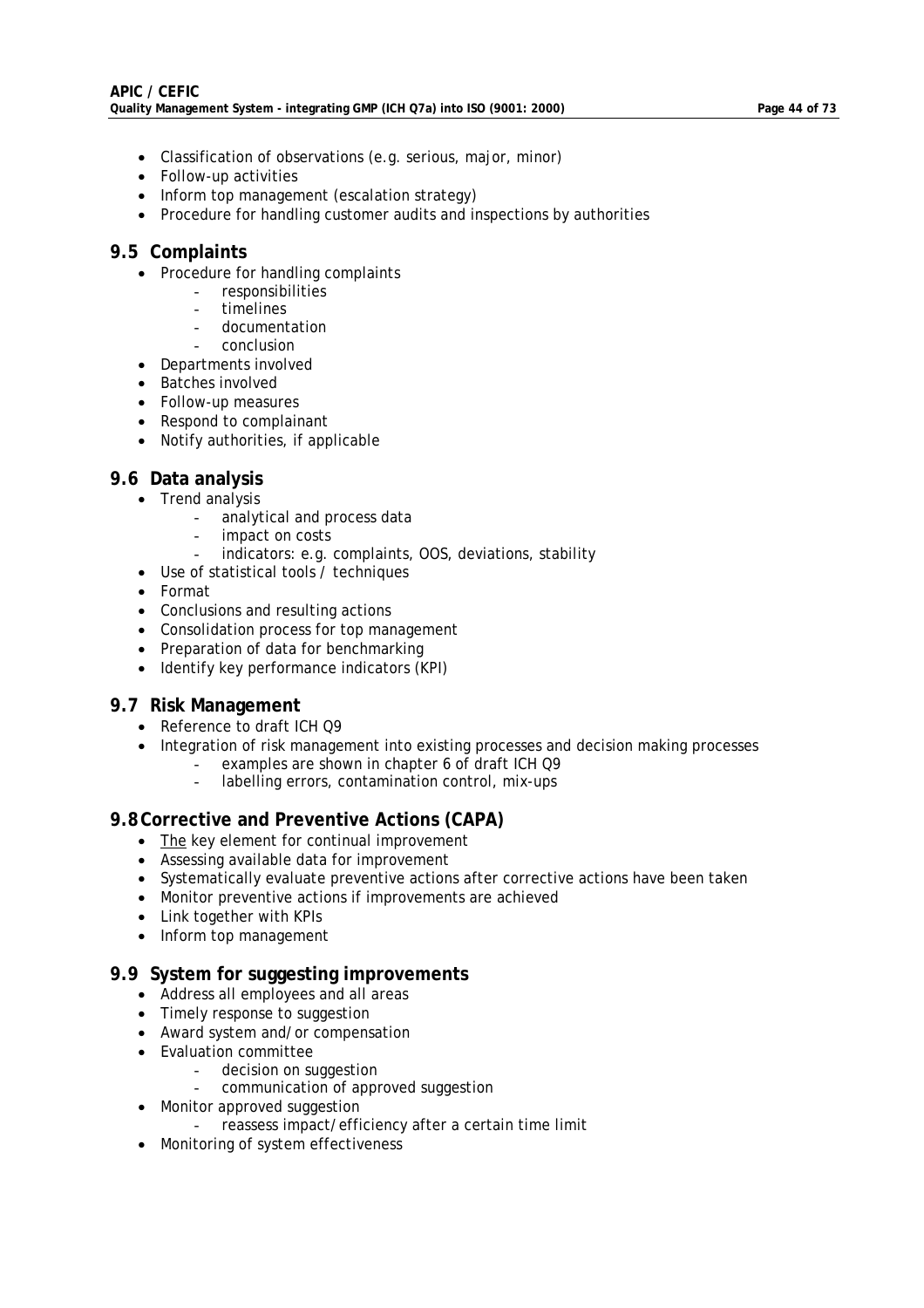### **9.10 Control of non-conforming products**

- Procedure for handling non-conforming products
	- responsibilities
		- timelines
	- decision making process (e.g. reuse, disposal)
- Follow up actions (e.g. inform customer, authorities)
- Identification and tracking (e.g. manually or electronically) - OOS, reworking, reprocessing, recalls, complaints
- Assess impact on other batches (materials) and potential recall
- Link with KPIs and Product Quality Review, where applicable
- Investigation of root cause (link to CAPA)

### **9.11 Measurement of customer satisfaction**

- Number of complaints (KPI)
- Time delays
- Out of stock
- Questionnaire
- Costs
- Repeat business (right first time)

### **9.12 Measurement of employee satisfaction**

- Yearly interview with employee
	- performance evaluation
	- feedback of employee
- Questionnaire
- Employee turnover

### **10 Documentation Management**

### **10.1 Organization of Documents**

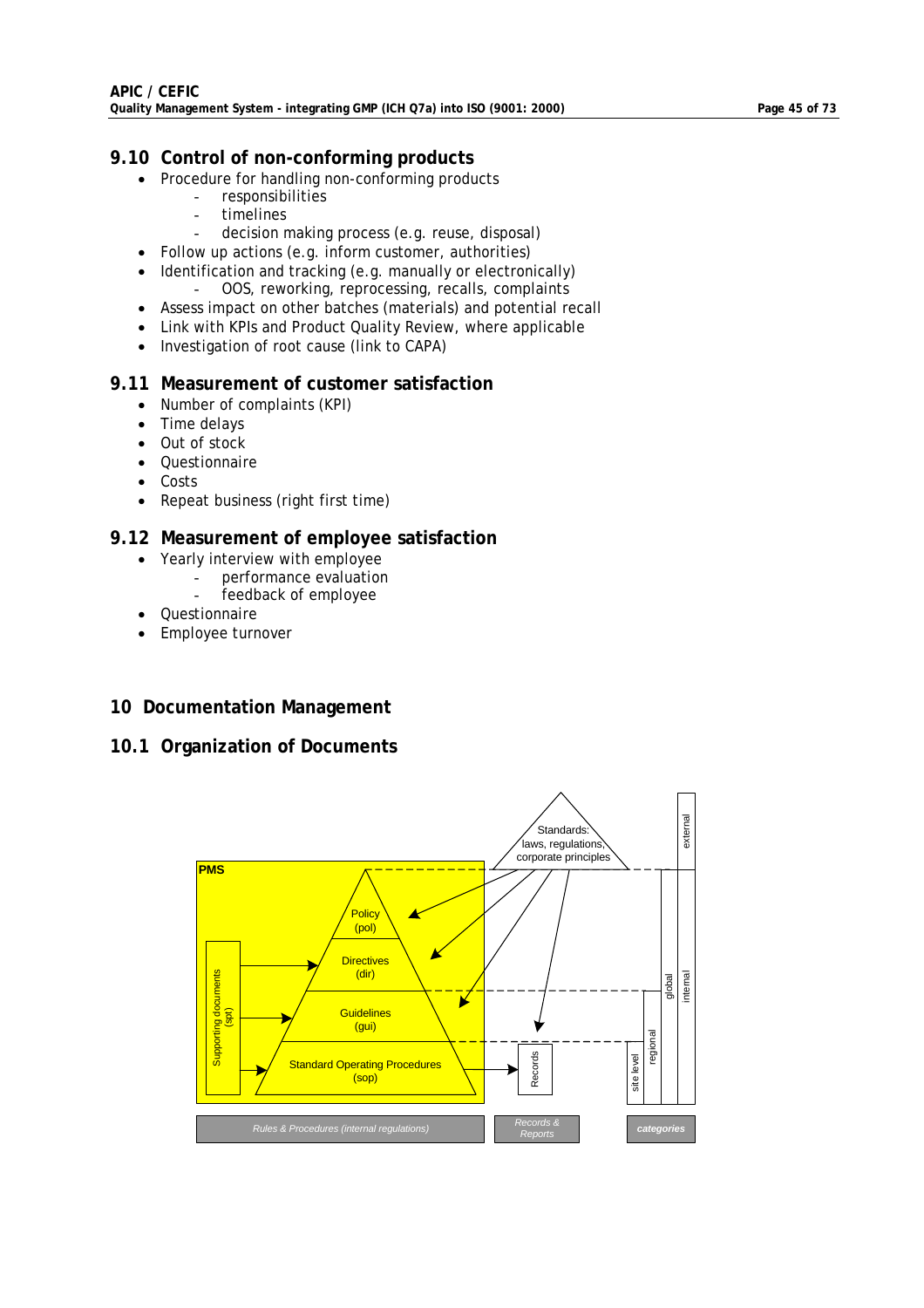- Define policy, directive, guideline, SOP and other supporting documents
- Integrate Quality Management Handbook into documentation system
- Describe documentation hierarchy/structure
- Identify documents resulting from directives and quidelines (e.g. quality agreement)
- Define term 'controlled document'
	- in terms of controlling / describing / supporting processes
	- in terms of regulatory requirements
- Identify documents to be controlled
- Formatting issues
- Confidentiality aspects
- Handling of electronic documents
	- verify hidden information in documents (delete)
	- ensure accurate distribution
	- protection of documents

### **10.2 Document and data control**

#### (Handling of documents)

- Define documentation requirements (Master document)
	- drafting, reviewing and approval processes
	- training and distribution (manually or electronically)
	- withdrawal
- Maintenance of documentation system
	- review / revision process for documents
	- up-dates of documents
- Archiving, storage and retention time
- Handling of raw data
	- **laboratory**
	- production (e.g. batch record)
	- maintenance (e.g. calibration)
	- use logs
	- correction procedures in records
	- identify raw data to be retained (electronic systems)

### **10.3 Regulatory files**

- Procedure for compiling data for registration files
- Departments / sites involved
- Responsibilities
	- who is sending file out to authority
	- identify contact for authorities
- CTD format (hard copy and/or electronically)
- Up-date of regulatory files
- Link to change management process
- Communicating regulatory approval
- Accessibility of approved files

### **11 Annexes**

11.1 Company policies and guidelines(corporate level) Ethic, sustainability, etc.

### 11.2 Abbreviations

List of abbreviations used in the company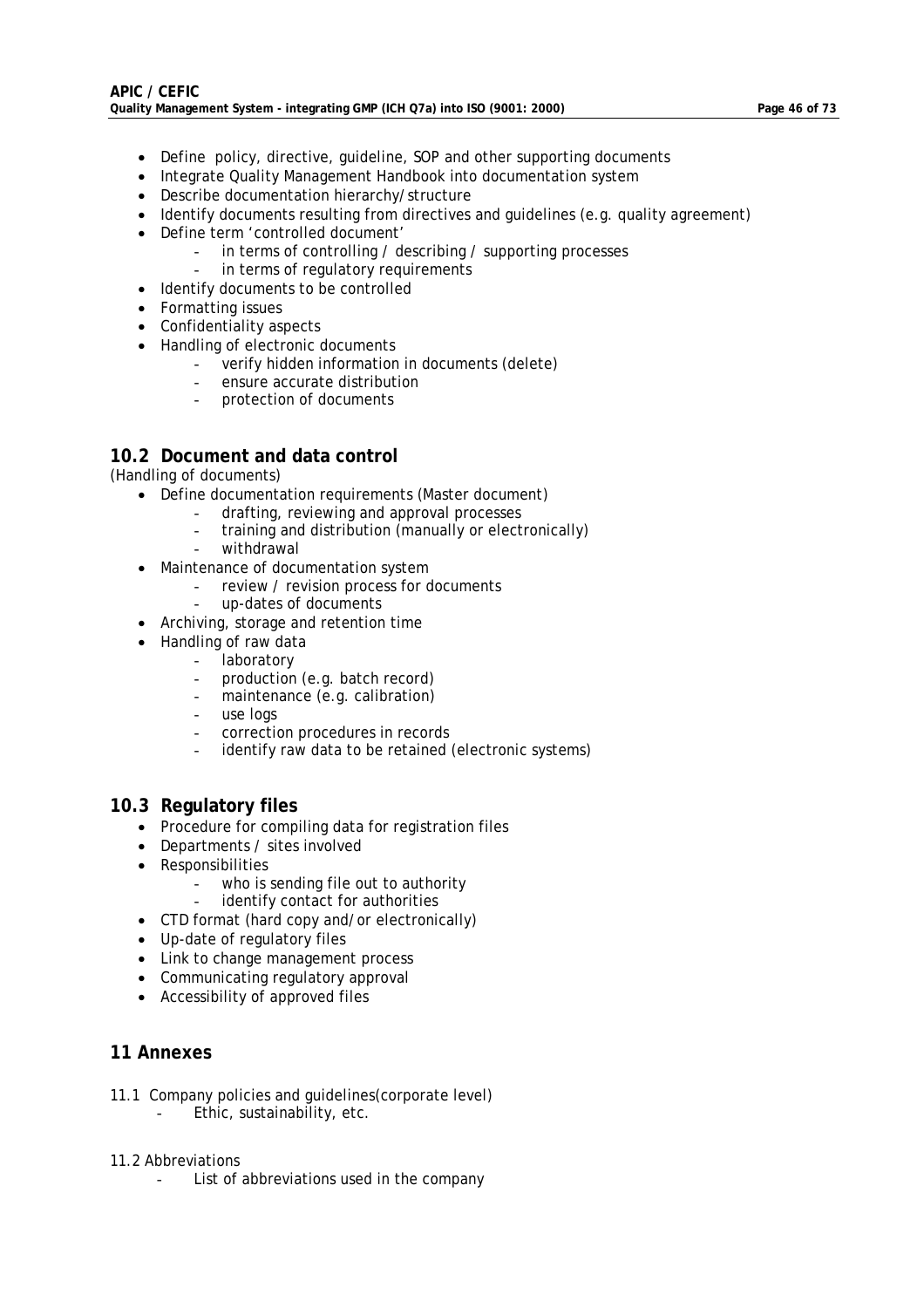### 11.3 Definitions

- List of definitions used in the company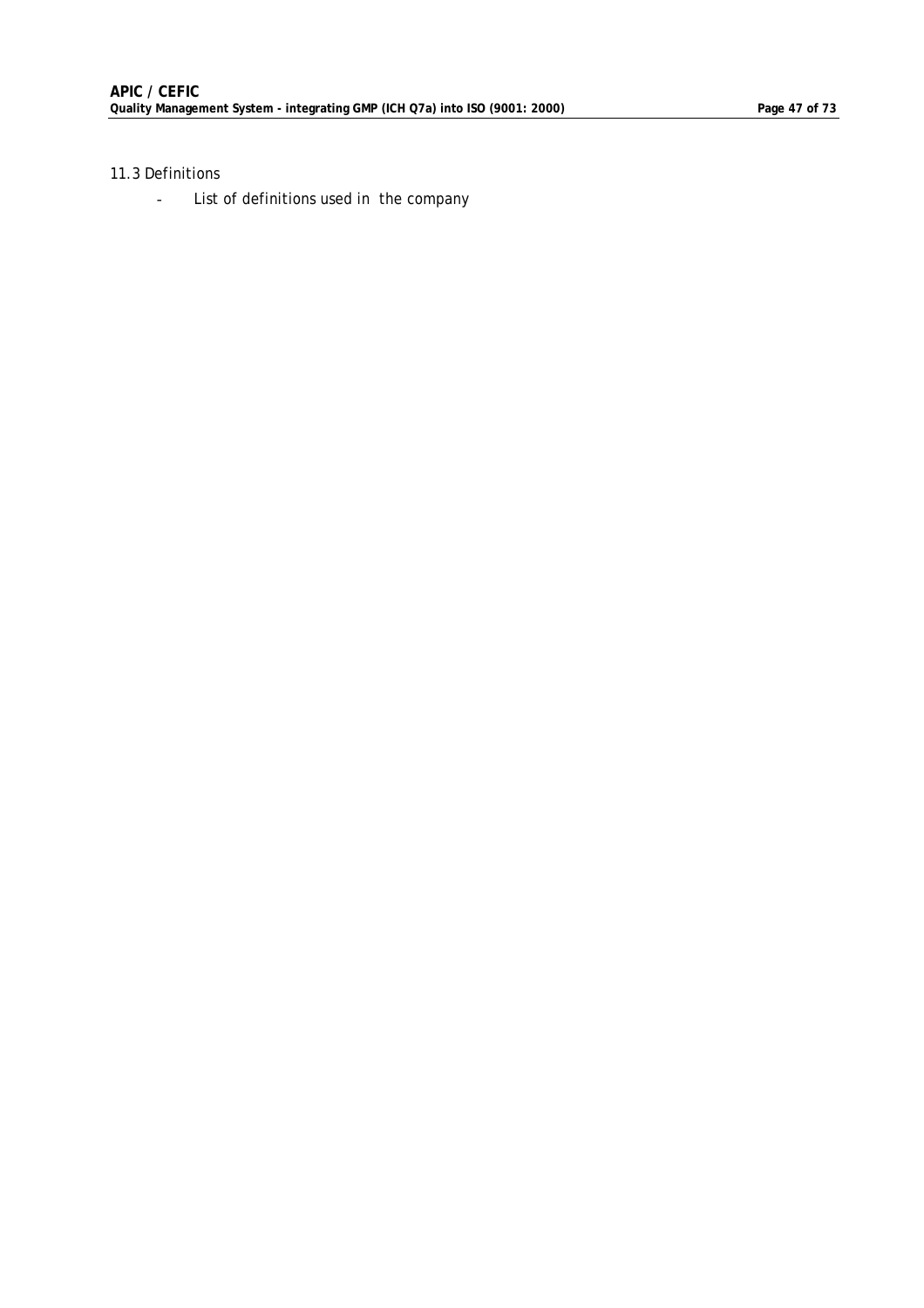## **4. Cross-reference of API QMS documents (from 'old' to 'new')**

In this chapter a comparison of APICs new QMS document with the previous one (Quality Management System for Active Pharmaceutical Ingredients Manufacturers – integrating GMP into ISO 9001: 1994, published 1998; 8) is made. The column in the middle is identical with the Table of Content that is given in section before of this document (IV, 3; Structure of a Quality Manual) and the right column reflects the numbering system within the chapters of the previous document.

|                  | <b>Structure of a Quality Manual according to ISO 9001:</b><br>2000 as described in section IV. 3 of this document                                                                                               | Reference chapter<br>numbers of APICs<br>previous QMS<br>document (basis: ISO<br>9001) published in<br>1998 (8) |
|------------------|------------------------------------------------------------------------------------------------------------------------------------------------------------------------------------------------------------------|-----------------------------------------------------------------------------------------------------------------|
| 1                | <b>Title page</b>                                                                                                                                                                                                |                                                                                                                 |
| $\overline{2}$   | <b>Control of version numbers</b>                                                                                                                                                                                |                                                                                                                 |
| $\overline{3}$   | <b>Table of contents</b>                                                                                                                                                                                         |                                                                                                                 |
|                  |                                                                                                                                                                                                                  |                                                                                                                 |
| 4                | General part                                                                                                                                                                                                     |                                                                                                                 |
| $\overline{4.1}$ | Objective and scope                                                                                                                                                                                              |                                                                                                                 |
| 4.2              | Profile of the company<br>(Brief description, strategy, goals, ethic)                                                                                                                                            |                                                                                                                 |
| 4.3              | Design of the QMS<br>(Illustration of processes, (quality) Management Handbook;<br>to be combined (or not) with environmental (ISO 14000,<br>safety and health; this document not provides assistance to<br>SHE) | 2.1, 2.2                                                                                                        |
| 4.4              | Regulatory environment and requirements                                                                                                                                                                          |                                                                                                                 |
|                  |                                                                                                                                                                                                                  |                                                                                                                 |
| $\overline{5}$   | Management processes (=Chap. 5)                                                                                                                                                                                  |                                                                                                                 |
| 5.1              | Commitment of top management                                                                                                                                                                                     |                                                                                                                 |
| $\overline{5.2}$ | Quality policy                                                                                                                                                                                                   | 1.1                                                                                                             |
| 5.3              | Organization and responsibilities<br>(Organizational diagrams)                                                                                                                                                   | 1.2, 1.310.1                                                                                                    |
| 5.4              | QMS responsibilities                                                                                                                                                                                             | 1.3                                                                                                             |
| 5.5              | Assessment and review processes of the QMS by top<br>management                                                                                                                                                  | 1.4                                                                                                             |
| $\overline{5.6}$ | Financing (global view; product and process related)                                                                                                                                                             |                                                                                                                 |
| 5.7              | Planning processes<br>(executing is described in chap. 8: product realization;<br>providing resources)                                                                                                           | 2.3, 4.1                                                                                                        |
| 5.8              | <b>Controlling processes</b><br>(review, adjustment; not limited to finance)                                                                                                                                     |                                                                                                                 |
| 5.9              | Communication and Information                                                                                                                                                                                    |                                                                                                                 |
| 5.10             | Knowledge management                                                                                                                                                                                             | 2.3                                                                                                             |
| 5.11             | Project management                                                                                                                                                                                               |                                                                                                                 |
|                  |                                                                                                                                                                                                                  |                                                                                                                 |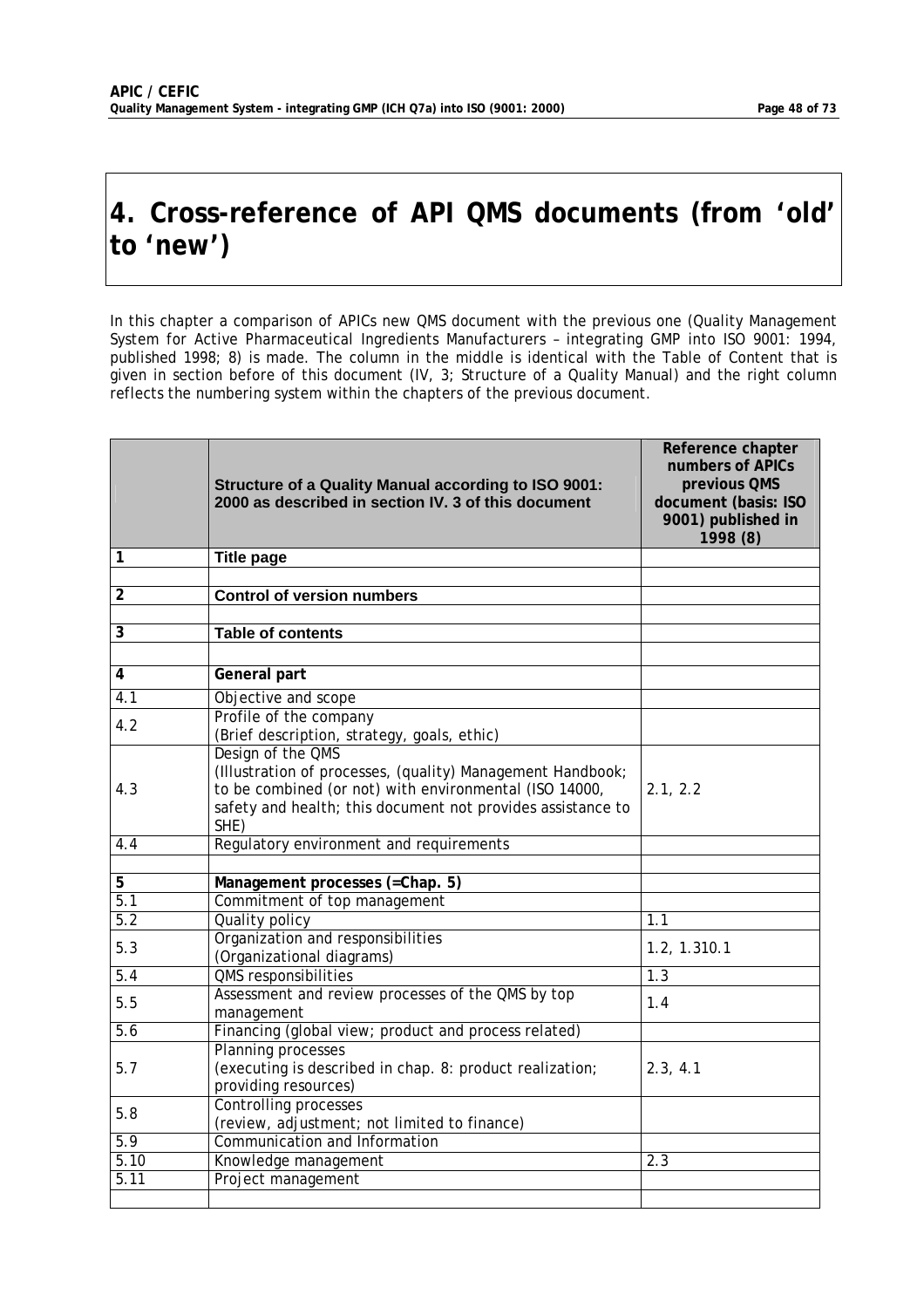| 6     | Resources management (= Chap. 6)                                                                                                                                                |                                                                               |
|-------|---------------------------------------------------------------------------------------------------------------------------------------------------------------------------------|-------------------------------------------------------------------------------|
| 6.1   | Management of personnel<br>(Resources, job descriptions, regulatory aspects, health<br>issues, leadership, goal setting, assessment processes,<br>benefit programmes; hygiene?) | 9.4                                                                           |
| 6.2   | Training and education                                                                                                                                                          | 9.4, 18, Annex B (B5)                                                         |
| 6.3   | Infrastructure<br>(Facilities, utilities, equipment, maintenance)                                                                                                               | 9.5, 11, Annex B (B1,<br>B4. B5)                                              |
| 6.4   | Outsourcing                                                                                                                                                                     | 3.1, 3.2, 3.3, 3.4                                                            |
| 6.5   | Information technology (IT)<br>(Equipment (hard-/software, maintenance, training)                                                                                               | Annex B (B2), Annex C<br>(C5)                                                 |
| 7     | <b>Customer relations</b><br>(internal and external customers)                                                                                                                  | Chap 7                                                                        |
| 7.1   | Marketing of products<br>(Description of process to sell products)                                                                                                              |                                                                               |
| 7.2   | Information exchange and support<br>(including contract (part of: change management,<br>specifications, quality agreement), if applicable                                       |                                                                               |
| 7.3   | Recalls                                                                                                                                                                         | 2.3                                                                           |
| 7.4   | Relationship with authorities                                                                                                                                                   |                                                                               |
| 8     | Product realization (=chapter 7)                                                                                                                                                |                                                                               |
| 8.1   | Development processes<br>(Determination of product requirements)                                                                                                                | 4.1, 4.2, 4.3, 4.4, 4.5,<br>4.6, 4.7, 4.8                                     |
| 8.2   | Supply chain                                                                                                                                                                    | 8.1                                                                           |
| 8.2.1 | Planning of realization processes<br>(realization of <i>technical</i> process to provide product<br>(capacity) and/or service)                                                  | 2.3                                                                           |
| 8.2.2 | Procurement, distribution, transportation                                                                                                                                       | 6.1, 6.2, 6.3, 8.1, 10.2,<br>12, 15.1, 15.5                                   |
| 8.3   | Manufacture<br>(refer to Chapter 10: documentation management)                                                                                                                  | 9.3, 10.1, 15.1                                                               |
| 8.3.1 | Production<br>(Qualification, validation, labelling, packaging and<br>identification; transmitting information other than batch<br>records)                                     | 8.1, 8.2, 8.3, 9.2, 9.3,<br>10.3, 12, 15.3,<br>Annex C (C1, C2, C3,<br>C6, C7 |
| 8.3.2 | Analysis                                                                                                                                                                        | 10.1, 10.2, 10.3, 10.4                                                        |
| 8.3.3 | Control of monitoring and measuring devices<br>(Calibration)                                                                                                                    | 11                                                                            |
| 8.3.4 | Release                                                                                                                                                                         | 10.2, 10.4                                                                    |
| 8.3.5 | Hygiene                                                                                                                                                                         | Annex A (A1, A2)                                                              |
| 8.3.6 | Cleaning procedures                                                                                                                                                             | Annex A (A2), Annex B<br>(B3), Annex C (C6)                                   |
| 8.3.7 | Storage and warehousing                                                                                                                                                         | 15.1, 15.2, 15.4                                                              |
|       | <b>Environmental aspects</b>                                                                                                                                                    |                                                                               |
| 8.3.8 | (waste handling; laws to be followed)                                                                                                                                           |                                                                               |
| 9     | Measuring, analyse, improvement (MAI) (=Chap. 8)                                                                                                                                |                                                                               |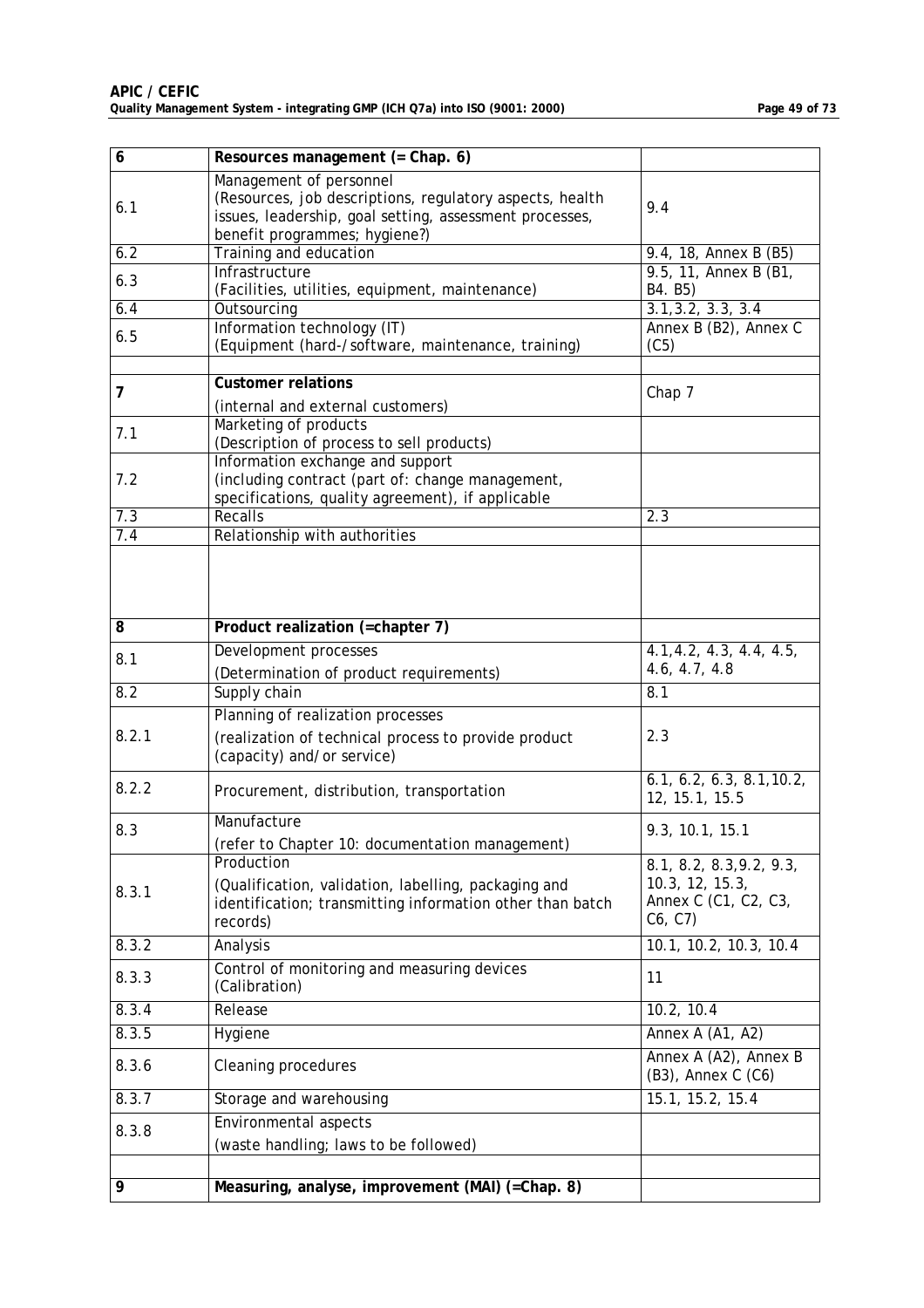|                 | (target: continual improvement)                                                                                                                                                                                                               |                                                                                 |
|-----------------|-----------------------------------------------------------------------------------------------------------------------------------------------------------------------------------------------------------------------------------------------|---------------------------------------------------------------------------------|
| 9.1             | OC / OA (OU)                                                                                                                                                                                                                                  | 10.1, 10.2, 10.3, 10.4,                                                         |
| 9.2             | (Deviation /investigation)<br><b>Annual Product Review</b>                                                                                                                                                                                    | 10.6                                                                            |
| 9.3             | Change Management                                                                                                                                                                                                                             | Annex D                                                                         |
| 9.4             | <b>Audits</b>                                                                                                                                                                                                                                 | 17                                                                              |
| 9.5             | Complaints                                                                                                                                                                                                                                    |                                                                                 |
| 9.6             | Data analysis<br>(Statistics, data compression)                                                                                                                                                                                               | 20                                                                              |
| 9.7             | <b>Risk Management</b><br>(draft ICH Q9)                                                                                                                                                                                                      |                                                                                 |
| 9.8             | Corrective and Preventive Actions (CAPA)                                                                                                                                                                                                      | 14.1, 14.2                                                                      |
| 9.9             | System for suggesting improvements                                                                                                                                                                                                            |                                                                                 |
| 9.10            | Control of non-conforming products                                                                                                                                                                                                            | 13                                                                              |
| 9.11            | Measurement of customer satisfaction                                                                                                                                                                                                          |                                                                                 |
| 9.12            | Measurement of employee satisfaction                                                                                                                                                                                                          |                                                                                 |
|                 |                                                                                                                                                                                                                                               |                                                                                 |
| $\overline{10}$ | <b>Documentation Management</b>                                                                                                                                                                                                               |                                                                                 |
| 10.1            | Document hierarchy and structure<br>(Describe the system)                                                                                                                                                                                     | 5.1                                                                             |
| 10.2            | <b>Documents</b><br>(Rules & procedures, records, external documents (with<br>other companies), others like fax, memos, e-mail, etc.)<br>(Describe execution of system; identify kinds of documents;<br>decide if to be integrated into 10.1) | 9.1, 10.5, 11(11.5), 12<br>$(12.3)$ , 15.5, 16, 18<br>$(18.3)$ , Annex C $(C4)$ |
| 10.3            | Document and data control<br>(Handling of documents, instrument logs, approval and<br>change procedures, distribution, archiving, destruction)                                                                                                | 5.1, 5.2, 16                                                                    |
| 10.4            | <b>Regulatory issues</b><br>(Dossier)                                                                                                                                                                                                         |                                                                                 |
|                 |                                                                                                                                                                                                                                               |                                                                                 |
| 11              | <b>Definitions</b>                                                                                                                                                                                                                            |                                                                                 |
|                 | (Specific company terms)                                                                                                                                                                                                                      |                                                                                 |
|                 |                                                                                                                                                                                                                                               |                                                                                 |
| $\overline{12}$ | Annexes                                                                                                                                                                                                                                       |                                                                                 |
| 12.1            | Corporate policies and guidelines<br>(Ethic, sustainability, etc.)                                                                                                                                                                            |                                                                                 |
| 12.2            | Abbreviations                                                                                                                                                                                                                                 |                                                                                 |
|                 |                                                                                                                                                                                                                                               |                                                                                 |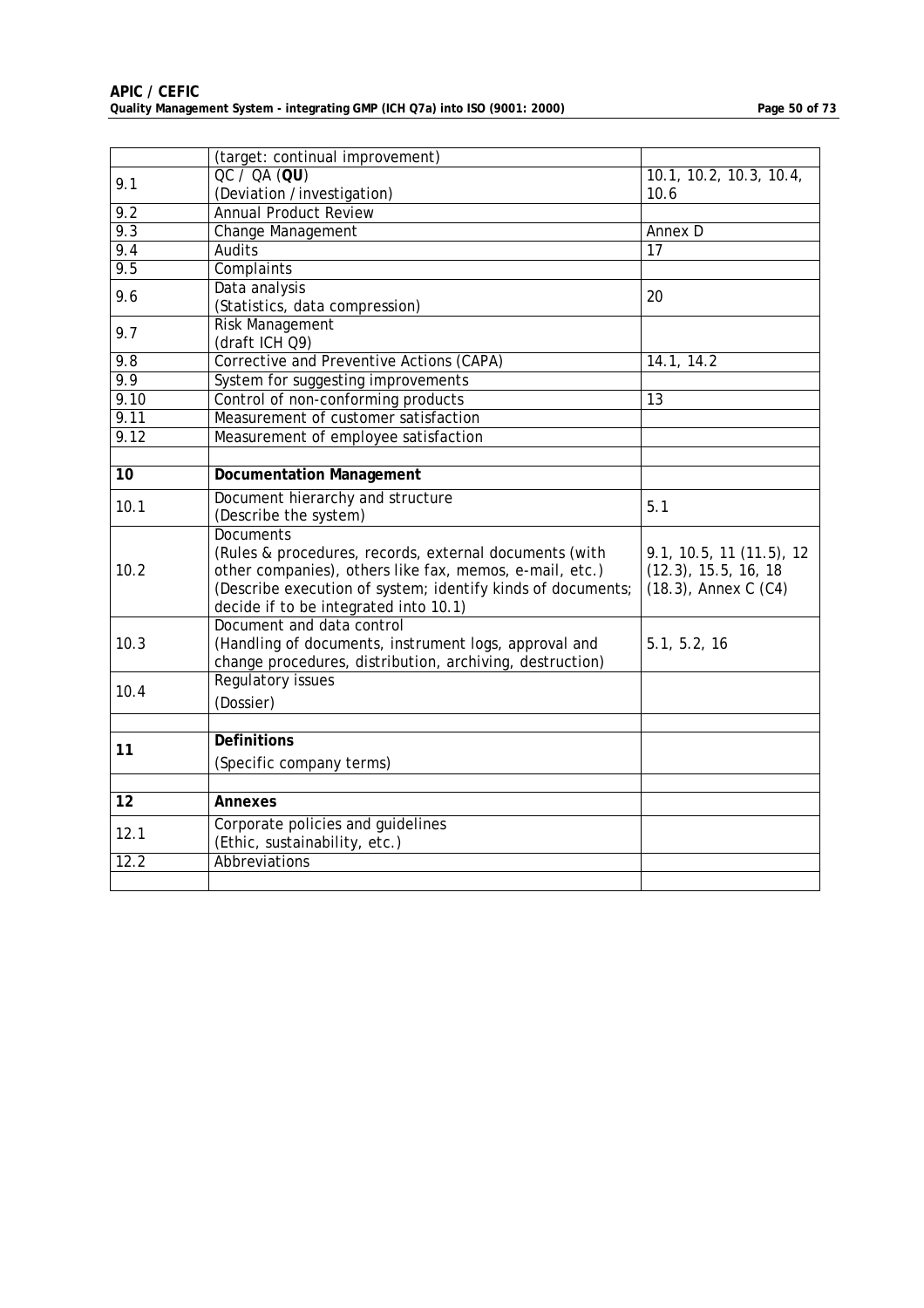## **5. Assistance for implementation of a QMS**

### **5.1. Introduction**

The implementation of a Quality Management System should be a top down approach. A very important success factor in this process is the visible commitment and full support of top management.

Basically the implementation of a QMS takes place in 4 different phases

- Analysis of status quo
- To-be analysis (identification of requirements)
- Variance comparison (gap analysis)
- Management of Change/Implementation

The first 3 phases can be considered as the preparation of the real implementation phase. Typically, too many resources are used for the analysis in relation to the implementation. 25% of the total resources should be sufficient for the first 3 phases.

Realization speed of the implementation of the QMS correlates with the size of the organization but not necessarily with the number of the main process (e.g. manufacturing), support processes and their related sub-processes.

The implementation of a QMS is the most resource-intensive phase of the whole project and will cost approximately 75% of the total recourses. For the Project Leaders and their facilitators in the different departments (Change Agents) this is a full time job throughout this phase. It will be highly beneficial to have these key persons focused only on the implementation work.

### **5.2. Analysis of status quo**

During this analysis the main focus is set on the review of documents (e.g. policies, SOP, guidelines, master production instructions) as well as the corresponding records. Other effective tools to analyze processes are interviews with the employees involved in these processes and physical audits in the different departments. All current activities of the company are of interest at this stage (e.g. old ISO 9001:1994 structure with 20 chapters).

Tools like VAT Analysis (value added time analysis), integrated resource planning or flow charting are helpful to prioritize the different activities and the extent of the corresponding process analysis.

### **5.3. To-be analysis (identification of requirements)**

This document (APIC/CEFIC-QMS integrating GMP into ISO) can be used for the QMS to be implemented. Additionally, the regulatory environment (i.e. local laws, international guidelines like ICH etc.) has to be considered.

The outcome of this to-be analysis should be a description of the proposed structure of the QMS.

### **5.4. Variance comparison (gap analysis)**

The comparison between the current activities (as described in 10.2) and the proposed QMS (as described in 10.3) reflect the main areas for adaptations.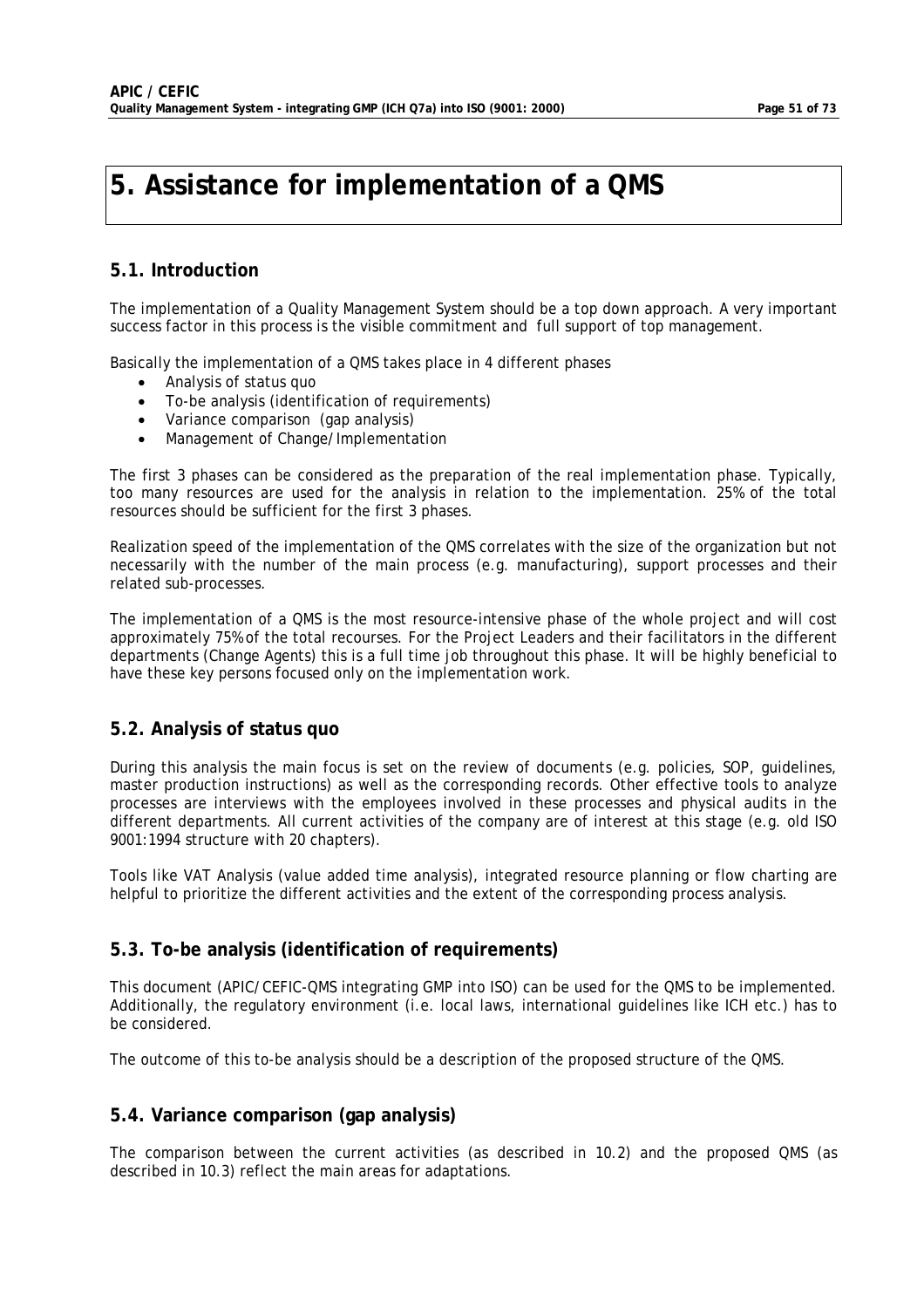More emphasis should be placed on planning the closure of major gaps than in comprehensive identification of minor gaps.

Since the management of the change/implementation phase is the most resource-intensive step, careful planning in this phase of the project will enable a smooth and successful implementation and will lead to saving resources.

### **5.5. Management of the change/implementation phase**

It is advisable to work out a detailed project plan with appropriate milestones to follow and control the implementation.

### **5.5.1 Prioritization**

Variance comparison shows different areas for improvement but not all of them are equally critical in respect to product quality and the effectiveness of the QMS. The Quality Risk Management document of draft ICH Q9 can be used to prioritize the changes to be made.

### **5.5.2 Road Map / Implementation plan**

- Based on the prioritization (10.5.1) a road map is established clearly addressing responsibilities, timelines, milestones and resources.
- All individual activities should finally lead to the QMS as proposed before.
- Criteria for the kick-off the QMS have to be defined. The operational phase of a QMS may start before all gaps are closed. Those gaps still open are included in the continual improvement process.
- Address how the implementation is controlled (Change Management)

### **5.5.3 Approval of the Road Map**

The road map needs to be signed off by top management to make available necessary resources.

### **5.5.4 Diversification of the Road Map into projects**

- Detailed description of the activities that have been prioritized on the top level.
- Identify the interfaces to other processes.
- Distribute these activities into projects and assign responsibilities and timelines.
- Define how the effectiveness and efficiency of the QMS will be measured (e.g. KPIs)
- Train the project team members and employees involved.

### **5.5.5 Management of implementation**

- Monitoring of costs and milestones by the Project leader.
- Monitoring of implementation by audits and measuring KPIs.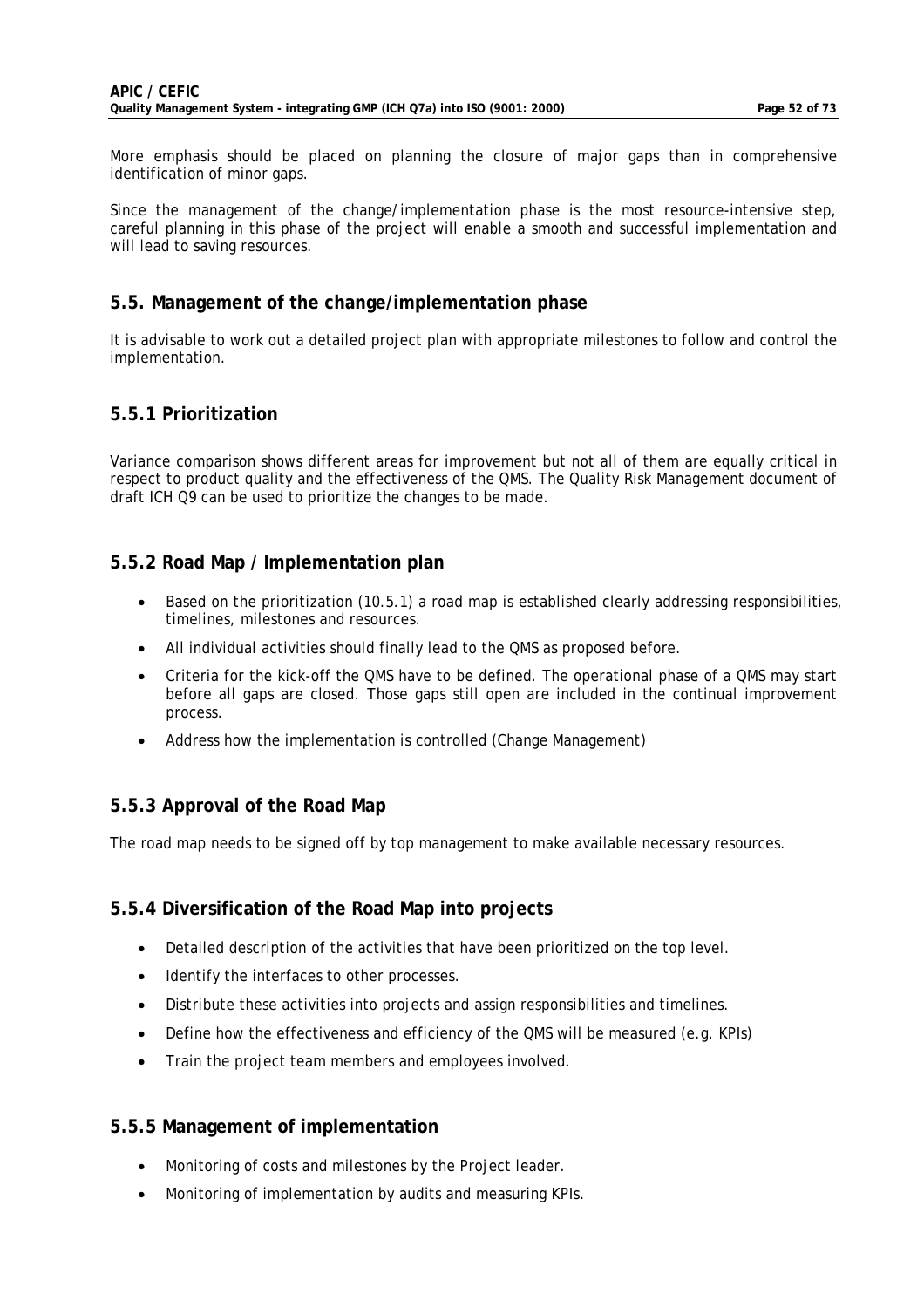• Report to top management status of implementation.

### **5.5.6 Documentation**

- Document transition from existing to new design.
- Prepare and issue all necessary documentation for the new system.
- Document the training performed on all levels.

### **5.5.7 Operate the new system**

When the predefined criteria (10.5.2) are fulfilled top management can declare the operational phase of the QMS by signing the Handbook.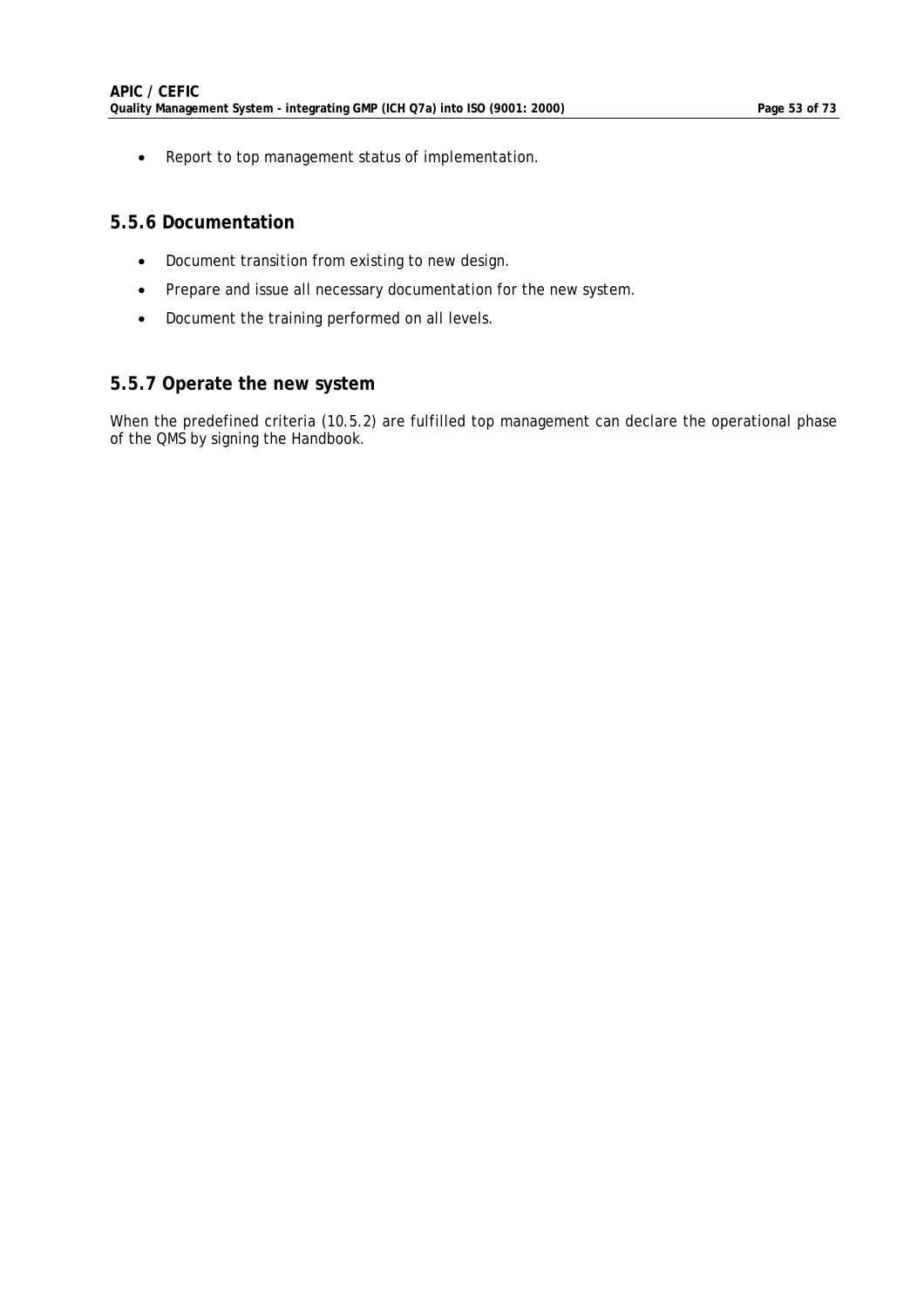# **6. Matrix GMP (Q7a) / ISO (9001:2000)**

The following matrix shows the correlation between the GMP requirements for API manufacturers (ICH Q7a) and the Quality Management System requirements (ISO 9001: 2000).

### **Chapter 1 of ICH Q7a (Introduction)**

|                              | ISO PROCESSES; 4 (QMS), 5 (Management), 6 (Resources), 7 (Product realization), 8 (MAI)<br>5<br>8<br>4<br>h<br> 4.1 4.2 5.1 5.2 5.3 5.4 5.5 5.6 6.1 6.2 6.3 6.4 7.1 7.2 7.3 7.4 7.5 7.6 8.1 8.2 8.3 8.4 8.5 |  |  |  |  |  |  |  |  |  |  |  |  |  |  |  |  |  |  |  |
|------------------------------|-------------------------------------------------------------------------------------------------------------------------------------------------------------------------------------------------------------|--|--|--|--|--|--|--|--|--|--|--|--|--|--|--|--|--|--|--|
|                              |                                                                                                                                                                                                             |  |  |  |  |  |  |  |  |  |  |  |  |  |  |  |  |  |  |  |
|                              | 1. Introduction                                                                                                                                                                                             |  |  |  |  |  |  |  |  |  |  |  |  |  |  |  |  |  |  |  |
|                              |                                                                                                                                                                                                             |  |  |  |  |  |  |  |  |  |  |  |  |  |  |  |  |  |  |  |
| 1.1                          | 1.1Objective<br>X.                                                                                                                                                                                          |  |  |  |  |  |  |  |  |  |  |  |  |  |  |  |  |  |  |  |
| 1.2 Regulatory Applicability |                                                                                                                                                                                                             |  |  |  |  |  |  |  |  |  |  |  |  |  |  |  |  |  |  |  |
| 1.2                          |                                                                                                                                                                                                             |  |  |  |  |  |  |  |  |  |  |  |  |  |  |  |  |  |  |  |
| $ 1.3 $ Scope                |                                                                                                                                                                                                             |  |  |  |  |  |  |  |  |  |  |  |  |  |  |  |  |  |  |  |
| 1.3                          |                                                                                                                                                                                                             |  |  |  |  |  |  |  |  |  |  |  |  |  |  |  |  |  |  |  |

### **Charter 2 of ICH Q7a (Quality Management)**

|                | 4                                        |   | 5 |   |   |   | 6 |  | 7 |   |  |   |   | 8            |                                                                                               |                           |   |              |
|----------------|------------------------------------------|---|---|---|---|---|---|--|---|---|--|---|---|--------------|-----------------------------------------------------------------------------------------------|---------------------------|---|--------------|
|                |                                          |   |   |   |   |   |   |  |   |   |  |   |   |              | $4.1 4.2 5.1 5.2 5.3 5.4 5.5 5.6 6.1 6.2 6.3 6.4 7.1 7.2 7.3 7.4 7.5 7.6 8.1 8.2 8.3 8.4 8.5$ |                           |   |              |
| $\overline{2}$ | <b>Quality Management</b>                |   |   |   |   |   |   |  |   |   |  |   |   |              |                                                                                               |                           |   |              |
| 2.1            | Principles                               |   |   |   |   |   |   |  |   |   |  |   |   |              |                                                                                               |                           |   |              |
| 2.10           | X                                        |   |   | X |   |   |   |  |   |   |  | X |   |              |                                                                                               |                           |   |              |
| 2.11           | Χ                                        | Χ |   | X |   |   |   |  |   |   |  |   |   |              |                                                                                               |                           |   |              |
| 2.12           | X                                        | X |   | X | X |   |   |  |   |   |  |   |   |              |                                                                                               |                           |   |              |
| 2.13           |                                          |   | X | X | X |   |   |  |   |   |  |   |   |              |                                                                                               |                           |   |              |
| 2.14           |                                          |   |   |   | Χ |   |   |  |   |   |  |   |   |              | $\mathsf{X}$                                                                                  |                           |   |              |
| 2.15           |                                          | X |   |   |   |   |   |  |   |   |  |   |   |              |                                                                                               |                           |   |              |
| 2.16           |                                          | X |   |   |   |   |   |  |   |   |  |   |   |              |                                                                                               | $\boldsymbol{\mathsf{X}}$ |   |              |
| 2.17           |                                          |   |   |   | Χ |   |   |  |   |   |  |   |   |              | X                                                                                             |                           |   |              |
| 2.18           |                                          |   | X |   | X |   |   |  |   |   |  |   |   |              |                                                                                               |                           |   |              |
| 2.2            | Responsibilities of the Quality Unit(s)  |   |   |   |   |   |   |  |   |   |  |   |   |              |                                                                                               |                           |   |              |
| 2.20           |                                          |   |   |   | X |   |   |  |   |   |  |   |   | X            | X                                                                                             | X                         | X | X            |
| 2.21           |                                          | X |   |   | X |   |   |  |   |   |  |   |   |              |                                                                                               |                           | X |              |
| 2.22           |                                          |   |   |   | X |   |   |  |   |   |  |   |   | $\mathsf{X}$ | X                                                                                             | X                         | X | X            |
| 2.3            | Responsibility for production activities |   |   |   |   |   |   |  |   |   |  |   |   |              |                                                                                               |                           |   |              |
| 2.3            |                                          |   |   |   | X |   |   |  | χ | χ |  | X | X |              |                                                                                               |                           |   |              |
| 2.4            | Internal Audits (Self Inspection)        |   |   |   |   |   |   |  |   |   |  |   |   |              |                                                                                               |                           |   |              |
| 2.40           |                                          |   |   |   |   |   |   |  |   |   |  |   |   |              | X                                                                                             |                           |   |              |
| 2.41           |                                          |   |   |   | X |   |   |  |   |   |  |   |   |              | $\mathsf{X}$                                                                                  |                           |   | $\mathsf{X}$ |
| 2.5            | <b>Product Quality Review</b>            |   |   |   |   |   |   |  |   |   |  |   |   |              |                                                                                               |                           |   |              |
| 2.50           |                                          |   |   |   |   | X |   |  |   |   |  |   |   |              |                                                                                               |                           | X |              |
| 2.51           |                                          |   |   |   |   | Χ |   |  |   |   |  |   |   |              |                                                                                               |                           |   | X            |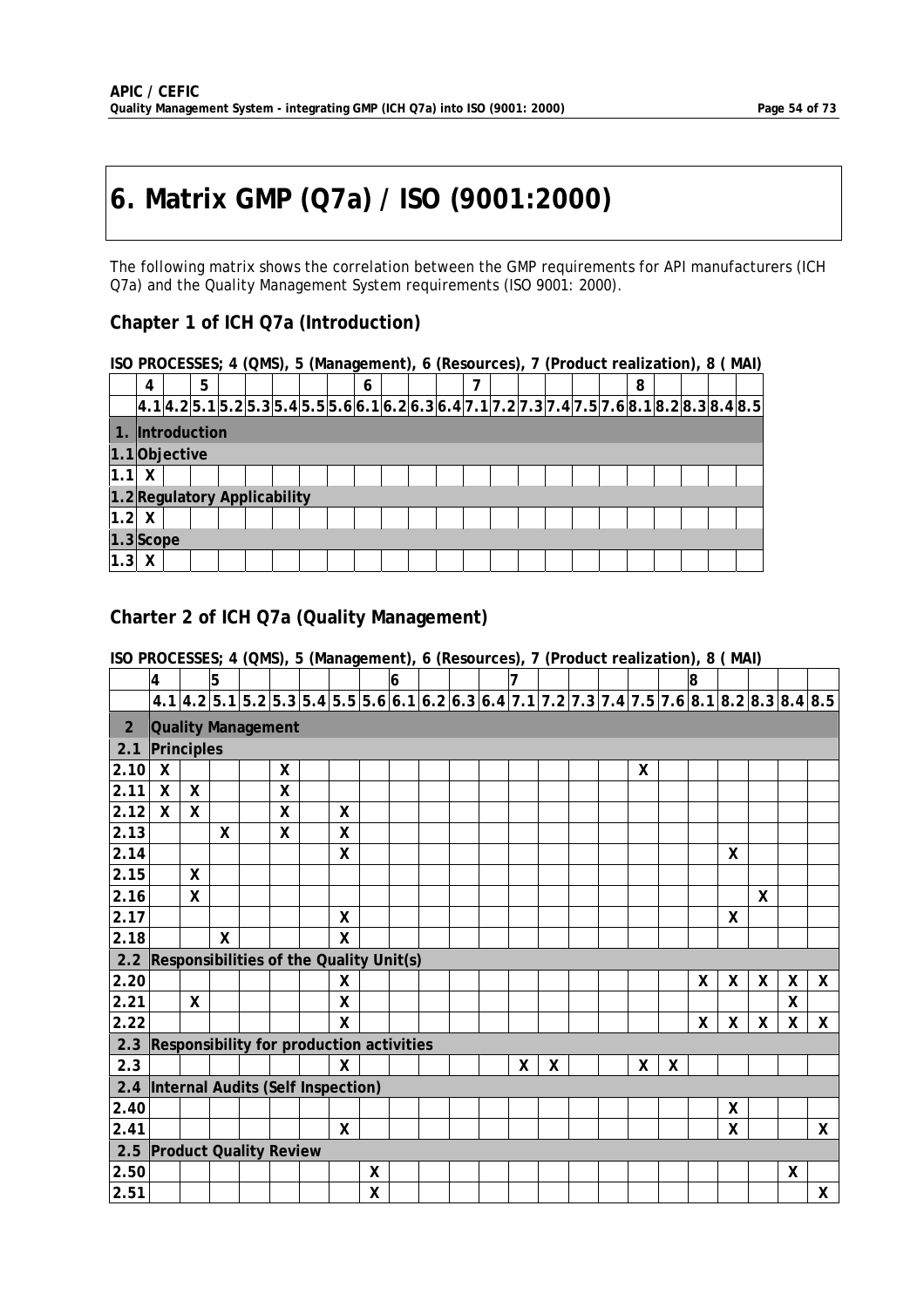### **Chapter 3 of ICH Q7a (Personnel)**

### **ISO PROCESSES; 4 (QMS), 5 (Management), 6 (Resources), 7 (Product realization), 8 ( MAI)**

|      | 4                               |   | 5 |  |   |   | 6 |   |   |                    | 7 |  |  | 8 |  |                                                                                                |
|------|---------------------------------|---|---|--|---|---|---|---|---|--------------------|---|--|--|---|--|------------------------------------------------------------------------------------------------|
|      |                                 |   |   |  |   |   |   |   |   |                    |   |  |  |   |  | $4.1 4.2 5.1 5.2 5.3 5.4 5.5 5.6 6.1 6.2 6.3 6.4 7.1 7.2 7.3 7.4 7.5 7.6 8.1 8.2 8.3 8.4 8.5 $ |
| 3    | Personnel                       |   |   |  |   |   |   |   |   |                    |   |  |  |   |  |                                                                                                |
| 3.1  | <b>Personnel Qualifications</b> |   |   |  |   |   |   |   |   |                    |   |  |  |   |  |                                                                                                |
| 3.10 |                                 |   |   |  | X |   |   | X |   |                    |   |  |  |   |  |                                                                                                |
| 3.11 |                                 |   |   |  |   | X |   |   |   |                    |   |  |  |   |  |                                                                                                |
| 3.12 |                                 |   |   |  |   |   |   | X |   |                    |   |  |  |   |  |                                                                                                |
| 3.2  | Personnel Hygiene               |   |   |  |   |   |   |   |   |                    |   |  |  |   |  |                                                                                                |
| 3.20 |                                 |   |   |  |   |   |   | X |   | χ                  |   |  |  |   |  |                                                                                                |
| 3.21 |                                 |   |   |  |   |   |   |   |   | X                  |   |  |  |   |  |                                                                                                |
| 3.22 |                                 |   |   |  |   |   |   |   |   | X                  |   |  |  |   |  |                                                                                                |
| 3.23 |                                 |   |   |  |   |   |   | X | X | $\pmb{\mathsf{X}}$ |   |  |  |   |  |                                                                                                |
| 3.24 |                                 |   |   |  |   |   |   | X |   | χ                  |   |  |  |   |  |                                                                                                |
| 3.25 |                                 |   |   |  |   | X |   | χ |   |                    |   |  |  |   |  |                                                                                                |
| 3.3  | Consultants                     |   |   |  |   |   |   |   |   |                    |   |  |  |   |  |                                                                                                |
| 3.30 |                                 |   |   |  |   | X |   | X |   |                    |   |  |  |   |  |                                                                                                |
| 3.31 |                                 | X |   |  |   |   |   |   |   |                    |   |  |  |   |  |                                                                                                |

### **Chapter 4 of ICH Q7a (Buildings and Facilities)**

|                         | 4                               |  | 5 |  |  |  |  |  | 6 |  |   |                  | $\overline{7}$ |                                                                                                |  |                           | 8 |  |  |  |
|-------------------------|---------------------------------|--|---|--|--|--|--|--|---|--|---|------------------|----------------|------------------------------------------------------------------------------------------------|--|---------------------------|---|--|--|--|
|                         |                                 |  |   |  |  |  |  |  |   |  |   |                  |                | $4.1 4.2 5.1 5.2 5.3 5.4 5.5 5.6 6.1 6.2 6.3 6.4 7.1 7.2 7.3 7.4 7.5 7.6 8.1 8.2 8.3 8.4 8.5 $ |  |                           |   |  |  |  |
| $\overline{\mathbf{4}}$ | <b>Buildings and Facilities</b> |  |   |  |  |  |  |  |   |  |   |                  |                |                                                                                                |  |                           |   |  |  |  |
| 4.1                     | Design and Construction         |  |   |  |  |  |  |  |   |  |   |                  |                |                                                                                                |  |                           |   |  |  |  |
| 4.10                    |                                 |  |   |  |  |  |  |  |   |  | X |                  |                |                                                                                                |  |                           |   |  |  |  |
| 4.11                    |                                 |  |   |  |  |  |  |  |   |  | Χ |                  |                |                                                                                                |  |                           |   |  |  |  |
| 4.12                    |                                 |  |   |  |  |  |  |  |   |  | Χ |                  |                |                                                                                                |  |                           |   |  |  |  |
| 4.13                    |                                 |  |   |  |  |  |  |  |   |  | X | $\boldsymbol{X}$ |                |                                                                                                |  |                           |   |  |  |  |
| 4.14                    |                                 |  |   |  |  |  |  |  |   |  | Χ | X                |                |                                                                                                |  |                           |   |  |  |  |
| 4.15                    |                                 |  |   |  |  |  |  |  |   |  | χ |                  |                |                                                                                                |  |                           |   |  |  |  |
| 4.16                    |                                 |  |   |  |  |  |  |  |   |  | Χ |                  |                |                                                                                                |  |                           |   |  |  |  |
|                         |                                 |  |   |  |  |  |  |  |   |  |   |                  |                |                                                                                                |  |                           |   |  |  |  |
| 4.20                    | 4.2 Utilities<br>X              |  |   |  |  |  |  |  |   |  |   |                  |                |                                                                                                |  |                           |   |  |  |  |
| 4.21                    |                                 |  |   |  |  |  |  |  |   |  |   |                  |                |                                                                                                |  | $\boldsymbol{X}$          |   |  |  |  |
| 4.22                    |                                 |  |   |  |  |  |  |  |   |  |   |                  |                |                                                                                                |  | X                         |   |  |  |  |
| 4.23                    |                                 |  |   |  |  |  |  |  |   |  | X |                  |                |                                                                                                |  | $\mathsf{X}$              |   |  |  |  |
| 4.24                    |                                 |  |   |  |  |  |  |  |   |  | X |                  |                |                                                                                                |  |                           |   |  |  |  |
| 4.3                     | Water                           |  |   |  |  |  |  |  |   |  |   |                  |                |                                                                                                |  |                           |   |  |  |  |
| 4.30                    |                                 |  |   |  |  |  |  |  |   |  |   |                  |                |                                                                                                |  | $\boldsymbol{\mathsf{X}}$ |   |  |  |  |
| 4.31                    |                                 |  |   |  |  |  |  |  |   |  | χ |                  |                |                                                                                                |  |                           |   |  |  |  |
| 4.32                    |                                 |  |   |  |  |  |  |  |   |  | X |                  |                |                                                                                                |  | X                         |   |  |  |  |
| 4.33                    |                                 |  |   |  |  |  |  |  |   |  | X |                  |                |                                                                                                |  | X                         |   |  |  |  |
| 4.34                    |                                 |  |   |  |  |  |  |  |   |  |   |                  |                |                                                                                                |  | $\mathsf{X}$              |   |  |  |  |
| 4.4 Containment         |                                 |  |   |  |  |  |  |  |   |  |   |                  |                |                                                                                                |  |                           |   |  |  |  |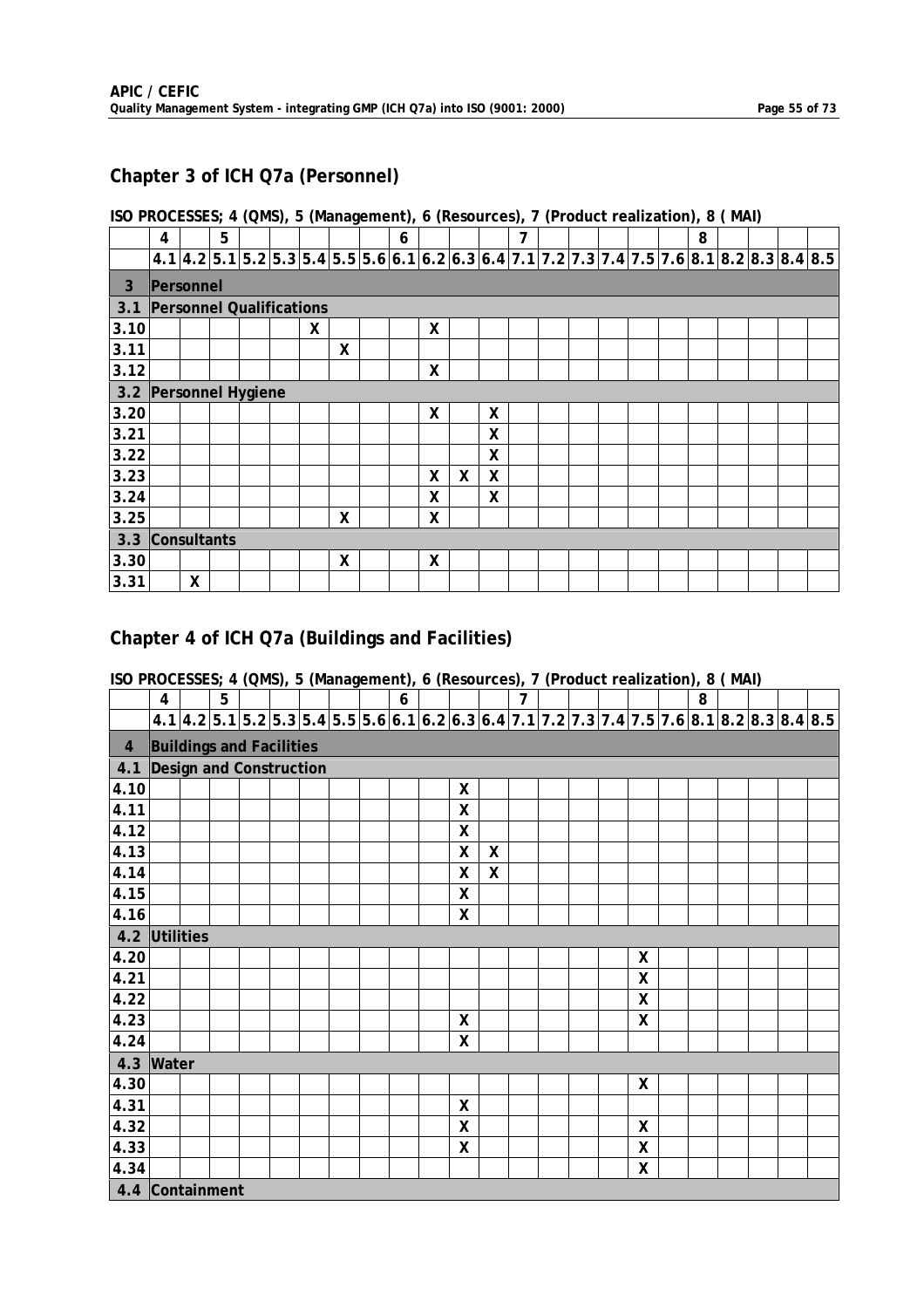| 4.40                  |          |  |                            |  |  | χ | χ |  |  |   |  |  |  |
|-----------------------|----------|--|----------------------------|--|--|---|---|--|--|---|--|--|--|
| 4.41                  |          |  |                            |  |  | χ | χ |  |  |   |  |  |  |
| 4.42                  |          |  |                            |  |  | χ | Χ |  |  | X |  |  |  |
| 4.43                  |          |  |                            |  |  | X |   |  |  |   |  |  |  |
| 4.5                   | Lighting |  |                            |  |  |   |   |  |  |   |  |  |  |
| 4.50                  |          |  |                            |  |  | χ |   |  |  |   |  |  |  |
| 4.6 Sewage and Refuse |          |  |                            |  |  |   |   |  |  |   |  |  |  |
| 4.60                  |          |  |                            |  |  | χ |   |  |  |   |  |  |  |
| 4.7                   |          |  | Sanitation and Maintenance |  |  |   |   |  |  |   |  |  |  |
| 4.70                  |          |  |                            |  |  |   | Χ |  |  |   |  |  |  |
| 4.71                  |          |  |                            |  |  |   | Χ |  |  |   |  |  |  |
| 4.72                  |          |  |                            |  |  |   | х |  |  | X |  |  |  |

### **Chapter 5 of ICH Q7a (Process Equipment)**

|       | $\overline{\mathbf{4}}$            |                           | 5 |  |  | 6 |                    |   | $\overline{7}$            |                                                                                                |  |                           |                           | 8 |   |  |                    |
|-------|------------------------------------|---------------------------|---|--|--|---|--------------------|---|---------------------------|------------------------------------------------------------------------------------------------|--|---------------------------|---------------------------|---|---|--|--------------------|
|       |                                    |                           |   |  |  |   |                    |   |                           | $4.1 4.2 5.1 5.2 5.3 5.4 5.5 5.6 6.1 6.2 6.3 6.4 7.1 7.2 7.3 7.4 7.5 7.6 8.1 8.2 8.3 8.4 8.5 $ |  |                           |                           |   |   |  |                    |
| 5.    | <b>Process Equipment</b>           |                           |   |  |  |   |                    |   |                           |                                                                                                |  |                           |                           |   |   |  |                    |
| 5.1   | Design and Construction            |                           |   |  |  |   |                    |   |                           |                                                                                                |  |                           |                           |   |   |  |                    |
| 5.10  |                                    |                           |   |  |  |   | $\pmb{\mathsf{X}}$ |   |                           |                                                                                                |  | X                         |                           |   |   |  |                    |
| 5.11  |                                    |                           |   |  |  |   | $\pmb{\mathsf{X}}$ |   |                           |                                                                                                |  | $\mathsf{X}$              |                           |   |   |  |                    |
| 5.12  |                                    |                           |   |  |  |   | $\mathsf{X}$       |   |                           |                                                                                                |  | $\mathsf{\overline{X}}$   |                           |   |   |  |                    |
| 5.13  |                                    |                           |   |  |  |   | $\pmb{\mathsf{X}}$ |   |                           |                                                                                                |  | $\boldsymbol{\mathsf{X}}$ |                           |   |   |  |                    |
| 5.14  |                                    |                           |   |  |  |   |                    |   |                           |                                                                                                |  | $\boldsymbol{\mathsf{X}}$ |                           |   |   |  |                    |
| 5.15  |                                    |                           |   |  |  |   | $\pmb{\mathsf{X}}$ |   |                           |                                                                                                |  | $\mathsf{\overline{X}}$   |                           |   |   |  |                    |
| 5.16  |                                    | $\boldsymbol{\mathsf{X}}$ |   |  |  |   |                    |   | $\boldsymbol{\mathsf{X}}$ |                                                                                                |  |                           |                           |   |   |  |                    |
| $5.2$ | Equipment Maintenance and Cleaning |                           |   |  |  |   |                    |   |                           |                                                                                                |  |                           |                           |   |   |  |                    |
| 5.20  |                                    |                           |   |  |  |   | χ                  |   | X                         |                                                                                                |  |                           |                           |   |   |  | X                  |
| 5.21  |                                    |                           |   |  |  |   |                    |   | $\boldsymbol{\mathsf{X}}$ |                                                                                                |  | $\pmb{\mathsf{X}}$        |                           |   |   |  |                    |
| 5.22  |                                    |                           |   |  |  |   |                    |   | $\boldsymbol{\mathsf{X}}$ |                                                                                                |  | $\mathsf{X}$              |                           |   |   |  |                    |
| 5.23  |                                    |                           |   |  |  |   |                    |   | $\pmb{\mathsf{X}}$        |                                                                                                |  | $\mathsf{X}$              |                           |   |   |  |                    |
| 5.24  |                                    |                           |   |  |  |   |                    |   | $\mathsf{\overline{X}}$   |                                                                                                |  | $\boldsymbol{\mathsf{X}}$ |                           |   |   |  |                    |
| 5.25  |                                    |                           |   |  |  |   |                    |   | $\mathsf{\overline{X}}$   |                                                                                                |  | $\boldsymbol{\mathsf{X}}$ |                           |   | X |  |                    |
| 5.26  |                                    |                           |   |  |  |   |                    |   |                           |                                                                                                |  | $\mathsf{X}$              |                           |   |   |  |                    |
| $5.3$ | Calibration                        |                           |   |  |  |   |                    |   |                           |                                                                                                |  |                           |                           |   |   |  |                    |
| 5.30  |                                    |                           |   |  |  |   |                    |   |                           |                                                                                                |  |                           | X                         |   |   |  |                    |
| 5.31  |                                    |                           |   |  |  |   |                    |   |                           |                                                                                                |  |                           | $\overline{\mathsf{X}}$   |   |   |  |                    |
| 5.32  |                                    | $\boldsymbol{\mathsf{X}}$ |   |  |  |   |                    |   |                           |                                                                                                |  |                           |                           |   |   |  |                    |
| 5.33  |                                    |                           |   |  |  |   |                    |   |                           |                                                                                                |  | $\mathsf{X}$              |                           |   |   |  |                    |
| 5.34  |                                    |                           |   |  |  |   |                    |   |                           |                                                                                                |  |                           | $\boldsymbol{\mathsf{X}}$ |   |   |  |                    |
| 5.35  |                                    |                           |   |  |  |   |                    |   |                           |                                                                                                |  |                           | $\mathsf{\chi}$           |   |   |  |                    |
| 5.4   | Computerized Systems               |                           |   |  |  |   |                    |   |                           |                                                                                                |  |                           |                           |   |   |  |                    |
| 5.40  |                                    |                           |   |  |  |   | $\pmb{\mathsf{X}}$ |   | $\pmb{\mathsf{X}}$        |                                                                                                |  | $\boldsymbol{\mathsf{X}}$ |                           |   |   |  |                    |
| 5.41  |                                    |                           |   |  |  |   | $\pmb{\mathsf{X}}$ |   | $\mathsf{\overline{X}}$   |                                                                                                |  | $\mathsf{X}$              |                           |   |   |  |                    |
| 5.42  |                                    |                           |   |  |  |   | $\pmb{\mathsf{X}}$ |   | $\mathsf{\overline{X}}$   |                                                                                                |  | $\boldsymbol{\mathsf{X}}$ |                           |   |   |  |                    |
| 5.43  |                                    |                           |   |  |  |   |                    | X |                           |                                                                                                |  | $\mathsf{X}$              |                           |   |   |  |                    |
| 5.44  |                                    |                           |   |  |  |   | X                  |   |                           |                                                                                                |  |                           |                           |   |   |  | $\pmb{\mathsf{X}}$ |
| 5.45  |                                    |                           |   |  |  |   |                    |   | X                         |                                                                                                |  |                           |                           |   |   |  |                    |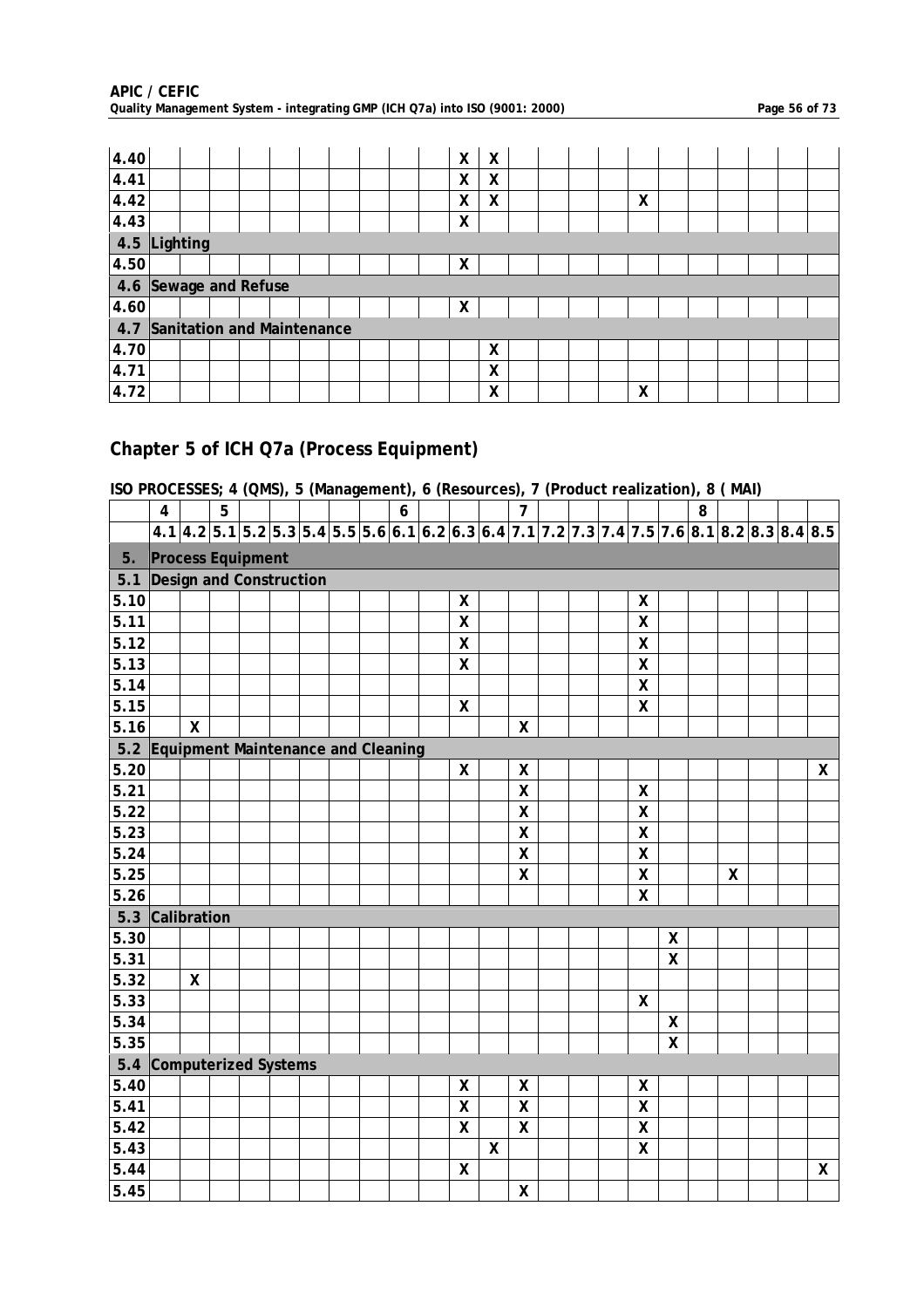| APIC / CEFIC                                                                |  |
|-----------------------------------------------------------------------------|--|
| Quality Management System - integrating GMP (ICH Q7a) into ISO (9001: 2000) |  |

| 5.46 | $\mathbf{v}$<br>$\lambda$   |  |  |                           |  |                              |                           |                           |  |  |  | $\mathbf{v}$<br>$\lambda$ |  |
|------|-----------------------------|--|--|---------------------------|--|------------------------------|---------------------------|---------------------------|--|--|--|---------------------------|--|
| 5.47 |                             |  |  | $\mathbf{v}$<br>$\lambda$ |  |                              |                           | $\mathbf{v}$<br>$\lambda$ |  |  |  |                           |  |
| 5.48 |                             |  |  |                           |  | $\mathbf{v}$<br>$\mathbf{v}$ | $\lambda$<br>$\mathbf{v}$ |                           |  |  |  |                           |  |
| 5.49 | $\overline{v}$<br>$\lambda$ |  |  |                           |  |                              |                           |                           |  |  |  |                           |  |

### **Chapter 6 of ICH Q7a (Documentation and Records)**

|      | 4                                                                              |                         | 5 |                                         |                    |   | 6 |                    |  | $\overline{7}$ |  |   | 8 |   |   |   |                                                                                               |
|------|--------------------------------------------------------------------------------|-------------------------|---|-----------------------------------------|--------------------|---|---|--------------------|--|----------------|--|---|---|---|---|---|-----------------------------------------------------------------------------------------------|
|      |                                                                                |                         |   |                                         |                    |   |   |                    |  |                |  |   |   |   |   |   | $4.1 4.2 5.1 5.2 5.3 5.4 5.5 5.6 6.1 6.2 6.3 6.4 7.1 7.2 7.3 7.4 7.5 7.6 8.1 8.2 8.3 8.4 8.5$ |
| 6    |                                                                                |                         |   | Documentation and Records               |                    |   |   |                    |  |                |  |   |   |   |   |   |                                                                                               |
| 6.1  |                                                                                |                         |   | Documentation System and Specifications |                    |   |   |                    |  |                |  |   |   |   |   |   |                                                                                               |
| 6.10 |                                                                                | X                       |   |                                         |                    |   |   |                    |  |                |  |   |   |   |   |   |                                                                                               |
| 6.11 |                                                                                | $\pmb{\mathsf{X}}$      |   |                                         |                    |   |   |                    |  |                |  |   |   |   |   |   |                                                                                               |
| 6.12 |                                                                                | $\mathsf{X}$            |   |                                         |                    |   |   |                    |  |                |  |   |   |   |   |   |                                                                                               |
| 6.13 |                                                                                | $\mathsf{X}$            |   |                                         |                    |   |   |                    |  |                |  |   |   |   |   |   |                                                                                               |
| 6.14 |                                                                                | $\pmb{\mathsf{X}}$      |   |                                         |                    |   |   |                    |  |                |  |   |   |   |   |   |                                                                                               |
| 6.15 |                                                                                | $\sf X$                 |   |                                         |                    |   |   |                    |  |                |  |   |   |   |   |   |                                                                                               |
| 6.16 |                                                                                | $\pmb{\mathsf{X}}$      |   |                                         |                    |   |   |                    |  |                |  |   |   |   |   |   |                                                                                               |
| 6.17 |                                                                                | $\overline{\mathsf{x}}$ |   |                                         |                    |   |   |                    |  | Χ              |  |   |   |   |   |   |                                                                                               |
| 6.18 |                                                                                | $\mathsf{x}$            |   |                                         |                    |   |   |                    |  |                |  |   |   |   |   |   |                                                                                               |
| 6.2  | Equipment Cleaning and Use Record                                              |                         |   |                                         |                    |   |   |                    |  |                |  |   |   |   |   |   |                                                                                               |
| 6.20 |                                                                                | X                       |   |                                         |                    |   |   |                    |  |                |  | X |   |   |   |   |                                                                                               |
| 6.21 |                                                                                | $\mathsf{X}$            |   |                                         |                    |   |   |                    |  |                |  |   |   |   |   |   |                                                                                               |
| 6.3  | Records of Raw Materials, Intermediates, API Labelling and Packaging Materials |                         |   |                                         |                    |   |   |                    |  |                |  |   |   |   |   |   |                                                                                               |
| 6.30 |                                                                                | χ                       |   |                                         |                    |   |   |                    |  |                |  |   |   |   |   |   |                                                                                               |
| 6.31 |                                                                                | $\mathsf{x}$            |   |                                         |                    |   |   |                    |  |                |  |   |   |   |   |   |                                                                                               |
| 6.4  | Master Production Instructions (Master Production and Control Records)         |                         |   |                                         |                    |   |   |                    |  |                |  |   |   |   |   |   |                                                                                               |
| 6.40 |                                                                                | X                       |   |                                         | Χ                  |   |   |                    |  |                |  | X |   |   |   |   |                                                                                               |
| 6.41 |                                                                                | $\mathsf{x}$            |   |                                         |                    |   |   |                    |  |                |  |   |   |   |   |   |                                                                                               |
| 6.5  | Batch Production Records (Batch Production and Control Records)                |                         |   |                                         |                    |   |   |                    |  |                |  |   |   |   |   |   |                                                                                               |
| 6.50 |                                                                                | X                       |   |                                         | X                  |   |   |                    |  |                |  | X |   |   |   |   |                                                                                               |
| 6.51 |                                                                                | $\pmb{\mathsf{X}}$      |   |                                         | $\boldsymbol{X}$   |   |   |                    |  |                |  |   |   |   |   |   |                                                                                               |
| 6.52 |                                                                                | X                       |   |                                         |                    |   |   |                    |  |                |  |   |   |   |   |   |                                                                                               |
| 6.53 |                                                                                | $\mathsf{x}$            |   |                                         |                    | X |   |                    |  |                |  |   |   |   | X |   | X                                                                                             |
| 6.6  | <b>Laboratory Control Records</b>                                              |                         |   |                                         |                    |   |   |                    |  |                |  |   |   |   |   |   |                                                                                               |
| 6.60 |                                                                                | X                       |   |                                         |                    |   |   |                    |  |                |  |   |   |   |   |   |                                                                                               |
| 6.61 |                                                                                | $\mathsf{x}$            |   |                                         |                    |   |   |                    |  |                |  |   |   |   |   |   |                                                                                               |
| 6.7  | <b>Batch Production Record Review</b>                                          |                         |   |                                         |                    |   |   |                    |  |                |  |   |   |   |   |   |                                                                                               |
| 6.70 |                                                                                | χ                       |   |                                         |                    |   |   |                    |  |                |  |   | X | X |   | x |                                                                                               |
| 6.71 |                                                                                | X                       |   |                                         | X                  |   |   |                    |  |                |  |   | X | X |   | Χ |                                                                                               |
| 6.72 |                                                                                |                         |   |                                         | $\pmb{\mathsf{X}}$ |   |   |                    |  |                |  |   |   |   | Χ | X |                                                                                               |
| 6.73 |                                                                                |                         |   |                                         | X                  |   |   | $\pmb{\mathsf{X}}$ |  |                |  |   |   | X |   |   |                                                                                               |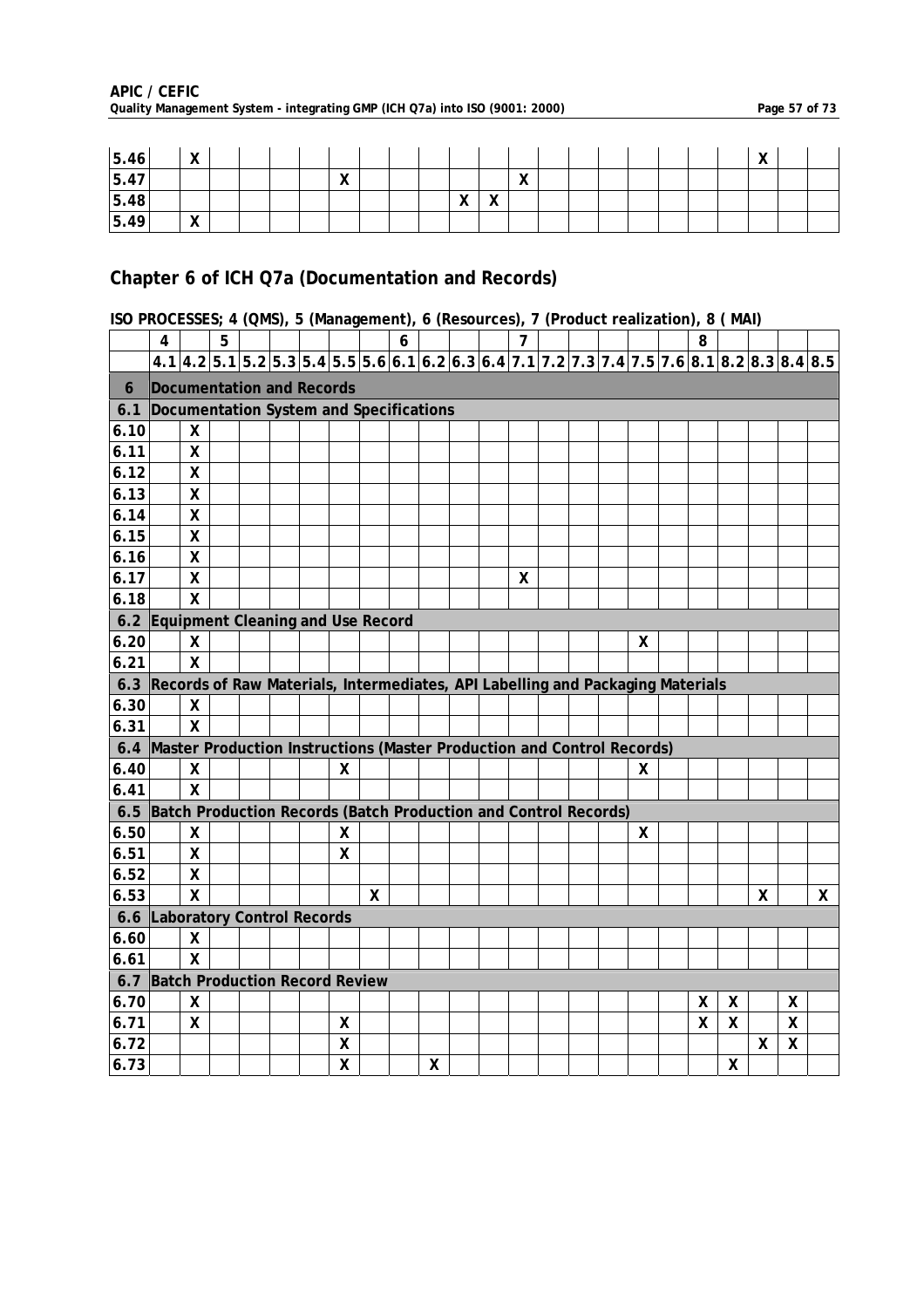### **Chapter 7 of ICH Q7a (Materials Management)**

| ISO PROCESSES; 4 (QMS), 5 (Management), 6 (Resources), 7 (Product realization), 8 (MAI) |  |  |
|-----------------------------------------------------------------------------------------|--|--|
|-----------------------------------------------------------------------------------------|--|--|

|                            | 4                                           | 5 |  |  | 6 |  | $\overline{7}$ |  |                           |                         | 8 |   |   |                                                                                               |
|----------------------------|---------------------------------------------|---|--|--|---|--|----------------|--|---------------------------|-------------------------|---|---|---|-----------------------------------------------------------------------------------------------|
|                            |                                             |   |  |  |   |  |                |  |                           |                         |   |   |   | $4.1 4.2 5.1 5.2 5.3 5.4 5.5 5.6 6.1 6.2 6.3 6.4 7.1 7.2 7.3 7.4 7.5 7.6 8.1 8.2 8.3 8.4 8.5$ |
| $\overline{7}$             | Materials Management                        |   |  |  |   |  |                |  |                           |                         |   |   |   |                                                                                               |
| 7.1                        | <b>General Controls</b>                     |   |  |  |   |  |                |  |                           |                         |   |   |   |                                                                                               |
| 7.10                       |                                             |   |  |  |   |  | X              |  | X                         |                         |   |   |   |                                                                                               |
| 7.11                       |                                             |   |  |  |   |  |                |  | $\pmb{\mathsf{X}}$        |                         |   |   |   |                                                                                               |
| 7.12                       |                                             |   |  |  |   |  |                |  | $\pmb{\mathsf{X}}$        |                         |   |   |   |                                                                                               |
| 7.13                       |                                             |   |  |  |   |  |                |  | $\sf X$                   |                         |   |   |   |                                                                                               |
| 7.14                       |                                             |   |  |  |   |  |                |  |                           |                         |   |   |   |                                                                                               |
| 7.2 Receipt and Quarantine |                                             |   |  |  |   |  |                |  |                           |                         |   |   |   |                                                                                               |
| 7.20                       |                                             |   |  |  |   |  |                |  | X                         |                         |   |   |   |                                                                                               |
| 7.21                       |                                             |   |  |  |   |  |                |  | $\mathsf{X}$              |                         |   |   |   |                                                                                               |
| 7.22                       |                                             |   |  |  |   |  |                |  | $\pmb{\mathsf{X}}$        |                         |   |   |   |                                                                                               |
| 7.23                       |                                             |   |  |  |   |  |                |  | $\boldsymbol{\mathsf{X}}$ |                         |   |   |   |                                                                                               |
| 7.24                       |                                             |   |  |  |   |  |                |  | $\pmb{\mathsf{X}}$        |                         |   |   |   |                                                                                               |
| 7.3                        | Sampling and Testing of Incoming Production |   |  |  |   |  |                |  |                           |                         |   |   |   |                                                                                               |
| 7.30                       |                                             |   |  |  |   |  |                |  | X                         |                         |   |   |   |                                                                                               |
| 7.31                       |                                             |   |  |  |   |  |                |  | $\boldsymbol{X}$          |                         |   |   |   |                                                                                               |
| 7.32                       |                                             |   |  |  |   |  |                |  | Χ                         | X                       |   |   |   |                                                                                               |
| 7.33                       |                                             |   |  |  |   |  |                |  | $\mathsf{X}$              |                         |   |   |   |                                                                                               |
| 7.34                       |                                             |   |  |  |   |  |                |  | $\boldsymbol{\mathsf{X}}$ |                         |   |   |   |                                                                                               |
| 7.35                       |                                             |   |  |  |   |  |                |  | X                         |                         |   |   |   |                                                                                               |
| 7.4 Storage                |                                             |   |  |  |   |  |                |  |                           |                         |   |   |   |                                                                                               |
| 7.40                       |                                             |   |  |  |   |  |                |  |                           | X                       |   |   |   |                                                                                               |
| 7.41                       |                                             |   |  |  |   |  |                |  |                           | $\overline{\mathsf{X}}$ |   |   |   |                                                                                               |
| 7.42                       |                                             |   |  |  |   |  |                |  |                           | Χ                       |   |   |   |                                                                                               |
| 7.43                       |                                             |   |  |  |   |  |                |  |                           | χ                       |   |   |   |                                                                                               |
| 7.44                       |                                             |   |  |  |   |  |                |  | $\boldsymbol{X}$          | Χ                       |   | X | X |                                                                                               |
| 7.5 Re-evaluation          |                                             |   |  |  |   |  |                |  |                           |                         |   |   |   |                                                                                               |
| 7.50                       |                                             |   |  |  |   |  |                |  | Χ                         |                         |   | X | Χ |                                                                                               |

### **Chapter 8 of ICH Q7a (Production and In-Process Controls)**

|      |   |   | , ,                                                                                         |  |   | , , |  | , , |  |   | , , |  |   |
|------|---|---|---------------------------------------------------------------------------------------------|--|---|-----|--|-----|--|---|-----|--|---|
|      | 4 | 5 |                                                                                             |  |   | 6   |  | 7   |  |   | 8   |  |   |
|      |   |   | 4.1 4.2 5.1 5.2 5.3 5.4 5.5 5.6 6.1 6.2 6.3 6.4 7.1 7.2 7.3 7.4 7.5 7.6 8.1 8.2 8.3 8.4 8.5 |  |   |     |  |     |  |   |     |  |   |
| 8    |   |   | <b>Production and In-Process Controls</b>                                                   |  |   |     |  |     |  |   |     |  |   |
| 8.1  |   |   | <b>Production Operations</b>                                                                |  |   |     |  |     |  |   |     |  |   |
| 8.10 |   |   |                                                                                             |  |   |     |  | X   |  | X |     |  |   |
| 8.11 |   |   |                                                                                             |  |   |     |  | X   |  | X |     |  |   |
| 8.12 |   |   |                                                                                             |  |   |     |  | Χ   |  | X |     |  |   |
| 8.13 |   |   |                                                                                             |  |   |     |  | X   |  | X |     |  |   |
| 8.14 |   |   |                                                                                             |  |   |     |  | X   |  | X |     |  |   |
| 8.15 |   |   |                                                                                             |  | X |     |  |     |  |   |     |  | X |
| 8.16 |   |   |                                                                                             |  |   |     |  |     |  | X |     |  |   |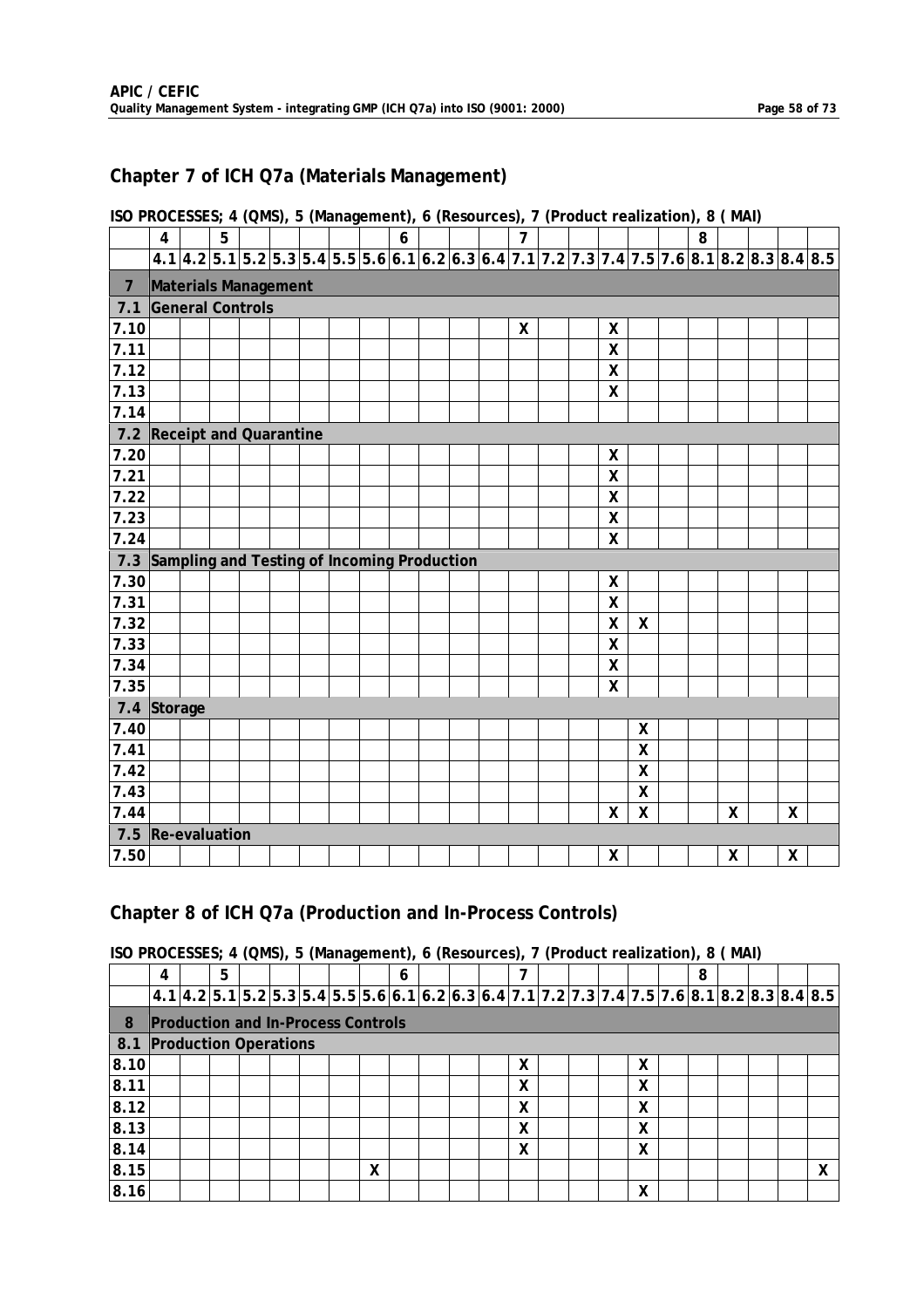| 8.17 |                                           |   |  |  |  |                    |  |  |   |                           |  |                    | X |   |  |
|------|-------------------------------------------|---|--|--|--|--------------------|--|--|---|---------------------------|--|--------------------|---|---|--|
| 8.2  | Time Limits                               |   |  |  |  |                    |  |  |   |                           |  |                    |   |   |  |
| 8.20 |                                           |   |  |  |  |                    |  |  |   | $\boldsymbol{\mathsf{X}}$ |  |                    |   |   |  |
| 8.21 |                                           |   |  |  |  |                    |  |  |   | $\boldsymbol{X}$          |  |                    |   |   |  |
| 8.3  | In-process Sampling and Controls          |   |  |  |  |                    |  |  |   |                           |  |                    |   |   |  |
| 8.30 |                                           |   |  |  |  |                    |  |  |   | X                         |  |                    |   | X |  |
| 8.31 |                                           |   |  |  |  |                    |  |  |   |                           |  | X                  |   |   |  |
| 8.32 |                                           | X |  |  |  |                    |  |  |   | $\boldsymbol{X}$          |  | X                  |   |   |  |
| 8.33 |                                           |   |  |  |  | $\pmb{\mathsf{X}}$ |  |  |   | $\boldsymbol{X}$          |  |                    |   |   |  |
| 8.34 |                                           |   |  |  |  |                    |  |  |   | $\boldsymbol{X}$          |  |                    |   |   |  |
| 8.35 |                                           |   |  |  |  |                    |  |  |   | $\boldsymbol{\mathsf{X}}$ |  | $\pmb{\mathsf{X}}$ |   |   |  |
| 8.36 |                                           |   |  |  |  |                    |  |  |   |                           |  |                    |   |   |  |
| 8.4  | Blending Batches of Intermediates or APIs |   |  |  |  |                    |  |  |   |                           |  |                    |   |   |  |
| 8.40 |                                           |   |  |  |  |                    |  |  |   | X                         |  |                    | X |   |  |
| 8.41 |                                           |   |  |  |  |                    |  |  |   | $\boldsymbol{\mathsf{X}}$ |  |                    |   |   |  |
| 8.42 |                                           |   |  |  |  |                    |  |  |   | X                         |  |                    |   |   |  |
| 8.43 |                                           |   |  |  |  |                    |  |  |   | $\boldsymbol{X}$          |  |                    |   |   |  |
| 8.44 |                                           | X |  |  |  |                    |  |  |   | X                         |  | X                  |   |   |  |
| 8.45 |                                           |   |  |  |  |                    |  |  | X | $\mathsf{X}$              |  |                    |   |   |  |
| 8.46 |                                           |   |  |  |  |                    |  |  |   | $\boldsymbol{\mathsf{X}}$ |  |                    |   |   |  |
| 8.47 |                                           |   |  |  |  |                    |  |  |   | $\boldsymbol{\mathsf{X}}$ |  |                    |   |   |  |
| 8.5  | Contamination Control                     |   |  |  |  |                    |  |  |   |                           |  |                    |   |   |  |
| 8.50 |                                           |   |  |  |  |                    |  |  |   | X                         |  |                    |   |   |  |
| 8.51 |                                           |   |  |  |  |                    |  |  |   | $\boldsymbol{\mathsf{X}}$ |  |                    |   |   |  |
| 8.52 |                                           |   |  |  |  |                    |  |  |   | $\boldsymbol{\mathsf{X}}$ |  |                    |   |   |  |

#### **APIC / CEFIC Quality Management System - integrating GMP (ICH Q7a) into ISO (9001: 2000) Page 59 of 73**

### **Chapter 9 & 10 of ICH Q7a (Packaging and Identification Labelling of APIs and Intermediates & Storage and Distribution)**

| ISO PROCESSES; 4 (QMS), 5 (Management), 6 (Resources), 7 (Product realization), 8 (MAI) |  |  |
|-----------------------------------------------------------------------------------------|--|--|

|      | 4                                                                |   | 5 |  |   | 6 |   |              | 7 |  |              | 8 |                                                                                                |   |              |
|------|------------------------------------------------------------------|---|---|--|---|---|---|--------------|---|--|--------------|---|------------------------------------------------------------------------------------------------|---|--------------|
|      |                                                                  |   |   |  |   |   |   |              |   |  |              |   | $4.1 4.2 5.1 5.2 5.3 5.4 5.5 5.6 6.1 6.2 6.3 6.4 7.1 7.2 7.3 7.4 7.5 7.6 8.1 8.2 8.3 8.4 8.5 $ |   |              |
| 9    | Packaging and Identification Labelling of APIs and Intermediates |   |   |  |   |   |   |              |   |  |              |   |                                                                                                |   |              |
| 9.1  | General                                                          |   |   |  |   |   |   |              |   |  |              |   |                                                                                                |   |              |
| 9.10 |                                                                  |   |   |  |   |   |   |              |   |  | X            |   |                                                                                                |   |              |
| 9.11 |                                                                  |   |   |  |   |   |   |              |   |  | $\mathsf{X}$ |   |                                                                                                | X |              |
| 9.12 |                                                                  | X |   |  |   |   |   |              |   |  | X            |   |                                                                                                |   |              |
| 9.2  | <b>Packaging Material</b>                                        |   |   |  |   |   |   |              |   |  |              |   |                                                                                                |   |              |
| 9.20 |                                                                  |   |   |  |   |   |   |              |   |  | X            |   |                                                                                                |   |              |
| 9.21 |                                                                  |   |   |  |   |   |   |              |   |  | X            |   |                                                                                                |   |              |
| 9.22 |                                                                  |   |   |  |   |   |   |              |   |  | X            |   |                                                                                                |   |              |
| 9.3  | <b>Label Issuance and Control</b>                                |   |   |  |   |   |   |              |   |  |              |   |                                                                                                |   |              |
| 9.30 |                                                                  |   |   |  | X |   | X |              |   |  | X            |   |                                                                                                |   |              |
| 9.31 |                                                                  |   |   |  |   |   |   |              |   |  | X            |   |                                                                                                |   | $\mathsf{X}$ |
| 9.32 |                                                                  |   |   |  |   |   |   |              |   |  | X            |   |                                                                                                |   |              |
| 9.33 |                                                                  |   |   |  |   |   |   |              |   |  | X            |   |                                                                                                |   |              |
| 9.34 |                                                                  | X |   |  |   |   |   | $\mathsf{X}$ |   |  | $\sf X$      |   |                                                                                                |   |              |
| 9.35 |                                                                  | X |   |  |   |   |   |              |   |  | X            |   |                                                                                                |   |              |
| 9.36 |                                                                  | χ |   |  |   |   |   |              |   |  | X            |   |                                                                                                |   |              |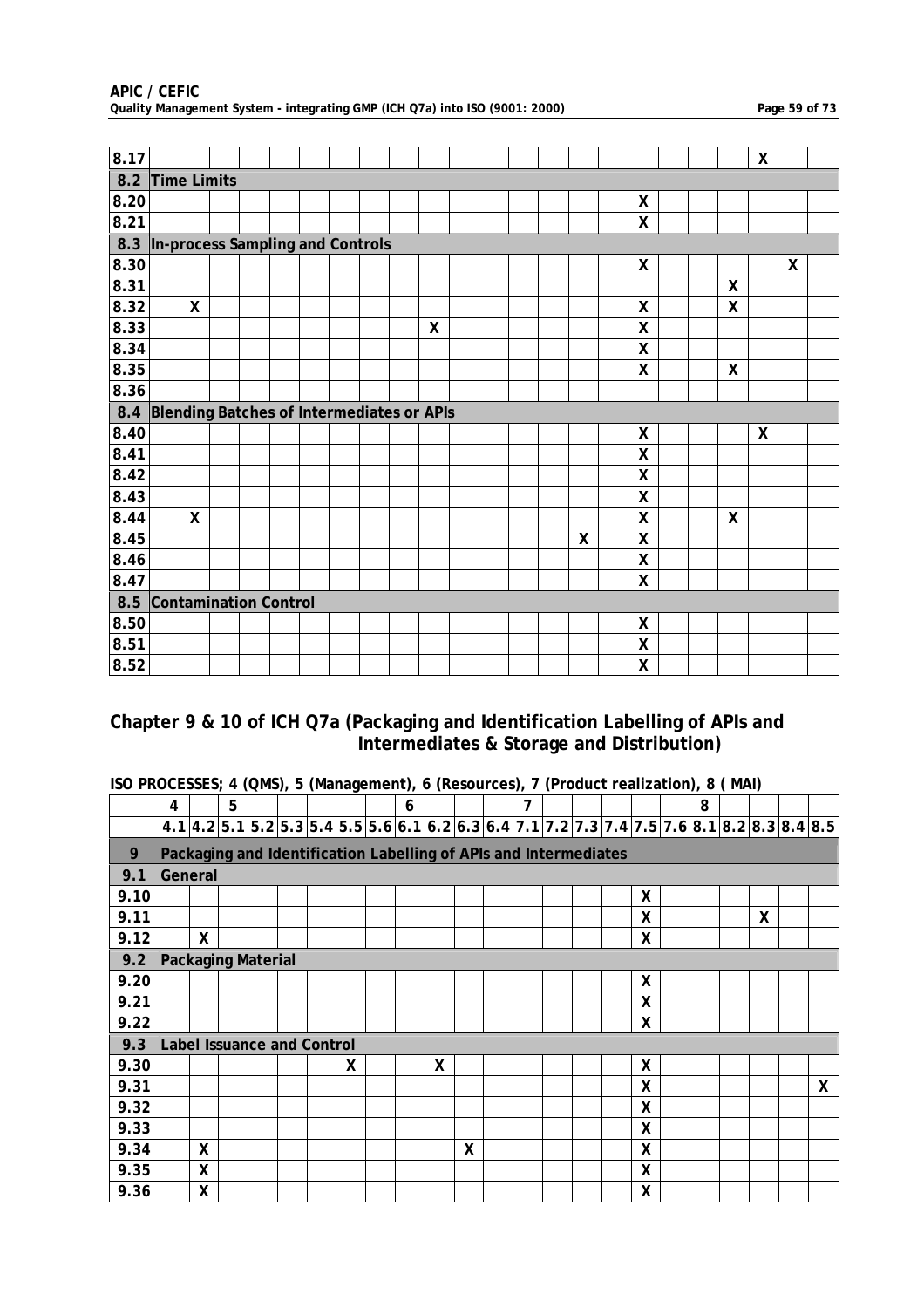| 9.4   |                                |                    |  |   |   | Packaging and Labelling Operations |  |   |  |  |   |   |   |  |  |
|-------|--------------------------------|--------------------|--|---|---|------------------------------------|--|---|--|--|---|---|---|--|--|
| 9.40  |                                |                    |  |   |   |                                    |  |   |  |  | χ |   |   |  |  |
| 9.41  |                                |                    |  |   |   |                                    |  |   |  |  | Χ |   |   |  |  |
| 9.42  |                                | X                  |  |   |   |                                    |  |   |  |  | χ |   |   |  |  |
| 9.43  |                                | X                  |  |   |   |                                    |  |   |  |  | X |   |   |  |  |
| 9.44  |                                | X                  |  |   |   |                                    |  |   |  |  | X |   |   |  |  |
| 9.45  |                                | $\pmb{\mathsf{X}}$ |  |   |   |                                    |  |   |  |  | Χ |   |   |  |  |
| 9.46  |                                |                    |  |   |   |                                    |  |   |  |  | χ | χ |   |  |  |
| 10    | Storage and Distribution       |                    |  |   |   |                                    |  |   |  |  |   |   |   |  |  |
| 10.1  | <b>Warehousing Procedures</b>  |                    |  |   |   |                                    |  |   |  |  |   |   |   |  |  |
| 10.10 |                                |                    |  |   |   |                                    |  | X |  |  | Χ |   |   |  |  |
| 10.11 |                                |                    |  |   | X |                                    |  | χ |  |  |   |   |   |  |  |
| 10.2  | <b>Distribution Procedures</b> |                    |  |   |   |                                    |  |   |  |  |   |   |   |  |  |
| 10.20 |                                |                    |  |   | X |                                    |  |   |  |  |   |   | χ |  |  |
|       |                                |                    |  |   |   |                                    |  |   |  |  |   |   |   |  |  |
| 10.21 |                                |                    |  |   |   |                                    |  |   |  |  | Χ |   |   |  |  |
| 10.22 |                                | X                  |  |   |   |                                    |  |   |  |  |   |   |   |  |  |
| 10.23 |                                |                    |  | X | X |                                    |  |   |  |  |   |   |   |  |  |

### **Chapter 11 of ICH Q7a (Laboratory Controls)**

**ISO PROCESSES; 4 (QMS), 5 (Management), 6 (Resources), 7 (Product realization), 8 ( MAI)**

|                                   | 4                                                    |              | 5 |  |   | 6 |   | $\overline{7}$ |   |              |   | 8 |   |   |                                                                                             |
|-----------------------------------|------------------------------------------------------|--------------|---|--|---|---|---|----------------|---|--------------|---|---|---|---|---------------------------------------------------------------------------------------------|
|                                   |                                                      |              |   |  |   |   |   |                |   |              |   |   |   |   | 4.1 4.2 5.1 5.2 5.3 5.4 5.5 5.6 6.1 6.2 6.3 6.4 7.1 7.2 7.3 7.4 7.5 7.6 8.1 8.2 8.3 8.4 8.5 |
| 11                                | <b>Laboratory Controls</b>                           |              |   |  |   |   |   |                |   |              |   |   |   |   |                                                                                             |
| 11.1                              | <b>General Controls</b>                              |              |   |  |   |   |   |                |   |              |   |   |   |   |                                                                                             |
| 11.10                             |                                                      |              |   |  |   |   | X |                |   |              |   |   |   |   |                                                                                             |
| 11.11                             |                                                      | X            |   |  |   |   |   |                |   | X            |   |   |   |   |                                                                                             |
| 11.12                             |                                                      | X            |   |  | X |   |   |                | X |              |   |   |   |   |                                                                                             |
| 11.13                             |                                                      |              |   |  |   |   |   |                | χ |              |   |   |   |   |                                                                                             |
| 11.14                             |                                                      | X            |   |  |   |   |   |                |   |              |   |   |   |   |                                                                                             |
| 11.15                             |                                                      | $\mathsf{X}$ |   |  |   |   |   |                |   |              |   |   | X |   |                                                                                             |
| 11.16                             |                                                      | $\mathsf{X}$ |   |  |   |   |   |                |   | X            |   |   |   |   |                                                                                             |
| 11.17                             |                                                      | X            |   |  |   |   |   |                |   |              | X |   |   |   |                                                                                             |
| 11.18                             |                                                      | X            |   |  |   |   |   |                | X |              | X |   |   |   |                                                                                             |
| 11.19                             |                                                      | $\mathsf{X}$ |   |  |   |   |   |                |   |              | X |   |   |   |                                                                                             |
| 11.2                              | Testing of Intermediates and APIs                    |              |   |  |   |   |   |                |   |              |   |   |   |   |                                                                                             |
| 11.20                             |                                                      |              |   |  |   |   |   |                |   | X            |   |   |   | X |                                                                                             |
| 11.21                             |                                                      |              |   |  |   |   |   |                |   | $\mathsf{X}$ |   |   |   | X |                                                                                             |
| 11.22                             |                                                      | $\mathsf{X}$ |   |  |   |   |   |                |   |              |   |   |   | X |                                                                                             |
| 11.23                             |                                                      |              |   |  |   |   |   |                |   | X            |   |   |   |   |                                                                                             |
| 11.3                              | Validation of Analytical Procedures - see Section 12 |              |   |  |   |   |   |                |   |              |   |   |   |   |                                                                                             |
| 11.4                              | <b>Certificates of Analysis</b>                      |              |   |  |   |   |   |                |   |              |   |   |   |   |                                                                                             |
| 11.40                             |                                                      | $\mathsf{X}$ |   |  |   |   |   |                |   |              |   |   |   |   |                                                                                             |
| 11.41                             |                                                      | X            |   |  |   |   |   |                |   |              |   |   |   |   |                                                                                             |
| 11.42                             |                                                      | X            |   |  |   |   |   |                |   |              |   |   |   |   |                                                                                             |
| 11.43                             |                                                      | X            |   |  | X |   |   |                |   |              |   |   |   |   |                                                                                             |
| 11.44                             |                                                      | $\mathsf{X}$ |   |  |   |   |   |                |   |              |   |   |   |   |                                                                                             |
| 11.5 Stability Monitoring of APIs |                                                      |              |   |  |   |   |   |                |   |              |   |   |   |   |                                                                                             |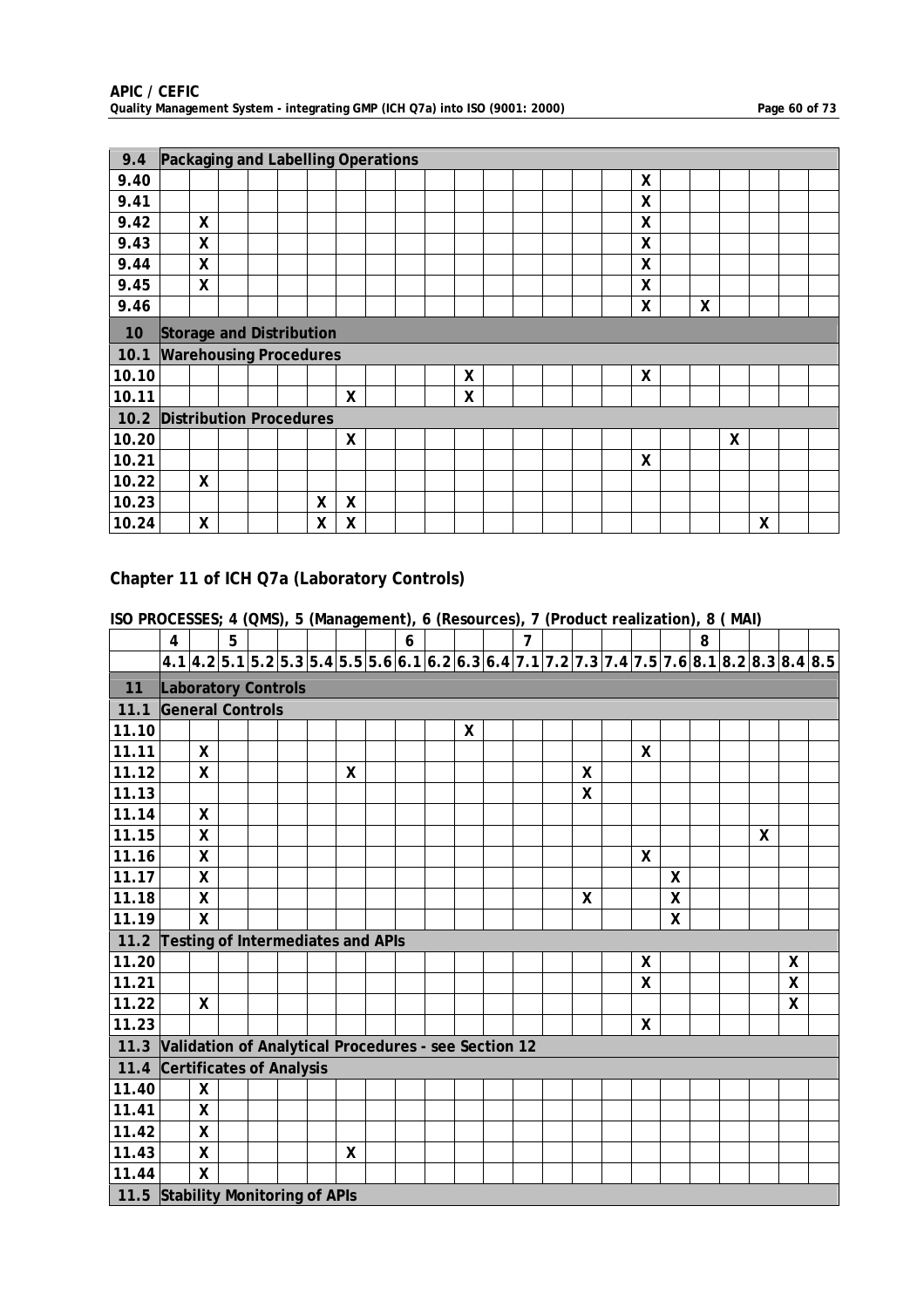| 11.50                         |                                  |   |  |  |  |  |  |  |   | χ |  |  |  |
|-------------------------------|----------------------------------|---|--|--|--|--|--|--|---|---|--|--|--|
| 11.51                         |                                  |   |  |  |  |  |  |  | X | X |  |  |  |
| 11.52                         |                                  | X |  |  |  |  |  |  |   | X |  |  |  |
| 11.53                         |                                  | X |  |  |  |  |  |  |   |   |  |  |  |
| 11.54                         |                                  | X |  |  |  |  |  |  |   |   |  |  |  |
| 11.55                         |                                  |   |  |  |  |  |  |  |   | X |  |  |  |
| 11.56                         |                                  |   |  |  |  |  |  |  |   |   |  |  |  |
| 11.6 Expiry and Retest Dating |                                  |   |  |  |  |  |  |  |   |   |  |  |  |
| 11.60                         |                                  |   |  |  |  |  |  |  | χ |   |  |  |  |
| 11.61                         |                                  |   |  |  |  |  |  |  | χ |   |  |  |  |
| 11.62                         |                                  |   |  |  |  |  |  |  | X |   |  |  |  |
| 11.63                         |                                  |   |  |  |  |  |  |  |   | χ |  |  |  |
| 11.7                          | <b>Reserve/Retention Samples</b> |   |  |  |  |  |  |  |   |   |  |  |  |
| 11.70                         |                                  |   |  |  |  |  |  |  |   | χ |  |  |  |
| 11.71                         |                                  | X |  |  |  |  |  |  |   | X |  |  |  |
| 11.72                         |                                  |   |  |  |  |  |  |  |   | χ |  |  |  |

### **Chapter 12 of ICH Q7a (Validation)**

|                                       | $\overline{4}$                       |   | 5 |  |   |   |  |  | 6 |  |  |  | $\overline{7}$            |  |  |   | 8 |   |   |                                                                       |
|---------------------------------------|--------------------------------------|---|---|--|---|---|--|--|---|--|--|--|---------------------------|--|--|---|---|---|---|-----------------------------------------------------------------------|
|                                       |                                      |   |   |  |   |   |  |  |   |  |  |  |                           |  |  |   |   |   |   | 4.14.25.15.25.35.45.55.66.16.26.36.47.17.27.37.47.57.68.18.28.38.48.5 |
| 12                                    | Validation                           |   |   |  |   |   |  |  |   |  |  |  |                           |  |  |   |   |   |   |                                                                       |
| 12.1                                  | <b>Validation Policy</b>             |   |   |  |   |   |  |  |   |  |  |  |                           |  |  |   |   |   |   |                                                                       |
| 12.10                                 |                                      | X |   |  | X | X |  |  |   |  |  |  | X                         |  |  | X |   |   |   |                                                                       |
| 12.11                                 |                                      |   |   |  |   |   |  |  |   |  |  |  | X                         |  |  |   |   |   |   |                                                                       |
| 12.12                                 |                                      |   |   |  |   |   |  |  |   |  |  |  | X                         |  |  |   |   |   |   |                                                                       |
| 12.2                                  | <b>Validation Documents</b>          |   |   |  |   |   |  |  |   |  |  |  |                           |  |  |   |   |   |   |                                                                       |
| 12.20                                 |                                      |   |   |  |   |   |  |  |   |  |  |  | X                         |  |  |   |   |   |   |                                                                       |
| 12.21                                 |                                      |   |   |  |   |   |  |  |   |  |  |  | X                         |  |  |   |   |   |   |                                                                       |
| 12.22                                 |                                      |   |   |  |   |   |  |  |   |  |  |  | χ                         |  |  |   |   | χ | χ |                                                                       |
| 12.23                                 |                                      |   |   |  |   |   |  |  |   |  |  |  | Χ                         |  |  |   |   |   |   |                                                                       |
| 12.3                                  | <b>Qualification</b><br>χ<br>Χ       |   |   |  |   |   |  |  |   |  |  |  |                           |  |  |   |   |   |   |                                                                       |
| 12.30                                 |                                      |   |   |  |   |   |  |  |   |  |  |  |                           |  |  |   |   |   |   |                                                                       |
| 12.4 Approaches to Process Validation |                                      |   |   |  |   |   |  |  |   |  |  |  |                           |  |  |   |   |   |   |                                                                       |
| 12.40                                 |                                      |   |   |  |   |   |  |  |   |  |  |  | X                         |  |  | X |   |   |   |                                                                       |
| 12.41                                 |                                      |   |   |  |   |   |  |  |   |  |  |  | χ                         |  |  | Χ |   |   |   |                                                                       |
| 12.42                                 |                                      |   |   |  |   |   |  |  |   |  |  |  | $\boldsymbol{\mathsf{X}}$ |  |  | X |   |   |   |                                                                       |
| 12.43                                 |                                      |   |   |  |   |   |  |  |   |  |  |  | X                         |  |  | X |   |   |   |                                                                       |
| 12.44                                 |                                      |   |   |  |   |   |  |  |   |  |  |  | $\pmb{\mathsf{X}}$        |  |  | Χ |   |   |   |                                                                       |
| 12.45                                 |                                      |   |   |  |   |   |  |  |   |  |  |  | X                         |  |  | X |   |   |   |                                                                       |
| 12.5                                  | <b>Process Validation Program</b>    |   |   |  |   |   |  |  |   |  |  |  |                           |  |  |   |   |   |   |                                                                       |
| 12.50                                 |                                      |   |   |  |   |   |  |  |   |  |  |  | X                         |  |  | X |   |   |   |                                                                       |
| 12.51                                 |                                      |   |   |  |   |   |  |  |   |  |  |  | X                         |  |  | X |   |   |   |                                                                       |
| 12.52                                 |                                      |   |   |  |   |   |  |  |   |  |  |  | $\overline{\mathsf{x}}$   |  |  | X |   |   |   |                                                                       |
| 12.6                                  | Periodic Review of Validated Systems |   |   |  |   |   |  |  |   |  |  |  |                           |  |  |   |   |   |   |                                                                       |
| 12.60                                 |                                      |   |   |  |   |   |  |  |   |  |  |  |                           |  |  | X |   |   | X |                                                                       |
| 12.7 Cleaning Validation              |                                      |   |   |  |   |   |  |  |   |  |  |  |                           |  |  |   |   |   |   |                                                                       |
| 12.70                                 |                                      |   |   |  |   |   |  |  |   |  |  |  | X                         |  |  | X |   |   |   |                                                                       |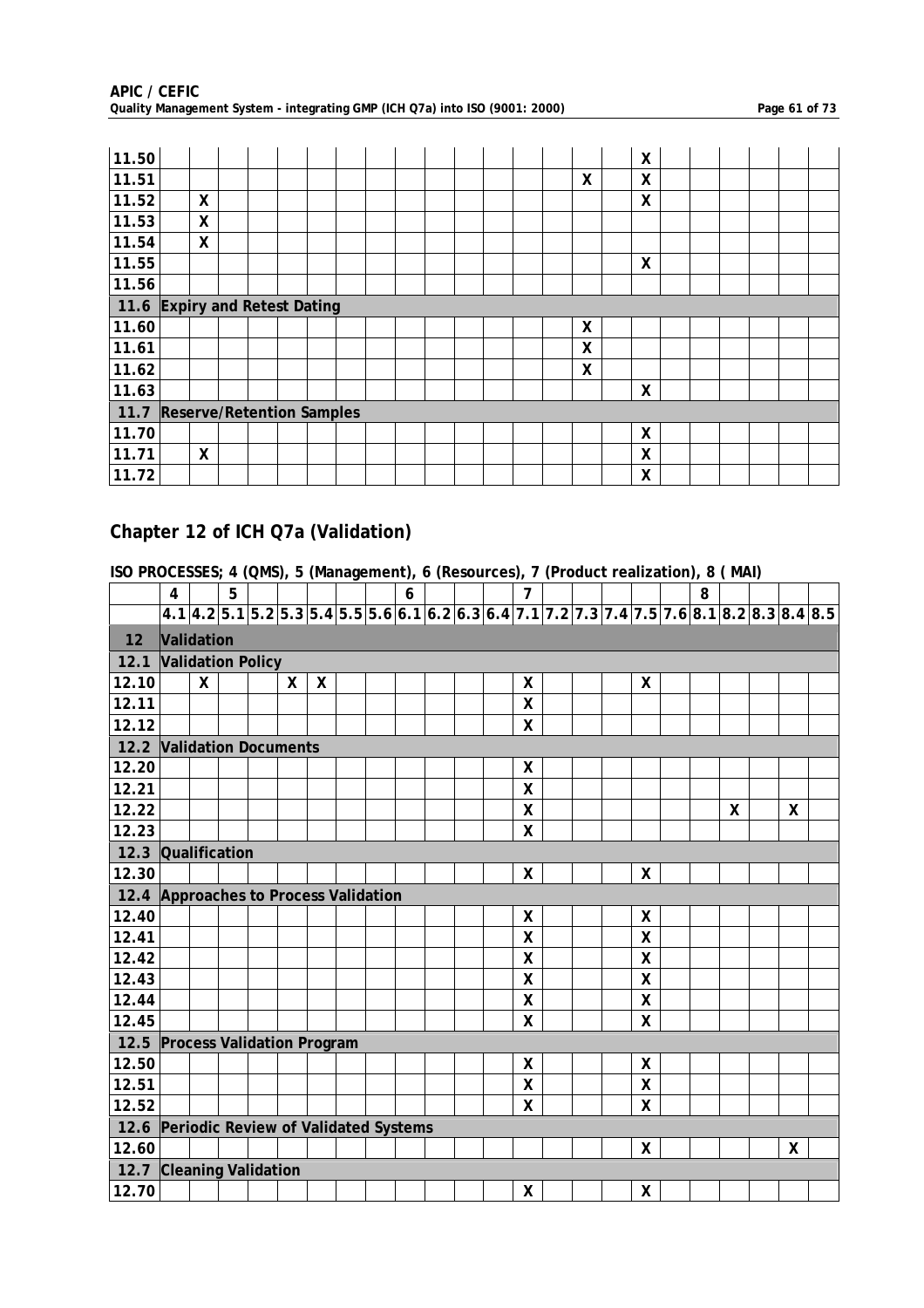| 12.71 |                                  |  |  |  |  |  | X                         |  | X      |  |   |  |  |
|-------|----------------------------------|--|--|--|--|--|---------------------------|--|--------|--|---|--|--|
| 12.72 |                                  |  |  |  |  |  | X                         |  | X      |  |   |  |  |
| 12.73 |                                  |  |  |  |  |  | $\mathbf v$<br>$\lambda$  |  | X      |  |   |  |  |
| 12.74 |                                  |  |  |  |  |  | v<br>∧                    |  | X      |  |   |  |  |
| 12.75 |                                  |  |  |  |  |  | $\mathbf v$<br>v          |  | X      |  |   |  |  |
| 12.76 |                                  |  |  |  |  |  | $\mathbf{v}$              |  | v<br>∧ |  |   |  |  |
| 12.8  | Validation of Analytical Methods |  |  |  |  |  |                           |  |        |  |   |  |  |
| 12.80 |                                  |  |  |  |  |  |                           |  | X      |  | X |  |  |
| 12.81 |                                  |  |  |  |  |  |                           |  | X      |  | X |  |  |
| 12.82 |                                  |  |  |  |  |  | X                         |  | X      |  |   |  |  |
| 12.83 |                                  |  |  |  |  |  | $\mathbf{v}$<br>$\lambda$ |  | X      |  |   |  |  |

### **Chapter 13 of ICH Q7a (Change Control)**

### **ISO PROCESSES; 4 (QMS), 5 (Management), 6 (Resources), 7 (Product realization), 8 ( MAI)**

|       | $\overline{4}$        |   | 5 |   |  |   | 6 |  |  |   |  |   | 8 |   |   |                                                                                             |
|-------|-----------------------|---|---|---|--|---|---|--|--|---|--|---|---|---|---|---------------------------------------------------------------------------------------------|
|       |                       |   |   |   |  |   |   |  |  |   |  |   |   |   |   | 4.1 4.2 5.1 5.2 5.3 5.4 5.5 5.6 6.1 6.2 6.3 6.4 7.1 7.2 7.3 7.4 7.5 7.6 8.1 8.2 8.3 8.4 8.5 |
| 13    | <b>Change Control</b> |   |   |   |  |   |   |  |  |   |  |   |   |   |   |                                                                                             |
| 13.10 | χ                     |   |   |   |  | χ |   |  |  |   |  |   | χ |   |   | X                                                                                           |
| 13.11 |                       | Χ |   |   |  |   |   |  |  |   |  |   |   |   |   |                                                                                             |
| 13.12 |                       |   |   |   |  | X |   |  |  |   |  |   |   |   |   |                                                                                             |
| 13.13 |                       |   |   |   |  |   |   |  |  |   |  |   | X | X |   |                                                                                             |
| 13.14 |                       | X |   |   |  | X |   |  |  |   |  |   |   |   |   |                                                                                             |
| 13.15 |                       |   |   |   |  |   |   |  |  |   |  | X |   |   |   |                                                                                             |
| 13.16 |                       |   |   |   |  |   |   |  |  | χ |  | X |   |   | X |                                                                                             |
| 13.17 |                       |   |   | X |  |   |   |  |  | Χ |  |   |   | χ |   |                                                                                             |

### **Chapter 14 of ICH Q7a (Rejection and Reuse of Materials)**

|       | 4                                         | 5 |  |  | 6 |  | 7 |  |   | 8 |   |                                                                                               |  |
|-------|-------------------------------------------|---|--|--|---|--|---|--|---|---|---|-----------------------------------------------------------------------------------------------|--|
|       |                                           |   |  |  |   |  |   |  |   |   |   | $4.1 4.2 5.1 5.2 5.3 5.4 5.5 5.6 6.1 6.2 6.3 6.4 7.1 7.2 7.3 7.4 7.5 7.6 8.1 8.2 8.3 8.4 8.5$ |  |
| 14    | Rejection and Re-Use of Materials         |   |  |  |   |  |   |  |   |   |   |                                                                                               |  |
| 14.1  | Rejection                                 |   |  |  |   |  |   |  |   |   |   |                                                                                               |  |
| 14.10 |                                           |   |  |  |   |  |   |  |   |   | X |                                                                                               |  |
| 14.2  | Reprocessing                              |   |  |  |   |  |   |  |   |   |   |                                                                                               |  |
| 14.20 |                                           |   |  |  |   |  |   |  |   |   | X |                                                                                               |  |
| 14.21 |                                           |   |  |  |   |  |   |  |   |   | X |                                                                                               |  |
| 14.22 |                                           |   |  |  |   |  |   |  |   |   | X |                                                                                               |  |
| 14.3  | Reworking                                 |   |  |  |   |  |   |  |   |   |   |                                                                                               |  |
| 14.30 |                                           |   |  |  |   |  |   |  |   |   | X |                                                                                               |  |
| 14.31 |                                           |   |  |  |   |  |   |  |   |   | X |                                                                                               |  |
| 14.32 |                                           |   |  |  |   |  |   |  |   |   | X |                                                                                               |  |
| 14.4  | <b>Recovery of Materials and Solvents</b> |   |  |  |   |  |   |  |   |   |   |                                                                                               |  |
| 14.40 |                                           |   |  |  |   |  |   |  | X |   |   |                                                                                               |  |
| 14.41 |                                           |   |  |  |   |  |   |  | X |   |   |                                                                                               |  |
| 14.42 |                                           |   |  |  |   |  |   |  | X |   |   |                                                                                               |  |
| 14.43 |                                           |   |  |  |   |  |   |  | Χ |   |   |                                                                                               |  |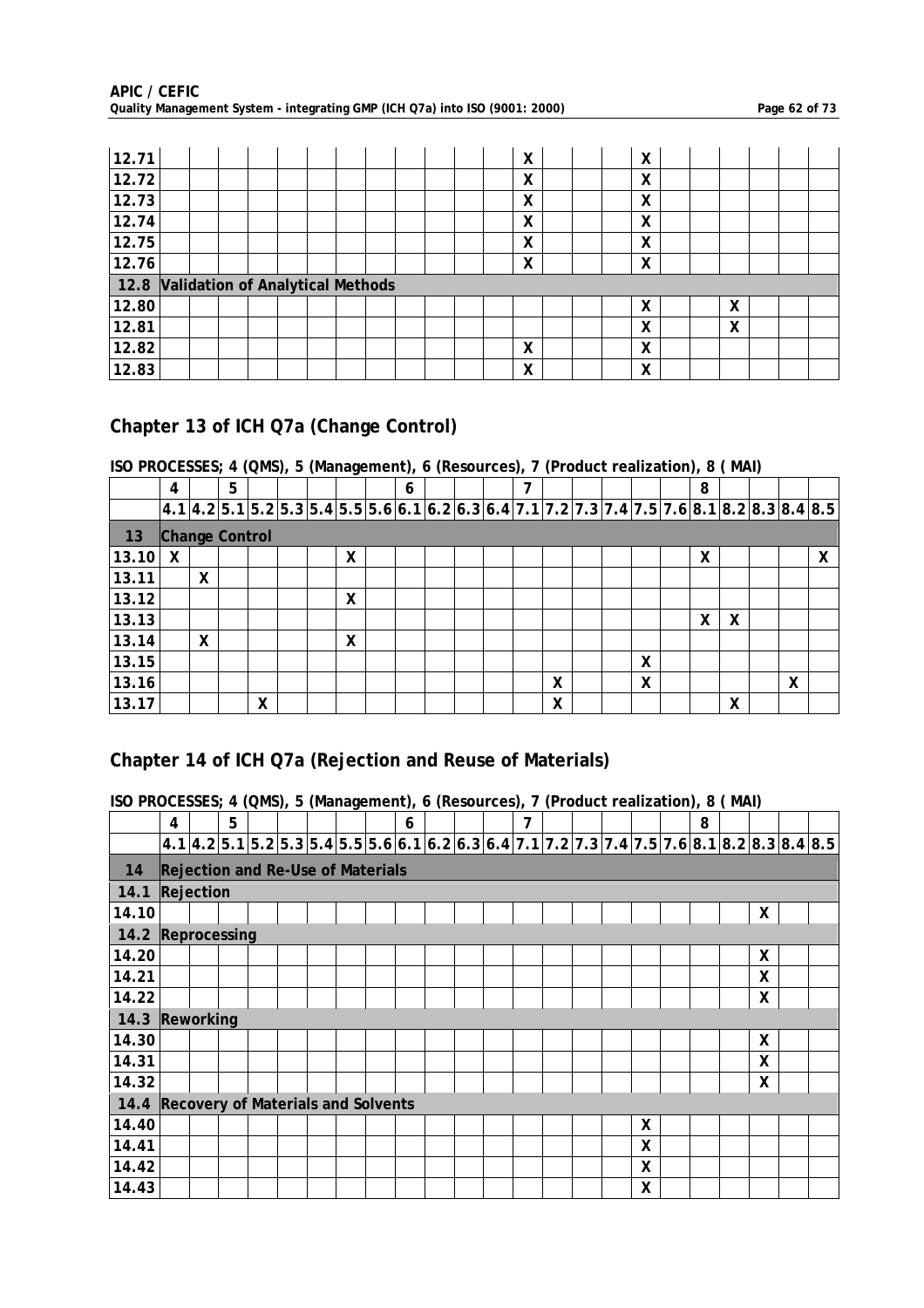| 14.5  | Returns |                         |  |  |  |  |  |  |  |                            |  |                            |  |
|-------|---------|-------------------------|--|--|--|--|--|--|--|----------------------------|--|----------------------------|--|
| 14.50 |         |                         |  |  |  |  |  |  |  | $\mathbf{v}$<br>$\sqrt{ }$ |  |                            |  |
| 14.51 |         |                         |  |  |  |  |  |  |  | $\mathbf{v}$<br>$\sqrt{ }$ |  | $\mathbf{v}$<br>$\sqrt{ }$ |  |
| 14.52 |         | $\cdot$<br>$\mathbf{v}$ |  |  |  |  |  |  |  | $\mathbf{v}$<br>$\lambda$  |  |                            |  |

### **Chapter 15 of ICH Q7a (Complaints and Recalls)**

### **ISO PROCESSES; 4 (QMS), 5 (Management), 6 (Resources), 7 (Product realization), 8 ( MAI)**

|       | 4                             |           | 5 |  |   | 6 |  |  |   |  |  | 8 |        |   |                                                                                             |
|-------|-------------------------------|-----------|---|--|---|---|--|--|---|--|--|---|--------|---|---------------------------------------------------------------------------------------------|
|       |                               |           |   |  |   |   |  |  |   |  |  |   |        |   | 4.1 4.2 5.1 5.2 5.3 5.4 5.5 5.6 6.1 6.2 6.3 6.4 7.1 7.2 7.3 7.4 7.5 7.6 8.1 8.2 8.3 8.4 8.5 |
| 15    | <b>Complaints and Recalls</b> |           |   |  |   |   |  |  |   |  |  |   |        |   |                                                                                             |
| 15.10 |                               | $\lambda$ |   |  | x |   |  |  | х |  |  |   | v<br>v |   |                                                                                             |
| 15.11 |                               | X         |   |  |   |   |  |  |   |  |  |   |        |   |                                                                                             |
| 15.12 |                               | X         |   |  |   |   |  |  |   |  |  |   |        | X |                                                                                             |
| 15.13 |                               | X         |   |  | X |   |  |  |   |  |  |   | X      |   |                                                                                             |
| 15.14 |                               |           |   |  | X |   |  |  |   |  |  |   |        |   |                                                                                             |
| 15.15 |                               |           |   |  | χ |   |  |  |   |  |  |   | v<br>Λ |   |                                                                                             |

### **Chapter 16 of ICH Q7a (Contract manufacturers, including Laboratories)**

|           | $\overline{4}$                                  |   | 5 |  |           | 6 |  |   |  |   |  | 8 |  |                                                                                             |
|-----------|-------------------------------------------------|---|---|--|-----------|---|--|---|--|---|--|---|--|---------------------------------------------------------------------------------------------|
|           |                                                 |   |   |  |           |   |  |   |  |   |  |   |  | 4.1 4.2 5.1 5.2 5.3 5.4 5.5 5.6 6.1 6.2 6.3 6.4 7.1 7.2 7.3 7.4 7.5 7.6 8.1 8.2 8.3 8.4 8.5 |
| <b>16</b> | Contract Manufacturers (including Laboratories) |   |   |  |           |   |  |   |  |   |  |   |  |                                                                                             |
| 16.10     |                                                 |   |   |  | $\lambda$ |   |  | X |  | v |  |   |  |                                                                                             |
| 16.11     |                                                 |   |   |  | X         |   |  |   |  |   |  |   |  |                                                                                             |
| 16.12     |                                                 | X |   |  | X         |   |  | X |  |   |  |   |  |                                                                                             |
| 16.13     |                                                 | X |   |  | X         |   |  |   |  | x |  |   |  |                                                                                             |
| 16.14     |                                                 |   |   |  | X         |   |  |   |  | X |  |   |  |                                                                                             |
| 16.15     |                                                 | X |   |  |           |   |  |   |  |   |  |   |  |                                                                                             |
| 16.16     |                                                 |   |   |  | X         |   |  |   |  |   |  |   |  |                                                                                             |

### **ISO PROCESSES; 4 (QMS), 5 (Management), 6 (Resources), 7 (Product realization), 8 ( MAI)**

### **Chapter 17 of ICH Q7a (Agents, Brokers, Traders, Distributors, Repackers and Relabellers)**

| ISO PROCESSES; 4 (QMS), 5 (Management), 6 (Resources), 7 (Product realization), 8 (MAI) |  |  |
|-----------------------------------------------------------------------------------------|--|--|
|                                                                                         |  |  |

|                                                         | 4                                                                 | 5 |  |   | 6 |  | 7 |  |   |   | 8 |  |                                                                                                                                                                                                                                                                                                                                                                    |  |
|---------------------------------------------------------|-------------------------------------------------------------------|---|--|---|---|--|---|--|---|---|---|--|--------------------------------------------------------------------------------------------------------------------------------------------------------------------------------------------------------------------------------------------------------------------------------------------------------------------------------------------------------------------|--|
|                                                         |                                                                   |   |  |   |   |  |   |  |   |   |   |  | $\left 4.1\right 4.2\left 5.1\right 5.2\left 5.3\right 5.4\left 5.5\right 5.6\left 6.1\right 6.2\left 6.3\right 6.4\left 7.1\right 7.2\left 7.3\right 7.4\left 7.5\right 7.6\left 8.1\right 8.2\left 8.3\right 8.4\left 8.5\right 8.4\left 9.6\right 8.5\right 8.4\left 9.6\right 8.5\right 8.4\left 9.6\right 8.5\right 8.4\left 9.6\right 8.5\right 8.5\right 8$ |  |
| 17                                                      | Agents, Brokers, Traders, Distributors, Repackers and Relabellers |   |  |   |   |  |   |  |   |   |   |  |                                                                                                                                                                                                                                                                                                                                                                    |  |
| 17.1                                                    | Applicability                                                     |   |  |   |   |  |   |  |   |   |   |  |                                                                                                                                                                                                                                                                                                                                                                    |  |
| 17.10                                                   |                                                                   |   |  |   |   |  |   |  |   |   |   |  |                                                                                                                                                                                                                                                                                                                                                                    |  |
| 17.11                                                   |                                                                   |   |  | X |   |  | X |  | χ |   |   |  |                                                                                                                                                                                                                                                                                                                                                                    |  |
| 17.2 Traceability of Distributed APIs and Intermediates |                                                                   |   |  |   |   |  |   |  |   |   |   |  |                                                                                                                                                                                                                                                                                                                                                                    |  |
| 17.20                                                   |                                                                   |   |  |   |   |  |   |  |   | χ |   |  |                                                                                                                                                                                                                                                                                                                                                                    |  |
| 17.3                                                    | <b>Quality Management</b>                                         |   |  |   |   |  |   |  |   |   |   |  |                                                                                                                                                                                                                                                                                                                                                                    |  |
| 17.30                                                   | X                                                                 |   |  |   |   |  |   |  |   |   |   |  |                                                                                                                                                                                                                                                                                                                                                                    |  |
| 17.4                                                    | Repacking, Relabelling and Holding of APIs and Intermediates      |   |  |   |   |  |   |  |   |   |   |  |                                                                                                                                                                                                                                                                                                                                                                    |  |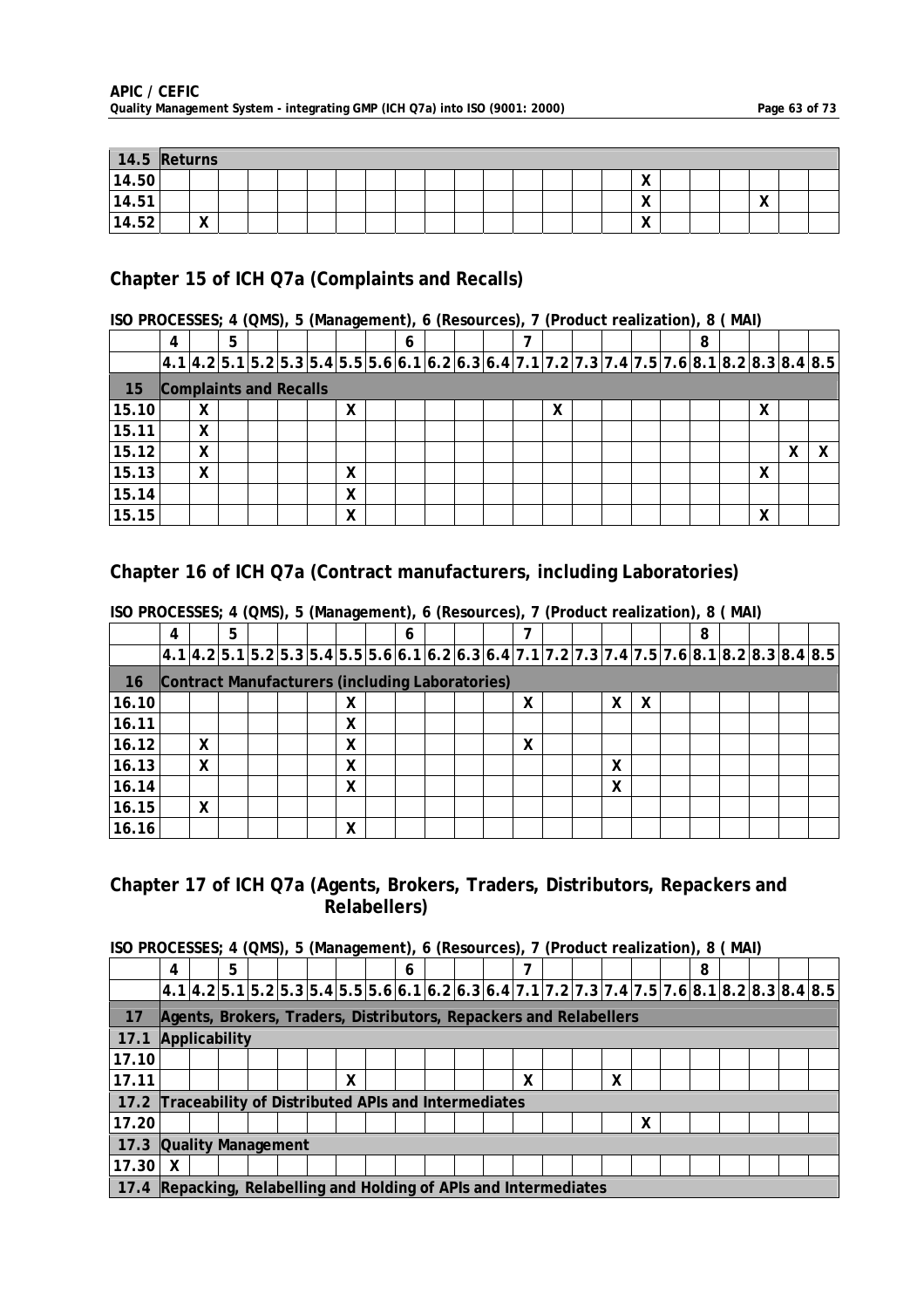| APIC / CEFIC                                                                |  |
|-----------------------------------------------------------------------------|--|
| Quality Management System - integrating GMP (ICH Q7a) into ISO (9001: 2000) |  |

Page 64 of 73

| 17.40 |                                    |   |  |  |   |  |  |  |  | X |  |   |   |
|-------|------------------------------------|---|--|--|---|--|--|--|--|---|--|---|---|
| 17.41 |                                    |   |  |  |   |  |  |  |  | χ |  |   |   |
| 17.5  | Stability                          |   |  |  |   |  |  |  |  |   |  |   |   |
| 17.50 |                                    |   |  |  |   |  |  |  |  | X |  |   |   |
| 17.6  | Transfer of Information            |   |  |  |   |  |  |  |  |   |  |   |   |
| 17.60 |                                    | X |  |  | X |  |  |  |  |   |  |   |   |
| 17.61 |                                    | Χ |  |  | X |  |  |  |  |   |  |   |   |
| 17.62 |                                    | X |  |  | X |  |  |  |  |   |  |   |   |
| 17.63 |                                    | X |  |  |   |  |  |  |  |   |  |   |   |
| 17.7  | Handling of Complaints and Recalls |   |  |  |   |  |  |  |  |   |  |   |   |
| 17.70 |                                    | X |  |  | X |  |  |  |  |   |  | X |   |
| 17.71 |                                    | X |  |  | X |  |  |  |  |   |  | X | X |
| 17.72 |                                    | X |  |  |   |  |  |  |  |   |  | χ |   |
| 17.8  | Handling of Returns                |   |  |  |   |  |  |  |  |   |  |   |   |
| 17.80 |                                    | X |  |  |   |  |  |  |  | x |  |   |   |

### **Chapter 18 of ICH Q7a (Specific Guidance for APIs Manufactured by Cell Culture**  *differentiation*  $\overline{\phantom{a}}$  / Fermentation)

|       | $\overline{4}$                                                       |                    | 5 |  |   | 6 |   |   | $\overline{7}$   |  |                    | 8 |              |                                                                                             |  |
|-------|----------------------------------------------------------------------|--------------------|---|--|---|---|---|---|------------------|--|--------------------|---|--------------|---------------------------------------------------------------------------------------------|--|
|       | 4.1                                                                  |                    |   |  |   |   |   |   |                  |  |                    |   |              | $ 4.2 5.1 5.2 5.3 5.4 5.5 5.6 6.1 6.2 6.3 6.4 7.1 7.2 7.3 7.4 7.5 7.6 8.1 8.2 8.3 8.4 8.5 $ |  |
| 18    | Specific Guidance for APIs Manufactured by Cell Culture/Fermentation |                    |   |  |   |   |   |   |                  |  |                    |   |              |                                                                                             |  |
| 18.1  | General                                                              |                    |   |  |   |   |   |   |                  |  |                    |   |              |                                                                                             |  |
| 18.10 |                                                                      |                    |   |  |   |   |   |   |                  |  |                    |   |              |                                                                                             |  |
| 18.11 |                                                                      |                    |   |  |   |   |   |   |                  |  |                    |   |              |                                                                                             |  |
| 18.12 |                                                                      |                    |   |  |   |   |   |   |                  |  |                    |   |              |                                                                                             |  |
| 18.13 |                                                                      |                    |   |  |   |   |   |   |                  |  |                    |   |              |                                                                                             |  |
| 18.14 |                                                                      |                    |   |  |   |   |   |   | X                |  | X                  |   |              |                                                                                             |  |
| 18.15 |                                                                      |                    |   |  |   |   |   |   |                  |  | χ                  |   |              |                                                                                             |  |
| 18.16 |                                                                      |                    |   |  |   |   |   |   | $\mathsf{X}$     |  | χ                  |   |              |                                                                                             |  |
| 18.17 |                                                                      |                    |   |  |   |   |   |   | $\boldsymbol{X}$ |  | X                  |   |              |                                                                                             |  |
|       | 18.2 Cell Bank Maintenance and Record Keeping                        |                    |   |  |   |   |   |   |                  |  |                    |   |              |                                                                                             |  |
| 18.20 |                                                                      |                    |   |  | X |   |   |   |                  |  |                    |   |              |                                                                                             |  |
| 18.21 |                                                                      |                    |   |  |   |   |   |   |                  |  | X                  |   |              |                                                                                             |  |
| 18.22 |                                                                      | X                  |   |  |   |   |   |   |                  |  |                    |   |              |                                                                                             |  |
| 18.23 |                                                                      |                    |   |  |   |   |   |   |                  |  | X                  |   |              |                                                                                             |  |
| 18.24 |                                                                      |                    |   |  |   |   |   |   |                  |  |                    |   |              |                                                                                             |  |
|       | 18.3 Cell Culture/Fermentation                                       |                    |   |  |   |   |   |   |                  |  |                    |   |              |                                                                                             |  |
| 18.30 |                                                                      |                    |   |  |   |   |   |   |                  |  | X                  |   |              |                                                                                             |  |
| 18.31 |                                                                      |                    |   |  |   |   | X |   |                  |  | X                  |   |              |                                                                                             |  |
| 18.32 |                                                                      |                    |   |  |   |   |   | χ |                  |  |                    |   |              |                                                                                             |  |
| 18.33 |                                                                      |                    |   |  |   |   |   |   |                  |  | X                  |   | X            |                                                                                             |  |
| 18.34 |                                                                      |                    |   |  |   |   |   |   |                  |  | X                  |   |              |                                                                                             |  |
| 18.35 |                                                                      |                    |   |  |   |   |   |   |                  |  | $\pmb{\mathsf{X}}$ |   |              |                                                                                             |  |
| 18.36 |                                                                      |                    |   |  |   |   |   |   |                  |  | $\pmb{\mathsf{X}}$ |   | $\mathsf{X}$ |                                                                                             |  |
| 18.37 |                                                                      | $\pmb{\mathsf{X}}$ |   |  |   |   |   |   |                  |  |                    |   |              |                                                                                             |  |
| 18.38 |                                                                      |                    |   |  |   |   |   |   |                  |  | X                  |   |              |                                                                                             |  |
|       | 18.4 Harvesting, Isolation and Purification                          |                    |   |  |   |   |   |   |                  |  |                    |   |              |                                                                                             |  |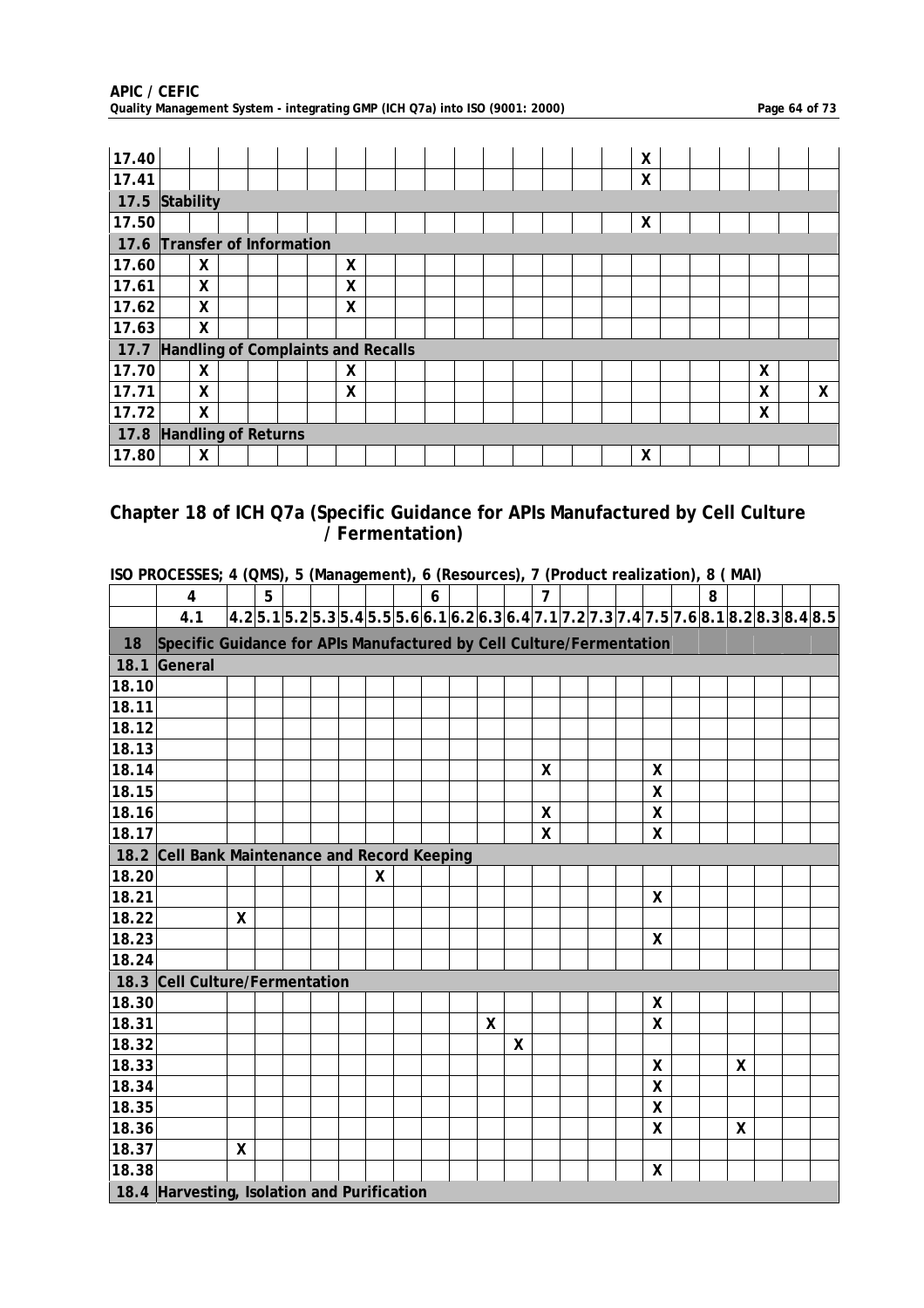| 18.40 |                                       |  |  |  |  | X      |   |   |  | χ |  |  |  |
|-------|---------------------------------------|--|--|--|--|--------|---|---|--|---|--|--|--|
| 18.41 |                                       |  |  |  |  |        |   | X |  | X |  |  |  |
| 18.42 |                                       |  |  |  |  |        |   |   |  | X |  |  |  |
| 18.43 |                                       |  |  |  |  |        | X |   |  |   |  |  |  |
| 18.44 |                                       |  |  |  |  |        |   |   |  | X |  |  |  |
|       | 18.5 Viral removal/inactivation steps |  |  |  |  |        |   |   |  |   |  |  |  |
|       | 18.50 see Q5a                         |  |  |  |  |        |   |   |  |   |  |  |  |
| 18.51 |                                       |  |  |  |  |        |   | X |  | X |  |  |  |
| 18.52 |                                       |  |  |  |  | v<br>Λ | χ | χ |  | χ |  |  |  |
|       |                                       |  |  |  |  |        |   |   |  |   |  |  |  |

### **Chapter 19 of ICH Q7a (APIs for Use in Clinical trials)**

|                               | $\overline{4}$                         |                         | 5 |  |                         | $\boldsymbol{6}$ |              |                    | $\overline{7}$ |                           |                    |                           | 8 |                    |   |                                                                                                |  |
|-------------------------------|----------------------------------------|-------------------------|---|--|-------------------------|------------------|--------------|--------------------|----------------|---------------------------|--------------------|---------------------------|---|--------------------|---|------------------------------------------------------------------------------------------------|--|
|                               |                                        |                         |   |  |                         |                  |              |                    |                |                           |                    |                           |   |                    |   | $4.1 4.2 5.1 5.2 5.3 5.4 5.5 5.6 6.1 6.2 6.3 6.4 7.1 7.2 7.3 7.4 7.5 7.6 8.1 8.2 8.3 8.4 8.5 $ |  |
| 19                            | <b>APIs for Use in Clinical Trials</b> |                         |   |  |                         |                  |              |                    |                |                           |                    |                           |   |                    |   |                                                                                                |  |
| 19.1                          | General                                |                         |   |  |                         |                  |              |                    |                |                           |                    |                           |   |                    |   |                                                                                                |  |
| 19.10                         |                                        |                         |   |  |                         |                  |              |                    |                |                           |                    |                           |   |                    |   |                                                                                                |  |
| 19.11                         |                                        |                         |   |  |                         |                  | $\mathsf{X}$ |                    | $\mathsf{X}$   | $\mathsf{X}$              |                    | $\mathsf{X}$              |   |                    |   |                                                                                                |  |
| 19.2 Quality                  |                                        |                         |   |  |                         |                  |              |                    |                |                           |                    |                           |   |                    |   |                                                                                                |  |
| 19.20                         |                                        |                         |   |  |                         |                  |              |                    |                | χ                         |                    |                           |   | X                  |   |                                                                                                |  |
| 19.21                         |                                        |                         |   |  | $\pmb{\mathsf{X}}$      |                  |              |                    |                | X                         |                    |                           |   |                    |   |                                                                                                |  |
| 19.22                         |                                        |                         |   |  | $\overline{\mathsf{x}}$ |                  |              |                    |                | $\mathsf{\overline{X}}$   |                    |                           |   |                    |   |                                                                                                |  |
| 19.23                         |                                        |                         |   |  |                         |                  |              |                    |                | $\mathsf{\chi}$           | $\pmb{\mathsf{X}}$ |                           |   |                    |   |                                                                                                |  |
| 19.24                         |                                        |                         |   |  | $\pmb{\mathsf{X}}$      |                  |              |                    |                | $\boldsymbol{\mathsf{X}}$ |                    |                           |   |                    | X |                                                                                                |  |
| 19.25                         |                                        |                         |   |  |                         |                  |              |                    |                | $\overline{\mathsf{X}}$   |                    | $\mathsf{X}$              |   |                    |   |                                                                                                |  |
| 19.3 Equipment and Facilities |                                        |                         |   |  |                         |                  |              |                    |                |                           |                    |                           |   |                    |   |                                                                                                |  |
| 19.30                         |                                        |                         |   |  |                         |                  | X            |                    |                | χ                         |                    |                           |   |                    |   |                                                                                                |  |
| 19.31                         |                                        |                         |   |  |                         |                  |              | $\pmb{\mathsf{X}}$ |                | $\overline{\mathsf{X}}$   |                    |                           |   |                    |   |                                                                                                |  |
| 19.4 Control of Raw Materials |                                        |                         |   |  |                         |                  |              |                    |                |                           |                    |                           |   |                    |   |                                                                                                |  |
| 19.40                         |                                        |                         |   |  |                         |                  |              |                    |                | χ                         | Χ                  |                           |   |                    |   |                                                                                                |  |
| 19.41                         |                                        |                         |   |  |                         |                  |              |                    |                | X                         | X                  |                           |   |                    |   |                                                                                                |  |
| 19.5 Production               |                                        |                         |   |  |                         |                  |              |                    |                |                           |                    |                           |   |                    |   |                                                                                                |  |
| 19.50                         |                                        | $\boldsymbol{X}$        |   |  |                         |                  |              |                    |                | X                         |                    |                           |   |                    |   |                                                                                                |  |
| 19.51                         |                                        |                         |   |  |                         |                  |              |                    |                | $\mathsf{X}$              |                    | $\mathsf{X}$              |   |                    |   |                                                                                                |  |
| 19.6 Validation               |                                        |                         |   |  |                         |                  |              |                    |                |                           |                    |                           |   |                    |   |                                                                                                |  |
| 19.60                         |                                        |                         |   |  |                         |                  |              |                    |                | X                         |                    |                           |   |                    |   |                                                                                                |  |
| 19.61                         |                                        |                         |   |  |                         |                  |              |                    |                | $\mathsf{\overline{X}}$   |                    | $\mathsf{\chi}$           |   |                    |   |                                                                                                |  |
| 19.7 Changes                  |                                        |                         |   |  |                         |                  |              |                    |                |                           |                    |                           |   |                    |   |                                                                                                |  |
| 19.70                         |                                        | $\mathsf{X}$            |   |  |                         |                  |              |                    |                | X                         |                    |                           |   |                    |   |                                                                                                |  |
| 19.8 Laboratory Controls      |                                        |                         |   |  |                         |                  |              |                    |                |                           |                    |                           |   |                    |   |                                                                                                |  |
| 19.80                         |                                        |                         |   |  |                         |                  |              |                    |                | χ                         |                    |                           |   |                    |   |                                                                                                |  |
| 19.81                         |                                        |                         |   |  |                         |                  |              |                    |                | $\mathsf{\chi}$           |                    | $\boldsymbol{\mathsf{X}}$ |   |                    |   |                                                                                                |  |
| 19.82                         |                                        |                         |   |  |                         |                  |              |                    |                | X                         |                    | $\overline{\mathsf{x}}$   |   |                    |   |                                                                                                |  |
| 19.9 Documentation            |                                        |                         |   |  |                         |                  |              |                    |                |                           |                    |                           |   |                    |   |                                                                                                |  |
| 19.90                         |                                        | X                       |   |  |                         |                  |              |                    |                | X                         |                    |                           |   |                    |   |                                                                                                |  |
| 19.91                         |                                        | $\pmb{\mathsf{X}}$      |   |  |                         |                  |              |                    |                | $\pmb{\mathsf{X}}$        |                    |                           |   | $\pmb{\mathsf{X}}$ |   |                                                                                                |  |
| 19.92                         |                                        | $\overline{\mathsf{X}}$ |   |  |                         |                  |              |                    |                | $\mathsf{\overline{X}}$   |                    |                           |   |                    |   |                                                                                                |  |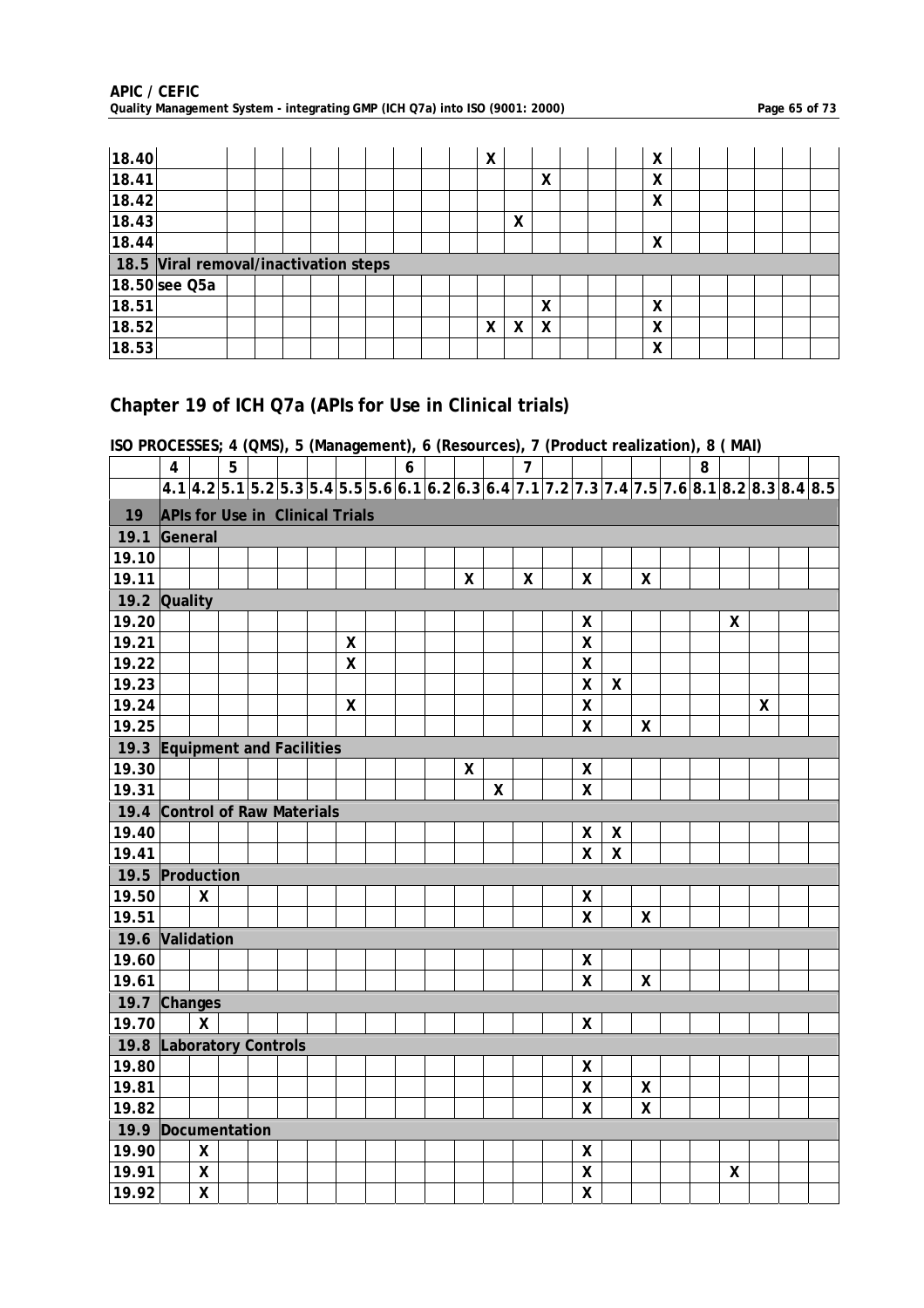# **V. Glossary**

### **Acceptance Criteria**

Numerical limits, ranges, or other suitable measures for acceptance of test results.

### **Active Pharmaceutical Ingredient (API) (or Drug Substance)**

Any substance or mixture of substances intended to be used in the manufacture of a drug (medicinal) product and that, when used in the production of a drug, becomes an active ingredient of the drug product. Such substances are intended to furnish pharmacological activity or other direct effect in the diagnosis, cure, mitigation, treatment, or prevention of disease or to affect the structure and function of the body.

### **Audit**

A systematic, independent and documented process for obtaining evidence and determining the extent to which given requirements are fulfilled.

### **Batch (or Lot)**

A specific quantity of material produced in a process or series of processes so that it is expected to be homogeneous within specified limits. In the case of continuous production, a batch may correspond to a defined fraction of the production. The batch size can be defined either by a fixed quantity or by the amount produced in a fixed time interval.

In a batch process, this is the quantity of finished chemical produced at one time. In a continuous or semi-continuous process, it is not possible to define a batch in the above sense, and consequently is usual to talk in terms of a lot.

### **Batch Number (or Lot Number)**

A unique combination of numbers, letters, and/or symbols that identifies a batch (or lot) and from which the production and distribution history can be determined.

### **Bioburden**

The level and type (e.g. objectionable or not) of micro-organisms that can be present in raw materials, API starting materials, intermediates or APIs. Bioburden should not be considered contamination unless the levels have been exceeded or defined objectionable organisms have been detected.

### **Calibration**

The demonstration that a particular instrument or device produces results within specified limits by comparison with those produced by a reference or traceable standard over an appropriate range of measurements. *Good Manufacturing Practice Guide for Active Pharmaceutical Ingredients*

All the operations establishing, in specified conditions, the relation between the values given by an instrument and the corresponding known measured reference if available. In practice, the result of a calibration allows for establishing the value of deviations of an instrument indication against the national or international references. It also allows, by using systematic corrections, for the reduction of the measurement uncertainty.

### **Certificate of analysis**

A document giving the specifications and results of testing of a representative sample drawn from the material to be delivered. In this case it incorporates test results, as agreed between customer and organization.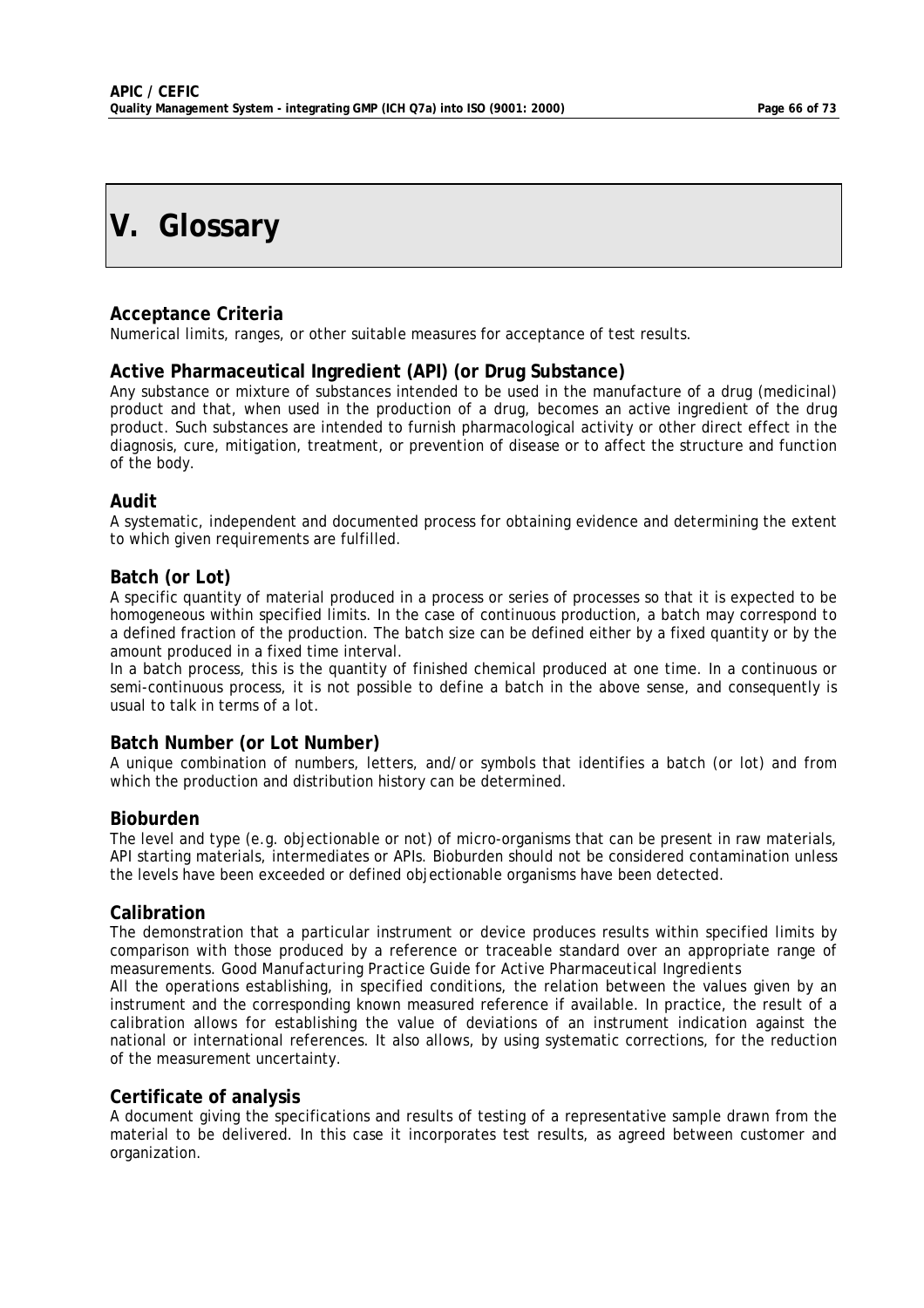### **Certificate of conformity**

A document of conformity to a specification. The provision of a certificate of conformity is not a requirement of the standard although customers may request organizations to provide this document. See the guidance notes to sections 7.2 and 7.4. A certificate of conformity does not imply that the actual material delivered has been tested, but that all the material from which the delivery have been made up, has, at some stage, been inspected and tested according to the requirements of the established Quality Management System, and found to conform to specification.

### **Certified reference material**

A reference material of which one or several property values are certified by a technically valid procedure and having a certificate, or other documentation associated with it, provided by a certification body. This material is used for calibrating instruments.

#### **Computer System**

A group of hardware components and associated software, designed and assembled to perform a specific function or group of functions.

### **Computerized System**

A process or operation integrated with a computer system.

#### **Continual Improvement**

Recurring activity to increase the ability to fulfil requirements.

#### **Contamination**

The undesired introduction of impurities of a chemical or microbiological nature, or of foreign matter, into or onto a raw material, intermediate, or API during production, sampling, packaging or repackaging, storage or transport.

#### **Contract**

Any type of agreement either written or in any form or type of medium between the organization and the customer (see 7.2).

### **Contract Manufacturer**

A manufacturer performing some aspect of manufacturing on behalf of the original manufacturer.

### **Corrective Action**

Action to eliminate the cause of a detected non-conformity.

#### **Critical**

Describes a process step, process condition, test requirement, or other relevant parameter or item that must be controlled within predetermined criteria to ensure that the API meets its specification.

#### **Cross-Contamination**

Contamination of a material or product with another material or product.

#### **Customer**

Organization or person that receives a product or service. This can be a company internal customer (different department / site) and/or external customer outside of the company.

### **Deviation**

Departure from an approved instruction or established standard.

### **Distributor**

A company which is formally appointed by a organization to buy, stock and resell all or part of the organization's product range, e.g. within defined geographical areas, use sectors, and load size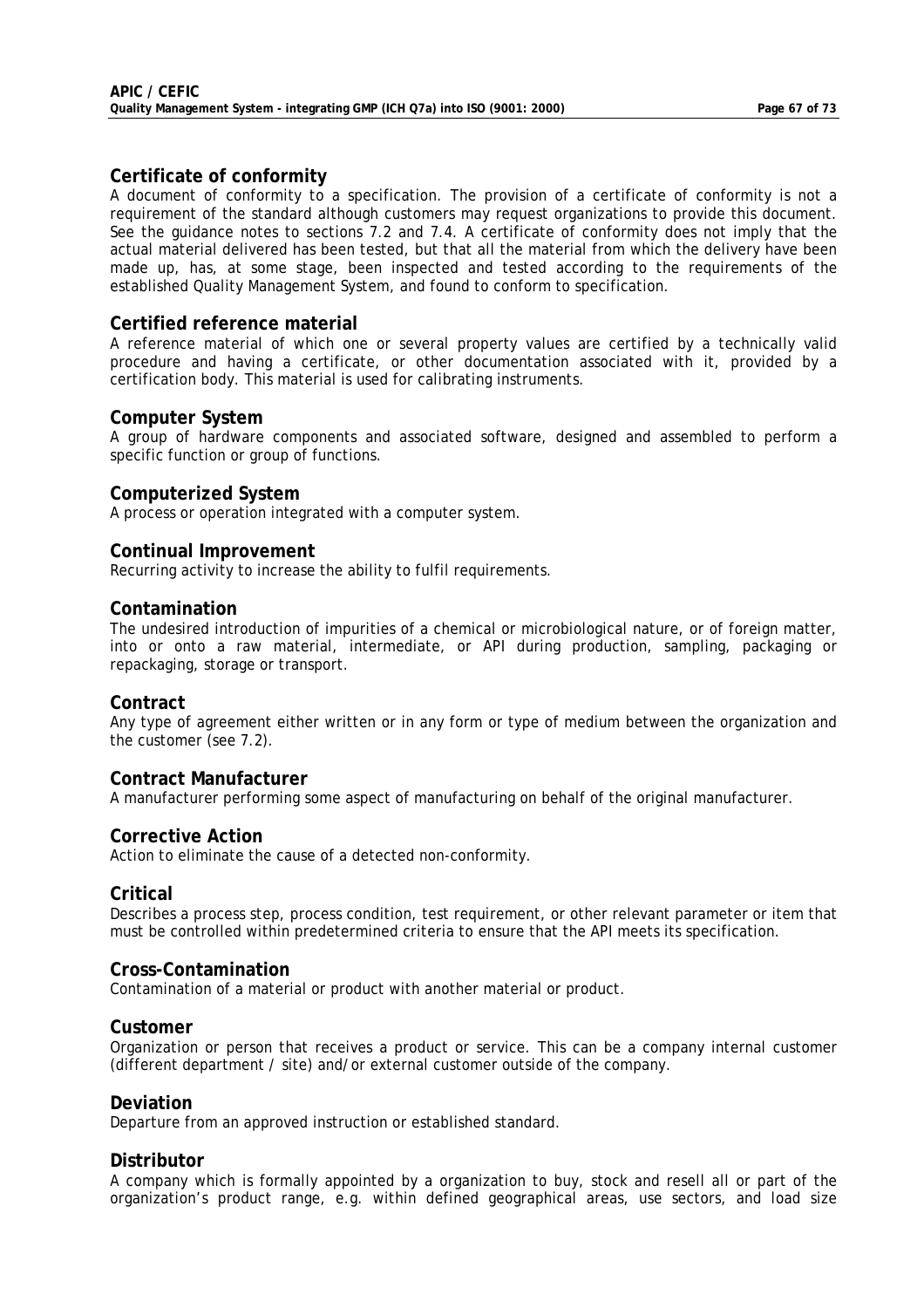limitation for delivery. The distributor may be a manufacturer, may supply in part, purchase for resale and may also have his own direct sales organization with whom a close liaison will exist. A distributor takes ownership of the product in contrast to an agent who does not.

### **Drug (Medicinal) Product**

A pharmaceutical product (e.g. tablet, capsule, solution, cream) containing ingredients such as an API or a combination of APIs and, if needed, excipients presented for diagnosis, treatment or preventing disease in human beings or animals.

### **Drug Substance**

See Active Pharmaceutical Ingredient

#### **Effectiveness**

Extend to which planned activities are realized and planned results achieved.

### **Efficiency**

Relationship between the result achieved and the resources used.

### **Expiry Date (or Expiration Date)**

The date placed on the container/labels of an API designating the time during which the API is expected to remain within established shelf life specifications if stored under defined conditions, and after which it should not be used.

### **Impurity**

Any component present in the intermediate or API that is not the desired entity.

### **Impurity Profile**

A description of the identified and unidentified impurities present in an API.

### **In-Process Control (or Process Control)**

Checks performed during production in order to monitor and, if appropriate, to adjust the process and/or to ensure that the intermediate or API conforms to its specifications. *Good Manufacturing Practice Guide for Active Pharmaceutical Ingredients* 42

### **Intermediate**

A material produced during steps of the processing of an API that undergoes further molecular change or purification before it becomes an API. Intermediates may or may not be isolated. (Note: this Guide only addresses those intermediates produced after the point that the company has defined as the point at which the production of the API begins.)

### **Lot**

See Batch

The quantity of chemical, from which a representative sample is available, for example, a quantity of chemical drummed off or packed out from bulk tank or silo storage.

### **Lot Number**

See Batch Number

### **Management**

Coordinated activities to direct and control an organization.

### **Manufacture**

All operations of receipt of materials, production, packaging, repackaging, labelling, re-labelling, quality control, release, storage, and distribution of APIs and related controls.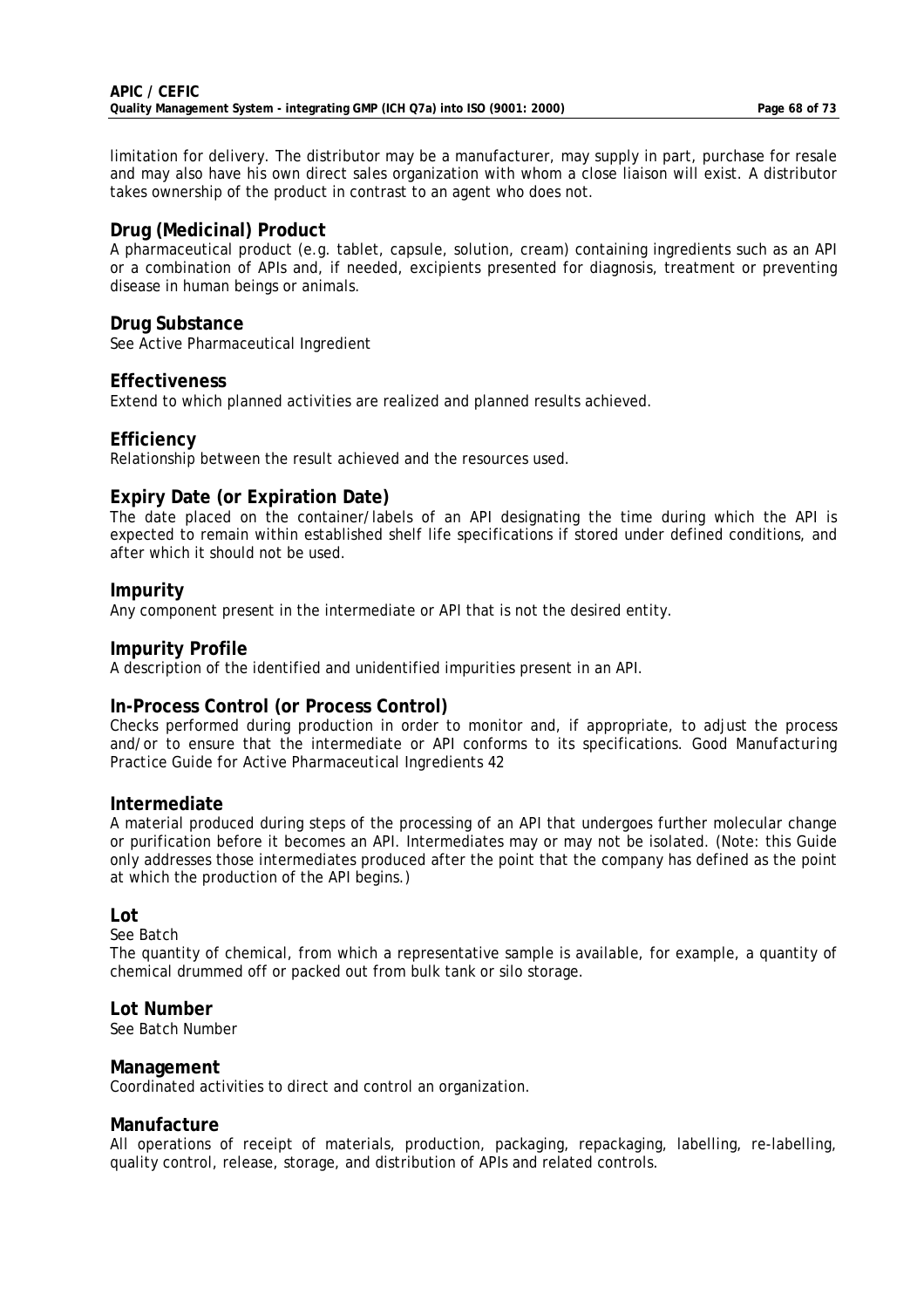#### **Measurement process**

Set of operations to determine the value of a quantity.

#### **Organization**

A group of people and facilities with an arrangement of responsibilities, authorities and relationships.

#### **Outsourcing**

The transfer of an activity, service or product manufacture to a third party.

#### **Preventive Action**

Action to eliminate the root cause of a non-conformity.

#### **Procedure**

A documented description of the operations to be performed, the precautions to be taken and measures to be applied directly or indirectly related to the manufacture of an intermediate or API.

#### **Process**

A set of interrelated or interacting activities which transforms inputs into outputs.

#### **Process Control**

See In-Process Control

#### **Production**

All operations involved in the preparation of an API from receipt of materials through processing and packaging of the API.

#### **Qualification**

Action of proving and documenting that equipment or ancillary systems are properly installed, work correctly, and actually lead to the expected results. Qualification is part *Good Manufacturing Practice Guide for Active Pharmaceutical Ingredients* 43 of validation, but the individual qualification steps alone do not constitute process validation.

### **Quality**

Degree to which a set of inherent properties of a product, system or process fulfils requirements.

### **Quality Assurance (QA)**

The sum total of the organized arrangements made with the object of ensuring that all APIs are of the quality required for their intended use and that quality systems are maintained.

### **Quality Control (QC)**

Checking or testing that specifications are met.

#### **Quality Management**

Coordinated activities to direct and control an organization throughout all areas and processes with regard to quality.

#### **Quality Management System**

System needed to implement Quality Management.

#### **Quality Manual**

Document specifying the Quality Management System.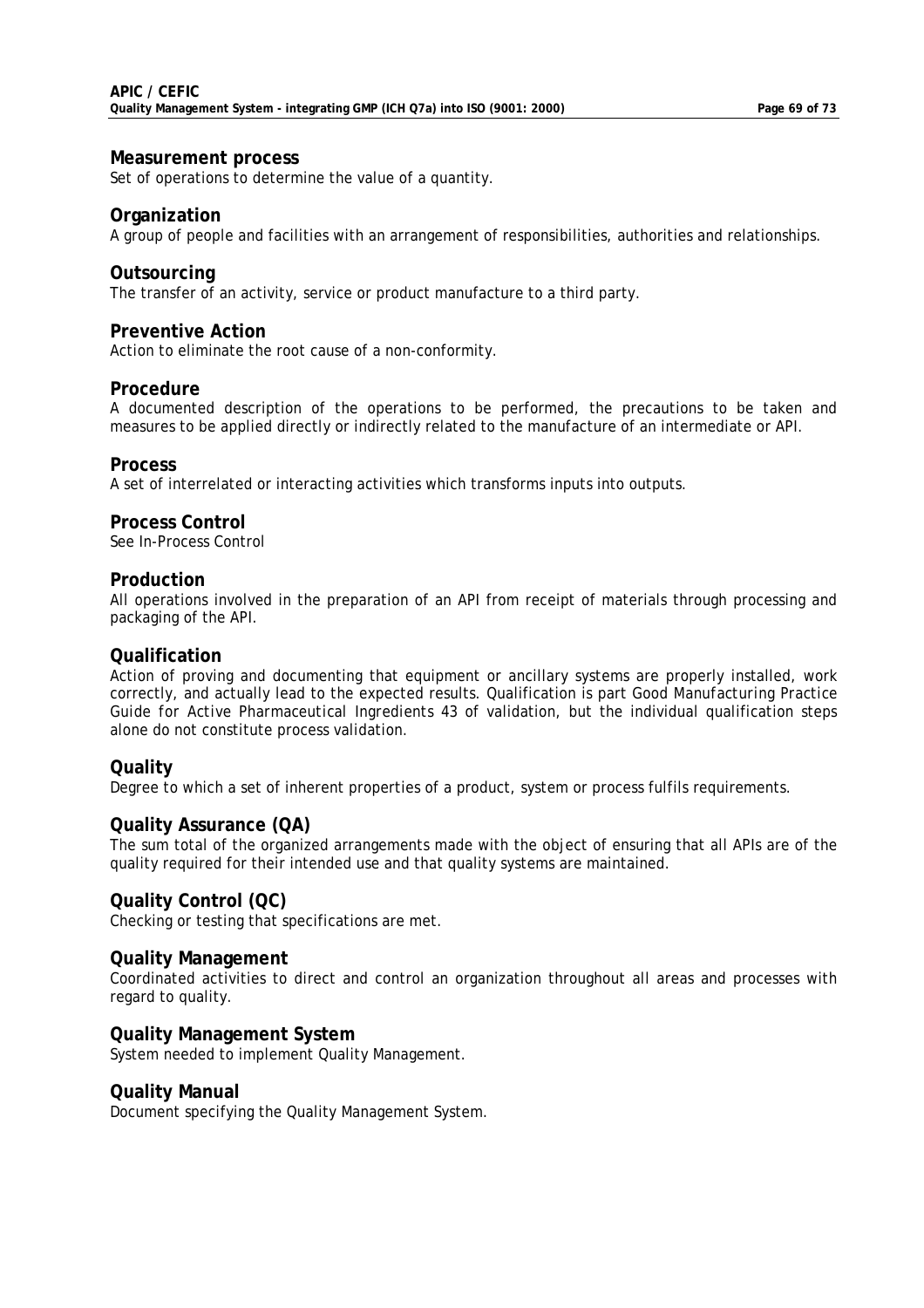### **Quality Unit(s)**

An organizational unit independent of production which fulfills both Quality Assurance and Quality Control responsibilities. This can be in the form of separate QA and QC units or a single individual or group, depending upon the size and structure of the organization.

#### **Reprocessing**

Introducing an intermediate or API, including one that does not conform to standards or specifications, back into the process and repeating a crystallization step or other appropriate chemical or physical manipulation steps (e.g., distillation, filtration, chromatography, milling) that are part of the established manufacturing process. Continuation of a process step after an in-process control test has shown that the step is incomplete is considered to be part of the normal process, and not reprocessing.

### **Retest Date**

The date when a product should be re-examined to ensure that it is still suitable for use. *Good Manufacturing Practice Guide for Active Pharmaceutical Ingredients* 44

#### **Reworking**

Subjecting an intermediate or API that does not conform to standards or specifications to one or more processing steps that are different from the established manufacturing process to obtain acceptable quality intermediate or API (e.g., re-crystallizing with a different solvent).

### **Signature (signed)**

See definition for signed

#### **Signed (signature)**

The record of the individual who performed a particular action or review. This record can be initials, full handwritten signature, personal seal, or authenticated and secure electronic signature.

#### **Specification**

A list of tests, references to analytical procedures, and appropriate acceptance criteria that are numerical limits, ranges, or other criteria for the test described. It establishes the set of criteria to which a material should conform to be considered acceptable for its intended use. "Conformance to specification" means that the material, when tested according to the listed analytical procedures, will meet the listed acceptance criteria.

### **Supplier**

An organization or person that provides a product or service.

### **System**

A set of interrelated or interacting activities and/or techniques united to form an organized whole.

#### **Top Management**

Person or group of people who directs and controls an organization at the highest level**.** 

#### **Validation**

A documented program that provides a high degree of assurance that a specific process, method, or system will consistently produce a result meeting pre-determined acceptance criteria.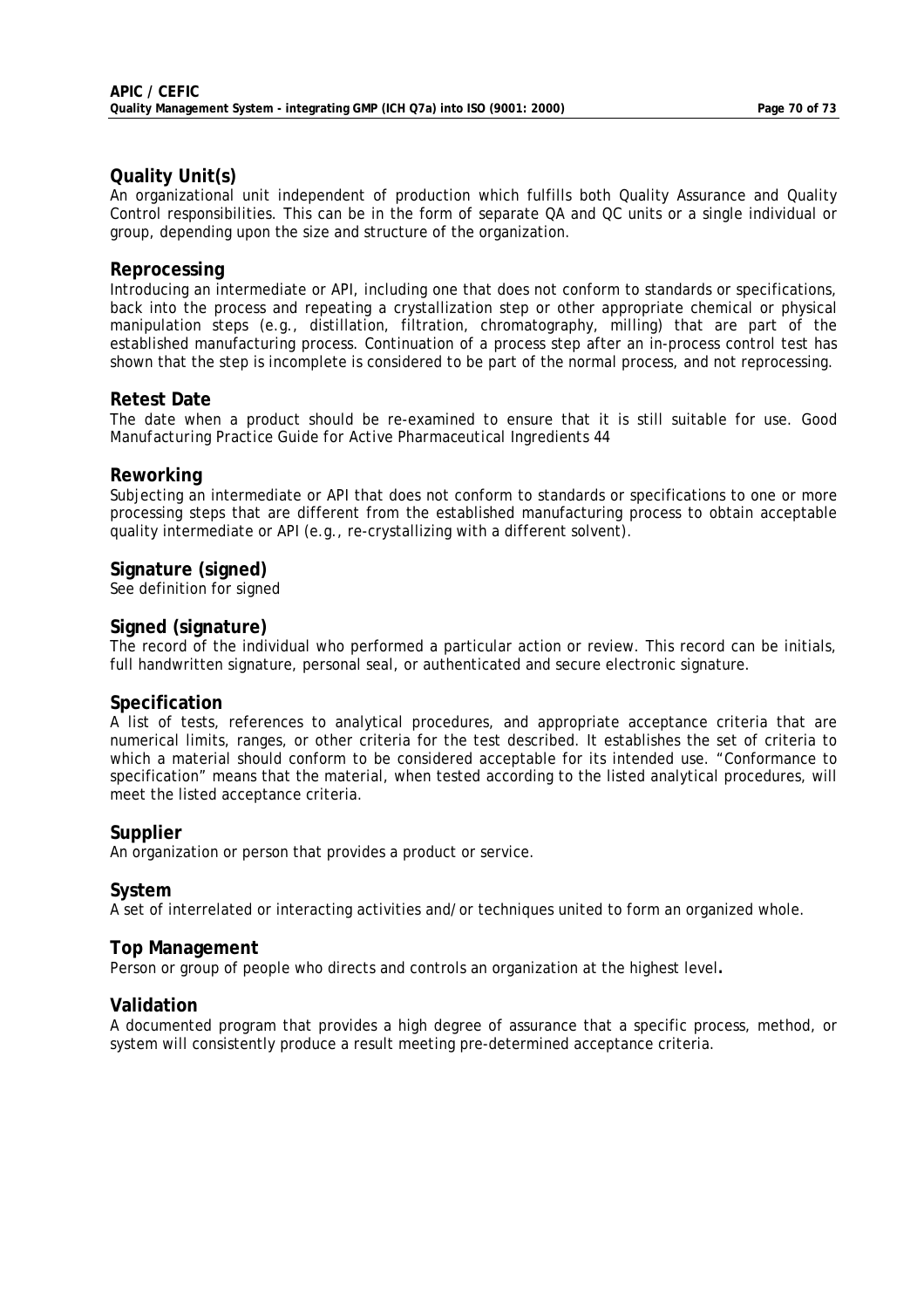# **VI. Abbreviations**

| <b>API</b>                        | <b>Active Pharmaceutical Ingredients</b>                               |
|-----------------------------------|------------------------------------------------------------------------|
| <b>APIC</b>                       | Active Pharmaceutical Ingredients Committee of CEFIC                   |
| <b>CAPA</b>                       | Corrective Action - Preventive Action                                  |
| <b>CEFIC</b>                      | European Chemical Industry Council                                     |
| <b>CEP</b>                        | Certificate of Suitability                                             |
| CFR                               | Code of Federal Regulation                                             |
| <b>CTD</b>                        | <b>Common Technical Document</b>                                       |
| CIP                               | Cleaning in Place                                                      |
| <b>DCS</b>                        | <b>Distribution Control System</b>                                     |
| DQ                                | <b>Design Qualification</b>                                            |
| $(E)$ DMF                         | (European) Drug Master File                                            |
| <b>EFPIA</b>                      | European Federation of Pharmaceutical Industries and Associations      |
| <b>EFQM</b>                       | European Foundation of Quality Management                              |
| <b>FDA</b>                        | Food and Drug Administration                                           |
| <b>FEFO</b>                       | First Expired - First Out                                              |
| <b>FIFO</b>                       | First In - First Out                                                   |
| <b>GMP</b>                        | <b>Good Manufacturing Practices</b>                                    |
| <b>GXP</b>                        | Good (X = e.g. C(linical), L(aboratory, S(torage), E(ngineering), etc) |
|                                   | Practices                                                              |
| <b>HACCP</b>                      | Hazard Analysis Critical Control Point                                 |
| <b>HVAC</b>                       | <b>Heat Ventilation Air Conditioning</b>                               |
| $\overline{ICH}$                  | International Conference on Harmonization                              |
| ISO (EN ISO)                      | International Organization for Standardization                         |
| $\overline{10}$                   | <b>Installation Qualification</b>                                      |
| $\overline{\mathsf{I}\mathsf{T}}$ | <b>Information Technology</b>                                          |
| <b>KPI</b>                        | <b>Key Performance Indicators</b>                                      |
| <b>LIMS</b>                       | Labor Information Management System                                    |
| MAI                               | Measurement, Analysis, Improvement                                     |
| $\overline{OOS}$                  | Out of Specification                                                   |
| $\overline{00}$                   | <b>Operational Qualification</b>                                       |
| <b>PAR</b>                        | Proven Acceptable Ranges                                               |
| PIC/S                             | Pharmaceutical Inspection Cooperation Scheme                           |
| P & ID                            | Piping & Instrumentation Documentation                                 |
| <b>PAT</b>                        | Process Analytical Technology                                          |
| <b>PDCA</b>                       | Plan-Do-Check-Act                                                      |
| PQ                                | Performance Qualification                                              |
| QA                                | <b>Quality Assurance</b>                                               |
| OC                                | Quality Control                                                        |
| QMS                               | <b>Quality Management System</b>                                       |
| <b>QSIT</b>                       | <b>Quality System Inspection Technique</b>                             |
| QU                                | <b>Quality Unit</b>                                                    |
| <b>SAP</b>                        | System Analyse und Programmentwicklung                                 |
| <b>SHE</b>                        | Safety, Health, Environment                                            |
| SIP                               | <b>Sterile in Place</b>                                                |
| <b>SMART</b>                      | Specific, measurable, achievable, relevant, time framed                |
| <b>SOP</b>                        | <b>Standard Operating Procedure</b>                                    |
| <b>SPS</b>                        | <b>Statistical Process System</b>                                      |
| <b>VAT</b>                        | Value added time analysis                                              |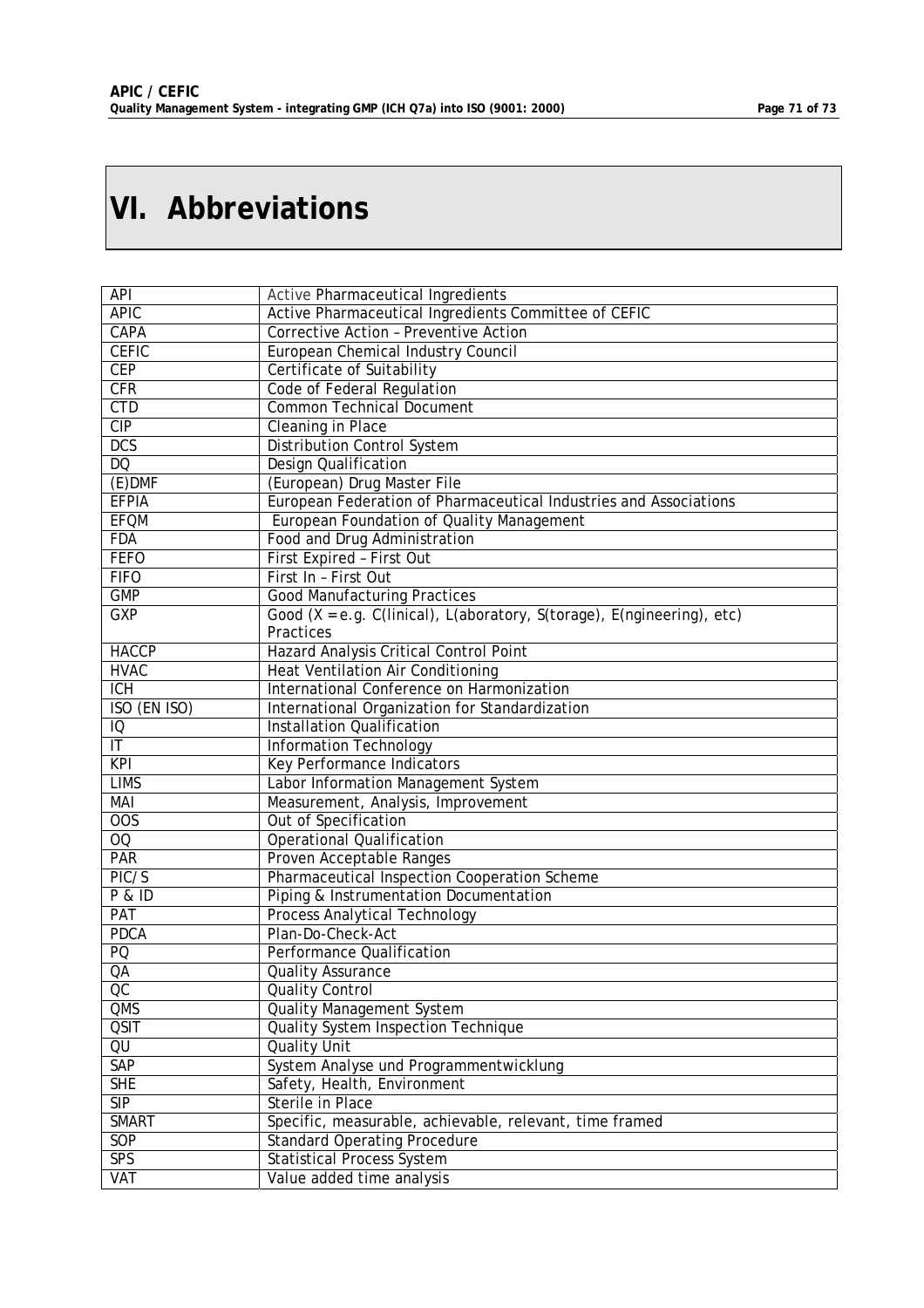# **VII. References**

- 1. ICH Q7a: "Good Manufacturing Practice (GMP) Guide for Active Pharmaceutical Ingredients (APIs)", published November 2000
- 2. EN ISO 9001: 2000 "Quality Management Systems Requirements", published December 2000
- 3. EN ISO 9004: 2000 "Quality Management Systems Guidelines for performance improvements", published December 2000
- 4. EN ISO 9000: 2000 "Quality Management Systems Fundamentals and vocabulary", published December 2000
- 5. ISO 9000: "Introduction and support package; Guidance on the concept and use of the process approach for management systems" – document: ISO/TC 176/SC 2/N544R2, published 13 May 2004
- 6. CEFIC: "ISO 9001: 2000 CEFIC Guidelines for use by the chemical industry", published March 2001
- 7. APIC/CEFIC: "How to do an interpretation of ICH Q7a", published 2002
- 8. APIC/CEFIC: Quality Management System for Active Pharmaceutical Ingredients Manufacturers integrating GMP into ISO 9001: 1994, published 1998